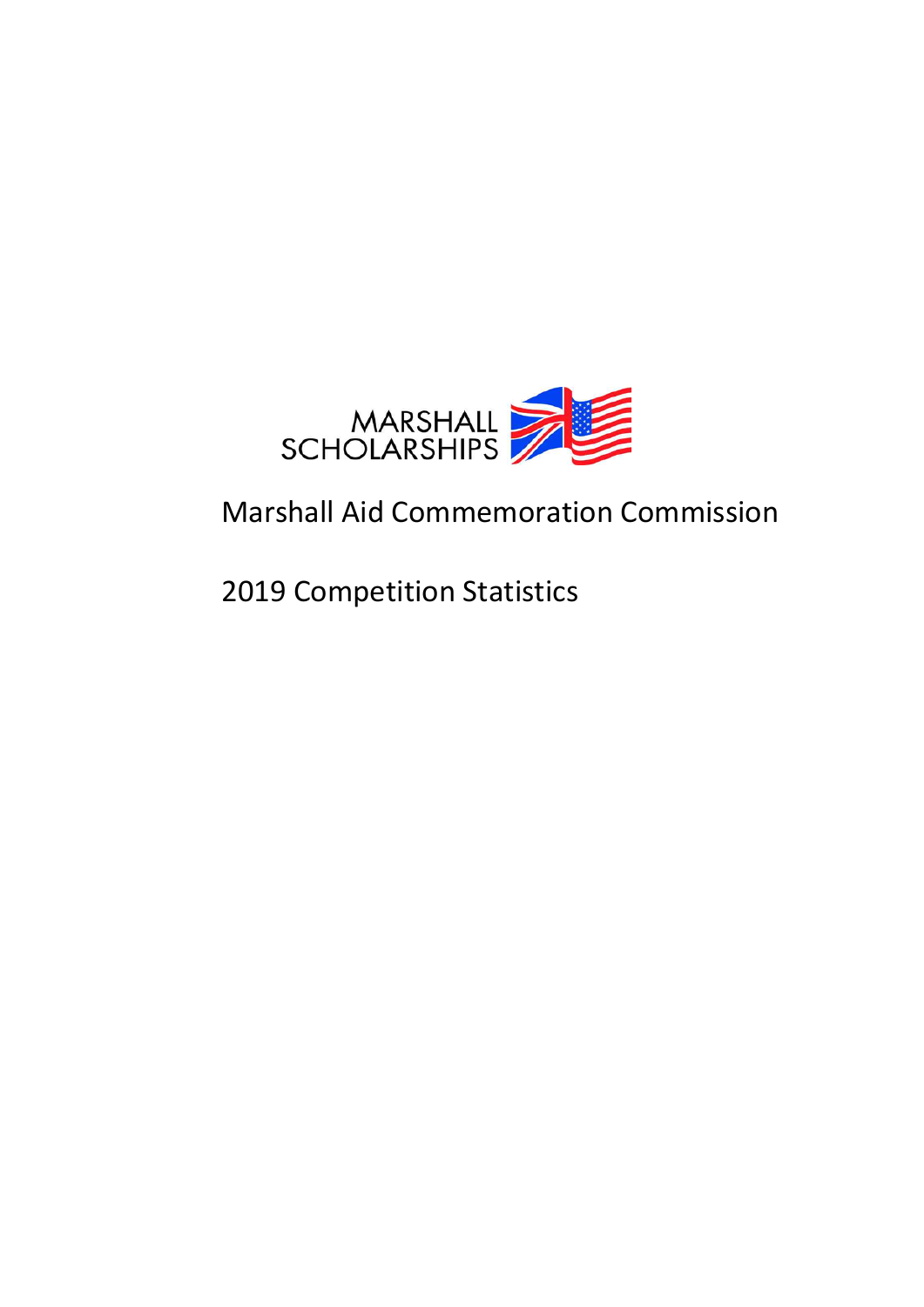### **Trends**

|                                           | <b>Endorsed</b> | <b>Interviewed</b> | <b>Selected</b> |
|-------------------------------------------|-----------------|--------------------|-----------------|
| <b>Candidates Under Review</b>            | 1010            | 158                | 48              |
| <b>Path Selected</b>                      |                 |                    |                 |
| One Year                                  | 13.07%          | 3.80%              | 2.08%           |
| Two Year                                  | 86.93%          | 96.20%             | 97.92%          |
| Gender                                    |                 |                    |                 |
| Men                                       | 38.61%          | 37.34%             | 39.58%          |
| Women                                     | 61.39%          | 62.66%             | 60.42%          |
| <b>Ethnicity</b>                          |                 |                    |                 |
| American Indian or Alaska Native          | 0.20%           | 0.00%              | 0.00%           |
| Asian American                            | 12.08%          | 17.09%             | 20.83%          |
| <b>Black or African American</b>          | 5.35%           | 6.96%              | 12.50%          |
| Hispanic/Latino American *                | 5.64%           | 4.43%              | 4.17%           |
| White                                     | 67.43%          | 64.56%             | 52.08%          |
| Native Hawaiian or Other Pacific Islander | 0.10%           | 0.00%              | 0.00%           |
| <b>Mixed Race</b>                         | 5.64%           | 3.80%              | 6.25%           |
| Prefer not to answer                      | 3.56%           | 3.16%              | 4.17%           |
| <b>Universities Presenting Candidates</b> |                 |                    |                 |
| Ivy League                                | 15.74%          | 15.19%             | 14.58%          |
| <b>Other Private Universities</b>         | 50.50%          | 44.94%             | 54.17%          |
| <b>State/Public Universities</b>          | 30.10%          | 32.91%             | 22.92%          |
| <b>Service Academies</b>                  | 3.66%           | 6.96%              | 8.33%           |
| <b>Preferred UK University</b>            |                 |                    |                 |
| University of Oxford                      | 24.55%          | 25.32%             | 25.00%          |
| University of Cambridge                   | 10.40%          | 17.72%             | 22.92%          |
| Universities in London                    | 31.19%          | 28.48%             | 27.08%          |
| <b>Other English Universities</b>         | 19.90%          | 15.82%             | 14.58%          |
| Northern Irish Universities               | 1.39%           | 0.63%              | 0.00%           |
| <b>Scottish Universities</b>              | 11.49%          | 10.13%             | 10.42%          |
| <b>Welsh Universities</b>                 | 1.09%           | 1.90%              | 0.00%           |

\* Applicants were asked for their self-identified race or ethnicity. Definitions were not provided. The United States government permits individuals from any race to identify as Hispanic and uses a multi-step question to determine ethnic and racial demographic data.

The simpler and more applicant-friendly self-identification approach used by the Commission may therefore undercount Hispanic applicants, interviewees, and Scholars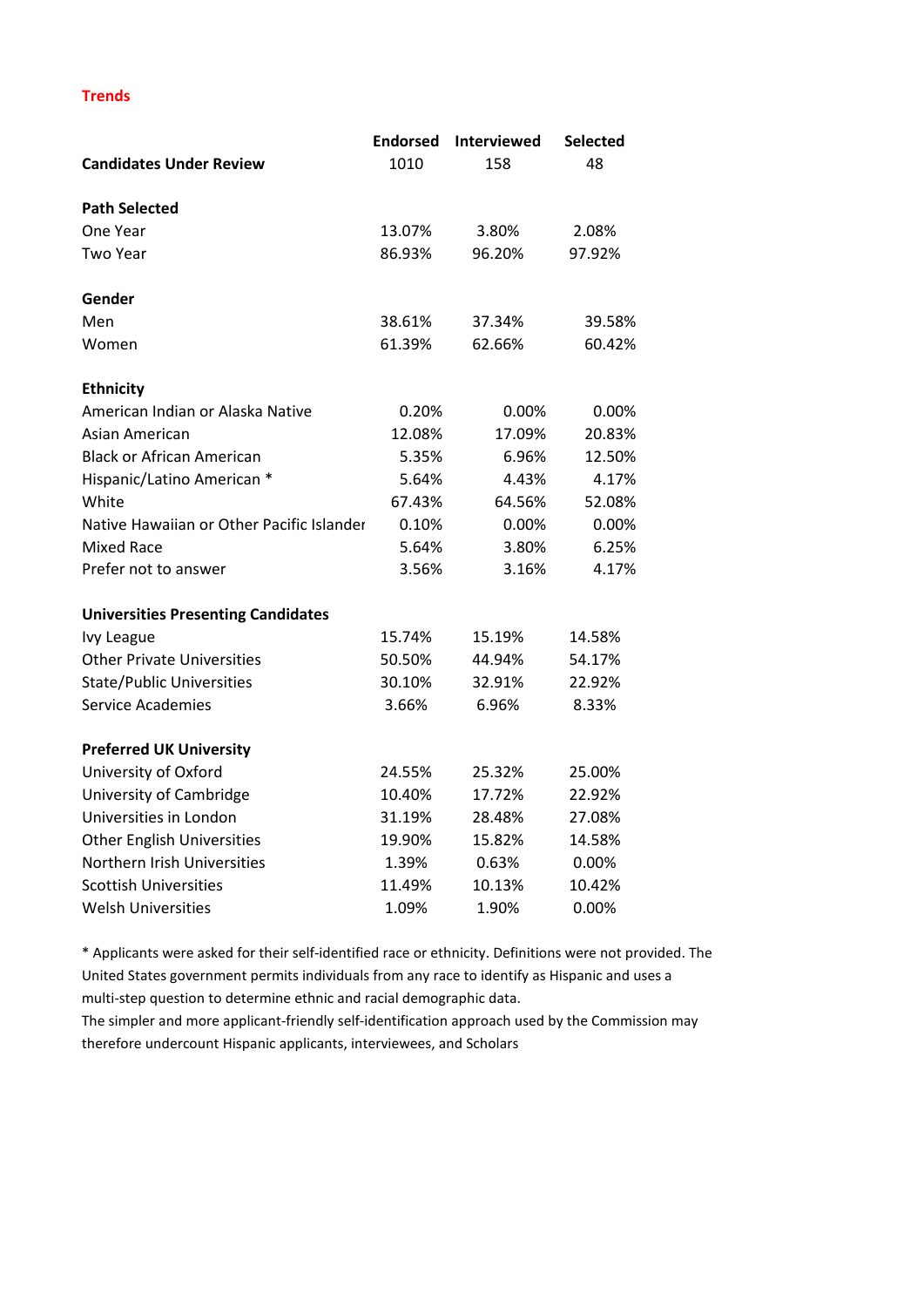# **Trends Numbers**

|                                           | <b>Endorsed</b> | <b>Interviewed</b> | <b>Selected</b> |  |  |
|-------------------------------------------|-----------------|--------------------|-----------------|--|--|
| <b>Candidates Under Review</b>            | 1010            | 158                | 48              |  |  |
| <b>Path Selected</b>                      |                 |                    |                 |  |  |
| One Year                                  | 132             | 6                  | 1               |  |  |
|                                           | 878             |                    |                 |  |  |
| Two Year                                  |                 | 152                | 47              |  |  |
| Gender                                    |                 |                    |                 |  |  |
| Men                                       | 390             | 59                 | 19              |  |  |
| Women                                     | 620             | 99                 | 29              |  |  |
| <b>Ethnicity</b>                          |                 |                    |                 |  |  |
| American Indian or Alaska Native          | 2               | 0                  | 0               |  |  |
| Asian American                            | 122             | 27                 | 10              |  |  |
| <b>Black or African American</b>          | 54              | 11                 | 6               |  |  |
| Hispanic/Latino American                  | 57              | $\overline{7}$     | $\overline{2}$  |  |  |
| White                                     | 681             | 102                | 25              |  |  |
| Native Hawaiian or Other Pacific Islander | $\mathbf{1}$    | 0                  | 0               |  |  |
| <b>Mixed Race</b>                         | 57              | 6                  | 3               |  |  |
| Prefer not to answer                      | 36              | 5                  | $\overline{2}$  |  |  |
| <b>Universities Presenting Candidates</b> |                 |                    |                 |  |  |
| Ivy League                                | 159             | 24                 | 7               |  |  |
| <b>Other Private Universities</b>         | 510             | 71                 | 26              |  |  |
| <b>State/Public Universities</b>          | 304             | 52                 | 11              |  |  |
| <b>Service Academies</b>                  | 37              | 11                 | 4               |  |  |
| <b>Preferred UK University</b>            |                 |                    |                 |  |  |
| University of Oxford                      | 248             | 40                 | 12              |  |  |
| University of Cambridge                   | 105             | 28                 | 11              |  |  |
| Universities in London                    | 315             | 45                 | 13              |  |  |
| <b>Other English Universities</b>         | 201             | 25                 | 7               |  |  |
| Northern Irish Universities               | 14              | $\mathbf{1}$       | 0               |  |  |
| <b>Scottish Universities</b>              | 116             | 16                 | 5               |  |  |
| <b>Welsh Universities</b>                 | 11              | 3                  | 0               |  |  |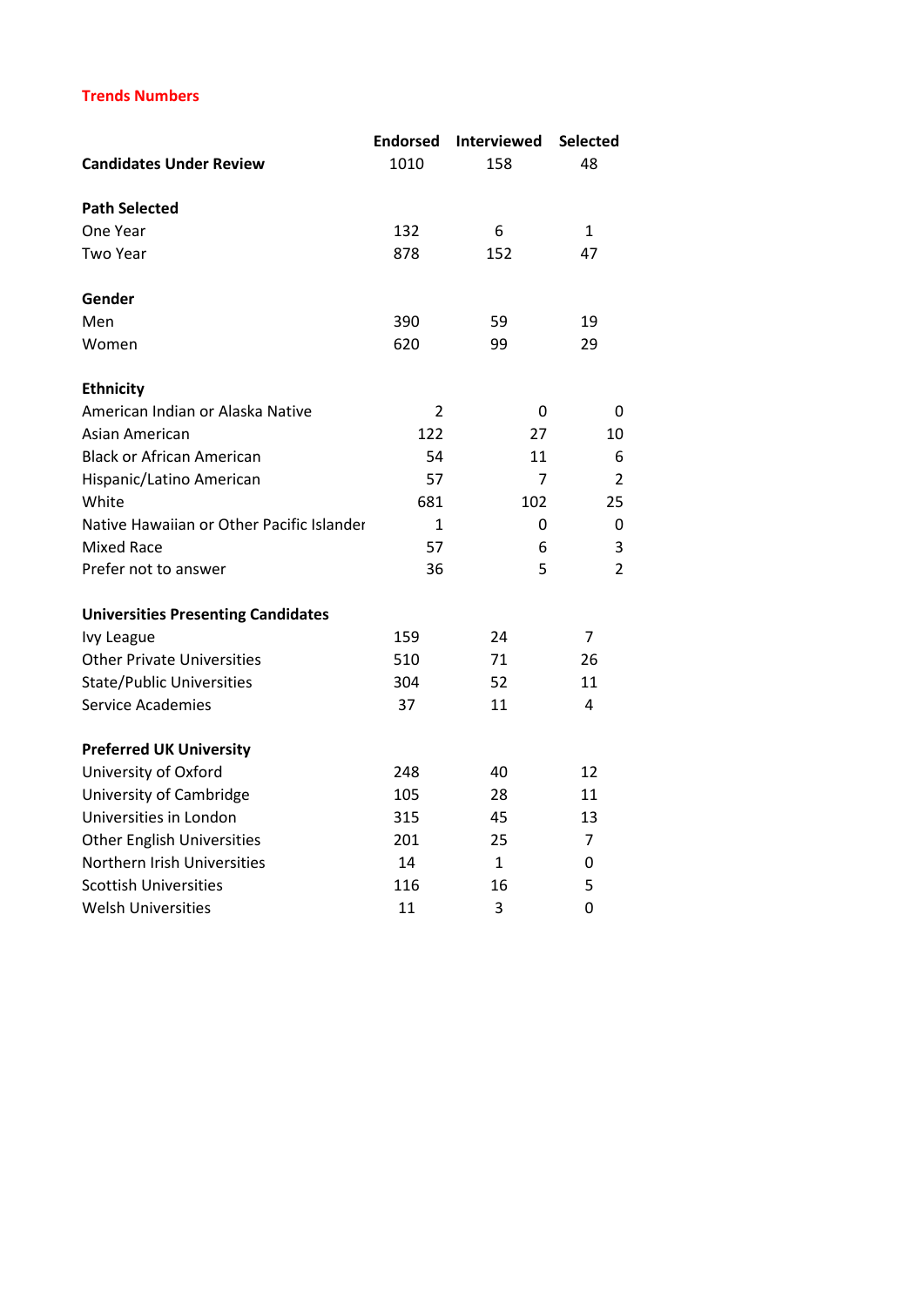





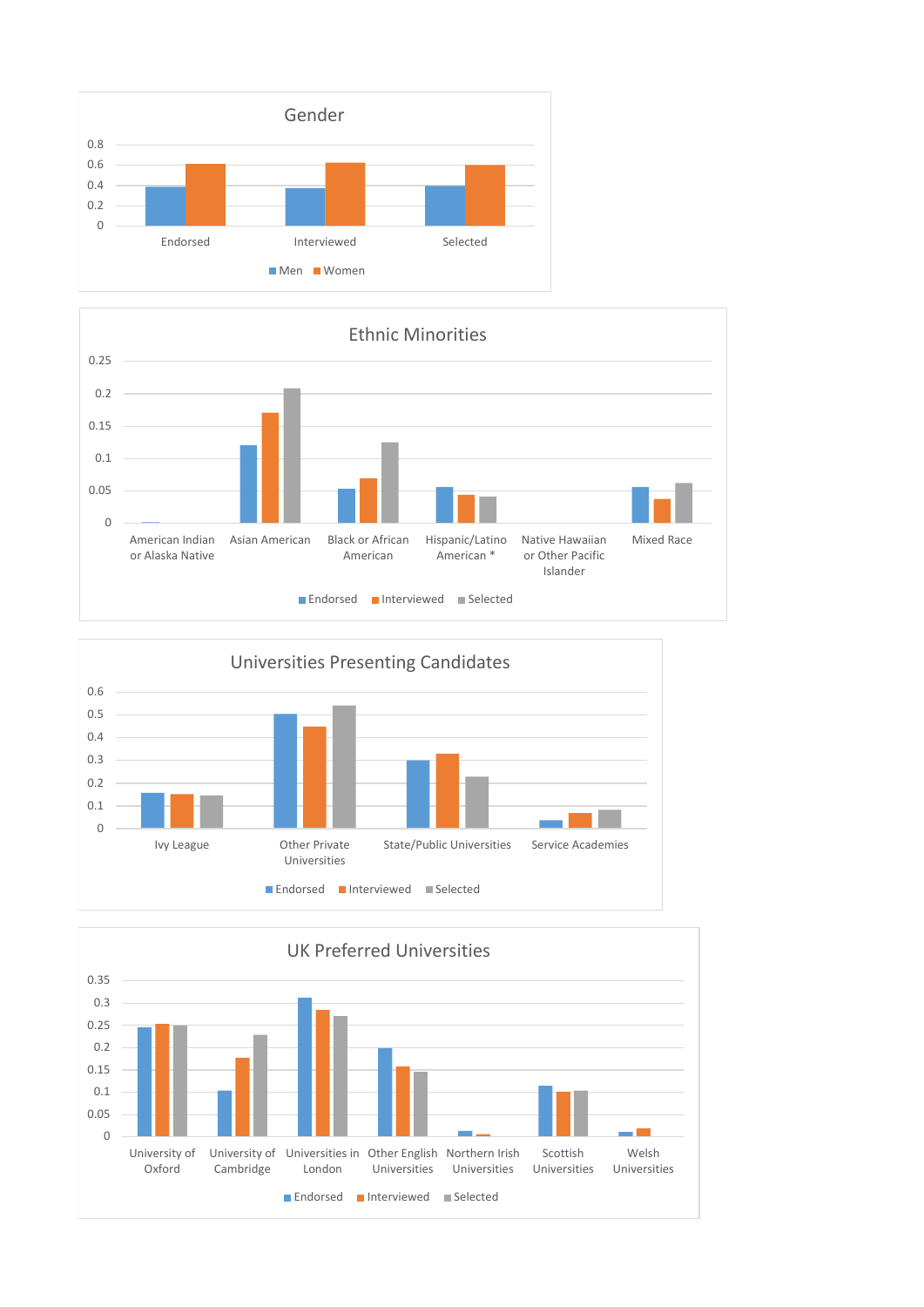| <b>Comparisons</b>                        |        |        |                 |        |        |        |       |       |       |       |       |       |       |        |        |        |
|-------------------------------------------|--------|--------|-----------------|--------|--------|--------|-------|-------|-------|-------|-------|-------|-------|--------|--------|--------|
|                                           |        |        | <b>Endorsed</b> |        |        |        |       |       |       |       |       |       |       |        |        |        |
|                                           | 2004   | 2005   | 2006            | 2007   | 2008   | 2009   | 2010  | 2011  | 2012  | 2013  | 2014  | 2015  | 2016  | 2017   | 2018   | 2019   |
| Gender                                    |        |        |                 |        |        |        |       |       |       |       |       |       |       |        |        |        |
| Men                                       | 51.0%  | 48.1%  | 47.4%           | 50.0%  | 50.3%  | 49.4%  | 45.2% | 48.1% | 52.1% | 48.5% | 45.8% | 46.6% | 43.9% | 44.2%  | 42.9%  | 38.6%  |
| Women                                     | 49.0%  | 51.9%  | 52.6%           | 50.0%  | 49.7%  | 50.6%  | 54.8% | 51.9% | 47.9% | 51.5% | 54.2% | 53.4% | 56.1% | 55.8%  | 57.1%  | 61.4%  |
| <b>Path Selected</b>                      |        |        |                 |        |        |        |       |       |       |       |       |       |       |        |        |        |
| One Year                                  | 0.0%   | 0.0%   | 0.0%            | 0.0%   | 0.0%   | 0.0%   | 16.0% | 16.0% | 14.0% | 14.0% | 12.0% | 14.0% | 14.2% | 15.9%  | 14.0%  | 13.1%  |
| Two Year                                  | 100.0% | 100.0% | 100.0%          | 100.0% | 100.0% | 100.0% | 84.0% | 84.0% | 86.0% | 86.0% | 88.0% | 86.0% | 85.8% | 84.1%  | 86.0%  | 86.9%  |
| Ethnicity <sup>*</sup>                    |        |        |                 |        |        |        |       |       |       |       |       |       |       |        |        |        |
| American Indian or Alaska Native          | 0.0%   | 0.0%   | 0.0%            | 0.0%   | 0.0%   | 0.0%   | 0.0%  | 0.0%  | 0.0%  | 0.0%  | 0.0%  | 0.0%  | 0.0%  | 0.42%  | 0.65%  | 0.20%  |
| Asian American                            | 0.0%   | 0.0%   | 0.0%            | 0.0%   | 0.0%   | 0.0%   | 0.0%  | 0.0%  | 0.0%  | 0.0%  | 0.0%  | 0.0%  | 0.0%  | 11.31% | 12.92% | 12.08% |
| <b>Black or African American</b>          | 0.0%   | 0.0%   | 0.0%            | 0.0%   | 0.0%   | 0.0%   | 0.0%  | 0.0%  | 0.0%  | 0.0%  | 0.0%  | 0.0%  | 0.0%  | 5.07%  | 5.81%  | 5.35%  |
| Hispanic/Latino American                  | 0.0%   | 0.0%   | 0.0%            | 0.0%   | 0.0%   | 0.0%   | 0.0%  | 0.0%  | 0.0%  | 0.0%  | 0.0%  | 0.0%  | 0.0%  | 3.07%  | 4.95%  | 5.64%  |
| White                                     | 0.0%   | 0.0%   | 0.0%            | 0.0%   | 0.0%   | 0.0%   | 0.0%  | 0.0%  | 0.0%  | 0.0%  | 0.0%  | 0.0%  | 0.0%  | 69.77% | 67.60% | 67.43% |
| Native Hawaiian or Other Pacific Islander | 0.0%   | 0.0%   | 0.0%            | 0.0%   | 0.0%   | 0.0%   | 0.0%  | 0.0%  | 0.0%  | 0.0%  | 0.0%  | 0.0%  | 0.0%  | 0.11%  | 0.22%  | 0.10%  |
| <b>Mixed Race</b>                         | 0.0%   | 0.0%   | 0.0%            | 0.0%   | 0.0%   | 0.0%   | 0.0%  | 0.0%  | 0.0%  | 0.0%  | 0.0%  | 0.0%  | 0.0%  | 5.29%  | 4.74%  | 5.64%  |
| Prefer not to answer                      | 0.0%   | 0.0%   | 0.0%            | 0.0%   | 0.0%   | 0.0%   | 0.0%  | 0.0%  | 0.0%  | 0.0%  | 0.0%  | 0.0%  | 0.0%  | 4.97%  | 3.12%  | 3.56%  |
| Overall percentage                        | 0.0%   | 0.0%   | 0.0%            | 0.0%   | 0.0%   | 0.0%   | 0.0%  | 0.0%  | 0.0%  | 0.0%  | 0.0%  | 0.0%  | 0.0%  | 25.0%  | 28.0%  | 29.0%  |
| <b>Universities Presenting Candidates</b> |        |        |                 |        |        |        |       |       |       |       |       |       |       |        |        |        |
| Ivy League                                | 16.0%  | 11.8%  | 11.2%           | 12.3%  | 10.8%  | 10.7%  | 11.9% | 12.8% | 13.1% | 15.8% | 16.3% | 16.7% | 17.4% | 16.8%  | 15.50% | 15.74% |
| Other Private Universities                | 41.8%  | 52.2%  | 54.3%           | 51.5%  | 51.0%  | 46.7%  | 50.9% | 51.8% | 52.2% | 47.3% | 47.9% | 48.4% | 47.3% | 49.8%  | 49.41% | 50.50% |
| <b>State/Public Universities</b>          | 37.4%  | 30.1%  | 30.1%           | 31.3%  | 31.9%  | 30.2%  | 31.2% | 30.2% | 29.9% | 32.0% | 30.1% | 31.9% | 32.1% | 30.9%  | 33.05% | 30.10% |
| Service Academies                         | 4.8%   | 5.4%   | 4.4%            | 4.5%   | 6.1%   | 5.3%   | 5.9%  | 5.2%  | 4.8%  | 4.2%  | 5.5%  | 3.0%  | 3.3%  | 2.5%   | 2.05%  | 3.66%  |
| <b>Emplover Endorsed</b>                  | 0.0%   | 0.5%   | 0.0%            | 0.4%   | 0.1%   | 0.3%   | 0.1%  | 0.0%  | 0.0%  | 1.0%  | 0.1%  | 0.1%  | 0.0%  | 0.0%   | 0.00%  | 0.0%   |
| <b>Preferred UK University</b>            |        |        |                 |        |        |        |       |       |       |       |       |       |       |        |        |        |
| University of Oxford                      | 32.3%  | 32.0%  | 31.5%           | 32.4%  | 30.9%  | 30.8%  | 28.0% | 29.3% | 26.9% | 28.2% | 29.1% | 31.0% | 27.6% | 25.5%  | 25.4%  | 24.6%  |
| University of Cambridge                   | 12.7%  | 13.0%  | 12.9%           | 13.0%  | 12.3%  | 12.4%  | 11.4% | 12.9% | 11.6% | 11.2% | 11.4% | 11.3% | 10.3% | 10.6%  | 12.6%  | 10.4%  |
| Universities in London                    | 22.6%  | 25.7%  | 25.9%           | 26.7%  | 25.4%  | 26.3%  | 31.0% | 29.5% | 33.0% | 32.9% | 33.9% | 30.0% | 29.3% | 34.1%  | 32.8%  | 31.2%  |
| <b>Other English Universities</b>         | 20.9%  | 19.3%  | 18.7%           | 17.4%  | 20.1%  | 17.5%  | 18.6% | 17.6% | 17.5% | 15.9% | 16.4% | 16.3% | 15.1% | 17.1%  | 16.9%  | 19.9%  |
| Nothern Irish Universities                | 1.6%   | 0.9%   | 1.4%            | 1.0%   | 1.2%   | 1.7%   | 1.1%  | 1.5%  | 1.0%  | 0.7%  | 0.3%  | 1.0%  | 1.2%  | 1.0%   | 1.0%   | 1.4%   |
| <b>Scottish Universities</b>              | 8.8%   | 7.6%   | 8.8%            | 8.5%   | 8.2%   | 10.3%  | 8.3%  | 7.9%  | 9.1%  | 10.3% | 7.8%  | 9.7%  | 15.3% | 11.4%  | 10.1%  | 11.5%  |
| <b>Welsh Universities</b>                 | 1.3%   | 1.5%   | 0.7%            | 0.6%   | 1.8%   | 1.0%   | 1.5%  | 1.2%  | 0.8%  | 0.7%  | 1.0%  | 0.6%  | 1.3%  | 0.3%   | 1.2%   | 1.1%   |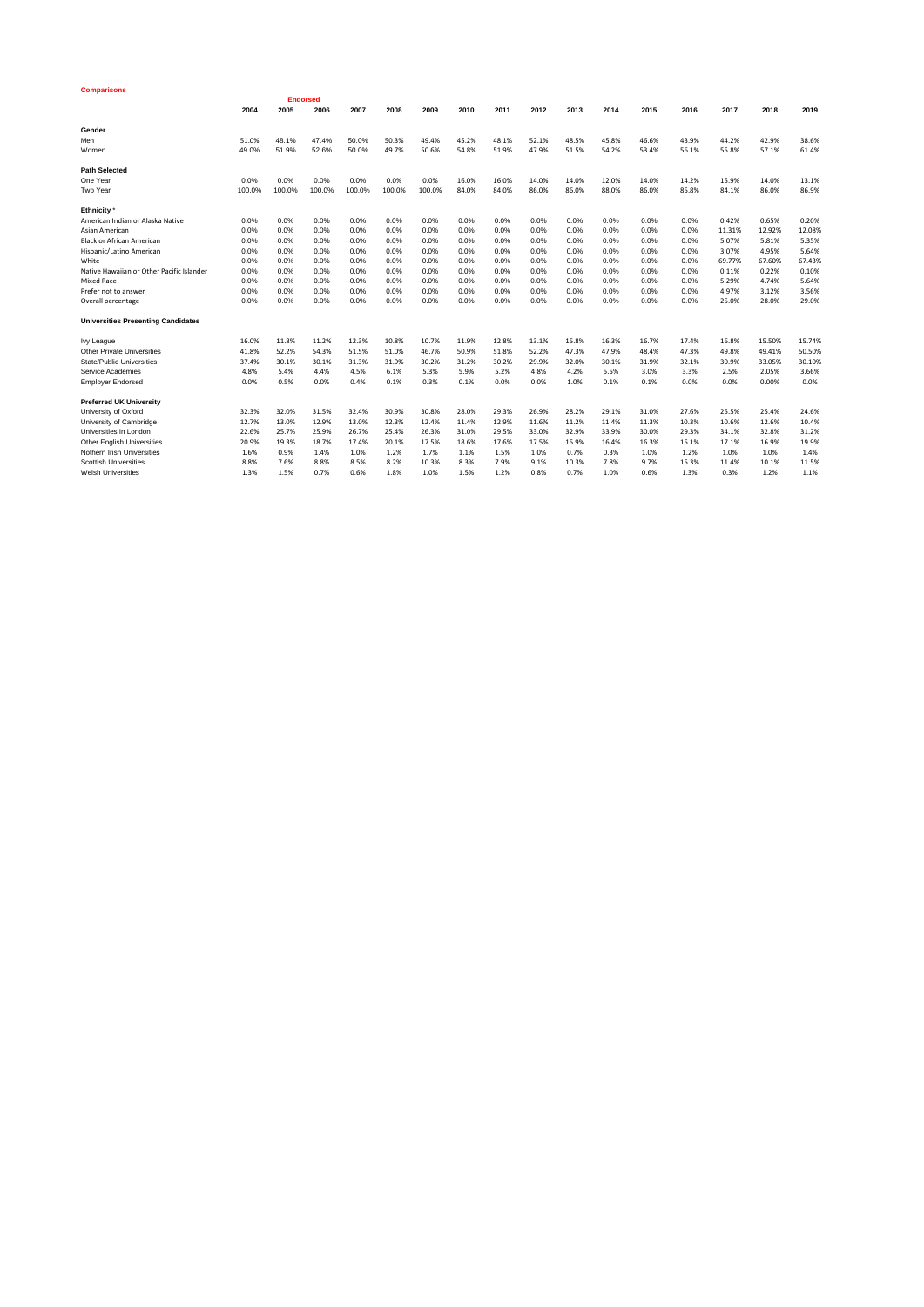| 2015<br>2018<br>2016<br>2017<br>2019<br>37.3%<br>49.4%<br>49.4%<br>44.0%<br>46.3%<br>53.7%<br>62.7%<br>50.6%<br>50.6%<br>56.0%<br>5.0%<br>9.8%<br>3.8%<br>15.0%<br>10.1%<br>90.2%<br>96.2%<br>85.0%<br>89.9%<br>95.0% |
|-----------------------------------------------------------------------------------------------------------------------------------------------------------------------------------------------------------------------|
|                                                                                                                                                                                                                       |
|                                                                                                                                                                                                                       |
|                                                                                                                                                                                                                       |
|                                                                                                                                                                                                                       |
|                                                                                                                                                                                                                       |
|                                                                                                                                                                                                                       |
|                                                                                                                                                                                                                       |
|                                                                                                                                                                                                                       |
|                                                                                                                                                                                                                       |
| 0.0%<br>0.0%<br>0.0%<br>0.61%<br>0.00%                                                                                                                                                                                |
| 0.0%<br>17.09%<br>0.0%<br>13.8%<br>20.12%                                                                                                                                                                             |
| 0.0%<br>0.0%<br>6.71%<br>6.96%<br>4.4%                                                                                                                                                                                |
| 4.43%<br>0.0%<br>0.0%<br>5.7%<br>3.05%                                                                                                                                                                                |
| 0.0%<br>60.37%<br>64.56%<br>0.0%<br>68.6%                                                                                                                                                                             |
| 0.0%<br>0.0%<br>0.0%<br>0.00%<br>0.00%                                                                                                                                                                                |
| 0.0%<br>3.80%<br>0.0%<br>5.0%<br>6.10%                                                                                                                                                                                |
| 0.0%<br>0.0%<br>2.5%<br>3.05%<br>3.16%                                                                                                                                                                                |
| 0.0%<br>0.0%<br>36.0%<br>32.0%<br>29.0%                                                                                                                                                                               |
|                                                                                                                                                                                                                       |
| 22.0%<br>19.6%<br>22.6%<br>22.0%<br>15.2%                                                                                                                                                                             |
| 44.9%<br>40.2%<br>44.9%<br>41.5%<br>46.3%                                                                                                                                                                             |
| 32.9%<br>29.3%<br>30.4%<br>31.4%<br>30.5%                                                                                                                                                                             |
| 7.0%<br>8.5%<br>5.1%<br>4.4%<br>1.2%                                                                                                                                                                                  |
| 0.0%<br>0.0%<br>0.0%<br>0.0%<br>0.0%                                                                                                                                                                                  |
|                                                                                                                                                                                                                       |
| 32.9%<br>29.7%<br>27.7%<br>31.1%<br>25.3%                                                                                                                                                                             |
| 17.7%<br>17.7%<br>16.5%<br>11.4%<br>11.3%                                                                                                                                                                             |
| 28.5%<br>33.3%<br>31.7%<br>24.4%<br>35.4%                                                                                                                                                                             |
| 17.7%<br>17.0%<br>15.8%<br>14.6%<br>11.0%                                                                                                                                                                             |
| 0.6%<br>1.8%<br>0.6%<br>1.9%<br>1.2%                                                                                                                                                                                  |
| 10.1%<br>7.9%<br>3.8%<br>8.8%<br>7.9%                                                                                                                                                                                 |
| 1.9%<br>0.6%<br>1.3%<br>0.0%<br>0.6%                                                                                                                                                                                  |
|                                                                                                                                                                                                                       |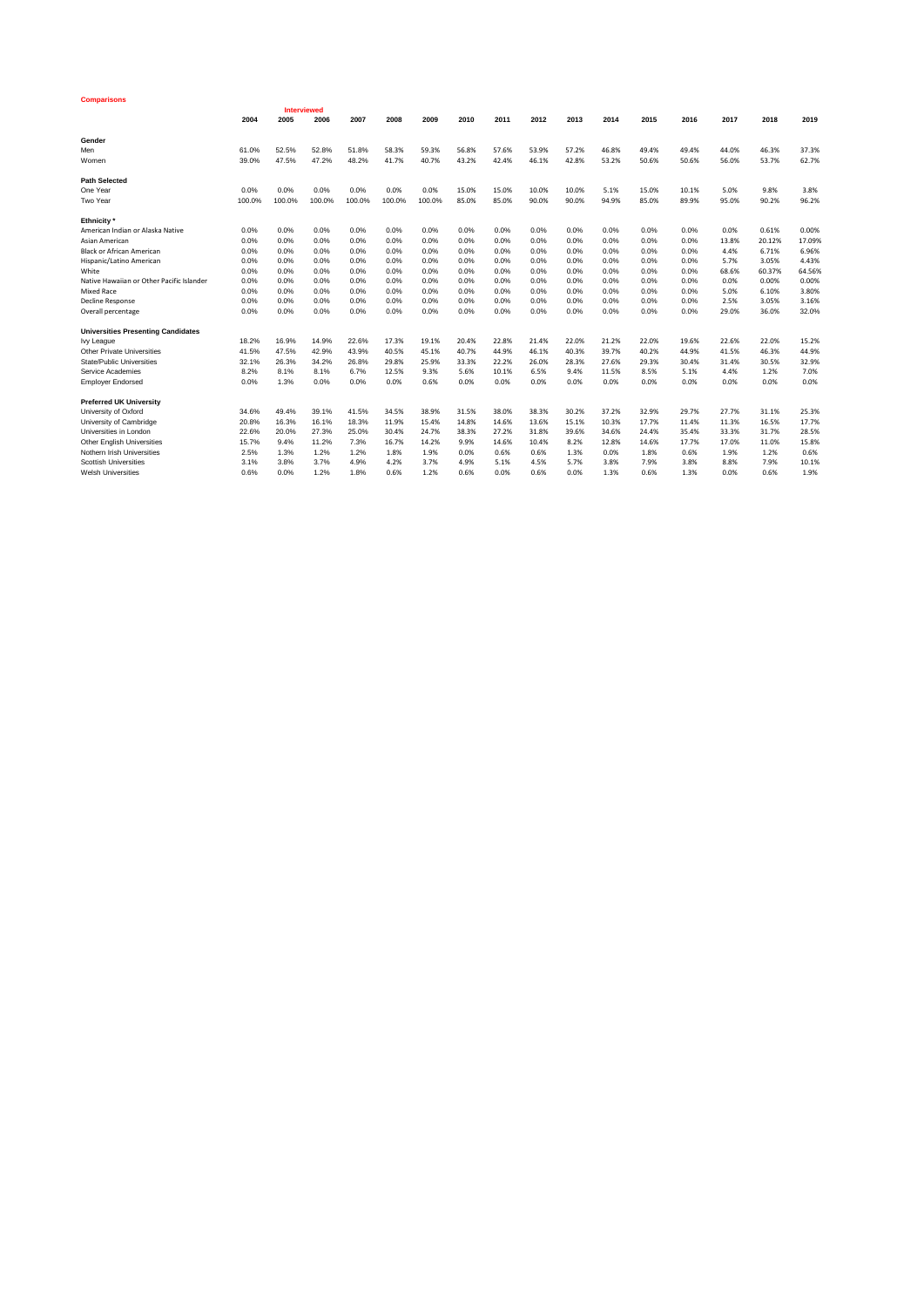| <b>Comparisons</b>                        |        |        |                         |        |        |        |       |       |       |       |       |       |       |        |        |        |
|-------------------------------------------|--------|--------|-------------------------|--------|--------|--------|-------|-------|-------|-------|-------|-------|-------|--------|--------|--------|
|                                           | 2004   | 2005   | <b>Selected</b><br>2006 | 2007   | 2008   | 2009   | 2010  | 2011  | 2012  | 2013  | 2014  | 2015  | 2016  | 2017   | 2018   | 2019   |
|                                           |        |        |                         |        |        |        |       |       |       |       |       |       |       |        |        |        |
| Gender                                    |        |        |                         |        |        |        |       |       |       |       |       |       |       |        |        |        |
| Men                                       | 63.6%  | 53.5%  | 63.0%                   | 56.8%  | 51.4%  | 72.5%  | 62.9% | 60.6% | 52.8% | 76.5% | 52.9% | 54.8% | 65.6% | 57.5%  | 41.9%  | 39.6%  |
| Women                                     | 36.4%  | 46.5%  | 37.0%                   | 43.2%  | 48.6%  | 27.5%  | 37.1% | 39.4% | 47.2% | 23.5% | 47.1% | 45.2% | 34.4% | 42.5%  | 58.1%  | 60.4%  |
| <b>Path Selected</b>                      |        |        |                         |        |        |        |       |       |       |       |       |       |       |        |        |        |
| One Year                                  | 0.0%   | 0.0%   | 0.0%                    | 0.0%   | 0.0%   | 0.0%   | 14.0% | 3.0%  | 8.0%  | 15.0% | 5.9%  | 13.0% | 15.6% | 2.5%   | 11.6%  | 2.1%   |
| Two Year                                  | 100.0% | 100.0% | 100.0%                  | 100.0% | 100.0% | 100.0% | 86.0% | 97.0% | 92.0% | 85.0% | 94.1% | 87.0% | 84.4% | 97.5%  | 88.4%  | 97.9%  |
| Ethnicity <sup>*</sup>                    |        |        |                         |        |        |        |       |       |       |       |       |       |       |        |        |        |
| American Indian or Alaska Native          | 0.0%   | 0.0%   | 0.0%                    | 0.0%   | 0.0%   | 0.0%   | 0.0%  | 0.0%  | 0.0%  | 0.0%  | 0.0%  | 0.0%  | 0.0%  | 0.00%  | 2.33%  | 0.00%  |
| Asian American                            | 0.0%   | 0.0%   | 0.0%                    | 0.0%   | 0.0%   | 0.0%   | 0.0%  | 0.0%  | 0.0%  | 0.0%  | 0.0%  | 0.0%  | 0.0%  | 12.50% | 13.95% | 20.83% |
| Black or African American                 | 0.0%   | 0.0%   | 0.0%                    | 0.0%   | 0.0%   | 0.0%   | 0.0%  | 0.0%  | 0.0%  | 0.0%  | 0.0%  | 0.0%  | 0.0%  | 2.50%  | 6.98%  | 12.50% |
| Hispanic/Latino American                  | 0.0%   | 0.0%   | 0.0%                    | 0.0%   | 0.0%   | 0.0%   | 0.0%  | 0.0%  | 0.0%  | 0.0%  | 0.0%  | 0.0%  | 0.0%  | 5.00%  | 2.33%  | 4.17%  |
| White                                     | 0.0%   | 0.0%   | 0.0%                    | 0.0%   | 0.0%   | 0.0%   | 0.0%  | 0.0%  | 0.0%  | 0.0%  | 0.0%  | 0.0%  | 0.0%  | 72.50% | 58.14% | 52.08% |
| Native Hawaiian or Other Pacific Islander | 0.0%   | 0.0%   | 0.0%                    | 0.0%   | 0.0%   | 0.0%   | 0.0%  | 0.0%  | 0.0%  | 0.0%  | 0.0%  | 0.0%  | 0.0%  | 0.00%  | 0.00%  | 0.00%  |
| <b>Mixed Race</b>                         | 0.0%   | 0.0%   | 0.0%                    | 0.0%   | 0.0%   | 0.0%   | 0.0%  | 0.0%  | 0.0%  | 0.0%  | 0.0%  | 0.0%  | 0.0%  | 7.50%  | 9.30%  | 6.25%  |
| Decline Response                          | 0.0%   | 0.0%   | 0.0%                    | 0.0%   | 0.0%   | 0.0%   | 0.0%  | 0.0%  | 0.0%  | 0.0%  | 0.0%  | 0.0%  | 0.0%  | 0.00%  | 6.98%  | 4.17%  |
| Overall percentage                        | 0.0%   | 0.0%   | 0.0%                    | 0.0%   | 0.0%   | 0.0%   | 0.0%  | 0.0%  | 0.0%  | 0.0%  | 0.0%  | 0.0%  | 0.0%  | 28.0%  | 33.0%  | 44.0%  |
| <b>Universities Presenting Candidates</b> |        |        |                         |        |        |        |       |       |       |       |       |       |       |        |        |        |
| Ivy League                                | 9.1%   | 16.3%  | 18.6%                   | 20.5%  | 18.9%  | 17.5%  | 20.0% | 27.3% | 22.2% | 17.6% | 23.5% | 25.8% | 25.0% | 15.0%  | 14.0%  | 14.6%  |
| <b>Other Private Universities</b>         | 50.0%  | 48.8%  | 44.2%                   | 36.4%  | 29.7%  | 50.0%  | 45.7% | 54.5% | 41.7% | 38.2% | 35.3% | 35.5% | 46.9% | 47.5%  | 51.2%  | 54.2%  |
| <b>State/Public Universities</b>          | 31.8%  | 20.9%  | 32.6%                   | 31.8%  | 40.5%  | 20.0%  | 28.6% | 15.2% | 27.8% | 35.3% | 32.4% | 35.5% | 25.0% | 32.5%  | 32.6%  | 22.9%  |
| Service Academies                         | 9.1%   | 9.3%   | 4.7%                    | 11.4%  | 10.8%  | 12.5%  | 5.7%  | 3.0%  | 8.3%  | 8.8%  | 8.8%  | 3.2%  | 3.1%  | 5.0%   | 2.3%   | 8.3%   |
| <b>Employer Endorsed</b>                  | 0.0%   | 4.7%   | 0.0%                    | 0.0%   | 0.0%   | 0.0%   | 0.0%  | 0.0%  | 0.0%  | 0.0%  | 0.0%  | 0.0%  | 0.0%  | 0.0%   | 0.0%   | 0.0%   |
| <b>Preferred UK University</b>            |        |        |                         |        |        |        |       |       |       |       |       |       |       |        |        |        |
| University of Oxford                      | 27.3%  | 44.2%  | 46.5%                   | 36.4%  | 32.4%  | 30.0%  | 25.7% | 36.4% | 36.1% | 26.5% | 47.1% | 19.4% | 21.9% | 30.0%  | 25.6%  | 25.0%  |
| University of Cambridge                   | 13.6%  | 20.9%  | 20.9%                   | 25.0%  | 10.8%  | 20.0%  | 17.1% | 18.2% | 11.1% | 14.7% | 14.7% | 19.4% | 9.4%  | 10.0%  | 11.6%  | 22.9%  |
| University of London                      | 38.6%  | 23.3%  | 11.6%                   | 25.0%  | 29.7%  | 30.0%  | 48.6% | 24.2% | 41.7% | 44.1% | 29.4% | 29.0% | 40.6% | 40.0%  | 41.9%  | 27.1%  |
| Other English Universities                | 11.4%  | 9.3%   | 16.3%                   | 6.8%   | 18.9%  | 12.5%  | 8.6%  | 12.1% | 8.3%  | 8.8%  | 8.8%  | 22.6% | 21.9% | 12.5%  | 4.7%   | 14.6%  |
| Nothern Irish Universities                | 1.6%   | 0.0%   | 2.3%                    | 0.0%   | 2.7%   | 0.0%   | 0.0%  | 0.0%  | 0.0%  | 2.9%  | 0.0%  | 0.0%  | 0.0%  | 2.5%   | 0.0%   | 0.0%   |
| <b>Scottish Universities</b>              | 4.5%   | 2.3%   | 2.3%                    | 6.8%   | 5.4%   | 2.5%   | 0.0%  | 9.1%  | 2.8%  | 2.9%  | 0.0%  | 9.7%  | 6.3%  | 5.0%   | 14.0%  | 10.4%  |
| <b>Welsh Universities</b>                 | 2.3%   | 0.0%   | 0.0%                    | 0.0%   | 0.0%   | 5.0%   | 0.0%  | 0.0%  | 0.0%  | 0.0%  | 0.0%  | 0.0%  | 0.0%  | 0.0%   | 2.3%   | 0.0%   |
|                                           |        |        |                         |        |        |        |       |       |       |       |       |       |       |        |        |        |

\* reliable statistics only collected from 2017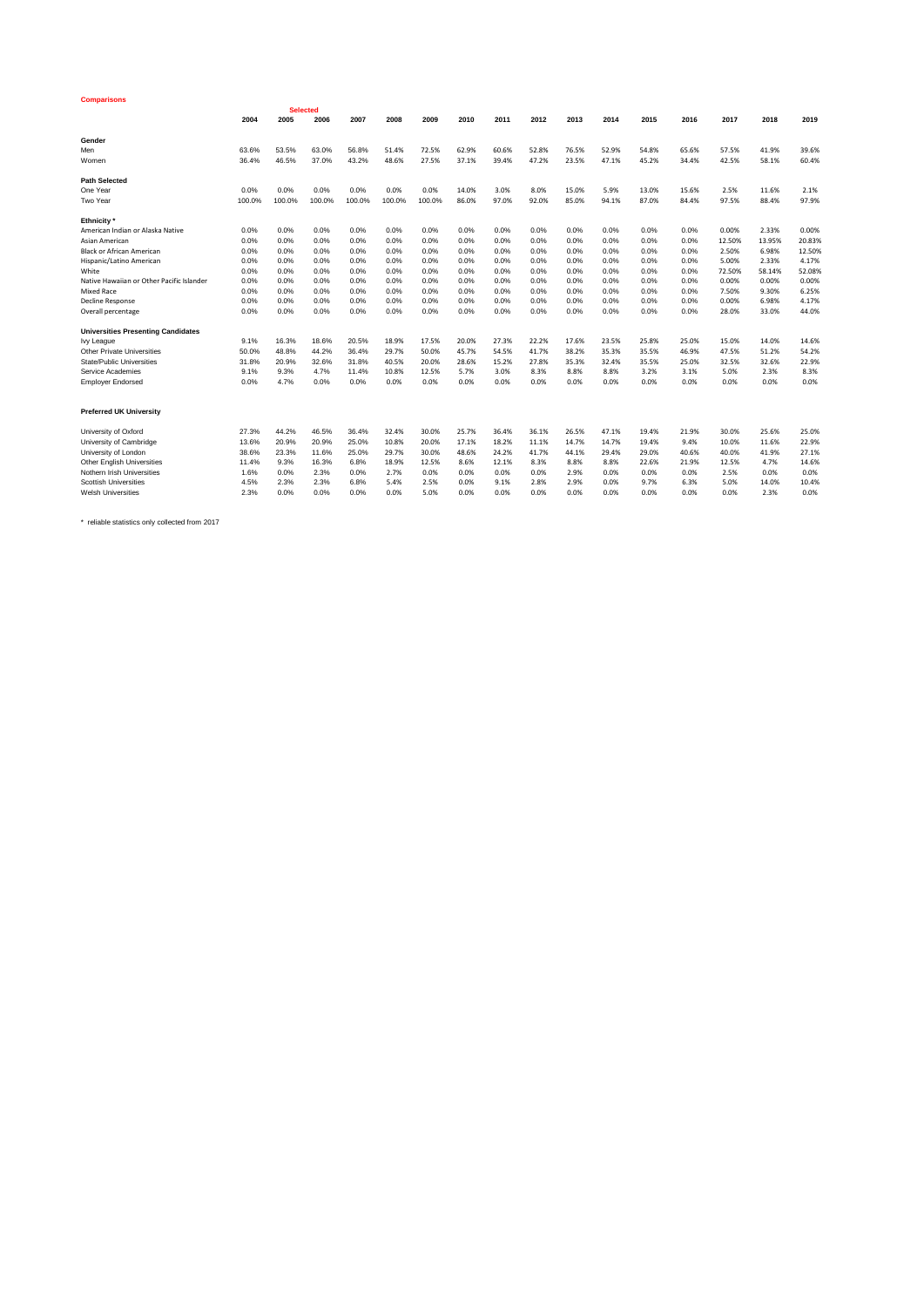# **Comparisons**





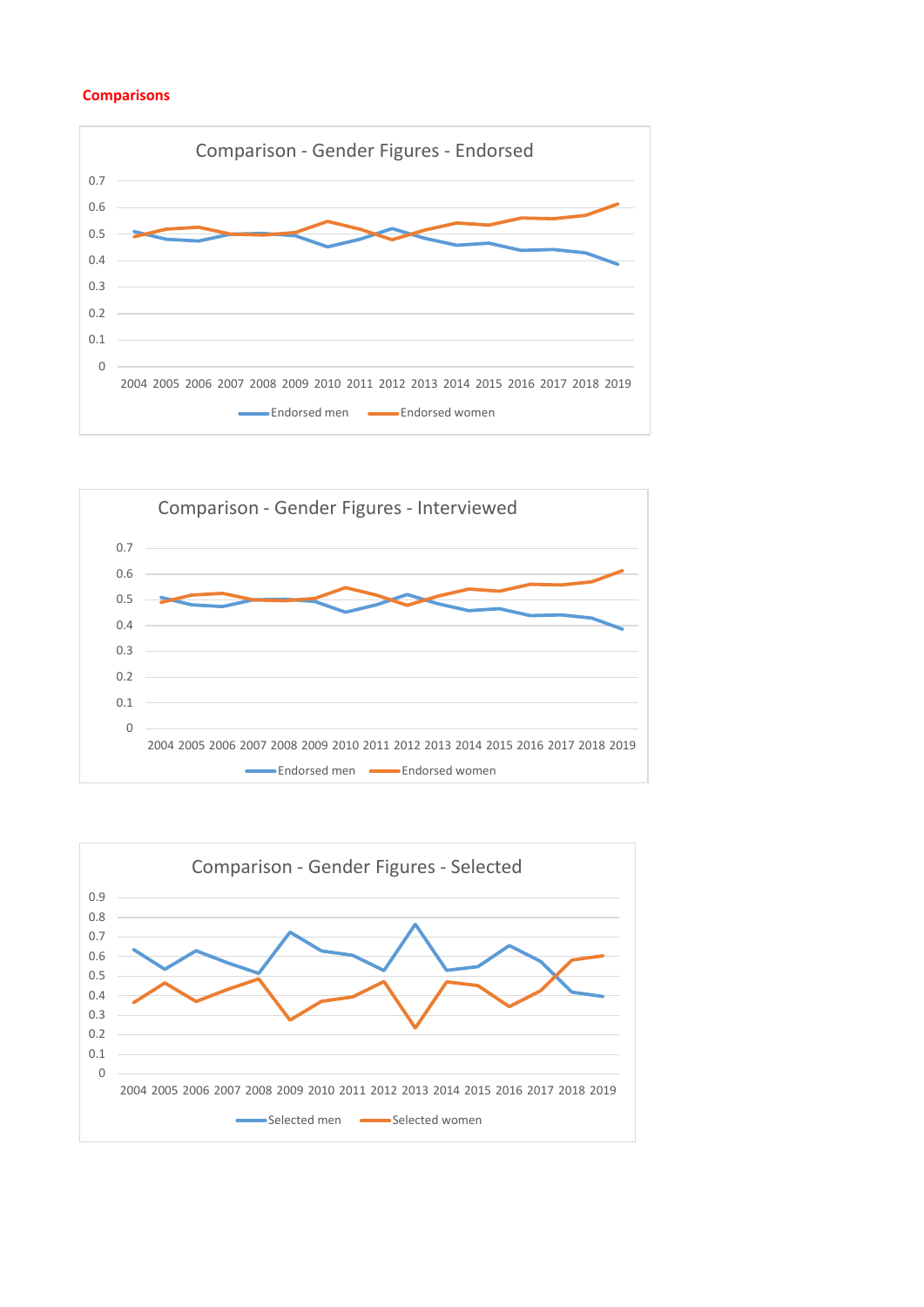



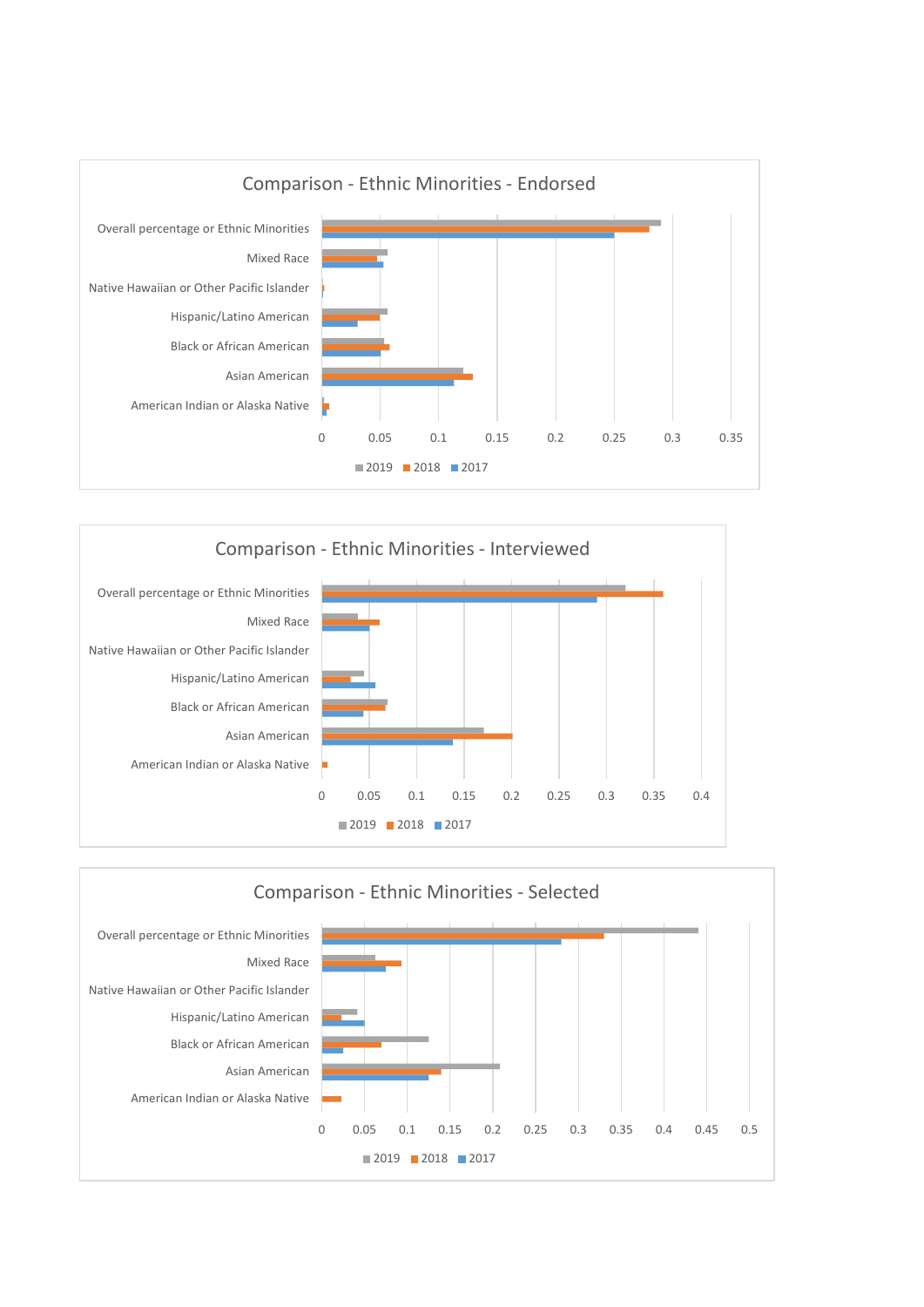



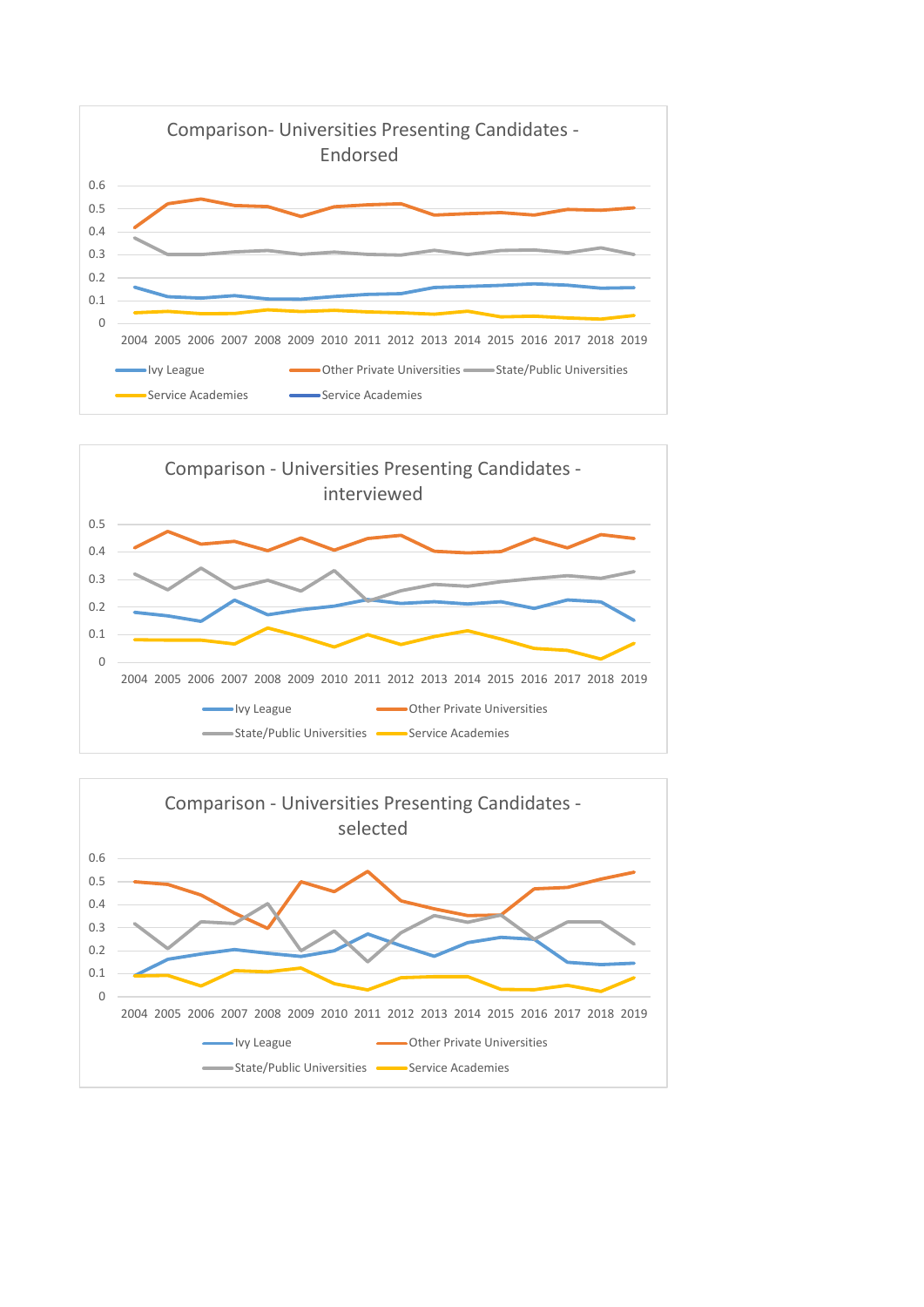



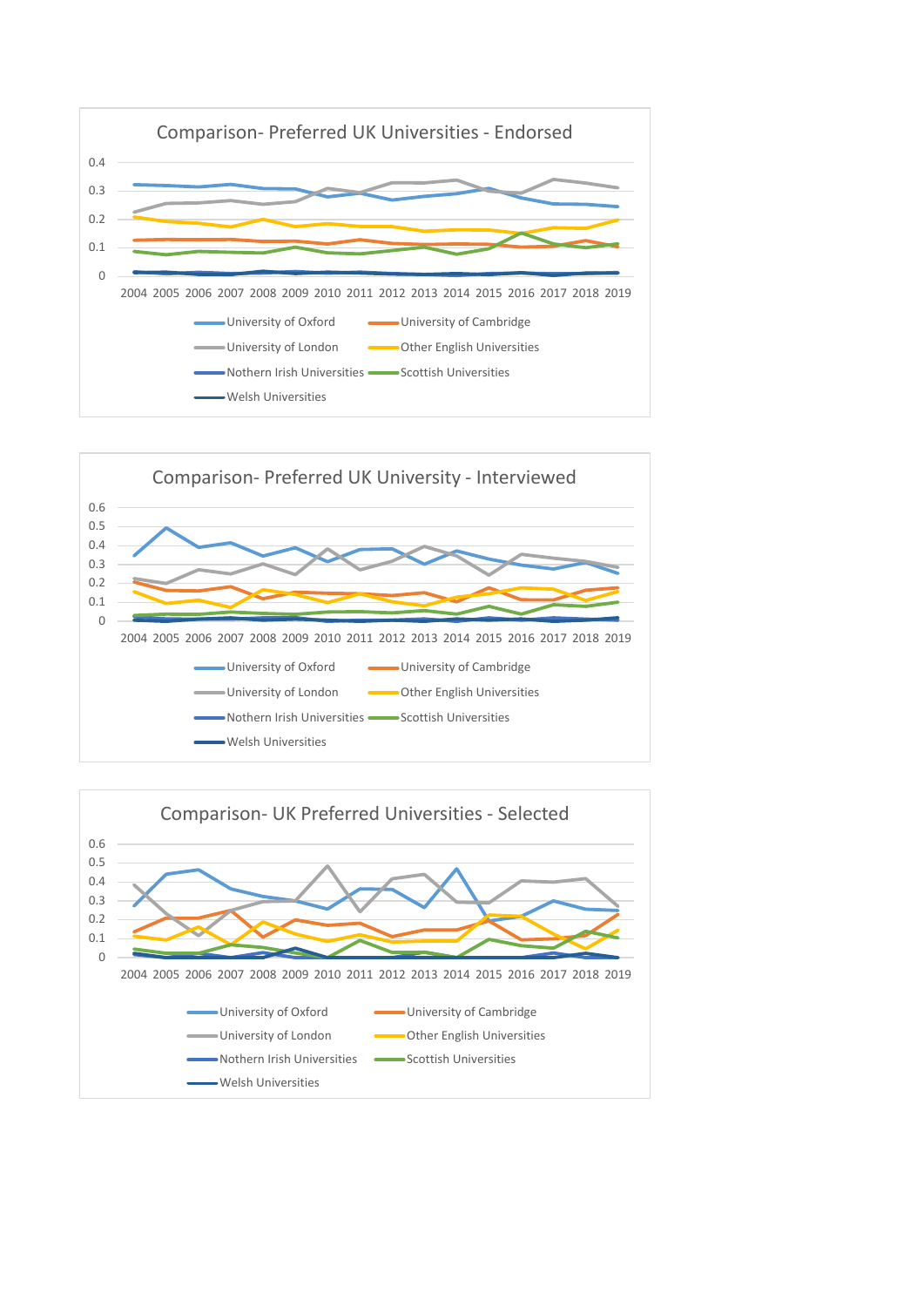#### **Total Numbers Endorsed**

|                                                | <b>ATL</b>     | <b>BOS</b>              | <b>CHIG</b>    | HOU          | LA                      | NΥ             | SF             | DC             | <b>TOTAL</b> |
|------------------------------------------------|----------------|-------------------------|----------------|--------------|-------------------------|----------------|----------------|----------------|--------------|
| <b>BY REGION</b>                               | 160            | 92                      | 170            | 106          | 108                     | 174            | 99             | 101            | 1010         |
| % of National Pool                             | 15.8%          | 9.1%                    | 16.8%          | 10.5%        | 10.7%                   | 17.2%          | 9.8%           | 10.0%          |              |
| <b>GENDER</b>                                  |                |                         |                |              |                         |                |                |                |              |
| Men                                            | 63             | 28                      | 62             | 49           | 36                      | 75             | 40             | 37             | 390          |
| % of Regional Pool                             | 39.38%         | 30.43%                  | 36.47%         | 46.23%       | 33.33%                  | 43.10%         | 40.40%         | 36.63%         |              |
| % of National Pool                             | 6.24%          | 2.77%                   | 6.14%          | 4.85%        | 3.56%                   | 7.43%          | 3.96%          | 3.66%          | 38.61%       |
|                                                |                |                         |                |              |                         |                |                |                |              |
| Women<br>% of Regional Pool                    | 97<br>60.63%   | 64<br>69.57%            | 108<br>63.53%  | 57<br>53.77% | 72<br>66.67%            | 99<br>56.90%   | 59<br>59.60%   | 64<br>63.37%   | 620          |
| % of National Pool                             | 9.60%          | 6.34%                   | 10.69%         | 5.64%        | 7.13%                   | 9.80%          | 5.84%          | 6.34%          | 61.39%       |
| <b>ETHNICITY</b>                               |                |                         |                |              |                         |                |                |                |              |
| American Indian or Alaska Native               | 0              | $\mathbf 0$             | 0              | $\mathbf{1}$ | $\mathbf{1}$            | 0              | 0              | 0              |              |
| % of Regional Pool                             | 0.00%          | 0.00%                   | 0.00%          | 50.00%       | 50.00%                  | 0.00%          | 0.00%          | 0.00%          | 2            |
| % of National Pool                             | 0.00%          | 0.00%                   | 0.00%          | 0.10%        | 0.10%                   | 0.00%          | 0.00%          | 0.00%          | 0.20%        |
|                                                |                |                         |                |              |                         |                |                |                |              |
| Asian                                          | 9              | 11                      | 14             | 13           | 25                      | 21             | 22             | 7              | 122          |
| % of Regional Pool                             | 5.63%          | 11.96%                  | 8.24%          | 12.26%       | 23.15%                  | 12.07%         | 22.22%         | 6.93%          |              |
| % of National Pool                             | 0.89%          | 1.09%                   | 1.39%          | 1.29%        | 2.48%                   | 2.08%          | 2.18%          | 0.69%          | 12.08%       |
| <b>Black or African American</b>               | 10             | 3                       | 5              | 4            | 3                       | 11             | 1              | 17             | 54           |
| % of Regional Pool                             | 6.25%          | 3.26%                   | 2.94%          | 3.77%        | 2.78%                   | 6.32%          | 1.01%          | 16.83%         |              |
| % of National Pool                             | 0.99%          | 0.30%                   | 0.50%          | 0.40%        | 0.30%                   | 1.09%          | 0.10%          | 1.68%          | 5.35%        |
| Hispanic                                       | 16             | 4                       | 7              | 6            | 8                       | 7              | 6              | 3              | 57           |
| % of Regional Pool                             | 10.00%         | 4.35%                   | 4.12%          | 5.66%        | 7.41%                   | 4.02%          | 6.06%          | 2.97%          |              |
| % of National Pool                             | 1.58%          | 0.40%                   | 0.69%          | 0.59%        | 0.79%                   | 0.69%          | 0.59%          | 0.30%          | 5.64%        |
| White                                          | 111            | 68                      | 130            | 70           | 58                      | 119            | 61             | 64             | 681          |
| % of Regional Pool                             | 69.38%         | 73.91%                  | 76.47%         | 66.04%       | 53.70%                  | 68.39%         | 61.62%         | 63.37%         |              |
| % of National Pool                             | 10.99%         | 6.73%                   | 12.87%         | 6.93%        | 5.74%                   | 11.78%         | 6.04%          | 6.34%          | 67.43%       |
| Native Hawaiian or Other Pacific Islander      | 0              | 0                       | 0              | 0            | 0                       | 0              | 1              | 0              | 1            |
| % of Regional Pool                             | 0.00%          | 0.00%                   | 0.00%          | 0.00%        | 0.00%                   | 0.00%          | 1.01%          | 0.00%          |              |
| % of National Pool                             | 0.00%          | 0.00%                   | 0.00%          | 0.00%        | 0.00%                   | 0.00%          | 0.10%          | 0.00%          | 0.10%        |
| <b>Mixed Race</b>                              | 9              | 4                       | 9              | 7            | 9                       | 8              | 6              | 5              | 57           |
| % of Regional Pool                             | 5.63%          | 4.35%                   | 5.29%          | 6.60%        | 8.33%                   | 4.60%          | 6.06%          | 4.95%          |              |
| % of National Pool                             | 0.89%          | 0.40%                   | 0.89%          | 0.69%        | 0.89%                   | 0.79%          | 0.59%          | 0.50%          | 5.64%        |
|                                                |                |                         |                |              |                         |                |                |                |              |
| Prefer not to answer                           | 5              | $\overline{2}$          |                | 4.72%        |                         | 8              |                | 5              | 36           |
| % of Regional Pool<br>% of National Pool       | 3.13%<br>0.50% | 2.17%<br>0.20%          | 2.94%<br>0.50% | 0.50%        | 3.70%<br>0.40%          | 4.60%<br>0.79% | 2.02%<br>0.20% | 4.95%<br>0.50% | 3.56%        |
|                                                |                |                         |                |              |                         |                |                |                |              |
| UNIVERSITIES PRESENTING CANDIDATES             |                |                         |                |              |                         |                |                |                |              |
| Ivy League                                     | 18             | 37                      | 14             | 11           | 11                      | 45             | 9              | 14             | 159          |
| % of Regional Pool                             | 11.25%         | 40.22%                  | 8.24%          | 10.38%       | 10.19%                  | 25.86%         | 9.09%          | 13.86%         |              |
| % of National Pool                             | 1.78%          | 3.66%                   | 1.39%          | 1.09%        | 1.09%                   | 4.46%          | 0.89%          | 1.39%          | 15.74%       |
| <b>Other Private Universities</b>              | 81             | 43                      | 80             | 41           | 65                      | 90             | 53             | 57             | 510          |
| % of Regional Pool                             | 50.63%         | 46.74%                  | 47.06%         | 38.68%       | 60.19%                  | 51.72%         | 53.54%         | 56.44%         |              |
| % of National Pool                             | 8.02%          | 4.26%                   | 7.92%          | 4.06%        | 6.44%                   | 8.91%          | 5.25%          | 5.64%          | 50.50%       |
| <b>State/Public Universities</b>               | 56             | 10                      | 70             | 49           | 30                      | 32             | 32             | 25             | 304          |
| % of Regional Pool                             | 35.00%         | 10.87%                  | 41.18%         | 46.23%       | 27.78%                  | 18.39%         | 32.32%         | 24.75%         |              |
| % of National Pool                             | 5.54%          | 0.99%                   | 6.93%          | 4.85%        | 2.97%                   | 3.17%          | 3.17%          | 2.48%          | 30.10%       |
|                                                |                |                         |                |              |                         |                |                |                |              |
| <b>Service Academies</b><br>% of Regional Pool | 5<br>3.13%     | $\overline{2}$<br>2.17% | 6<br>3.53%     | 5<br>4.72%   | $\overline{2}$<br>1.85% | 7<br>4.02%     | 5<br>5.05%     | 5<br>4.95%     | 37           |
| % of National Pool                             | 0.50%          | 0.20%                   | 0.59%          | 0.50%        | 0.20%                   | 0.69%          | 0.50%          | 0.50%          | 3.66%        |
|                                                |                |                         |                |              |                         |                |                |                |              |
| PREFERRED UK UNIVERSITY                        |                |                         |                |              |                         |                |                |                |              |
| <b>University of Oxford</b>                    | 35             | 23                      | 42             | 22           | 34                      | 42             | 30             | 20             | 248          |
| % of Regional Pool                             | 21.88%         | 25.00%                  | 24.71%         | 20.75%       | 31.48%                  | 24.14%         | 30.30%         | 19.80%         |              |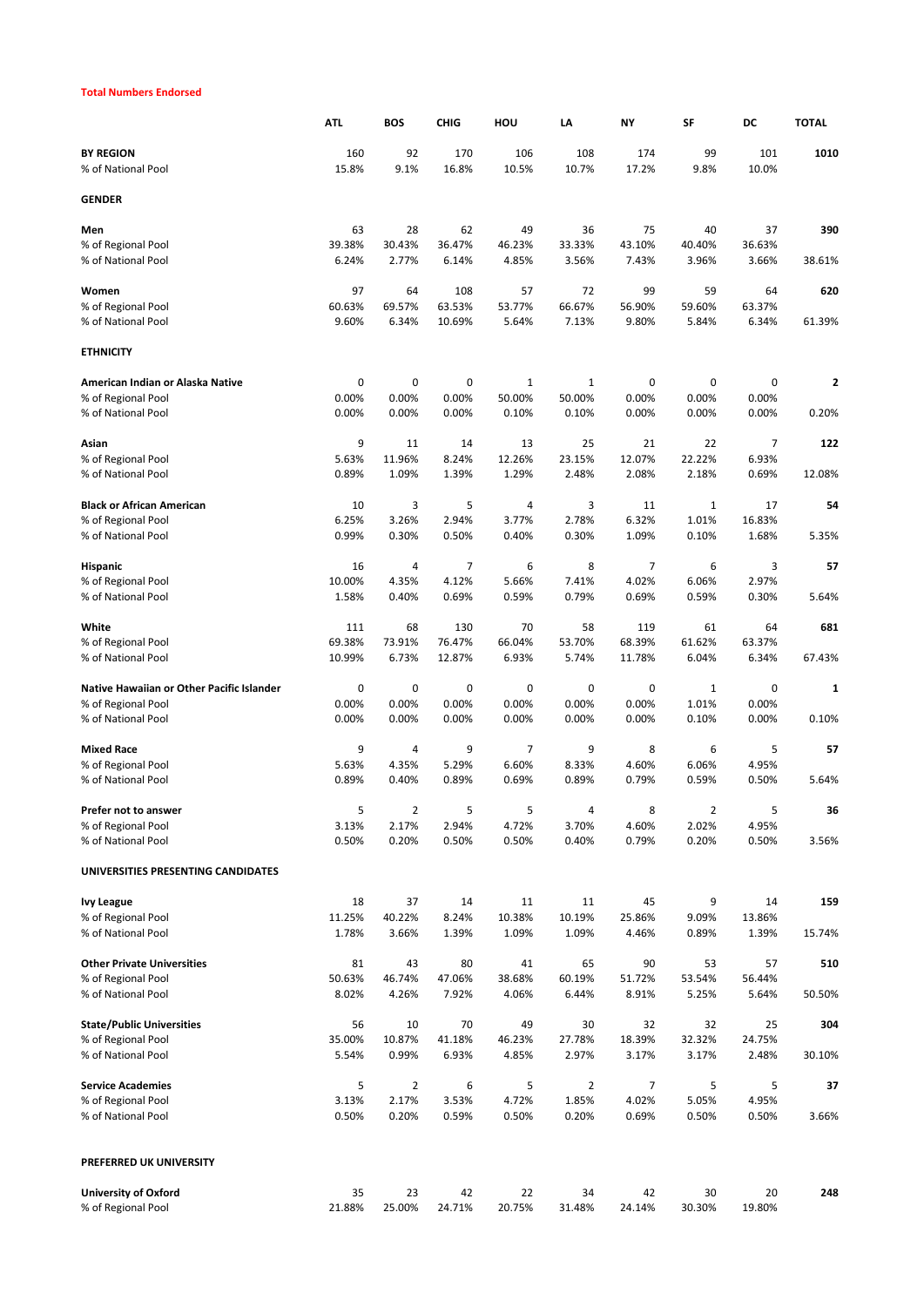| % of National Pool                 | 3.47%  | 2.28%        | 4.16%  | 2.18%  | 3.37%        | 4.16%  | 2.97%  | 1.98%        | 24.55% |
|------------------------------------|--------|--------------|--------|--------|--------------|--------|--------|--------------|--------|
| <b>University of Cambridge</b>     | 22     | 7            | 15     | 9      | 13           | 23     | 9      | 7            | 105    |
| % of Regional Pool                 | 13.75% | 7.61%        | 8.82%  | 8.49%  | 12.04%       | 13.22% | 9.09%  | 6.93%        |        |
| % of National Pool                 | 2.18%  | 0.69%        | 1.49%  | 0.89%  | 1.29%        | 2.28%  | 0.89%  | 0.69%        | 10.40% |
| <b>Universities in London</b>      | 51     | 33           | 49     | 37     | 32           | 45     | 31     | 37           | 315    |
| % of Regional Pool                 | 31.88% | 35.87%       | 28.82% | 34.91% | 29.63%       | 25.86% | 31.31% | 36.63%       |        |
| % of National Pool                 | 5.05%  | 3.27%        | 4.85%  | 3.66%  | 3.17%        | 4.46%  | 3.07%  | 3.66%        | 31.19% |
| <b>Other English Universities</b>  | 31     | 19           | 43     | 24     | 14           | 31     | 16     | 23           | 201    |
| % of Regional Pool                 | 19.38% | 20.65%       | 25.29% | 22.64% | 12.96%       | 17.82% | 16.16% | 22.77%       |        |
| % of National Pool                 | 3.07%  | 1.88%        | 4.26%  | 2.38%  | 1.39%        | 3.07%  | 1.58%  | 2.28%        | 19.90% |
| <b>Northern Irish Universities</b> | 4      | 2            | 4      | 0      | 1            | 2      | 0      | $\mathbf{1}$ | 14     |
| % of Regional Pool                 | 2.50%  | 2.17%        | 2.35%  | 0.00%  | 0.93%        | 1.15%  | 0.00%  | 0.99%        |        |
| % of National Pool                 | 0.40%  | 0.20%        | 0.40%  | 0.00%  | 0.10%        | 0.20%  | 0.00%  | 0.10%        | 1.39%  |
| <b>Scottish Universities</b>       | 16     | 7            | 17     | 11     | 13           | 28     | 11     | 13           | 116    |
| % of Regional Pool                 | 10.00% | 7.61%        | 10.00% | 10.38% | 12.04%       | 16.09% | 11.11% | 12.87%       |        |
| % of National Pool                 | 1.58%  | 0.69%        | 1.68%  | 1.09%  | 1.29%        | 2.77%  | 1.09%  | 1.29%        | 11.49% |
| <b>Welsh Universities</b>          | 1      | $\mathbf{1}$ | 0      | 3      | $\mathbf{1}$ | 3      | 2      | 0            | 11     |
| % of Regional Pool                 | 0.63%  | 1.09%        | 0.00%  | 2.83%  | 0.93%        | 1.72%  | 2.02%  | 0.00%        |        |
| % of National Pool                 | 0.10%  | 0.10%        | 0.00%  | 0.30%  | 0.10%        | 0.30%  | 0.20%  | 0.00%        | 1.09%  |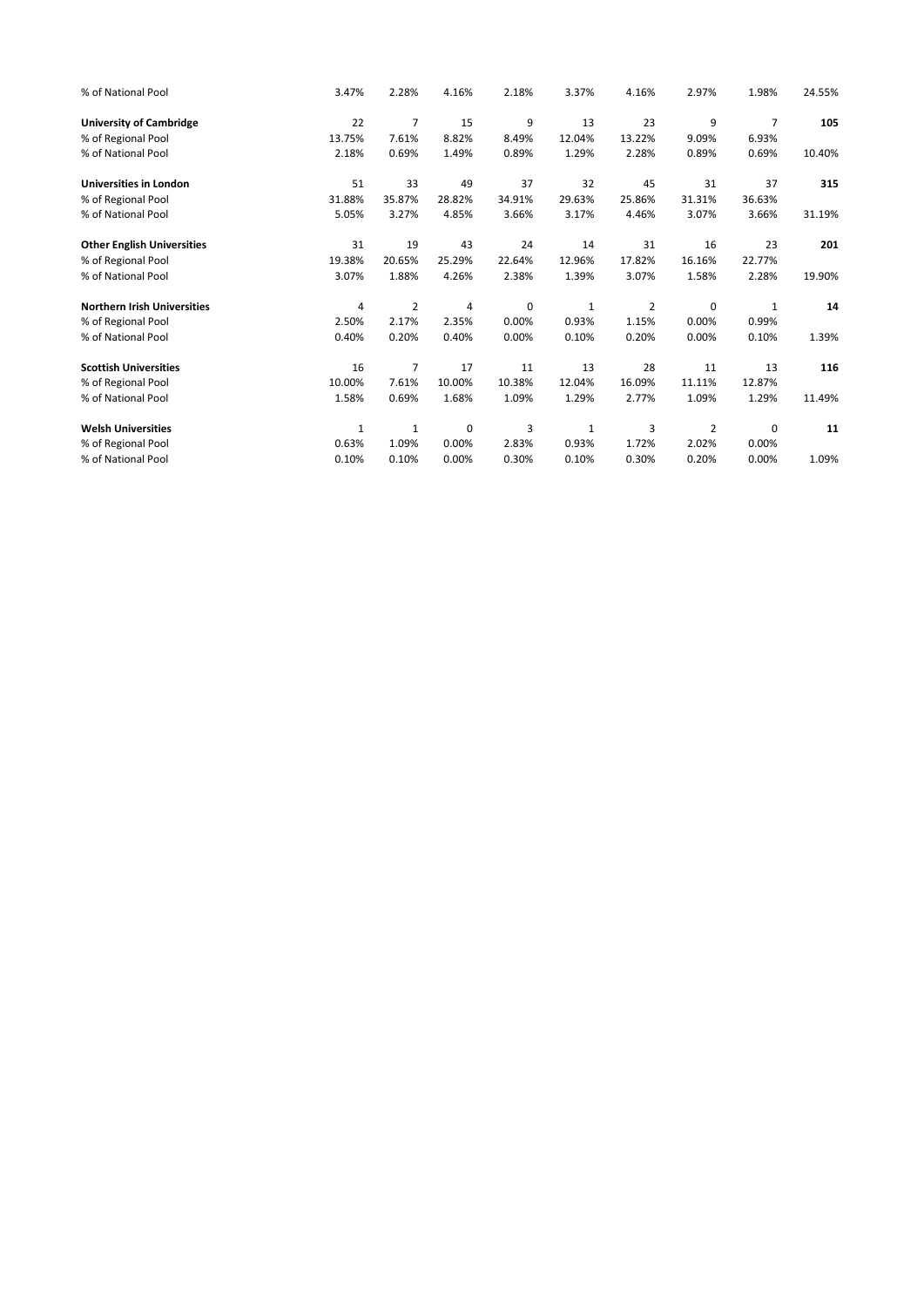## **Universities Presenting Candidates - Endorsed**

|                                                                               | <b>ATL</b>     | <b>BOS</b>   | <b>CHIG</b> | HOU            | LA                          | NY           | SF             | DC                         | <b>Grand Total</b>      |
|-------------------------------------------------------------------------------|----------------|--------------|-------------|----------------|-----------------------------|--------------|----------------|----------------------------|-------------------------|
| Alabama                                                                       |                |              |             |                |                             |              |                |                            |                         |
| Auburn University                                                             | 3              | 0            | 0           | 0              | 0                           | 0            | 0              | 0                          | 3                       |
| Samford University                                                            | $\overline{2}$ | 0            | 0           | 0              | 0                           | 0            | 0              | 0                          | $\overline{2}$          |
| University of Alabama - Birmingham                                            | $\overline{2}$ | 0            | 0           | 0              | 0                           | 0            | 0              | 0                          | 2                       |
| University of Alabama - Huntsville                                            | 1              | 0            | 0           | 0              | 0                           | 0            | 0              | 0                          | $\mathbf{1}$            |
| Troy State University - Main Campus                                           | $\mathbf{1}$   | 0            | 0           | 0              | 0                           | 0            | 0              | 0                          | $\mathbf{1}$            |
| Arizona                                                                       |                |              |             |                |                             |              |                |                            |                         |
| Arizona State University                                                      | 0              | 0            | 0           | $\mathbf{1}$   | 7                           | 0            | 0              | 0                          | 8                       |
| University of Arizona                                                         | 0              | 0            | 0           | 0              | $\overline{2}$              | 0            | 0              | 0                          | $\overline{2}$          |
| Arkansas                                                                      |                |              |             |                |                             |              |                |                            |                         |
| <b>Hendrix College</b>                                                        | 0              | 0            | 0           | 1              | 0                           | 0            | 0              | 0                          | $\mathbf{1}$            |
| University of Arkansas - Fayetteville                                         | 0              | 0            | 0           | 3              | 0                           | 0            | 0              | 0                          | 3                       |
| <b>Harding University</b>                                                     | 0              | 0            | 0           | $\mathbf{1}$   | 0                           | 0            | 0              | $\mathbf 0$                | 1                       |
| California                                                                    |                |              |             |                |                             |              |                |                            |                         |
| Chapman University                                                            | 0              | 0            | 0           | 0              | $\mathbf{1}$                | 0            | 0              | 0                          | $\mathbf{1}$            |
| Claremont McKenna College                                                     | 0              | 0            | 0           | 0              | $\mathbf{1}$                | 0            | 0              | 0                          | $\mathbf{1}$            |
| Loyola Marymount University                                                   | 0              | 0            | 0           | 0              | 2                           | 0            | 0              | 0                          | 2                       |
| <b>Pitzer College</b>                                                         | 0              | 0            | 0           | 0              | $\mathbf 1$                 | 0            | 0              | $\mathbf 0$                | $\mathbf 1$             |
| Pomona College                                                                | 0              | 0            | 0           | 0              | 3                           | 0            | 0              | 0                          | 3                       |
| Santa Clara University                                                        | 0              | 0            | 0           | 0              | 0                           | 0            | $\overline{2}$ | 0                          | $\overline{2}$          |
| <b>Stanford University</b>                                                    | 1              | $\mathbf{1}$ | 4           | 4              | $\overline{7}$              | 4            | 12             | 3                          | 36                      |
| University of California - Berkeley                                           | 0              | 0            | 0           | 2              | 0                           | 0            | 7              | $\mathbf{1}$               | 10                      |
| University of California - Davis                                              | 0              | 0            | 0           | $\mathbf{1}$   | 0                           | 0            | 4              | 0                          | 5                       |
| University of California - Los Angeles                                        | 0              | 0            | 0           | 0              | 4                           | 0            | 0              | 0                          | 4                       |
| University of California - Riverside                                          | 0              | 0            | 0           | 0              | $\mathbf{1}$                | 0            | $\mathbf{1}$   | 0                          | $\overline{2}$          |
| University of California - Santa Barbara                                      | 0              | $\mathbf{1}$ | 0           | 0              | 3                           | 0            | 0              | 0                          | 4                       |
| University of California - Santa Cruz                                         | 0              | 0            | 0           | 0              | $\mathbf{1}$                | 0            | $\mathbf{1}$   | 0                          | $\overline{2}$          |
| University of San Diego                                                       | 0              | 0            | 0           | 0              | $\mathbf{1}$                | 0            | 0              | 0                          | $\mathbf 1$             |
| University of Southern California                                             | 1              | 0            | 0           | 0              | $\overline{2}$              | 0            | 0              | 0                          | 3                       |
| University of California - Irvine                                             | 0              | 0            | 0           | 0              | $\mathbf{1}$                | 0            | 0              | $\mathbf 0$                | $\mathbf{1}$            |
| <b>Westmont College</b>                                                       | 0              | 0            | 0           | 0              | $\mathbf{1}$                | 0            | 0              | 0                          | $\mathbf{1}$            |
| California Institute of Technology                                            | 0              | 0            | 0           | 0              | $\mathbf{1}$                | 0            | 0              | 0                          | $\mathbf 1$             |
| University of Redlands                                                        | 0              | 0            | 0           | 0              | $\overline{2}$              | 0            | 0              | $\mathbf 0$                | $\overline{\mathbf{c}}$ |
| <b>Biola University</b>                                                       | 0              | 0<br>0       | 0<br>0      | 0              | $\overline{2}$              | 0            | 0              | 0<br>$\mathbf 0$           | $\overline{\mathbf{c}}$ |
| Occidental College                                                            | 0              |              |             | 0              | $\mathbf{1}$                | 0            | 0              |                            | $\mathbf{1}$            |
| California State University - California Polytechnic State University - San I | 0<br>0         | 0<br>0       | 0<br>0      | 0<br>0         | $\mathbf{1}$<br>$\mathbf 1$ | 0<br>0       | 0<br>0         | $\mathbf 0$<br>$\mathbf 0$ | $\mathbf{1}$            |
| Point Loma Nazarene College                                                   | 0              | 0            | 0           | 0              | $\mathbf{1}$                | 0            | 0              | 0                          | $\mathbf 1$             |
| Concordia University-Irvine<br>Colorado                                       |                |              |             |                |                             |              |                |                            | $\mathbf 1$             |
| Colorado State University                                                     | 0              | 0            | 0           | $\overline{2}$ | 0                           | 0            | 0              | 0                          | 2                       |
| United States Air Force Academy                                               | $\overline{2}$ | $\mathbf{1}$ | 0           | $\overline{2}$ | 2                           | 1            | 2              | $\mathbf{1}$               | 11                      |
| University of Colorado System - Boulder                                       | 1              | 0            | 0           | $\overline{2}$ | 0                           | 0            | 0              | 0                          | 3                       |
| University of Denver                                                          | 0              | 0            | 0           | $\mathbf{1}$   | 0                           | 0            | 0              | 0                          | $\mathbf 1$             |
| Colorado School of Mines                                                      | 0              | 0            | 0           | 3              | 0                           | 0            | 0              | $\mathbf 0$                | 3                       |
| Colorado College                                                              | 0              | 0            | 0           | $\mathbf{1}$   | 0                           | 0            | 0              | 0                          | $\mathbf{1}$            |
| Colorado Mesa University                                                      | 0              | 0            | 0           | $\mathbf 1$    | $\mathbf 0$                 | 0            | 0              | $\mathbf 0$                | $\mathbf{1}$            |
| Connecticut                                                                   |                |              |             |                |                             |              |                |                            |                         |
| University of Connecticut                                                     | 0              | 3            | 0           | 0              | 0                           | 0            | 0              | 0                          | 3                       |
| Wesleyan University                                                           | 0              | 0            | 1           | 0              | $\mathbf 0$                 | 0            | $\mathbf{1}$   | 0                          | 2                       |
| <b>Yale University</b>                                                        | 3              | 5            | 4           | $\mathbf{1}$   | $\mathbf{1}$                | 4            | $\mathbf{1}$   | 3                          | 22                      |
| Trinity College - CT                                                          | 0              | $\mathbf{1}$ | 0           | 0              | $\mathbf 0$                 | $\mathbf{1}$ | 0              | $\mathbf 0$                | $\overline{2}$          |
| University of Hartford                                                        | 0              | 0            | 0           | 0              | $\mathbf 0$                 | 0            | 0              | $\mathbf 1$                | $\mathbf 1$             |
| University of New Haven                                                       | $\mathbf{1}$   | 0            | 0           | 0              | 0                           | 0            | 0              | 0                          | $\mathbf 1$             |
| <b>Delaware</b>                                                               |                |              |             |                |                             |              |                |                            |                         |
| University of Delaware                                                        | 0              | $\mathbf 0$  | 0           | 0              | $\mathbf 0$                 | $\mathbf 0$  | 0              | $\mathbf{1}$               | $\mathbf{1}$            |
| <b>District of Columbia</b>                                                   |                |              |             |                |                             |              |                |                            |                         |
| American University                                                           | 0              | 0            | 0           | 0              | 0                           | 0            | 0              | 4                          | 4                       |
| George Washington University                                                  | 0              | $\mathbf{1}$ | 0           | 0              | 0                           | 0            | $\mathbf{1}$   | 0                          | 2                       |
| Georgetown University                                                         | $\mathbf{1}$   | 0            | $\mathbf 1$ | 0              | 3                           | 4            | $\mathbf{1}$   | 4                          | 14                      |
| <b>Howard University</b>                                                      | 0              | 0            | 0           | $\mathbf 1$    | $\mathbf 0$                 | 2            | 0              | 6                          | 9                       |
| The Catholic University of America                                            | 0              | 0            | 0           | 0              | $\mathbf 0$                 | 0            | 0              | $\mathbf 1$                | $\mathbf{1}$            |
| Florida                                                                       |                |              |             |                |                             |              |                |                            |                         |
| <b>Eckerd College</b>                                                         | 3              | 0            | 0           | 0              | 0                           | 0            | 0              | $\mathbf{1}$               | 4                       |
| Florida International University                                              | 4              | 0            | 1           | 0              | 0                           | 0            | 0              | 0                          | 5                       |
| Florida State University                                                      | 4              | 0            | 0           | 0              | 0                           | 0            | 0              | $\mathbf 0$                | 4                       |
| <b>Rollins College</b>                                                        | 0              | 0            | 0           | 0              | 0                           | 0            | $\mathbf{1}$   | 0                          | $\mathbf{1}$            |
| University of Florida                                                         | $\mathbf{1}$   | 0            | 0           | 0              | 0                           | 0            | 0              | 0                          | $\mathbf{1}$            |
| University of Miami                                                           | 0              | 0            | 1           | 0              | 0                           | 0            | 0              | 0                          | $\mathbf{1}$            |
| University of South Florida                                                   | 3              | 0            | 0           | 0              | 0                           | $\mathbf 0$  | 0              | 0                          | 3                       |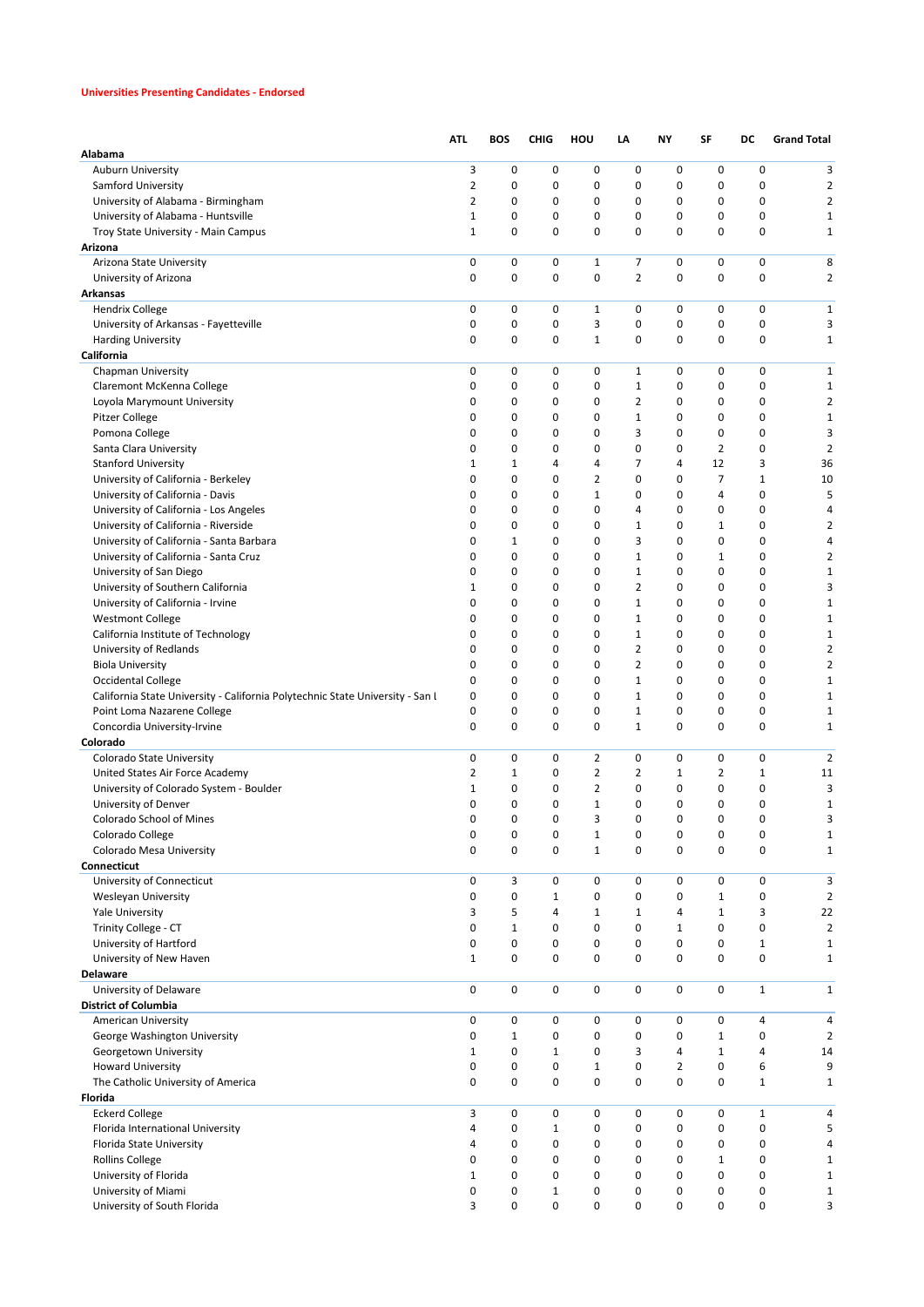| Georgia                                         |              |                |                |              |                |                |              |                |                |
|-------------------------------------------------|--------------|----------------|----------------|--------------|----------------|----------------|--------------|----------------|----------------|
| Agnes Scott College                             | 2            | 0              | $\mathbf 0$    | 0            | 0              | 0              | 0            | 0              | $\overline{c}$ |
| <b>Emory University</b>                         | 6            | 0              | 0              | $\mathbf{1}$ | $\overline{2}$ | $\mathbf{1}$   | $\mathbf{1}$ | $\mathbf{1}$   | 12             |
| Georgia College & State University              | $\mathbf{1}$ | 0              | 0              | 0            | 0              | 0              | 0            | 0              | $\mathbf{1}$   |
| Georgia Institute of Technology                 | 5            | 0              | 0              | 0            | 0              | 0              | $\mathbf{1}$ | $\mathbf{1}$   | $\overline{7}$ |
| <b>Mercer University</b>                        | 1            | 0              | 0              | 0            | 0              | 0              | 0            | 0              | 1              |
| University of Georgia                           | 2            | 0              | 0              | 0            | 0              | 0              | 0            | 0              | $\overline{2}$ |
| Spelman College                                 | 3            | 0              | 0              | 0            | 0              | 1              | 0            | 2              | 6              |
| Morehouse College                               | 1            | 0              | 0              | 0            | 0              | 0              | 0            | 0              | $\mathbf 1$    |
| University of North Georgia                     | 1            | 0              | 0              | 0            | 0              | 0              | 0            | 0              | $\mathbf{1}$   |
| <b>Brenau University</b>                        | $\mathbf{1}$ | 0              | 0              | 0            | 0              | 0              | 0            | 0              | $\mathbf 1$    |
| Covenant College                                | 1            | 0              | 0              | 0            | $\mathbf 0$    | 0              | 0            | 0              | $\mathbf{1}$   |
| Hawaii                                          |              |                |                |              |                |                |              |                |                |
| University of Hawaii - Manoa                    | 0            | 0              | 0              | 0            | $\mathbf{1}$   | 0              | 0            | 0              | $\mathbf 1$    |
| Idaho<br>The College of Idaho                   | 0            | 0              | 0              | 0            | 0              | 0              | $\mathbf{1}$ | 0              | $\mathbf{1}$   |
| <b>Boise State University</b>                   | 0            | 0              | 0              | 0            | $\mathbf{1}$   | 0              | $\mathbf 1$  | 0              | 2              |
| <b>Illinois</b>                                 |              |                |                |              |                |                |              |                |                |
| Northern Illinois University                    | 0            | 0              | $\mathbf{1}$   | 0            | 0              | 0              | 0            | 0              | $\mathbf{1}$   |
| Northwestern University                         | 2            | 0              | 7              | 1            | 0              | $\overline{2}$ | $\mathbf{1}$ | 4              | 17             |
| University of Chicago                           | $\mathbf{1}$ | 2              | $\overline{2}$ | 0            | 0              | 0              | 0            | 2              | 7              |
| University of Illinois - Chicago                | 0            | 0              | $\mathbf{1}$   | 0            | 0              | 0              | 0            | 0              | $\mathbf 1$    |
| University of Illinois - Urbana-Champaign       | 0            | 0              | $\overline{2}$ | 0            | $\mathbf 0$    | 0              | 0            | 0              | $\overline{2}$ |
| Wheaton College - IL                            | 0            | 0              | $\mathbf{1}$   | 0            | 0              | 0              | 0            | 0              | $\mathbf{1}$   |
| Lake Forest College                             | 0            | 0              | $\mathbf{1}$   | 0            | 0              | 0              | 0            | 0              | $\mathbf 1$    |
| <b>Trinity International University</b>         | 0            | 0              | $\mathbf{1}$   | 0            | $\mathbf 0$    | 0              | 0            | 0              | $\mathbf 1$    |
| Indiana                                         |              |                |                |              |                |                |              |                |                |
| <b>Ball State University</b>                    | $\mathbf 0$  | 0              | $\mathbf 1$    | 0            | 0              | 0              | 0            | 0              | $\mathbf{1}$   |
| Earlham College                                 | 1            | 0              | 0              | 0            | 0              | 0              | 0            | 0              | $\mathbf 1$    |
| Indiana University                              | 0            | 0              | 5              | 0            | 0              | 0              | 0            | 0              | 5              |
| <b>Purdue University</b>                        | 0            | 0              | $\overline{2}$ | $\mathbf{1}$ | 0              | 0              | 0            | 0              | 3              |
| University of Notre Dame                        | $\mathbf{1}$ | $\mathbf{1}$   | 10             | 0            | $\mathbf{1}$   | 0              | 0            | $\mathbf{1}$   | 14             |
| Wabash College                                  | 0            | 0              | $\mathbf{1}$   | 0            | 0              | 0              | 0            | 0              | $\mathbf{1}$   |
| Indiana University-Purdue University Fort Wayne | 0            | 0              | $\overline{2}$ | 0            | 0              | 0              | 0            | 0              | $\overline{2}$ |
| Franklin College                                | 0            | 0              | $\mathbf 1$    | 0            | 0              | 0              | 0            | 0              | $\mathbf{1}$   |
| DePauw University                               | 0            | 0              | $\mathbf{1}$   | 0            | 0              | 0              | 0            | 0              | $\mathbf 1$    |
| lowa                                            |              |                |                |              |                |                |              |                |                |
| <b>Grinnell College</b>                         | 0            | 0              | 0              | 0            | 0              | 0              | $\mathbf{1}$ | 0              | $\mathbf{1}$   |
| Luther College                                  | 0            | 0              | $\mathbf 1$    | 0            | 0              | 0              | 0            | 0              | 1              |
| University of Iowa                              | 0            | 0              | 4              | $\mathbf{1}$ | 0              | 0              | 0            | 0              | 5              |
| Kansas                                          |              |                |                |              |                |                |              |                |                |
| Kansas State University                         | 0            | 0              | 5              | 0            | 0              | 0              | 0            | 0              | 5              |
| University of Kansas                            | 0            | 0              | $\mathbf 1$    | $\mathbf{1}$ | 0              | 0              | 0            | 0              | 2              |
| Mid-America Nazarene College                    | 0            | 0              | $\mathbf{1}$   | 0            | $\mathbf 0$    | 0              | 0            | 0              | $\mathbf 1$    |
| Kentucky<br>Centre College                      | $\mathbf 0$  | 0              | $\overline{2}$ | 0            | 0              | 0              | 0            | 0              | $\overline{2}$ |
| University of Kentucky                          | 0            | 0              | $\mathbf 1$    | 0            | 0              | 0              | 0            | 0              | $\mathbf{1}$   |
| <b>Berea College</b>                            | 0            | 0              | $\mathbf{1}$   | 0            | 0              | 0              | 0            | 0              | $\mathbf{1}$   |
| Western Kentucky University                     | 0            | 0              | $1\,$          | 0            | 0              | 0              | 0            | 0              | $\mathbf 1$    |
| Louisiana                                       |              |                |                |              |                |                |              |                |                |
| <b>Tulane University</b>                        | 0            | 0              | 0              | 2            | $\mathbf{1}$   | 0              | 1            | 0              | 4              |
| Centenary College of Louisiana                  | 0            | 0              | 0              | $\mathbf 1$  | 0              | 0              | 0            | 0              | $\mathbf{1}$   |
| Louisiana State University - Baton Rouge        | 0            | 0              | 0              | $\mathbf 1$  | 0              | 0              | 0            | 0              | 1              |
| Maine                                           |              |                |                |              |                |                |              |                |                |
| <b>Bowdoin College</b>                          | 0            | $\overline{2}$ | 0              | 0            | $\mathbf{1}$   | 0              | 0            | 0              | 3              |
| <b>Bates College</b>                            | 0            | 0              | 0              | $\mathbf 1$  | $\mathbf 1$    | 0              | 0            | 0              | $\overline{2}$ |
| Maryland                                        |              |                |                |              |                |                |              |                |                |
| Johns Hopkins University                        | $\mathbf{1}$ | $\mathbf{1}$   | 0              | 0            | $\mathbf{1}$   | 0              | $\mathbf{1}$ | 3              | $\overline{7}$ |
| United States Naval Academy                     | 3            | 0              | 3              | 2            | 0              | 3              | 1            | 3              | 15             |
| University of Maryland - Baltimore County       | 0            | 0              | 0              | 0            | 0              | 0              | 0            | $\mathbf{1}$   | $\mathbf{1}$   |
| University of Maryland - College Park           | 0            | 0              | 0              | 0            | 0              | 0              | 0            | 4              | 4              |
| <b>Washington College</b>                       | 0            | 0              | 0              | 0            | 0              | 0              | 0            | $\mathbf{1}$   | $\mathbf{1}$   |
| Massachusetts                                   |              |                |                |              |                |                |              |                |                |
| Amherst College                                 | 0            | 0              | 0              | 0            | $\mathbf{1}$   | 0              | 0            | 0              | $\mathbf 1$    |
| <b>Boston College</b>                           | 0            | $\overline{2}$ | 1              | 1            | 0              | 0              | 0            | 0              | 4              |
| <b>Boston University</b>                        | 1            | 3              | $\mathbf{1}$   | 0            | $\mathbf{1}$   | 0              | $\mathbf{1}$ | $\overline{2}$ | 9              |
| <b>Brandeis University</b>                      | 0            | $\overline{2}$ | 0              | 0            | 0              | 0              | 2            | 0              | 4              |
| College of the Holy Cross                       | 0            | $\overline{2}$ | $\mathbf{1}$   | 0            | 0              | 0              | 0            | 0              | 3              |
| <b>Harvard University</b>                       | 6            | 12             | $\mathbf{1}$   | 4            | $\overline{2}$ | 12             | 2            | 3              | 42             |
| Massachusetts Institute of Technology           | 2            | 6              | 3              | 2            | $\overline{4}$ | 6              | 2            | 4              | 29             |
| Mount Holyoke College                           | 0            | $\mathbf{1}$   | 0              | 0            | $\mathbf{1}$   | $\mathbf{1}$   | 0            | 0              | 3              |
| Northeastern University                         | 1            | $\overline{2}$ | $\mathbf{1}$   | 0            | $\mathbf{1}$   | $\mathbf{1}$   | $\mathbf{1}$ | 0              | 7              |
| Smith College                                   | 0            | $\mathbf{1}$   | 0              | 0            | 0              | $\mathbf 0$    | 0            | 0              | $\mathbf 1$    |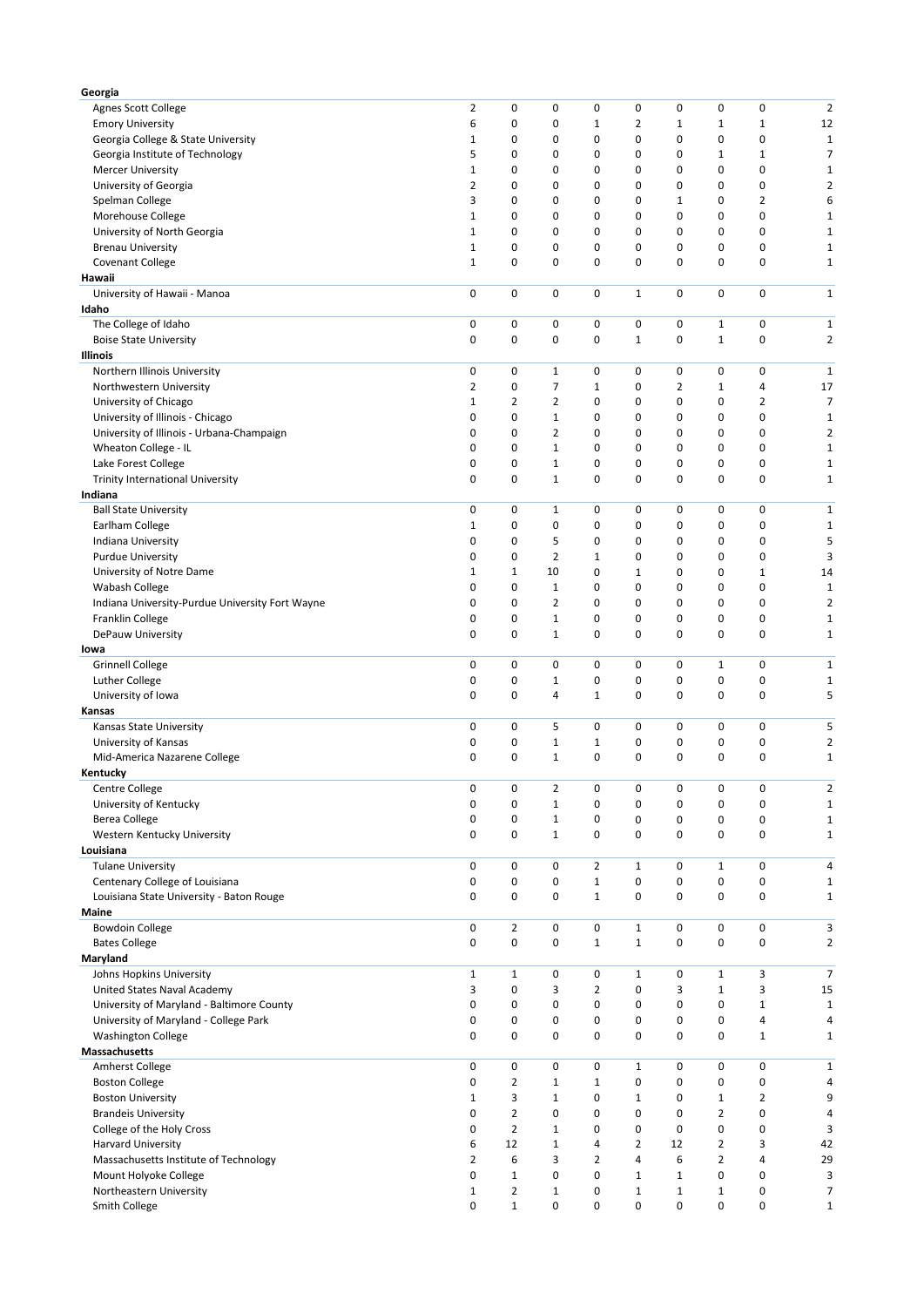| <b>Tufts University</b>                                                 | 0                 | 0                 | 1              | 0              | 0              | 0                           | 1            | 1                 | 3                           |
|-------------------------------------------------------------------------|-------------------|-------------------|----------------|----------------|----------------|-----------------------------|--------------|-------------------|-----------------------------|
| University of Massachusetts- Amherst                                    | 0                 | $\mathbf{1}$      | 0              | 0              | 0              | 0                           | 0            | 0                 | $\mathbf{1}$                |
| <b>Wellesley College</b>                                                | 1                 | $\mathbf{1}$      | 1              | 0              | 0              | 0                           | 1            | 0                 | 4                           |
| Williams College                                                        | 1                 | 2                 | 0              | $\mathbf{1}$   | 0              | 2                           | 2            | 0                 | 8                           |
| Suffolk University                                                      | 0                 | $\mathbf{1}$      | 0              | 0              | 0              | 0                           | 0            | 0                 | $\mathbf{1}$                |
| Gordon College                                                          | 0                 | 3                 | 0              | 0              | 0              | 0                           | 0            | 0                 | 3                           |
| Hampshire College                                                       | 0                 | 0                 | 0              | 0              | 1              | 0                           | 0            | 0                 | $\mathbf{1}$                |
| Wheaton College - MA                                                    | 0                 | 0                 | 0              | 0              | 0              | $\mathbf{1}$                | 0            | 0                 | $\mathbf{1}$                |
| New England Conservatory of Music                                       | 0                 | 0<br>$\mathbf{1}$ | 0<br>0         | 0<br>0         | 0              | 0<br>0                      | 0<br>0       | $\mathbf{1}$<br>0 | $\mathbf 1$                 |
| Worcester Polytechnic Institute<br>University of Massachusetts - Lowell | 0<br>0            | $\mathbf 1$       | 0              | 0              | 0<br>0         | 0                           | 0            | 0                 | $\mathbf{1}$<br>$\mathbf 1$ |
| Michigan                                                                |                   |                   |                |                |                |                             |              |                   |                             |
| <b>Hillsdale College</b>                                                | 0                 | 0                 | $\mathbf{1}$   | 0              | 0              | $\mathbf{1}$                | 0            | 0                 | $\overline{2}$              |
| Kalamazoo College                                                       | 0                 | 0                 | $\mathbf{1}$   | 0              | 0              | 0                           | 0            | 1                 | $\overline{2}$              |
| Michigan State University                                               | 0                 | 0                 | 5              | 1              | 0              | 1                           | 0            | 0                 | $\overline{7}$              |
| University of Michigan - Ann Arbor                                      | 0                 | 0                 | 4              | 0              | 0              | 0                           | 0            | 0                 | 4                           |
| <b>Grand Valley State University</b>                                    | 0                 | 0                 | $\mathbf{1}$   | 0              | 0              | 0                           | 0            | 0                 | $\mathbf{1}$                |
| Minnesota                                                               |                   |                   |                |                |                |                             |              |                   |                             |
| Carleton College                                                        | 0                 | 0                 | $\mathbf{1}$   | 0              | 0              | 0                           | 0            | 0                 | $\mathbf{1}$                |
| Saint Olaf College                                                      | 0                 | 0                 | 3              | 0              | 0              | 0                           | 0            | 0                 | 3                           |
| University of Minnesota - Twin Cities                                   | 0                 | 0                 | 2              | $\mathbf{1}$   | 0              | 0                           | 0            | 0                 | 3                           |
| College of Saint Benedict / Saint John's University                     | 0                 | 0                 | 3              | 0              | 0              | 0                           | 0            | 0                 | 3                           |
| Mississippi                                                             |                   |                   |                |                |                |                             |              |                   |                             |
| Mississippi State University<br>University of Mississippi               | $\mathbf{1}$      | 0<br>0            | 0<br>0         | 0<br>0         | 0<br>0         | 0<br>0                      | 0<br>0       | 0<br>0            | $\mathbf{1}$<br>8           |
|                                                                         | 8<br>$\mathbf{1}$ | 0                 | 0              | 0              | 0              | 0                           | 0            | 0                 | 1                           |
| University of Southern Mississippi<br>Missouri                          |                   |                   |                |                |                |                             |              |                   |                             |
| University of Missouri - Columbia                                       | 0                 | 0                 | 6              | 0              | 0              | 0                           | 0            | 0                 | 6                           |
| Washington University in St. Louis                                      | 0                 | $\mathbf{1}$      | $\mathbf{1}$   | $\mathbf{1}$   | 0              | 0                           | 0            | 0                 | 3                           |
| William Jewell College                                                  | 0                 | 0                 | $\overline{2}$ | 0              | 0              | 0                           | 0            | 0                 | $\overline{2}$              |
| Montana                                                                 |                   |                   |                |                |                |                             |              |                   |                             |
| Montana State University System - Bozeman                               | 0                 | 0                 | 0              | 0              | 0              | 0                           | 1            | 0                 | $\mathbf{1}$                |
| University of Montana - Missoula                                        | 0                 | 0                 | 0              | 0              | 0              | 0                           | 3            | 0                 | 3                           |
| Nebraska                                                                |                   |                   |                |                |                |                             |              |                   |                             |
| University of Nebraska System - Lincoln                                 | 0                 | 0                 | 4              | 0              | 0              | 0                           | 0            | 0                 | 4                           |
| University of Nebraska System - Omaha                                   | 0                 | 0                 | 1              | 0              | 0              | 0                           | 0            | 0                 | 1                           |
| Union College - NE                                                      | 0                 | 0                 | $\mathbf{1}$   | 0              | 0              | 0                           | 0            | 0                 | $\mathbf{1}$                |
| Nevada                                                                  |                   |                   |                |                |                |                             |              |                   |                             |
| University of Nevada-Las Vegas                                          | $\pmb{0}$         | 0                 | 0              | 0              | $\overline{2}$ | 0                           | 0            | 0                 | $\overline{2}$              |
| <b>New Hampshire</b><br>Dartmouth College                               | 0                 | 3                 | $\overline{2}$ | 0              | 0              | 2                           | 0            | 0                 | $\overline{7}$              |
| University of New Hampshire                                             | 0                 | $\mathbf{1}$      | 0              | 0              | 0              | 0                           | 0            | 0                 | $\mathbf{1}$                |
| New Jersey                                                              |                   |                   |                |                |                |                             |              |                   |                             |
| <b>Princeton University</b>                                             | 4                 | 7                 | 4              | 3              | 4              | 8                           | 2            | 6                 | 38                          |
| Rutgers University - New Brunswick                                      | 0                 | 0                 | 0              | $\Omega$       | 0              | 3                           | 0            | 0                 | 3                           |
| The College of New Jersey                                               | 0                 | 0                 | 0              | 0              | 0              | $\mathbf{1}$                | 0            | 0                 | $\mathbf{1}$                |
| Rowan University                                                        | 0                 | 0                 | 0              | 0              | 0              | $\mathbf{1}$                | 0            | 0                 | $\mathbf{1}$                |
| <b>Centenary College</b>                                                | 0                 | 0                 | 0              | 0              | 0              | $\mathbf{1}$                | 0            | 0                 | $\mathbf{1}$                |
| New Mexico                                                              |                   |                   |                |                |                |                             |              |                   |                             |
| University of New Mexico                                                | $\mathbf 0$       | 0                 | 0              | $\overline{2}$ | 0              | 0                           | 0            | 0                 | $\overline{2}$              |
| <b>New York</b>                                                         |                   |                   |                |                |                |                             |              |                   |                             |
| <b>Bard College</b>                                                     |                   |                   |                |                |                | 0                           | 0            | 0                 | $\mathbf{1}$                |
| <b>Barnard College</b>                                                  | 0                 | 0                 | $\mathbf{1}$   | 0              | 0              |                             |              |                   | 3                           |
|                                                                         | 0                 | $1\,$             | 0              | 0              | 0              | $\overline{2}$              | 0            | 0                 |                             |
| City University of New York - Hunter College                            | 0                 | 0                 | 0              | 0              | 0              | 6                           | 0            | 0                 | 6                           |
| Columbia University                                                     | 3                 | $\overline{2}$    | 0              | $\mathbf{1}$   | 3              | 10                          | 2            | $\mathbf{1}$      | 22                          |
| <b>Cornell University</b>                                               | 0                 | 0                 | 1              | 0              | 0              | 4                           | 0            | 1                 | 6                           |
| Fordham University                                                      | 1                 | 0                 | 0              | 0              | 2              | 2                           | $\mathbf{1}$ | 0                 | 6                           |
| Hobart and William Smith Colleges                                       | 0                 | $\mathbf{1}$      | 0              | 0              | 0              | $\mathbf{1}$                | 0            | 0                 | $\overline{2}$              |
| Marist College                                                          | 0                 | 0                 | 0              | 0              | 1              | 1                           | 0            | 0                 | $\overline{2}$              |
| Marymount Manhattan College                                             | 0                 | 0                 | 0              | 0              | 0              | $\mathbf{1}$                | 0            | 0                 | $\mathbf{1}$                |
| New York University                                                     | 2                 | 0                 | 0              | 0              | $\mathbf{1}$   | 5                           | 0            | 3                 | 11                          |
| Sarah Lawrence College                                                  | 0                 | 0                 | 0              | $\mathbf{1}$   | 0              | 0                           | 0            | 0                 | $\mathbf{1}$                |
| State University of New York - Binghamton                               | 0                 | 0                 | 0              | 0              | 0              | 1<br>4                      | 0            | 0                 | $\mathbf{1}$                |
| State University of New York - Buffalo                                  | 0<br>0            | 0<br>$\mathbf 0$  | 0<br>0         | 0<br>0         | 0<br>0         |                             | 0<br>0       | 0<br>0            | 4                           |
| State University of New York - Stony Brook                              | $\mathbf{1}$      | 0                 | $\mathbf{1}$   | 0              | 0              | 1<br>$\mathbf{1}$           | 0            | 0                 | $\mathbf{1}$<br>3           |
| <b>Syracuse University</b><br>Union College - NY                        | 0                 | 0                 | 0              | 0              | 0              | $\overline{2}$              | 0            | 0                 | $\overline{2}$              |
| United States Military Academy                                          | 0                 | $\mathbf{1}$      | 3              | $\mathbf{1}$   | 0              | 3                           | 2            | 1                 | 11                          |
| Vassar College                                                          | 0                 | 0                 | 0              | 0              | 1              | $\mathbf{1}$                | 0            | 0                 | $\overline{2}$              |
| City University of New York - Lehman College                            | 0                 | 0                 | 0              | 0              | 0              | $\mathbf{1}$                | 0            | 0                 | $\mathbf{1}$                |
| State University of New York - Albany                                   | 0                 | 0                 | 0              | 0              | 0              | $\mathbf{1}$                | 0            | 0                 | $\mathbf{1}$                |
| <b>Ithaca College</b>                                                   | 0<br>0            | 0<br>0            | 0<br>0         | 0<br>0         | 1<br>0         | $\mathbf{1}$<br>$\mathbf 1$ | 0<br>0       | 0<br>0            | $\overline{2}$              |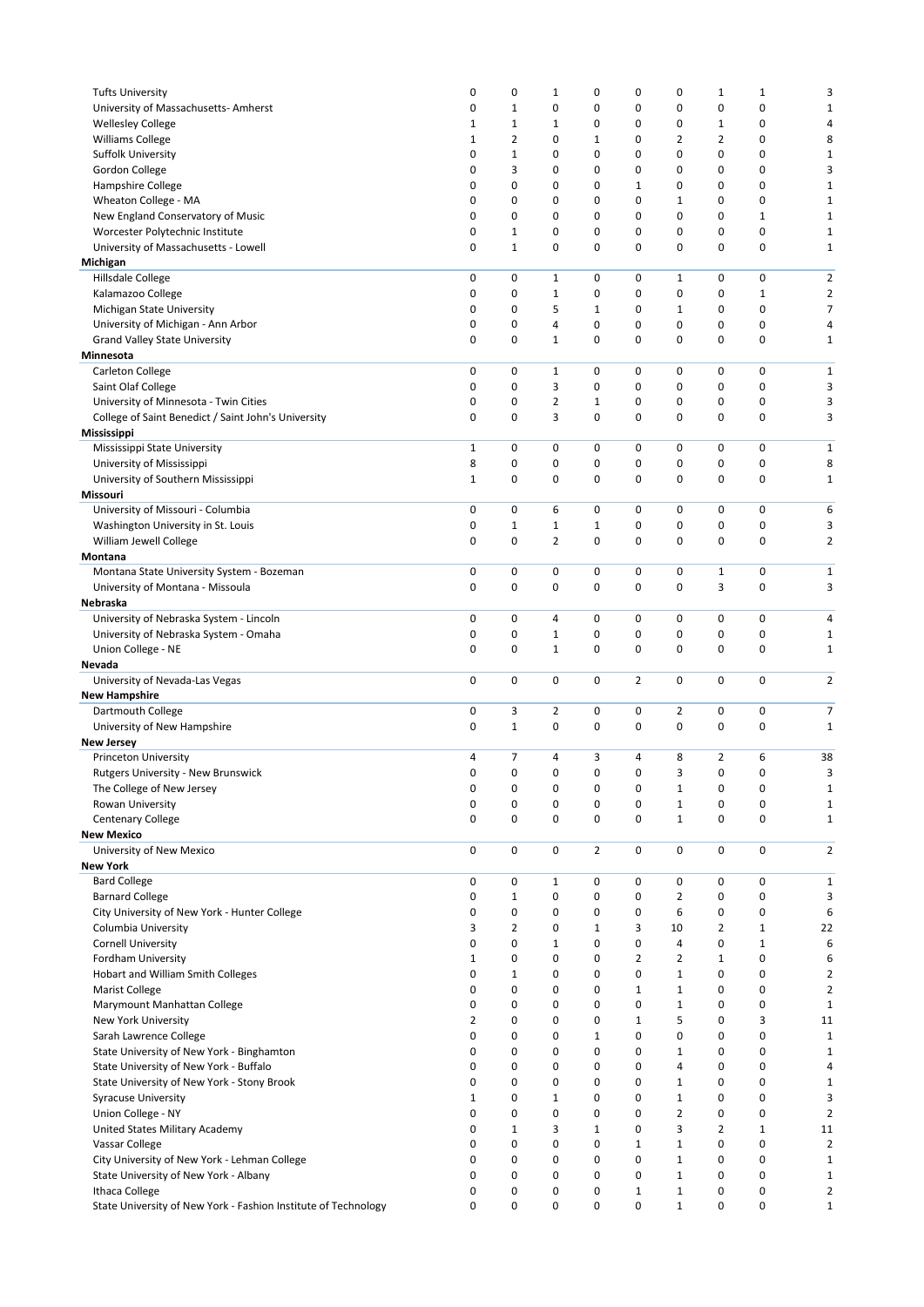| Siena College                              | 0              | 0              | 0              | 0              | 0              | $\mathbf{1}$   | 0              | 0              | $\mathbf{1}$   |
|--------------------------------------------|----------------|----------------|----------------|----------------|----------------|----------------|----------------|----------------|----------------|
| Saint John's University                    | 0              | 0              | 0              | 0              | 0              | $\mathbf 1$    | 0              | 0              | 1              |
| <b>Colgate University</b>                  | 0              | 0              | 0              | 0              | $\mathbf 0$    | 0              | 0              | $\mathbf{1}$   | 1              |
| <b>North Carolina</b>                      |                |                |                |                |                |                |                |                |                |
| Davidson College                           | 4              | 0              | 0              | 0              | 0              | 0              | 0              | 0              | 4              |
| Duke University                            | 7              | 0              | 0              | 5              | $\overline{2}$ | 3              | 3              | 0              | 20             |
| <b>Elon University</b>                     | 2              | 0              | $\mathbf{1}$   | 0              | 0              | 0              | $\mathbf{1}$   | 0              | 4              |
| North Carolina State University            | 2              | 0              | 0              | 0              | 0              | 0              | 0              | 0              | 2              |
| University of North Carolina - Chapel Hill | 5              | $\mathbf{1}$   | $\mathbf 1$    | 1              | $\mathbf{1}$   | 0              | 0              | $\overline{2}$ | 11             |
|                                            |                |                |                |                |                |                |                |                |                |
| University of North Carolina - Wilmington  | $\mathbf{1}$   | 0              | 0              | 0              | $\mathbf{1}$   | 0              | 0              | 0              | $\overline{2}$ |
| Wake Forest University                     | 6              | $\mathbf{1}$   | 0              | 0              | $\mathbf 0$    | 0              | 1              | $\mathbf{1}$   | 9              |
| <b>High Point University</b>               | 0              | 0              | $\mathbf 1$    | 0              | 0              | 0              | 0              | 0              | $\mathbf 1$    |
| Queens University of Charlotte             | 1              | 0              | 0              | 0              | 0              | 0              | 0              | 0              | $\mathbf 1$    |
| <b>Wingate University</b>                  | 1              | 0              | $\mathbf{1}$   | 0              | $\mathbf 0$    | 0              | 0              | 0              | $\overline{2}$ |
| Gardner-Webb University                    | 1              | 0              | 0              | 0              | 0              | 0              | 0              | 0              | $\mathbf 1$    |
| Appalachian State University               | $\mathbf{1}$   | 0              | 0              | 0              | 0              | 0              | 0              | 0              | $\mathbf 1$    |
| Ohio                                       |                |                |                |                |                |                |                |                |                |
| Kenyon College                             | $\overline{2}$ | 0              | 2              | 0              | 0              | 0              | 0              | 0              | 4              |
| Miami University of Ohio                   | 0              | 0              | 6              | 0              | 0              | 0              | 0              | 0              | 6              |
| Ohio State University System               | 0              | 0              | $\mathbf{1}$   | 0              | 0              | 0              | 0              | 0              | $\mathbf{1}$   |
| University of Cincinnati                   | 0              | 0              | $\mathbf{1}$   | 0              | 0              | 0              | 0              | 0              | $\mathbf 1$    |
|                                            | 0              | 0              | 2              | 0              | 0              | 0              | 0              | 0              | $\overline{2}$ |
| University of Dayton                       |                |                |                |                |                |                |                |                |                |
| Case Western Reserve University            | 0              | 0              | $\mathbf 1$    | 0              | 0              | 0              | 0              | 0              | $\mathbf 1$    |
| Cedarville University                      | 0              | 0              | $\mathbf 1$    | 0              | 0              | $\mathbf{1}$   | 0              | 0              | 2              |
| The University of Findlay                  | 0              | 0              | $\mathbf{1}$   | 0              | $\mathbf 0$    | 0              | 0              | 0              | $\mathbf 1$    |
| Oklahoma                                   |                |                |                |                |                |                |                |                |                |
| University of Oklahoma                     | 0              | 0              | 0              | 5              | 0              | 0              | 0              | 0              | 5              |
| Oregon                                     |                |                |                |                |                |                |                |                |                |
| Lewis & Clark College                      | 0              | 0              | 0              | $\mathbf{1}$   | 0              | 0              | $\mathbf{1}$   | 0              | $\overline{2}$ |
| Oregon State University                    | 0              | 0              | 0              | 0              | 0              | 0              | $\mathbf{1}$   | 0              | $\mathbf{1}$   |
| University of Oregon                       | 0              | 0              | 0              | 0              | 0              | 0              | 4              | 0              | 4              |
| University of Portland                     | 0              | 0              | 0              | 0              | $\mathbf{1}$   | 0              | 0              | 0              | $\mathbf 1$    |
| <b>Reed College</b>                        | 0              | 0              | 0              | 0              | 0              | 0              | 4              | 0              | 4              |
| <b>Willamette University</b>               | 0              | 0              | 0              | 0              | $\mathbf{1}$   | 0              | $\mathbf{1}$   | 0              | $\overline{2}$ |
|                                            | 0              | 0              | 0              | 0              | 0              | 0              | $\mathbf{1}$   | 0              |                |
| Pacific University                         |                |                |                |                |                |                |                |                | $\mathbf{1}$   |
| Pennsylvania                               |                |                |                |                |                |                |                |                |                |
| Carnegie Mellon University                 | $\mathbf{1}$   | 0              | 0              | 1              | 0              | 0              | 0              | 0              | 2              |
| Franklin & Marshall College                | 0              | 0              | 0              | 0              | 0              | $\mathbf{1}$   | 0              | 0              | $\mathbf 1$    |
| Lafayette College                          | 0              | 0              | 0              | $\mathbf{1}$   | $\mathbf{1}$   | 4              | 0              | 0              | 6              |
| Mercyhurst University                      | 0              | 0              | 0              | 0              | $\mathbf 0$    | $\overline{2}$ | 0              | 0              | $\overline{2}$ |
| Muhlenberg College                         | 0              | 0              | 0              | 0              | 0              | $\mathbf{1}$   | 0              | 0              | $\mathbf 1$    |
| Pennsylvania State University              | 0              | 0              | 0              | 0              | 0              | 3              | 0              | 0              | 3              |
| Susquehanna University                     | 0              | 0              | 0              | 0              | 0              | $\mathbf{1}$   | 0              | 0              | $\mathbf 1$    |
| <b>Swarthmore College</b>                  | 0              | 0              | 0              | 0              | 0              | 4              | 0              | 0              | 4              |
| University of Pennsylvania                 | $\mathbf{1}$   | $\overline{2}$ | $\mathbf{1}$   | $\overline{2}$ | $\mathbf 0$    | 11             | 3              | $\overline{2}$ | 22             |
| University of Pittsburgh                   | 0              | 0              | 0              | 0              | 0              | $\overline{2}$ | 0              | $\mathbf{1}$   | 3              |
| Villanova University                       | 0              | 0              | $\mathbf 1$    | 0              | 0              | $\mathbf 1$    | 0              | $\overline{2}$ | 4              |
| Lehigh University                          | 0              | 0              | $\mathbf{1}$   | 0              | 0              | $\overline{2}$ | 0              | 0              | 3              |
|                                            |                |                |                |                |                | 3              | 0              |                |                |
| Lebanon Valley College                     | 0              | 0              | 0              | 0              | 0              |                |                | 0              | 3              |
| Dickinson College                          | 0              | 0              | 0              | 0              | $\mathbf{1}$   | $\mathbf{1}$   | 0              | 0              | $\overline{2}$ |
| <b>Temple University</b>                   | 0              | 0              | 0              | 0              | 0              | $\mathbf{1}$   | 0              | 0              | $\mathbf 1$    |
| Juniata College                            | 0              | 0              | 0              | 0              | 0              | $\mathbf{1}$   | 0              | 0              | $\mathbf 1$    |
| Moravian College                           | 0              | 0              | 0              | 0              | $\mathbf 0$    | $\mathbf 1$    | 0              | 0              | $\mathbf{1}$   |
| Washington and Jefferson College           | 0              | 0              | 0              | 0              | 0              | $\mathbf 1$    | 0              | 0              | $\mathbf 1$    |
| Chestnut Hill College                      | 0              | 0              | $\mathbf 0$    | 0              | $\mathbf 0$    | $\mathbf{1}$   | 0              | 0              | $\mathbf 1$    |
| <b>Rhode Island</b>                        |                |                |                |                |                |                |                |                |                |
| <b>Brown University</b>                    | $\overline{2}$ | 8              | $\overline{2}$ | $\overline{2}$ | $\mathbf{1}$   | 5              | $\overline{2}$ | 0              | 22             |
| University of Rhode Island                 | $\mathbf{1}$   | $\mathbf 1$    | 0              | 0              | 0              | 0              | 0              | 0              | 2              |
| <b>South Carolina</b>                      |                |                |                |                |                |                |                |                |                |
| <b>Clemson University</b>                  | $\overline{2}$ | 0              | 0              | 0              | $\overline{2}$ | $\overline{2}$ | 0              | 0              | 6              |
| College of Charleston                      | $\mathbf{1}$   | 0              | 0              | 0              | 0              | 0              | 0              | 0              | 1              |
| Converse College                           | $\mathbf{1}$   | 0              | 0              | 0              | $\mathbf 0$    | 0              | 0              | 0              | $\mathbf{1}$   |
|                                            |                |                |                |                |                |                |                |                |                |
| <b>Tennessee</b>                           |                |                |                |                |                |                |                |                |                |
| University of Tennessee - Knoxville        | $\mathbf{1}$   | 0              | 0              | 0              | 0              | 0              | 0              | $\mathbf 0$    | 1              |
| University of the South                    | 4              | 0              | 0              | 0              | 0              | 0              | 0              | 0              | 4              |
| Vanderbilt University                      | 3              | 0              | 0              | 0              | 0              | $\mathbf{1}$   | 0              | 0              | 4              |
| <b>Rhodes College</b>                      | $\overline{2}$ | 0              | 0              | 0              | 0              | $\mathbf 0$    | 0              | 0              | $\overline{2}$ |
| <b>Union University</b>                    | $\mathbf{1}$   | 0              | $\mathbf 1$    | 0              | 0              | 0              | 0              | 0              | 2              |
| Lipscomb University                        | $\mathbf{1}$   | 0              | 0              | 0              | 0              | 0              | 0              | 0              | $\mathbf 1$    |
| <b>Texas</b>                               |                |                |                |                |                |                |                |                |                |
| <b>Austin College</b>                      | 0              | 0              | 0              | 1              | 0              | 0              | 0              | 0              | $\mathbf{1}$   |
| <b>Baylor University</b>                   | $\mathbf{1}$   | $\mathbf 1$    | 0              | $\overline{2}$ | 0              | 0              | 0              | 0              | 4              |
| <b>Rice University</b>                     | 0              | 0              | 0              | $\overline{2}$ | 0              | $\mathbf 1$    | 0              | $\mathbf 1$    | 4              |
|                                            |                |                |                |                |                |                |                |                |                |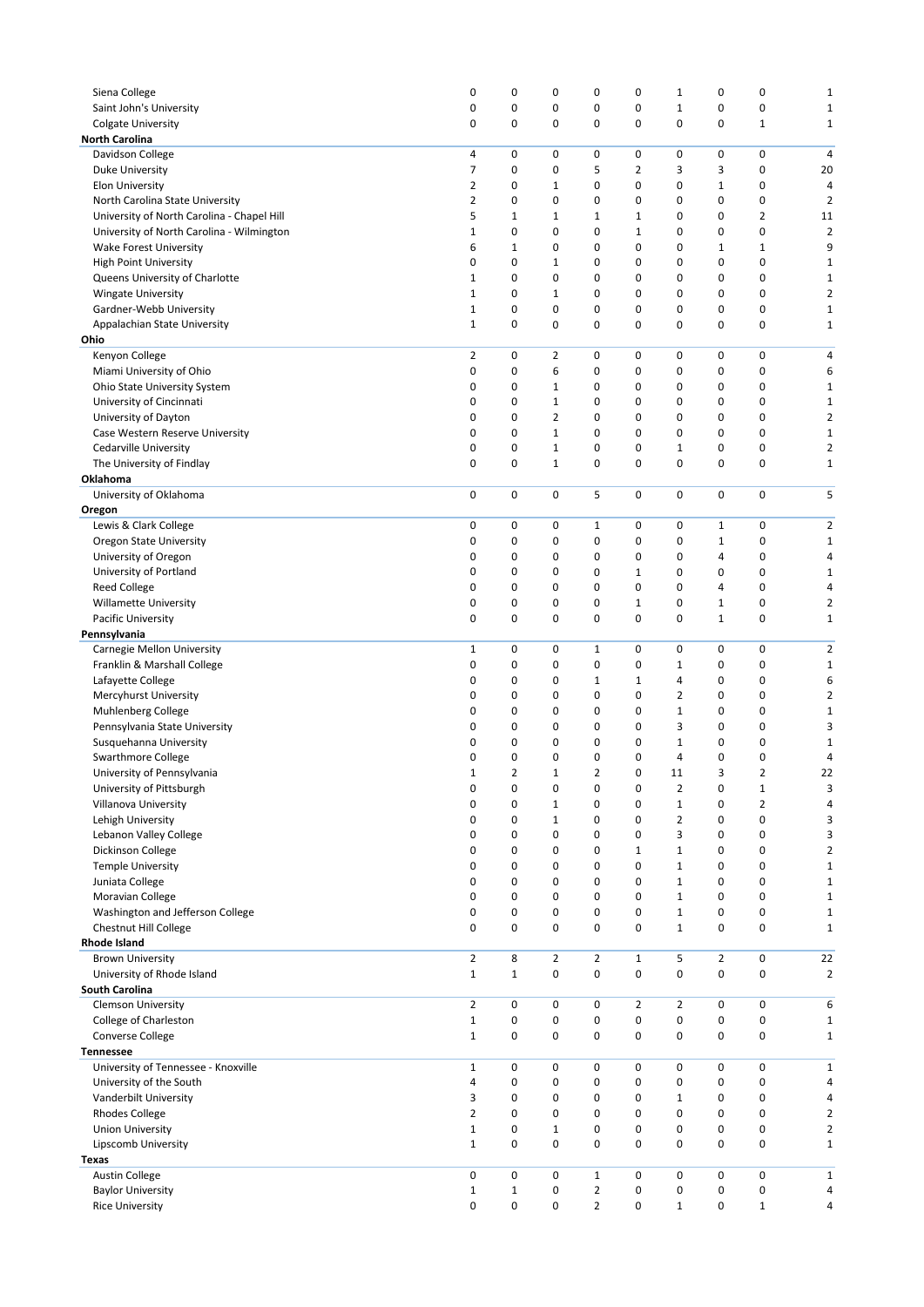| Southern Methodist University                       | 0            | $\mathbf 0$      | $\mathbf{1}$                | $\overline{2}$ | 0                | 0            | 0            | 0                          | 3              |
|-----------------------------------------------------|--------------|------------------|-----------------------------|----------------|------------------|--------------|--------------|----------------------------|----------------|
| St. Edward's University                             | 0            | 0                | $\Omega$                    | $\mathbf 1$    | 0                | 0            | 0            | 0                          | $\mathbf 1$    |
| Texas A&M University - College Station              | 0            | $\mathbf 0$      | $\mathbf 0$                 | 3              | 0                | 0            | 0            | 0                          | 3              |
| <b>Texas Tech University</b>                        | 0            | $\mathbf 0$      | $\mathbf 0$                 | $\mathbf 1$    | 0                | 0            | $\mathbf 0$  | $\mathbf 0$                | $\mathbf 1$    |
| University of Houston - main campus                 | 0            | 0                | $\Omega$                    | $\overline{2}$ | 0                | 0            | 0            | $\Omega$                   | $\overline{2}$ |
| University of North Texas                           | 0            | $\mathbf 0$      | $\mathbf 0$                 | $\mathbf{1}$   | 0                | 0            | 0            | 0                          | $\mathbf 1$    |
| University of Texas - Austin                        | 0            | $\mathbf 0$      | $\overline{2}$              | 4              | 0                | 0            | 0            | $\mathbf 0$                | 6              |
| University of Texas - Dallas                        | 0            | 0                | 0                           | 5              | 0                | 0            | 0            | 0                          | 5              |
| University of Texas - Arlington                     | 0            | $\mathbf 0$      | 0                           | $\mathbf{1}$   | 0                | 0            | 0            | $\mathbf 0$                | $\mathbf{1}$   |
| Texas A&M University - Commerce                     | 0            | $\mathbf 0$      | 0                           | $\mathbf{1}$   | 0                | 0            | 0            | $\mathbf 0$                | $\mathbf{1}$   |
| Howard Payne University                             | 0            | $\mathbf 0$      | 0                           | $\mathbf{1}$   | 0                | 0            | 0            | $\mathbf 0$                | $\mathbf 1$    |
| University of Texas - San Antonio                   | 0            | $\mathbf 0$      | 0                           | $\mathbf{1}$   | 0                | 0            | 0            | $\mathbf 0$                | 1              |
| Utah                                                |              |                  |                             |                |                  |              |              |                            |                |
| <b>Brigham Young University</b>                     | 0            | $\mathbf 0$      | $\mathbf 0$                 | 0              | $\overline{4}$   | 0            | 0            | $\mathbf 0$                | 4              |
| University of Utah                                  | 0            | $\mathbf 0$      | $\mathbf 0$                 | 0              | $\mathbf{1}$     | 0            | 0            | $\mathbf 0$                | $\mathbf{1}$   |
| Vermont                                             |              |                  |                             |                |                  |              |              |                            |                |
| <b>Bennington College</b>                           | 0            | $\mathbf 0$      | $\mathbf 0$                 | 0              | $\mathbf 0$      | $\mathbf{1}$ | 0            | 0                          | $\mathbf 1$    |
| Virginia                                            |              |                  |                             |                |                  |              |              |                            |                |
| College of William and Mary                         | 0            | 0                | 0                           | 0              | 0                | 0            | 0            | $\overline{2}$             | $\overline{2}$ |
| George Mason University                             | 0            | $\mathbf 0$      | $\mathbf 0$                 | 0              | 0                | 0            | 0            | $\overline{2}$             | $\overline{2}$ |
| University of Virginia                              | $\mathbf 1$  | $\mathbf 1$      | 0                           | $\mathbf 1$    | 0                | 3            | 0            | $\overline{4}$             | 10             |
| Virginia Military Institute                         | $\mathbf 1$  | 0                | 0                           | 0              | 0                | 0            | 0            | 0                          | $\mathbf 1$    |
| Virginia Polytechnic Institute and State University | 1            | $\mathbf 0$      | 0                           | 0              | 0                | 0            | 0            | $\overline{2}$             | 3              |
| Washington & Lee University                         | $\mathbf 1$  | 0                | 1                           | 0              | $\mathbf 1$      | $\mathbf{1}$ | $\mathbf{1}$ | $\overline{4}$             | 9              |
| University of Richmond                              | 0            | 0                | $\mathbf 1$                 | 0              | 0                | 0            | 0            | 0                          | $\mathbf 1$    |
| <b>Christopher Newport University</b>               | 0            | $\mathbf 0$      | 0                           | 0              | 0                | 0            | 0            | $\mathbf{1}$               | $\mathbf{1}$   |
| Virginia Commonwealth University                    | 0            | 0                | 0                           | 0              | 0                | 0            | 0            | $\mathbf 1$                | $\mathbf 1$    |
| Liberty University                                  | 0            | 0                | 0                           | 0              | $\mathbf 1$      | 0            | 0            | 0                          | $\mathbf 1$    |
| Washington                                          |              |                  |                             |                |                  |              |              |                            |                |
| Gonzaga University                                  | 0            | 0                | 0                           | $\mathbf{1}$   | $\mathbf{1}$     | 0            | $\mathbf{1}$ | 0                          | 3              |
|                                                     | 0            | $\mathbf 0$      | 0                           | 0              | 0                | 0            | $\mathbf{1}$ | 0                          | $\mathbf 1$    |
| Pacific Lutheran University                         | 0            | 0                | 0                           | 0              | $\mathbf{1}$     | 0            | 4            | 0                          | 5              |
| University of Washington - Seattle                  | 0            | 0                | $\mathbf 1$                 | 0              | $\mathbf 0$      | 0            | $\mathbf 0$  | $\mathbf 0$                |                |
| Whitman College<br>Wisconsin                        |              |                  |                             |                |                  |              |              |                            | $\mathbf 1$    |
|                                                     |              | 0                |                             | 0              | 0                | 0            | 0            | $\mathbf 0$                | 6              |
| University of Wisconsin - Madison                   | 0            |                  | 6                           |                |                  |              |              |                            |                |
| University of Wisconsin - Eau Claire                | 0<br>0       | 0<br>$\mathbf 0$ | $\mathbf 1$<br>$\mathbf{1}$ | 0<br>0         | 0<br>$\mathbf 0$ | 0<br>0       | 0<br>0       | 0<br>$\mathbf 0$           | 1              |
| Lawrence University                                 |              |                  |                             |                |                  |              |              |                            | $\mathbf{1}$   |
| Wyoming                                             |              |                  |                             |                |                  |              |              |                            |                |
| University of Wyoming                               | 0            | 0                | 0                           | 0              | 0                | 0            | $\mathbf{1}$ | 0                          | $\mathbf 1$    |
| South Dakota                                        | 0            | $\mathbf 0$      | 0                           | 0              | 0                | 0            | 0            | $\mathbf 0$<br>$\mathbf 0$ | 0              |
| South Dakota School of Mines & Technology           | 0            | $\pmb{0}$        | $\mathbf{1}$                | 0              | 0                | 0            | 0            |                            | $\mathbf 1$    |
| Northern State University                           | 0            | 0                | $\mathbf{1}$                | 0              | 0                | 0            | 0            | 0                          | $\mathbf{1}$   |
| West Virginia                                       |              |                  |                             |                |                  |              |              |                            |                |
| West Virginia University                            | 0            | $\mathbf 0$      | $\mathbf 0$                 | 0              | $\mathbf 0$      | 0            | 0            | $\mathbf 1$                | $\mathbf 1$    |
| <b>Marshall University</b>                          | 0            | $\pmb{0}$        | 0                           | 0              | 0                | 0            | 0            | $\mathbf 1$                | $\mathbf 1$    |
| Alaska                                              |              |                  |                             |                |                  |              |              |                            |                |
| University of Alaska - Anchorage                    | 0            | $\pmb{0}$        | $\pmb{0}$                   | 0              | 0                | 0            | 3            | $\mathbf 0$                | 3              |
| Puerto Rico                                         |              |                  |                             |                |                  |              |              |                            |                |
| University of Puerto Rico - Mayaguez                | $\mathbf{1}$ | 0                | 0                           | 0              | 0                | 0            | 0            | $\mathbf 0$                | $\mathbf{1}$   |
| <b>Grand Total</b>                                  | 160          | 92               | 170                         | 106            | 108              | 174          | 99           | 101                        | 1010           |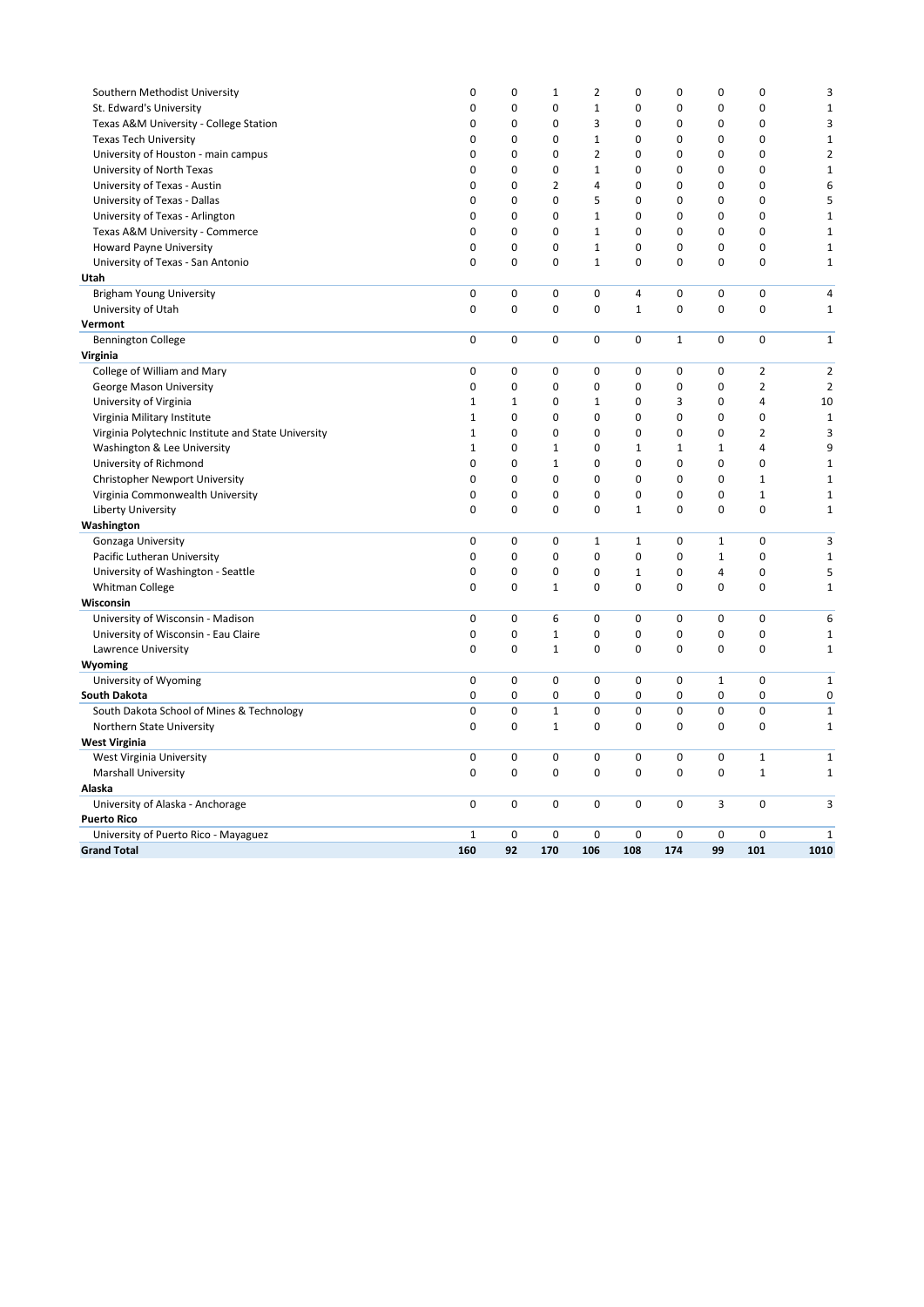#### **Proposed Field of Study - Endorsed**

| Subject                                                                                                                         | ATL                      | <b>BOS</b>                 | CHIG                        | HOU                         | LA                                  | NY                           | SF                            | DC                            | <b>Grand Total</b>           |
|---------------------------------------------------------------------------------------------------------------------------------|--------------------------|----------------------------|-----------------------------|-----------------------------|-------------------------------------|------------------------------|-------------------------------|-------------------------------|------------------------------|
| Additive Manufacturing and 3D Printing                                                                                          | $\mathbf 1$              | 0                          | 0                           | 0                           | $\mathsf 0$                         | $\mathsf 0$                  | 0                             | $\mathsf 0$                   | 1                            |
| Additive Manufacturing and Advanced Manufacturing Technologies                                                                  | 0                        | 0                          | $\mathbf{1}$                | 0                           | 0                                   | 0                            | 0                             | 0                             | 1                            |
| Adult Education, Community Development, and Youth Work<br><b>Advanced Aeronautical Engineering</b>                              | $\mathbf{1}$<br>0        | 0<br>0                     | 0<br>0                      | 0<br>0                      | 0<br>0                              | 0<br>0                       | 0<br>$\mathbf{1}$             | 0<br>$\mathbf 1$              | $\mathbf{1}$<br>2            |
| <b>Advanced Arabic</b>                                                                                                          | 0                        | $\mathbf 1$                | 0                           | 0                           | 0                                   | 0                            | 0                             | 0                             | $\mathbf{1}$                 |
| <b>Advanced Chemical Engineering</b>                                                                                            | 0                        | 0                          | 0                           | $\mathbf{1}$                | 0                                   | 0                            | 0                             | 0                             | 1                            |
| Advanced Chemical Engineering with Biotechnology                                                                                | 0                        | 0                          | 0                           | $\mathbf 1$                 | 0                                   | 0                            | 0                             | $\mathsf 0$                   | $\mathbf{1}$                 |
| <b>Advanced Computer Science</b>                                                                                                | 0                        | 0                          | 2                           | 0                           | 0                                   | 0                            | 0                             | 0                             | 2                            |
| <b>Advanced Theatre Practice</b><br><b>Advertising Practice</b>                                                                 | $\mathbf 0$<br>0         | 0<br>0                     | 0<br>0                      | $\pmb{0}$<br>0              | 0<br>0                              | $\mathbf{1}$<br>$\mathbf{1}$ | 0<br>$\mathsf 0$              | 0<br>$\mathsf 0$              | $\mathbf{1}$<br>$\mathbf{1}$ |
| Aerospace Materials and Structures (Aerial Robotics Research)                                                                   | $\,1\,$                  | 0                          | 0                           | $\mathbf 0$                 | 0                                   | 0                            | 0                             | 0                             | 1                            |
| African Studies                                                                                                                 | $\overline{2}$           | $\mathsf 0$                | 0                           | $\mathbf 0$                 | $\mathbf{1}$                        | $\mathsf 0$                  | 0                             | 0                             | 3                            |
| African Studies with Environment                                                                                                | 0                        | 0                          | 0                           | $\mathsf 0$                 | 0                                   | 0                            | $\mathbf{1}$                  | $\mathsf 0$                   | $\mathbf{1}$                 |
| <b>Agricultural Economics</b>                                                                                                   | 0                        | 0                          | 1                           | 0                           | 0                                   | 0                            | 0                             | 0                             | $\mathbf{1}$                 |
| American Literature<br>American Studies                                                                                         | $\mathbf 0$<br>0         | $\mathbf{1}$<br>0          | 0<br>0                      | $\pmb{0}$<br>$1\,$          | $\mathsf 0$<br>0                    | 0<br>0                       | 0<br>0                        | 0<br>0                        | $\mathbf{1}$<br>$\mathbf{1}$ |
| Ancient Philosophy                                                                                                              | 0                        | 0                          | 0                           | 0                           | 0                                   | 0                            | 0                             | $\,1\,$                       | 1                            |
| Anthropology                                                                                                                    | 1                        | 0                          | 0                           | $\mathsf 0$                 | 0                                   | 0                            | 0                             | $\mathsf 0$                   | $\mathbf{1}$                 |
| Anthropology of Development and Social Transformation                                                                           | 0                        | 0                          | 1                           | 0                           | 0                                   | 0                            | 0                             | 0                             | $\mathbf{1}$                 |
| Anthropology of Development and Social Transfortion                                                                             | 0                        | $\mathbf 1$                | 0                           | $\pmb{0}$                   | 0                                   | 0                            | 0                             | 0                             | $\mathbf{1}$                 |
| Anthropology of Food<br>Anthropology, Environment and Development                                                               | 0<br>0                   | 0<br>0                     | 0                           | $\mathbf 0$<br>$\mathbf 0$  | 0<br>0                              | 0<br>0                       | 0<br>0                        | $\,1\,$<br>0                  | $\mathbf{1}$                 |
| Applied Animal Behaviour & Animal Welfare                                                                                       | 1                        | 0                          | $\mathsf 0$                 | $\mathbf 0$                 | $\mathsf 0$                         | $\mathsf 0$                  | 0                             | 0                             | $\mathbf{1}$                 |
| <b>Applied Human Rights</b>                                                                                                     | 0                        | 0                          | 0                           | $\mathsf 0$                 | 0                                   | 0                            | 0                             | $\mathbf 1$                   | $\mathbf{1}$                 |
| <b>Applied Linguistics</b>                                                                                                      | $\pmb{0}$                | 0                          | $\mathbf{1}$                | $\pmb{0}$                   | 0                                   | 0                            | 0                             | 0                             | 1                            |
| <b>Applied Mathematics</b><br>Applied Mathematics and Theoretical Physics                                                       | 0<br>0                   | $\mathsf 0$<br>0           | 0<br>$\mathbf{1}$           | $\mathsf 0$<br>0            | 1<br>$\mathbf{1}$                   | $\mathbf{1}$<br>0            | 0<br>0                        | 0<br>0                        | $\overline{2}$<br>2          |
| Applied Social Data Science                                                                                                     | 0                        | 0                          | 0                           | $\,$ 1                      | 0                                   | 0                            | 0                             | 0                             | $\mathbf{1}$                 |
| <b>Applied Theatre</b>                                                                                                          | $\mathbf 0$              | $\mathbf{1}$               | 0                           | $\mathsf 0$                 | $\mathsf 0$                         | 0                            | 0                             | $\mathsf 0$                   | $\mathbf{1}$                 |
| Applied Theatre and Intervention                                                                                                | 0                        | 0                          | $\mathbf{1}$                | 0                           | 0                                   | 0                            | 0                             | 0                             | 1                            |
| Archaeological Science<br>Archaeology                                                                                           | $\pmb{0}$<br>$\mathbf 1$ | $\mathsf 0$                | 0                           | $\pmb{0}$                   | 0                                   | 0<br>0                       | 0<br>0                        | $\overline{1}$<br>$\mathsf 0$ | $\mathbf{1}$<br>3            |
| Archaeology - Archaeology of the Americas                                                                                       | $\mathbf{1}$             | 0<br>0                     | $\mathbf{1}$<br>0           | 0<br>0                      | 1<br>0                              | 0                            | 0                             | 0                             | $\mathbf{1}$                 |
| Architecture & Urban Design (MAUD)                                                                                              | $\,1\,$                  | 0                          | 0                           | $\pmb{0}$                   | 0                                   | 0                            | 0                             | 0                             | $\mathbf{1}$                 |
| Arms Control and International Security                                                                                         | 0                        | 0                          | 0                           | $\mathbf{1}$                | 0                                   | 0                            | 0                             | $\mathsf 0$                   | $\mathbf{1}$                 |
| Art History Medieval and Northern European Renaissance                                                                          | 0<br>0                   | 0<br>$\mathsf 0$           | 0<br>0                      | 0<br>$\,$ 1 $\,$            | 0<br>$\mathbf 1$                    | $\mathbf{1}$<br>$\mathbf{1}$ | 0<br>$1\,$                    | 0<br>0                        | 1<br>$\overline{4}$          |
| Artificial Intelligence<br>Artificial Intelligence with Speech and Multimodal Interaction                                       | 0                        | $\mathbf{1}$               | 0                           | 0                           | 0                                   | $\mathsf 0$                  | 0                             | 0                             | 1                            |
| Arts in War Studies                                                                                                             | 1                        | 0                          | 0                           | 0                           | 0                                   | 0                            | 0                             | 0                             | 1                            |
| Arts, Enterprise, and Development                                                                                               | $\mathsf 0$              | 0                          | 0                           | $\pmb{0}$                   | $\pmb{0}$                           | $\mathbf{1}$                 | 0                             | 0                             | $\mathbf{1}$                 |
| Astronomy                                                                                                                       | 0                        | 0                          | 0                           | 0                           | 0                                   | 0                            | 0                             | $\,1\,$                       | $\mathbf{1}$                 |
| Astrophysics<br>Atmospheric & Environmental Sciences                                                                            | 1<br>0                   | 0<br>0                     | 0<br>0                      | 0<br>$\mathsf 0$            | 0<br>0                              | 0<br>0                       | 0<br>$\mathbf{1}$             | 0<br>0                        | 1<br>$\mathbf{1}$            |
| Atomic and Laser Physics                                                                                                        | 0                        | 0                          | 0                           | 0                           | $\mathbf 1$                         | 0                            | 0                             | $\mathbf{1}$                  | $\overline{2}$               |
| Basic and Translational Neuroscience                                                                                            | 0                        | 0                          | 1                           | 0                           | 0                                   | 0                            | 0                             | 0                             | 1                            |
| <b>Behaviour Change</b>                                                                                                         | 0                        | 0                          | 0                           | $\mathsf 0$                 | $\mathsf 0$                         | $\mathbf{1}$                 | 0                             | $\mathsf 0$                   | $\mathbf{1}$                 |
| <b>Biblical Studies</b><br>Biochemistry                                                                                         | 1<br>0                   | 0<br>0                     | 0<br>0                      | 0<br>$1\,$                  | 0<br>0                              | 0<br>$\mathsf 0$             | 0<br>0                        | 0<br>0                        | $\mathbf{1}$<br>$\mathbf{1}$ |
| Bioengineering                                                                                                                  | 0                        | 1                          | 0                           | $\mathsf 0$                 | 0                                   | 3                            | 0                             | $\mathsf 0$                   | 4                            |
| Biography and Creative Non-Fiction                                                                                              | $\pmb{0}$                | 0                          | 0                           | $\pmb{0}$                   | 0                                   | 0                            | 0                             | $\overline{1}$                | $\mathbf{1}$                 |
| <b>Bioinformatics</b>                                                                                                           | 0                        | $\mathsf 0$                | 0                           | $\mathbf 0$                 | $\mathsf 0$                         | $\mathsf 0$                  | $\mathbf{1}$                  | 0                             | $\mathbf{1}$                 |
| Bioinformatics and Theoretical Systems Biology<br><b>Biological Chemistry</b>                                                   | 0<br>0                   | 0<br>0                     | 0<br>0                      | $\mathsf 0$<br>0            | $\mathsf 0$<br>$\mathbf 1$          | 0<br>0                       | 0<br>0                        | $\mathbf{1}$<br>0             | 1<br>$\mathbf{1}$            |
| <b>Biological Sciences (Biochemistry)</b>                                                                                       | $\mathbf{1}$             | $\mathsf 0$                | 0                           | $\mathbf 0$                 | $\mathsf 0$                         | 0                            | 0                             | $\mathsf 0$                   | $\mathbf{1}$                 |
| <b>Biological Sciences (Sanger Institute)</b>                                                                                   | 0                        | 0                          | 0                           | 0                           | 0                                   | $\mathbf{1}$                 | 0                             | 0                             | 1                            |
| Biological Sciences at the Wellcome Sanger Institute                                                                            | $\mathbf{1}$             | 0                          | 0                           | 0                           | 0                                   | 0                            | 0                             | 0                             | $\mathbf{1}$                 |
| <b>Biomaterials and Tissue Engineering</b><br>Biomedical Engineering: Biomaterials Pathway                                      | 0<br>0                   | 0<br>0                     | 0<br>0                      | $\mathsf 0$<br>$1\,$        | 0<br>0                              | 0<br>0                       | $1\,$<br>0                    | 0<br>0                        | $\mathbf{1}$<br>1            |
| Biotechnology                                                                                                                   | $\mathbf{1}$             | 0                          | 0                           | $\pmb{0}$                   | 0                                   | 0                            | 0                             | 0                             | $\mathbf{1}$                 |
| Book History and Material Culture                                                                                               | 0                        | 0                          | 0                           | 0                           | 0                                   | 1                            | 0                             | $\mathsf 0$                   | $\mathbf{1}$                 |
| British and European History, 1700-1850                                                                                         | 0<br>0                   | 0                          | 0<br>$\mathsf 0$            | $\mathsf 0$                 | $\mathbf{1}$<br>$\mathsf 0$         | 0                            | 0<br>$1\,$                    | 0                             | $\mathbf{1}$<br>$\mathbf{1}$ |
| Cancer<br>Carbon Management                                                                                                     | $\mathbf 1$              | $\mathsf 0$<br>0           | 0                           | $\mathbf 0$<br>$\mathsf 0$  | $\mathsf 0$                         | $\mathsf 0$<br>0             | 0                             | 0<br>$\mathsf 0$              | $\mathbf{1}$                 |
| Cellular Agriculture Bioprocessing                                                                                              |                          | 0                          | 0                           | 0                           | 0                                   | 0                            | 0                             | 0                             |                              |
| Cellular and Molecular Medicine                                                                                                 | 0                        | $\pmb{0}$                  | 0                           | $\pmb{0}$                   | $\pmb{0}$                           | $\mathbf{1}$                 | 0                             | $\pmb{0}$                     | $\mathbf 1$                  |
| <b>Character Animation</b>                                                                                                      | $\,1\,$                  | 0                          | 0                           | 0                           | 0                                   | $\mathsf 0$                  | 0                             | 0                             | $\mathbf{1}$                 |
| <b>Chemical Engineering</b>                                                                                                     | $\mathsf 0$              | 0                          | $\mathbf 1$                 | $\mathbf 0$                 | $\mathbf 1$                         | 0                            | 0                             | 0                             | $\overline{\mathbf{2}}$      |
| Chemical Engineering - Effectiveness of ZIF-8/Polyurethane Composite Membrane for Purification of Ethanol from Aqueous Solution | $\mathbf{1}$             | 0                          | 0                           | 0                           | 0                                   | 0                            | 0                             | 0                             | 1                            |
| Chemistry                                                                                                                       | 0                        | $\mathbf 1$                | 0                           | $\mathbf 0$                 | $\mathsf 0$                         | $\mathbf{1}$                 | $\,1$                         | 0                             | 3                            |
| <b>Childhood Studies</b><br>China & Globalisation                                                                               | 0<br>0                   | $\mathbf{1}$<br>0          | 0                           | $\mathsf 0$                 | 0<br>0                              | $\mathsf 0$<br>$\mathsf 0$   | 0<br>0                        | 0<br>0                        | $\mathbf{1}$<br>$\mathbf{1}$ |
| City Design and Social Science                                                                                                  | 0                        | 0                          | $\mathbf 1$<br>0            | 0<br>$\mathbf 0$            | 0                                   | $\mathsf 0$                  | 0                             | $\,$ 1                        | $\mathbf 1$                  |
| Classical Archaeology                                                                                                           | 0                        | $\mathsf 0$                | $\mathbf{1}$                | $\mathsf 0$                 | $\mathsf 0$                         | 0                            | 0                             | 0                             | $\mathbf{1}$                 |
| Classical Art and Archaeology                                                                                                   | $\pmb{0}$                | 0                          | 0                           | $\pmb{0}$                   | $\mathsf 0$                         | $\mathbf 0$                  | $\mathbf 1$                   | 0                             | $\mathbf 1$                  |
| Classics<br>Climate and Atmospheric Science                                                                                     | 0<br>0                   | $\mathbf 0$<br>$\mathbf 0$ | 0<br>0                      | $\mathbf 1$<br>$\mathbf{1}$ | $\mathbf 0$<br>$\mathbf 0$          | $\mathbf{1}$<br>0            | 0<br>0                        | $\mathbf 2$<br>0              | 4<br>$\mathbf{1}$            |
| Climate Change, Development, and Policy                                                                                         | $\pmb{0}$                | 0                          | $\mathbf{1}$                | $\mathbf 0$                 | 0                                   | $\mathsf 0$                  | 0                             | 0                             | $\mathbf{1}$                 |
| Clinical and Health Psychology                                                                                                  | $\pmb{0}$                | $\mathsf{O}\xspace$        | 0                           | $\mathsf 0$                 | $\mathbf 0$                         | 0                            | $\mathbf{1}$                  | 0                             | $\mathbf{1}$                 |
| Clinical Mental Health Sciences                                                                                                 | $\mathbf{1}$             | 0                          | 0                           | 0                           | 0                                   | 0                            | 0                             | 0                             | $\mathbf{1}$                 |
| Clinical Neuroscience<br>Clinical Neurosciences at the Sleep and Circadian Neuroscience Institute (TeenSleep Project)           | $\mathsf 0$<br>0         | 0<br>$\mathbf 1$           | 0<br>0                      | $\pmb{0}$<br>$\mathsf 0$    | $\mathsf 0$<br>0                    | 0<br>0                       | $\,1$<br>0                    | 0<br>$\mathsf 0$              | $\mathbf{1}$<br>$\mathbf{1}$ |
| <b>Cognition and Brain Sciences</b>                                                                                             | 0                        | 0                          | $\mathbf{1}$                | $\mathbf 0$                 | 0                                   | $\mathsf 0$                  | 0                             | 0                             | $\mathbf{1}$                 |
| Cognition in Science and Society                                                                                                | 0                        | $\mathsf 0$                | 0                           | $\pmb{0}$                   | 0                                   | 0                            | $\mathbf 1$                   | $\pmb{0}$                     | $\,1\,$                      |
| Comparative and International Social Policy                                                                                     | 0                        | $\mathbf 0$                | 0                           | $\mathsf 0$                 | $\mathbf 0$                         | $\mathsf 0$                  | $\mathsf 0$                   | $\mathbf 1$                   | $\mathbf{1}$                 |
| Comparative Literature<br><b>Comparative Politics</b>                                                                           | 0<br>0                   | 0<br>$\mathsf 0$           | 0<br>0                      | $\mathbf 0$<br>$\mathbf 0$  | $\mathbf{1}$<br>$\mathsf 0$         | 0<br>$\mathsf 0$             | 0<br>0                        | 0<br>$\,1\,$                  | $\mathbf{1}$<br>$\mathbf{1}$ |
| Comparative Public Policy                                                                                                       | 0                        | $\mathbf 0$                | $\mathbf{1}$                | $\mathsf 0$                 | $\mathsf 0$                         | 0                            | 0                             | 0                             | $\mathbf{1}$                 |
| <b>Comparative Social Policy</b>                                                                                                | 0                        | $\overline{2}$             | $\mathbf{1}$                | $\,$ 1 $\,$                 | $\mathbf 0$                         | 3                            | $\mathbf{1}$                  | $\mathbf 2$                   | $11\,$                       |
| Composition                                                                                                                     | 0                        | $\mathbf 0$                | $\mathbf{1}$                | $\mathbf 0$                 | $\mathsf 0$                         | $\mathsf 0$                  | 0                             | 0                             | $\mathbf 1$                  |
| Computational and Data Journalism<br><b>Computational Applied Mathematics</b>                                                   | 0<br>0                   | $\mathbf 0$<br>0           | 0<br>0                      | $\mathsf 0$<br>$\mathbf{1}$ | $\mathbf 0$<br>0                    | $\mathbf{1}$<br>0            | $\mathbf 0$<br>0              | 0<br>0                        | $\mathbf{1}$<br>1            |
| <b>Computational Biology</b>                                                                                                    | 0                        | $\mathbf 0$                | 0                           | $\mathbf{1}$                | $\mathbf 0$                         | $\mathsf 0$                  | $\mathsf 0$                   | 0                             | $\mathbf{1}$                 |
| Computational Methods in Ecology and Evolution                                                                                  | $\mathbf{1}$             | 0                          | 0                           | 0                           | 0                                   | 0                            | 0                             | 0                             | $\mathbf{1}$                 |
| Computational neuroscience (with minor emphasis in machine learning) at the Gatsby Computational Neuroscience Unit              | 0                        | 0                          | $\mathsf 0$                 | $\mathbf 0$                 | $\mathbf 0$                         | $\mathsf 0$                  | 0                             | $\,$ 1                        | $\mathbf{1}$                 |
| Computational Statistics and Machine Learning<br>Computer Science                                                               | 0<br>3                   | $\mathsf 0$<br>$\mathsf 0$ | $\mathbf{1}$<br>$\mathbf 1$ | $\mathsf 0$<br>$\mathbf 0$  | $\mathbf{1}$<br>$\mathsf{O}\xspace$ | 0<br>$\overline{2}$          | 0<br>$\mathbf 1$              | $\mathsf 0$<br>0              | 2<br>$\overline{7}$          |
| Computer Science Autonomous Intelligence Machines and Systems CDT                                                               | 0                        | 0                          | $\mathsf 0$                 | $\mathbf 0$                 | $\mathbf 0$                         | $\mathsf 0$                  | $\,1$                         | 0                             | $\mathbf{1}$                 |
| Computing (Artificial Intelligence and Machine Learning)                                                                        | 0                        | 0                          | 0                           | $\mathsf 0$                 | $\mathbf{1}$                        | 0                            | 0                             | 0                             | $\mathbf{1}$                 |
| Computing Science (Machine Learning)                                                                                            | 0                        | $\mathsf 0$                | 0                           | $\mathsf 0$                 | $\mathbf 1$                         | 0                            | 0                             | $\mathsf 0$                   | $\,1\,$                      |
| Conflict Prevention and Peacebuilding<br><b>Conflict Studies</b>                                                                | 0<br>0                   | $\mathbf 0$<br>$\mathbf 0$ | $\mathbf{1}$<br>0           | $\mathbf 0$<br>$\mathsf 0$  | $\mathbf 0$<br>$\mathsf 0$          | $\mathsf 0$<br>$\mathsf 0$   | $\mathbf 0$<br>$\overline{2}$ | 0<br>$\mathbf 1$              | $\mathbf 1$<br>3             |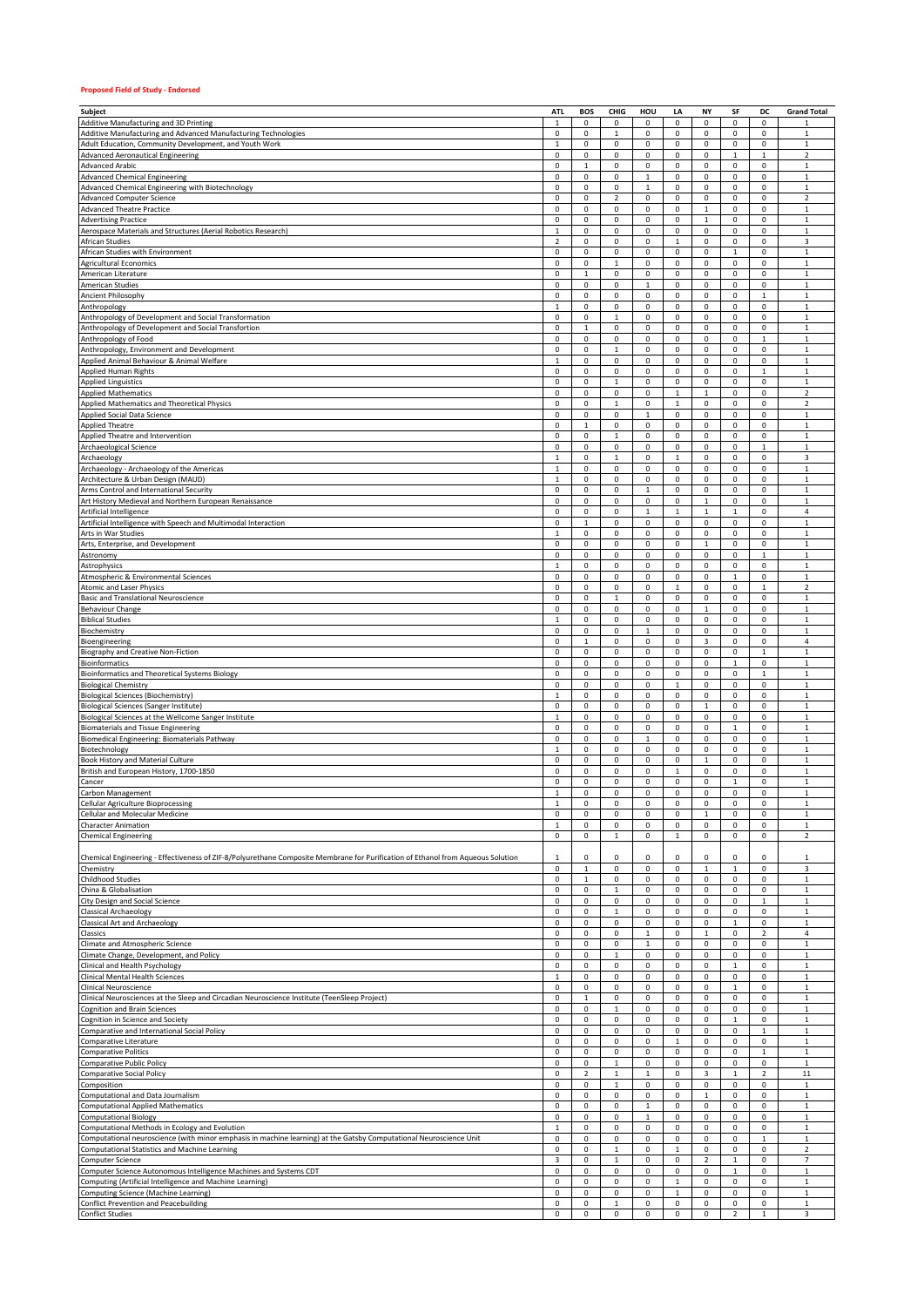| Conflict Transformation and Social Justice                                                                                                        | $\mathbf{1}$                   | $\mathbf 1$                | 3                           | 0                 | 0                 | $\mathbf 0$                    | 0                          | $\,$ 1                     | 6                              |
|---------------------------------------------------------------------------------------------------------------------------------------------------|--------------------------------|----------------------------|-----------------------------|-------------------|-------------------|--------------------------------|----------------------------|----------------------------|--------------------------------|
| Conflict, Security, and Development                                                                                                               | $\mathbf 0$<br>0               | $\mathsf 0$<br>0           | $\mathsf 0$                 | 0                 | $\mathsf 0$<br>0  | $\mathbf{1}$                   | $\mathbf 0$<br>0           | $\mathbf 0$<br>0           | $\mathbf{1}$<br>1              |
| Conservation<br>Conservation Science, Department of Zoology                                                                                       | 0                              | $\mathsf 0$                | $\mathbf 1$<br>0            | 0<br>0            | 0                 | 0<br>0                         | $\mathbf 1$                | $\pmb{0}$                  | $\mathbf 1$                    |
| Contemporary Art Practice - Moving Image                                                                                                          | 0                              | $\mathbf{1}$               | 0                           | 0                 | 0                 | 0                              | $\mathsf 0$                | 0                          | $\mathbf{1}$                   |
| Contemporary Chinese Studies                                                                                                                      | 0                              | 0                          | 0                           | 0                 | 0                 | $\mathbf{1}$                   | 0                          | 0                          | $\mathbf{1}$                   |
| Contemporary Curation<br>Contemporary History                                                                                                     | $\mathsf 0$<br>1               | $\mathsf 0$<br>0           | $\mathbf{1}$<br>0           | 0<br>0            | 0<br>0            | 0<br>0                         | 0<br>$\mathsf 0$           | $\mathbf 0$<br>$\mathbf 0$ | $\mathbf{1}$<br>$\mathbf{1}$   |
| Contemporary Literature Culture & Theory                                                                                                          | 0                              | $\mathsf 0$                | 0                           | 0                 | $\mathbf{1}$      | 0                              | 0                          | $\mathsf 0$                | $\mathbf{1}$                   |
| Control of Infectious Diseases                                                                                                                    | $\mathsf 0$                    | 0                          | $\mathbf 1$                 | $\mathbf 1$       | 0                 | $\mathsf 0$                    | 0                          | $\,$ 1                     | 3                              |
| Creative Arts and Mental Health<br>Creative Documentary by Practice                                                                               | $\mathsf 0$<br>$\mathbf 0$     | 0<br>0                     | 0<br>$\mathbf 1$            | 0<br>0            | 0<br>0            | 0<br>0                         | 0<br>0                     | $\mathbf 1$<br>$\mathbf 0$ | $\mathbf{1}$<br>1              |
| <b>Creative Writing</b>                                                                                                                           | $\mathbf{1}$                   | 0                          | $\mathsf 0$                 | 0                 | 0                 | 6                              | 0                          | $\mathbf 1$                | 8                              |
| Creative Writing and Education                                                                                                                    | 0                              | 0                          | 0                           | 0                 | 1                 | 0                              | 0                          | 0                          | $\mathbf{1}$                   |
| Creative Writing and Publishing<br>Creative Writing: Poetry                                                                                       | 1<br>$\mathsf 0$               | 0<br>$\mathsf 0$           | 0<br>$\mathsf 0$            | 0<br>$\,1\,$      | 0<br>$\mathsf 0$  | 0<br>0                         | 0<br>$\mathbf 0$           | $\mathsf 0$<br>$\mathbf 0$ | $\mathbf{1}$<br>$\mathbf{1}$   |
| Crime and Gothic Fiction                                                                                                                          | $\mathbf{1}$                   | 0                          | 0                           | 0                 | 0                 | 0                              | 0                          | 0                          | $\mathbf{1}$                   |
| <b>Criminal Justice Policy</b>                                                                                                                    | 1                              | 0                          | 0                           | 0                 | 0                 | 0                              | 0                          | $\mathbf{1}$               | $\overline{2}$                 |
| Criminology<br>Criminology and Criminal Justice                                                                                                   | 1<br>0                         | 0<br>0                     | $\mathbf{1}$<br>0           | 0<br>$\mathbf 1$  | 0<br>0            | 1<br>0                         | 0<br>$\mathsf 0$           | 0<br>$\mathbf 0$           | 4<br>$\mathbf{1}$              |
| Critical and Cultural Theory                                                                                                                      | $\mathsf 0$                    | 0                          | 0                           | 0                 | 0                 | $\mathbf{1}$                   | $\mathsf 0$                | $\pmb{0}$                  | 1                              |
| Critical Theory and Cultural Studies                                                                                                              | $\mathbf 1$                    | $\mathsf 0$                | $\mathsf 0$                 | 0                 | 0                 | 0                              | 0                          | $\mathbf 0$                | $\mathbf{1}$                   |
| <b>Criticism and Culture</b><br>Cultural and Intellectual History 1300 -1650                                                                      | $\pmb{0}$<br>$\mathsf 0$       | $\mathbf 1$<br>0           | $\mathsf 0$<br>$\mathbf{1}$ | 0<br>0            | $\mathbf{1}$<br>0 | 0<br>0                         | 0<br>0                     | $\pmb{0}$<br>$\mathsf 0$   | $\mathbf 2$<br>$\,1\,$         |
| Cultural Heritage Studies                                                                                                                         | 1                              | 0                          | 0                           | 0                 | 0                 | $\mathbf{1}$                   | 0                          | $\mathsf 0$                | $\overline{2}$                 |
| Cultural Psychology                                                                                                                               | 0                              | 0                          | 0                           | 0                 | $\mathbf{1}$      | 0                              | 0                          | 0                          | $\mathbf{1}$                   |
| Cultural Studies<br><b>Culture and Criticism</b>                                                                                                  | $\mathsf 0$<br>0               | $\mathsf 0$<br>0           | $\mathsf 0$<br>0            | 0<br>0            | 0<br>0            | 0<br>$\mathbf{1}$              | $\mathbf{1}$<br>0          | $\mathsf 0$<br>0           | $\mathbf 1$<br>$\mathbf{1}$    |
| Culture, Media, and Creative Industries                                                                                                           | $\pmb{0}$                      | 0                          | 0                           | 0                 | 0                 | $\mathsf 0$                    | $\mathsf 0$                | $\mathbf{1}$               | $\mathbf{1}$                   |
| <b>Cyber Security</b>                                                                                                                             | 0                              | $\mathsf 0$                | 0                           | 0                 | 0                 | 0                              | 0                          | 1                          | $\mathbf 1$                    |
| Dance Movement Psychotherapy<br>Data Science                                                                                                      | 0<br>$\mathsf 0$               | 0<br>$\mathsf 0$           | $\mathbf 1$<br>$\mathsf 0$  | 0<br>0            | 0<br>$\mathbf{1}$ | 0<br>0                         | 0<br>$\mathsf 0$           | $\mathsf 0$<br>$\pmb{0}$   | $\mathbf{1}$<br>$\mathbf{1}$   |
| Data Science and Machine Learning                                                                                                                 | $\mathbf{1}$                   | $\mathsf 0$                | $\mathsf 0$                 | 0                 | 0                 | $\mathsf 0$                    | 0                          | $\mathbf 0$                | $\mathbf{1}$                   |
| Design Pathways                                                                                                                                   | 0                              | 0                          | 0                           | 0                 | 0                 | 1                              | 0                          | $\mathsf 0$                | $\mathbf{1}$                   |
| Development Economics and Emerging Markets<br>Development Management                                                                              | $\mathbf{1}$<br>1              | 0<br>$\mathbf{1}$          | 0<br>0                      | 0<br>0            | 0<br>0            | $\mathsf 0$<br>1               | 0<br>0                     | $\pmb{0}$<br>$\mathsf 0$   | $\mathbf{1}$<br>3              |
| <b>Development Studies</b>                                                                                                                        | $\mathbf 0$                    | 0                          | $\mathsf 0$                 | $\overline{2}$    | $\mathbf 1$       | 0                              | 0                          | $\,$ 1                     | 4                              |
| Development Studies (Contemporary India Pathway)                                                                                                  | $\mathsf 0$                    | 0                          | $\mathbf 1$                 | 0                 | 0                 | $\mathsf 0$                    | 0                          | $\pmb{0}$                  | $\mathbf{1}$                   |
| Developmental Studies<br>Digital Asset & Media Management                                                                                         | $\mathbf{1}$<br>0              | 0<br>0                     | 0<br>$\mathsf 0$            | 0<br>$\,1\,$      | 0<br>0            | 0<br>0                         | 0<br>0                     | 0<br>$\pmb{0}$             | $\mathbf{1}$<br>$\mathbf{1}$   |
| Diplomacy                                                                                                                                         | $\mathbf{1}$                   | $\mathsf 0$                | $\mathsf 0$                 | 0                 | 0                 | 0                              | $\mathbf{1}$               | $\mathbf 0$                | $\overline{2}$                 |
| Diplomatic Studies                                                                                                                                | $\mathsf 0$                    | 0                          | 0                           | 0                 | 1                 | 0                              | 0                          | 0                          | $\mathbf{1}$                   |
| Directing and Producing Television Entertainment<br><b>Disability Studies</b>                                                                     | 0<br>$\mathsf 0$               | 0<br>0                     | 0<br>$\mathbf 1$            | 0<br>0            | 0<br>0            | 0<br>$\mathsf 0$               | $\mathbf 1$<br>0           | 0<br>$\mathbf 1$           | 1<br>$\overline{2}$            |
| Drama                                                                                                                                             | 0                              | 0                          | 0                           | 0                 | 0                 | 0                              | $\mathbf{1}$               | 0                          | $\mathbf{1}$                   |
| Drama and Movement Therapy                                                                                                                        | $\mathsf 0$                    | 0                          | 0                           | 0                 | $\mathbf{1}$      | 0                              | $\mathsf 0$                | $\mathbf 0$                | $\mathbf{1}$                   |
| Drug Discovery and Development<br>Drug Discovery and Development: Multidisciplinary Science for Next Generation Therapeutics                      | $\mathsf 0$<br>$\mathsf 0$     | $\mathsf 0$<br>0           | $\mathsf 0$<br>0            | $\mathbf 1$<br>0  | 0<br>0            | 0<br>0                         | 0<br>$\mathsf 0$           | $\mathbf 0$                | $\mathbf 1$<br>$\mathbf{1}$    |
| Dual Degree in The Criminal Justice Process and Terrorism & Security                                                                              | $\mathsf 0$                    | 0                          | $\mathsf 0$                 | 0                 | 0                 | $\mathbf{1}$                   | 0                          | $\mathsf 0$                | $\mathbf 1$                    |
| Early Modern History                                                                                                                              | 0<br>$\mathsf 0$               | $\mathsf 0$<br>$\mathsf 0$ | $\mathsf 0$<br>$\mathsf 0$  | 0<br>$\,1\,$      | 0<br>0            | 1                              | 0<br>$\mathsf 0$           | $\mathbf 0$<br>$\mathbf 0$ | $\mathbf{1}$<br>$\mathbf{1}$   |
| Early Modern History 1500 - 1700<br>Early Modern Literature: Text and Transmission                                                                | $\mathsf 0$                    | 0                          | $\mathsf 0$                 | $\mathbf 1$       | 0                 | 0<br>0                         | 0                          | $\mathsf 0$                | $\mathbf{1}$                   |
| Earth Sciences                                                                                                                                    |                                |                            |                             |                   |                   |                                |                            |                            |                                |
|                                                                                                                                                   | 1                              | $\mathbf{1}$               | 0                           | 0                 | 0                 | 0                              | $\mathbf{1}$               | 0                          | 3                              |
| Eastern European Studies                                                                                                                          | $\mathbf{1}$                   | 0                          | $\mathsf 0$                 | 0                 | 0                 | 0                              | 0                          | $\pmb{0}$                  | $\mathbf 1$                    |
| Eco-cities<br><b>Ecological Economics</b>                                                                                                         | $\mathsf 0$<br>0               | 0<br>0                     | $\mathsf 0$<br>0            | 0<br>0            | $\mathbf{1}$<br>0 | 0<br>0                         | $\mathbf 0$<br>0           | $\mathsf 0$<br>1           | $\mathbf{1}$<br>$\mathbf{1}$   |
| Econometrics and Mathematical Economics                                                                                                           | 0                              | $\mathsf 0$                | $\mathsf 0$                 | 0                 | 0                 | 0                              | $\mathbf{1}$               | 0                          | $\mathbf{1}$                   |
| Econometrics and Mathematical Economics and in Social Policy                                                                                      | $\mathsf 0$                    | $\mathsf 0$                | 0                           | 0                 | 0                 | 0                              | 0                          | $\mathbf 1$                | $\mathbf{1}$                   |
| Economic and Social History<br>Economic and Social History with concentration in American History                                                 | 0<br>$\mathsf 0$               | 0<br>$\mathsf 0$           | 0<br>$\mathsf 0$            | 0<br>0            | 0<br>0            | $\overline{2}$<br>$\mathbf{1}$ | 0<br>0                     | 0<br>$\pmb{0}$             | 2<br>$\mathbf 1$               |
| Economic History (Research)                                                                                                                       | 0                              | 0                          | 0                           | 0                 | 0                 | $\mathbf{1}$                   | 0                          | $\mathsf 0$                | $\mathbf 1$                    |
| Economics                                                                                                                                         | 3                              | 0                          | $\mathbf 1$                 | 3                 | $\mathbf{1}$      | 5                              | $\mathbf 1$                | $1\,$                      | $14\,$                         |
| Economics and Development Economics<br><b>Economics and Philosophy</b>                                                                            | $\mathsf 0$<br>$\mathsf 0$     | 0<br>$\mathsf 0$           | $\mathbf 1$<br>$\mathbf 1$  | 0<br>0            | 0<br>$\mathsf 0$  | $\mathsf 0$<br>0               | 0<br>0                     | $\mathsf 0$<br>$\mathbf 0$ | $\mathbf 1$<br>$\mathbf{1}$    |
| Economics for Development                                                                                                                         |                                | 0                          |                             | 0                 |                   |                                |                            | 0                          |                                |
| Education                                                                                                                                         | $\overline{2}$                 | 0                          | 0                           | 0                 | 0                 | 0                              | $\mathsf 0$                | $\pmb{0}$                  | $\mathbf 2$                    |
| <b>Education (Child Development and Education)</b><br>Education (Comparative and International Education)                                         | $\mathbf{1}$<br>0              | 0<br>0                     | 0<br>$\mathbf 1$            | 0<br>0            | 0<br>0            | 0<br>0                         | 0<br>0                     | 0<br>0                     | $\mathbf{1}$<br>1              |
| Education (Critical Approaches to Children's Literature)                                                                                          | $\mathsf 0$                    | 0                          | $\mathbf{1}$                | 0                 | 0                 | $\mathsf 0$                    | 0                          | $\pmb{0}$                  | $\mathbf{1}$                   |
| Education (Learning in Communities pathway)                                                                                                       | $\mathbf 0$                    | 0                          | 0                           | 0                 | 0                 | 0                              | 0                          | $\mathbf{1}$               | $\mathbf{1}$<br>1              |
| <b>Education and International Development</b><br>Education and Psychology                                                                        | 0<br>$\mathsf 0$               | 0<br>$\mathsf 0$           | 0<br>0                      | 0<br>0            | 0<br>0            | $\mathbf{1}$<br>$\mathbf{1}$   | 0<br>0                     | $\pmb{0}$<br>$\mathbf 0$   | $\mathbf{1}$                   |
| Education in Arts & Cultural Settings                                                                                                             | $\pmb{0}$                      | 0                          | 0                           | $\mathbf 1$       | 0                 | 0                              | 0                          | $\pmb{0}$                  | $\mathbf 1$                    |
| <b>Education Public Policy and Equity</b><br>Education, Health Promotion, and International Development                                           | $\mathbf 0$<br>$\mathsf 0$     | 0<br>0                     | $\mathbf 1$<br>$\mathbf{1}$ | 0<br>0            | 0<br>0            | $\mathsf 0$<br>0               | 0<br>0                     | $\pmb{0}$<br>$\mathsf 0$   | 1<br>$\mathbf{1}$              |
| Education, Policy & Society                                                                                                                       | $\mathbf 0$                    | $\mathbf 1$                | $\mathsf 0$                 | 0                 | 0                 | 0                              | 0                          | $\pmb{0}$                  | $\,$ 1                         |
| Educational Leadership and School Improvement                                                                                                     | $\mathsf 0$                    | 0                          | $\mathbf{1}$                | 0                 | 0                 | $\mathsf 0$                    | 0                          | $\mathsf 0$                | $\mathbf 1$                    |
| <b>Electrical and Electronic Engineering</b><br>Empires, Colonialism and Globalisation                                                            | 0<br>$\mathbf{1}$              | 0<br>0                     | 0<br>$\mathsf 0$            | 0<br>0            | 0<br>0            | $\mathbf{1}$<br>$\mathsf 0$    | 0<br>0                     | 0<br>$\pmb{0}$             | $\mathbf{1}$<br>$\mathbf 1$    |
| <b>Energy Policy</b>                                                                                                                              | $\mathbf 0$                    | $\mathbf{1}$               | 0                           | $\,1\,$           | 0                 | $\mathsf 0$                    | 0                          | $\mathsf 0$                | $\overline{\mathbf{c}}$        |
| <b>Energy Technologies</b>                                                                                                                        | 0                              | $\mathbf{1}$               | $\mathbf 1$                 | $\mathbf{1}$      | 0                 | 0                              | 0                          | 0                          | 3                              |
| Engineering<br><b>Engineering for International Development</b>                                                                                   | $\overline{2}$<br>$\mathbf{1}$ | 0<br>$\mathsf 0$           | $\mathsf 0$<br>$\mathsf 0$  | 0<br>0            | 0<br>0            | 0<br>$\mathsf 0$               | 0<br>0                     | $\pmb{0}$<br>$\mathbf 1$   | $\mathbf 2$<br>$\overline{2}$  |
| Engineering for Sustainable Development                                                                                                           | $\mathsf 0$                    | 0                          | $\mathsf 0$                 | 0                 | $\mathbf{1}$      | 0                              | 0                          | $\mathbf{1}$               | $\overline{2}$                 |
| <b>Engineering Science</b><br>Engineering Science (Biomedical Engineering)                                                                        | $\mathbf{1}$<br>$\mathsf 0$    | 0<br>0                     | 0<br>$\mathbf{1}$           | $\,$ 1<br>0       | 0<br>0            | 0<br>$\mathbf 0$               | $\mathbf 1$<br>$\mathbf 0$ | $\pmb{0}$<br>$\mathsf 0$   | 3<br>$\mathbf{1}$              |
| Engineering Science (with a focus in Biomedical Engineering in the Computational Health Informatics Lab)                                          | $\mathsf 0$                    | 0                          | 0                           | 0                 | $\mathbf{1}$      | 0                              | 0                          | $\mathsf 0$                | $\mathbf{1}$                   |
| English (1830-1914)                                                                                                                               | $\mathbf 0$                    | $\mathbf 1$                | 0                           | 0                 | 0                 | $\mathsf 0$                    | 0                          | $\pmb{0}$                  | $\mathbf{1}$                   |
| <b>English and American Studies</b><br>English Criticism & Culture                                                                                | $\overline{2}$<br>$\mathbf 0$  | $\mathsf 0$<br>0           | 0<br>$\mathsf 0$            | 0<br>0            | 0<br>$\mathbf 1$  | 1<br>$\mathsf 0$               | 0<br>0                     | $\mathsf 0$<br>$\mathbf 0$ | 3<br>$\mathbf 1$               |
| English Language & Literature (1700-1830)                                                                                                         | $\mathbf 0$                    | 0                          | $\,$ 1                      | 0                 | 0                 | $\mathsf 0$                    | 0                          | $\pmb{0}$                  | $\mathbf 1$                    |
| English Language and Literature (650-1550)                                                                                                        | 0                              | 0                          | $\mathbf 1$                 | 0                 | 0                 | 0                              | 0                          | 0                          | $\mathbf{1}$                   |
| English Literary Studies (Postcolonial and World Literatures)<br>English Literature                                                               | $\mathbf 0$<br>$\mathsf 0$     | 0<br>0                     | $\mathbf{1}$<br>$\mathbf 1$ | 0<br>0            | 0<br>0            | 0<br>$\mathsf 0$               | 0<br>$\overline{2}$        | 0<br>$\pmb{0}$             | 1<br>3                         |
| <b>English Literature and American Studies</b>                                                                                                    | $\mathsf 0$                    | 0                          | $\mathsf 0$                 | $\,1\,$           | 0                 | $\mathsf 0$                    | 0                          | 0                          | $\mathbf{1}$                   |
| English Literature and Language, 1830-1914                                                                                                        | 0<br>$\mathbf{1}$              | 0<br>0                     | 0<br>$\mathsf 0$            | 0<br>0            | 0<br>0            | $\mathbf{1}$<br>0              | 0<br>0                     | $\pmb{0}$<br>$\mathsf 0$   | 1<br>$\mathbf{1}$              |
| English Literature: Literature & Modernity: 1900 to the Present<br>English Literature: U.S. Literature, Cultural Values from Revolution to Empire | $\mathbf 0$                    | 0                          | $\mathbf 1$                 | 0                 | 0                 | 0                              | 0                          | $\pmb{0}$                  | $\mathbf{1}$                   |
| English Studies (Medieval Period)                                                                                                                 | $\overline{2}$                 | $\mathbf 1$                | $\mathsf 0$                 | 0                 | $\mathbf 1$       | $\mathsf 0$                    | 0                          | $\mathbf 0$                | 4                              |
| English Studies: Modern and Contemporary Literature<br>English: Issues in Modern Culture                                                          | $\mathsf 0$<br>$\mathsf 0$     | 0<br>$\mathbf 1$           | $\mathsf 0$<br>$\mathsf 0$  | 0<br>0            | 0<br>0            | 0<br>$\mathsf 0$               | 0<br>0                     | $\mathbf 1$<br>$\mathbf 0$ | $\mathbf{1}$<br>$\mathbf 1$    |
| Entrepreneurship and Innovation                                                                                                                   | $\mathsf 0$                    | 0                          | $\mathsf 0$                 | 0                 | $\mathbf{1}$      | $\mathsf 0$                    | 0                          | $\mathsf 0$                | $\,$ 1                         |
| <b>Environment and Climate Change</b><br>Environment and Sustainable Development                                                                  | $\mathsf 0$<br>$\mathbf 0$     | 0<br>0                     | 0<br>0                      | $\mathbf{1}$<br>0 | 0<br>0            | 0<br>$\mathsf 0$               | 0<br>$\,$ 1                | $\mathsf 0$<br>$\,$ 1      | $\mathbf{1}$<br>$\overline{2}$ |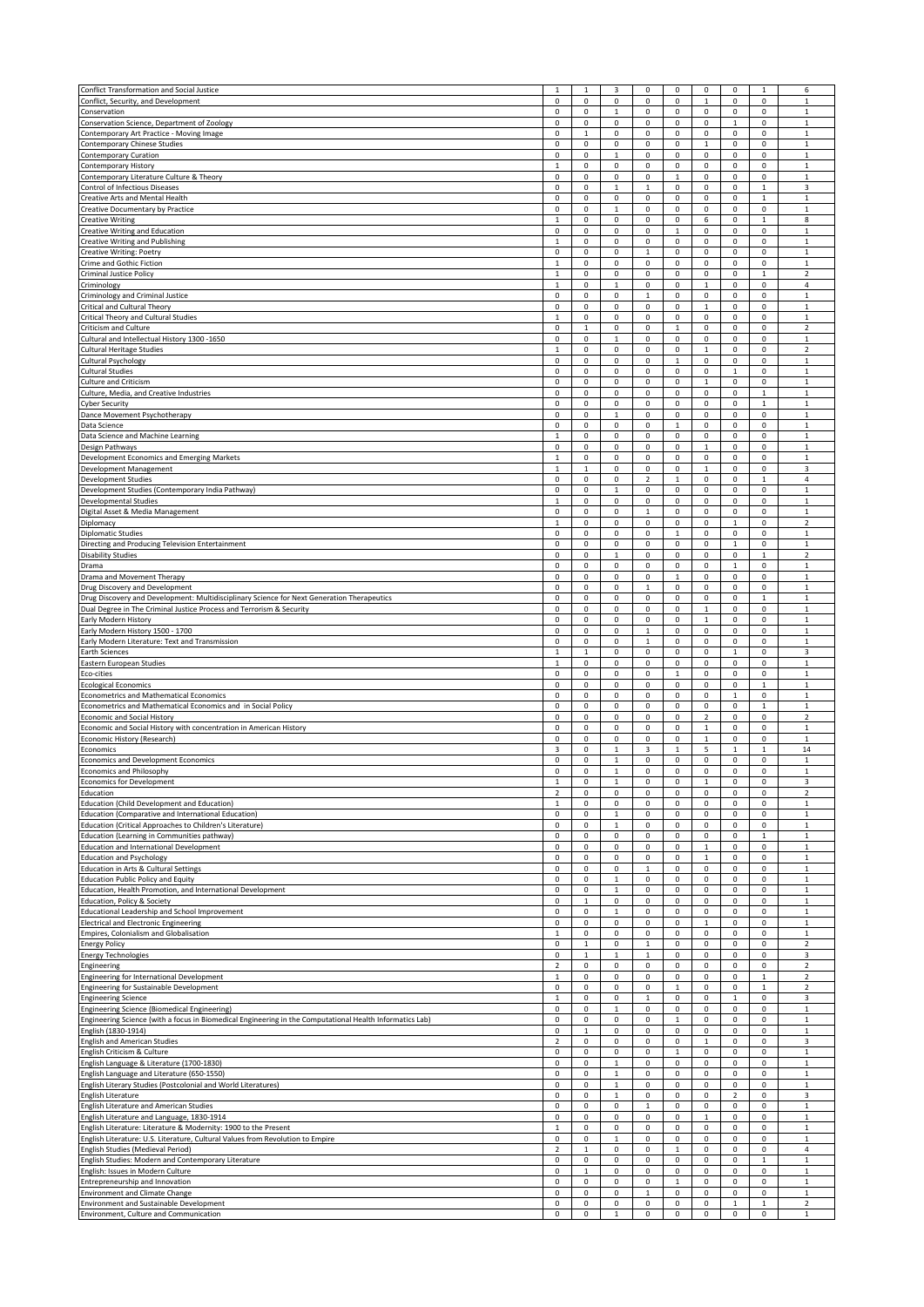| Environment, Development and Policy                                       | $\mathbf 0$    | 0                   | 0                | 0                       | $\pmb{0}$               | $\pmb{0}$    | $\,$ 1              | $\pmb{0}$      | $\,$ 1         |
|---------------------------------------------------------------------------|----------------|---------------------|------------------|-------------------------|-------------------------|--------------|---------------------|----------------|----------------|
| Environment, Politics, and Society                                        | $\mathbf 0$    | $\mathsf 0$         | $\mathsf 0$      | $\mathsf 0$             | $\mathsf 0$             | $\mathbf 1$  | $\mathsf 0$         | $\mathsf 0$    | $\mathbf{1}$   |
| Environmental Change and International Development                        | 0              | 0                   | 0                | 0                       | 0                       | 0            | 0                   | $\mathbf{1}$   | $\mathbf{1}$   |
| Environmental Change and Management                                       | 0              | 0                   | $\mathbf{1}$     | $\overline{\mathbf{2}}$ | $\mathbf 1$             | 0            | $\,$ 1              | $\pmb{0}$      | 5              |
|                                                                           |                |                     |                  |                         | 0                       | 0            | 0                   | $\mathbf 0$    | $\mathbf 1$    |
| Environmental Economics and Climate Change<br><b>Environmental Policy</b> | 0<br>1         | 0<br>0              | $\mathbf 1$<br>0 | 0<br>0                  | 0                       | 0            | 0                   | $\mathsf 0$    | $\mathbf{1}$   |
|                                                                           | $\mathbf 0$    |                     | $\mathbf{1}$     |                         | $\mathsf 0$             |              | 0                   |                | $\mathbf 1$    |
| Environmental Policy and Management                                       |                | 0                   |                  | $\pmb{0}$               |                         | 0            |                     | $\pmb{0}$      |                |
| <b>Environmental Policy and Regulation</b>                                | $\mathsf 0$    | $\mathsf 0$         | $\mathsf 0$      | $\mathsf 0$             | $\mathbf{1}$            | $\mathbf{1}$ | 0                   | $\mathbf 0$    | $\overline{2}$ |
| <b>Environmental Pollution and Remediation</b>                            | 0              | 0                   | 0                | $\mathbf{1}$            | $\mathsf 0$             | 0            | 0                   | $\mathsf 0$    | $\mathbf{1}$   |
| <b>Environmental Systems Engineering</b>                                  | $\mathsf 0$    | 0                   | 0                | $\mathsf 0$             | $\pmb{0}$               | $\mathsf 0$  | 0                   | $\,$ 1         | $\mathbf 1$    |
| <b>Environmental Technology</b>                                           | $\mathsf 0$    | 0                   | $\mathsf 0$      | $\mathsf 0$             | $\mathbf 0$             | 0            | 0                   | $\mathbf 1$    | $\mathbf{1}$   |
| Epidemiology                                                              | $\overline{2}$ | $\mathsf 0$         | 0                | $\mathsf 0$             | $\mathbf{1}$            | $\mathbf{1}$ | 0                   | $\,$ 1         | 5              |
| Equine Performance, Health and Welare                                     | $\mathsf 0$    | 0                   | 0                | $\mathsf 0$             | $\mathsf 0$             | $\mathbf{1}$ | 0                   | $\pmb{0}$      | $\mathbf{1}$   |
| European Law                                                              | 0              | 0                   | 0                | 0                       | 0                       | 0            | 0                   | $\mathbf{1}$   | $\mathbf 1$    |
| Evangelicalism and American Politics                                      | 0              | 0                   | $\mathbf 1$      | 0                       | $\mathsf 0$             | $\mathsf 0$  | 0                   | $\pmb{0}$      | $\,1\,$        |
| Evidence Based Social Intervention and Policy Evaluation                  | $\mathsf 0$    | 0                   | $\mathbf{1}$     | $\mathbf 1$             | $\mathbf 1$             | $\mathbf{1}$ | 0                   | $\pmb{0}$      | 4              |
| Evidence-Based Social Intervention                                        | 0              | 0                   | 0                | $\mathsf 0$             | $\,$ 1 $\,$             | 0            | 0                   | $\pmb{0}$      | $\mathbf 1$    |
| <b>Experimental particle physics</b>                                      | 0              | 0                   | 0                | 0                       | $\mathbf 0$             | $\mathbf{1}$ | 0                   | $\mathbf 0$    | $\mathbf 1$    |
| <b>Experimental Psychology</b>                                            | $\mathsf 0$    | 0                   | $\mathbf{1}$     | $\mathsf 0$             | $\mathbf{1}$            | 0            | 0                   | $\mathbf 1$    | 3              |
|                                                                           |                |                     |                  |                         |                         |              |                     |                |                |
| <b>Experimental Psychology</b>                                            | 0              | 0                   | $\mathbf 1$      | $\pmb{0}$               | 0                       | 0            | 0                   | $\pmb{0}$      | $\mathbf 1$    |
| Experimental Psychology: Emphasis in Gender and Cyberpsychology           | $\mathsf 0$    | 0                   | 0                | $\mathsf 0$             | 0                       | 0            | $\mathbf 1$         | $\pmb{0}$      | $\mathbf 1$    |
| Fashion Design Management                                                 | 1              | $\mathsf 0$         | $\mathsf 0$      | $\mathsf 0$             | $\mathsf 0$             | 0            | 0                   | $\mathbf 0$    | $\mathbf{1}$   |
| Fashion Design Technology Womenswear                                      | $\mathbf 0$    | 0                   | 0                | $\pmb{0}$               | 0                       | $\mathbf 1$  | 0                   | $\pmb{0}$      | $\,1\,$        |
| Fashion Journalism                                                        | $\mathsf 0$    | 0                   | 0                | $\mathbf{1}$            | $\mathsf 0$             | $\mathsf 0$  | 0                   | $\mathsf 0$    | $\,$ 1         |
| <b>Film Aesthetics</b>                                                    | $\mathsf 0$    | 0                   | 0                | $\mathsf 0$             | $\mathbf 0$             | $\mathbf{1}$ | 0                   | $\mathsf 0$    | $\mathbf{1}$   |
| <b>Film Studies</b>                                                       | 0              | 0                   | 0                | 0                       | 0                       | 0            | $\mathsf 0$         | $\mathbf{1}$   | $\,1\,$        |
| Filmmaking                                                                | $\mathsf 0$    | 0                   | $\mathbf{1}$     | $\mathsf 0$             | $\mathsf 0$             | $\mathsf 0$  | 0                   | $\pmb{0}$      | $\mathbf 1$    |
| Fine Art                                                                  | 0              | 0                   | 0                | $\mathbf{1}$            | 0                       | 0            | 0                   | $\mathbf{1}$   | 2              |
| Food and Development                                                      | $\mathbf 0$    | 0                   | 0                | $\mathbf{1}$            | 0                       | 0            | 0                   | $\pmb{0}$      | $\,$ 1         |
| <b>Food Policy</b>                                                        | $\mathsf 0$    | 0                   | $\mathsf 0$      | $\mathsf 0$             | 0                       | 0            | $\mathbf{1}$        | $\mathbf 0$    | $\mathbf 1$    |
| Forensic and Criminological Psychology                                    | 0              | $\mathbf{1}$        | 0                | $\mathsf 0$             | 0                       | 0            | 0                   | $\pmb{0}$      | $\mathbf{1}$   |
|                                                                           | $\mathsf 0$    |                     | 0                |                         | $\mathsf 0$             | $\mathbf{1}$ | $\mathsf 0$         |                | $\mathbf{1}$   |
| Forensic Psychology                                                       |                | 0                   |                  | $\pmb{0}$               |                         |              |                     | $\pmb{0}$      |                |
| Foundations of Clinical Psychology                                        | $\mathsf 0$    | $\mathsf 0$         | $\mathsf 0$      | 0                       | $\mathsf 0$             | $\mathbf{1}$ | 0                   | $\mathbf 0$    | $\mathbf{1}$   |
| French, Word and Music Studies                                            | 0              | $\mathsf 0$         | $\mathsf 0$      | $\mathsf 0$             | $\mathbf{1}$            | 0            | 0                   | $\mathsf 0$    | $\mathbf{1}$   |
| Gender                                                                    | $\mathsf 0$    | 0                   | 0                | $\pmb{0}$               | $\pmb{0}$               | $\mathbf{1}$ | 0                   | $\pmb{0}$      | $\mathbf 1$    |
| Gender Studies with special reference to the Middle East                  | $\mathsf 0$    | 0                   | $\mathbf{1}$     | $\mathsf 0$             | $\mathsf 0$             | 0            | 0                   | $\mathsf 0$    | $\mathbf{1}$   |
| Gender, Conflict, and Human Rights                                        | $\mathbf{1}$   | $\mathsf 0$         | 0                | $\mathsf 0$             | 0                       | 0            | $\mathsf 0$         | $\mathbf 0$    | $\mathbf{1}$   |
| Gender, Sexuality and Culture                                             | $\mathsf 0$    | 0                   | 0                | $\mathsf 0$             | $\pmb{0}$               | $\mathsf 0$  | $\mathbf{1}$        | $\pmb{0}$      | $\mathbf{1}$   |
| Gender, Society and Representation                                        | $\mathbf{1}$   | 0                   | 0                | 0                       | 0                       | 0            | 0                   | 0              | $\mathbf{1}$   |
| Gender, Violence and Conflict                                             | 1              | 0                   | $\mathbf 1$      | 0                       | 0                       | $\mathsf 0$  | 0                   | $\mathsf 0$    | 2              |
| Genetic and Genomic Counselling (with Work Placement)                     | $\mathsf 0$    | 0                   | $\mathsf 0$      | $\pmb{0}$               | $\,1\,$                 | 0            | 0                   | $\mathbf 0$    | $\mathbf{1}$   |
| Genomic Medicine                                                          | $\mathbf{1}$   | 0                   | 0                | 0                       | 0                       | 0            | 0                   | 0              | $\mathbf{1}$   |
|                                                                           |                |                     |                  |                         |                         |              |                     |                |                |
| Geology                                                                   | 0              | 0                   | $\mathbf 1$      | 0                       | 0                       | 0            | 0                   | $\pmb{0}$      | $\mathbf 1$    |
| Geopolitics and Grand Strategy                                            | $\mathsf 0$    | 0                   | $\mathsf 0$      | $\pmb{0}$               | $\mathbf{1}$            | 0            | 0                   | $\mathsf 0$    | $\mathbf{1}$   |
| <b>Global and Comparative Politics</b>                                    | 0              | 0                   | 0                | $\mathbf 0$             | $\,1\,$                 | 0            | 0                   | $\mathbf 0$    | $\,1\,$        |
| Global and Imperial History                                               | 0              | $\mathbf 1$         | 0                | $\mathsf 0$             | $\mathsf 0$             | $\mathbf{1}$ | 0                   | $\mathbf{1}$   | 3              |
| Global Citizenship, Identities and Human Rights                           | 0              | 0                   | $\mathsf 0$      | $\mathsf 0$             | $\mathsf 0$             | 0            | $\mathbf{1}$        | $\mathbf 0$    | $\mathbf{1}$   |
| <b>Global Corporations and Policy</b>                                     | $\pmb{0}$      | 0                   | 0                | $\pmb{0}$               | $\mathbf{1}$            | 0            | 0                   | $\mathbf 0$    | $\,1\,$        |
| Global Energy and Climate Policy                                          | $\mathbf{1}$   | 0                   | 0                | $\mathsf 0$             | $\mathsf 0$             | 0            | 0                   | $\mathsf 0$    | $\,1\,$        |
| Global Environment, Politics & Society                                    | 0              | 0                   | $\mathsf 0$      | $\mathbf 1$             | $\mathsf 0$             | 0            | 0                   | $\mathbf 0$    | $\mathbf{1}$   |
| <b>Global Governance and Diplomacy</b>                                    | $\mathbf{1}$   | 0                   | 0                | $\pmb{0}$               | $\overline{\mathbf{2}}$ | $\mathbf 1$  | $\mathsf 0$         | $\mathbf 0$    | $\overline{4}$ |
| Global Health                                                             | $\mathsf 0$    | 0                   | $\mathsf 0$      | $1\,$                   | $\mathsf 0$             | 0            | 0                   | $\pmb{0}$      | $\,$ 1         |
| Global Health & Social Justice                                            |                |                     |                  |                         |                         | 0            |                     |                | 2              |
|                                                                           |                |                     |                  |                         |                         |              |                     |                |                |
|                                                                           | 0              | 0                   | $\mathbf 1$      | 0                       | 0                       |              | 0                   | $1\,$          |                |
| Global Health and Development                                             | $\pmb{0}$      | 0                   | 0                | $\pmb{0}$               | $\,$ 1                  | $\mathbf 1$  | 0                   | $\pmb{0}$      | $\mathbf 2$    |
| Global Health Policy                                                      | $\mathbf 0$    | 0                   | $\mathbf{1}$     | $\mathsf 0$             | $\mathbf 1$             | 0            | 0                   | $\mathsf 0$    | $\overline{2}$ |
| Global Health Science and Epidemiology                                    | 0              | $\mathbf{1}$        | 0                | 0                       | 0                       | 0            | 0                   | 0              | $\mathbf{1}$   |
| Global Mental Health                                                      | 0              | 0                   | $\mathsf 0$      | 0                       | $\mathsf 0$             | 0            | $\mathsf 0$         | $\mathbf{1}$   | $\,1\,$        |
| <b>Global Migrations and Social Justice</b>                               | 1              | 0                   | $\mathbf{1}$     | $\mathsf 0$             | $\mathsf 0$             | 0            | 0                   | $\mathsf 0$    | $\overline{2}$ |
| Global Peace, Security, and Justice                                       | 0              | 0                   | 0                | 0                       | $\mathbf{1}$            | 0            | 0                   | $\mathsf 0$    | $\mathbf{1}$   |
| <b>Global Politics</b>                                                    | 0              | $\mathbf 1$         | $\mathbf 1$      | $\mathbf 1$             | 0                       | 0            | $\mathbf 1$         | $\pmb{0}$      | 4              |
| Global Public Health and Policy                                           | 0              | 0                   | $\mathsf 0$      | $\mathbf{1}$            | 0                       | 0            | 0                   | $\mathsf 0$    | $\mathbf{1}$   |
| Global Wildlife Health and Conservation                                   | $\pmb{0}$      | $\mathsf 0$         | $\mathbf{1}$     | $\mathsf 0$             | 0                       | 0            | 0                   | $\mathsf 0$    | $\mathbf{1}$   |
|                                                                           |                |                     |                  |                         |                         |              |                     |                |                |
| Globalisation, Business and Development                                   | $\mathsf 0$    | 0                   | $\mathbf 1$      | $\mathsf 0$             | $\mathsf 0$             | $\mathsf 0$  | 0                   | $\mathbf 0$    | $\mathbf{1}$   |
| Governance, Development and Public Policy                                 | 0              | $\mathsf 0$         | $\mathsf 0$      | $\mathsf 0$             | $\mathsf 0$             | 0            | 0                   | $\mathbf{1}$   | $\mathbf{1}$   |
| Gravitational Wave Physics                                                | 0              | 0                   | 0                | 0                       | 0                       |              | 0                   | 0              |                |
| Greek and/or Latin Language and Literature                                | $\mathbf 1$    | 0                   | $\mathbf 1$      | $\pmb{0}$               | $\pmb{0}$               | $\mathsf 0$  | 0                   | $\pmb{0}$      | $\overline{2}$ |
| Green Chemistry and Sustainable Industrial Technology                     | 0              | $\mathbf{1}$        | 0                | 0                       | 0                       | 0            | 0                   | 0              | $\mathbf{1}$   |
| Green Chemistry, Energy and the Environment                               | 0              | $\mathsf 0$         | 0                | 0                       | $\mathbf{1}$            | 0            | 0                   | 0              | $\mathbf{1}$   |
| Health and Society: Social Epidemiology                                   | $\mathsf 0$    | 0                   | 0                | $\mathsf 0$             | $\mathbf 0$             | $\mathsf 0$  | $\mathbf{1}$        | $\pmb{0}$      | $\mathbf 1$    |
| <b>Health Data Analytics</b>                                              | $\mathbf 0$    | 0                   | 0                | $\pmb{0}$               | 0                       | $\mathbf 1$  | $\mathsf 0$         | $\pmb{0}$      | $\mathbf 1$    |
| <b>Health Data Analytics and Machine Learning</b>                         | 0              | $\mathbf 1$         | 0                | 0                       | 0                       | $\mathsf 0$  | $\mathsf 0$         | $\pmb{0}$      | $\mathbf 1$    |
| Health Economics and Health Policy                                        | $\mathsf 0$    | 0                   | $\mathbf{1}$     | $\mathbf{1}$            | $\mathsf 0$             | 0            | 0                   | $\mathbf 0$    | $\overline{2}$ |
| Health Policy and Health Economics                                        | $\pmb{0}$      | 0                   | 0                | $\mathbf{1}$            | 0                       | 0            | 0                   | $\pmb{0}$      | $\,1$          |
| Health Policy, Planning & Financing                                       | $\mathbf 0$    | 0                   | 2                | $\mathbf 0$             | $\mathbf 0$             | $\mathbf{1}$ | $\mathsf 0$         | $\,$ 1         | 4              |
| <b>Health Psychology</b>                                                  | 0              | 0                   | 0                | $\mathsf 0$             | $\mathbf{1}$            | 0            | 0                   | $\mathsf 0$    | $\mathbf{1}$   |
| <b>Health Sciences</b>                                                    | $\mathbf 0$    | $\,$ 1              | $\mathsf 0$      | $\pmb{0}$               | 0                       | $\mathsf 0$  | 0                   | $\mathbf 0$    | $\,$ 1         |
|                                                                           |                |                     |                  |                         |                         |              |                     |                |                |
| Health, Medicine, and Society                                             | $\mathbf{1}$   | 0                   | 0                | $\mathsf 0$             | $\mathsf 0$             | $\mathsf 0$  | 0                   | $\mathsf 0$    | $\mathbf 1$    |
| Heritage Studies (Department of Archaeology)                              | 0              | $\mathsf 0$         | $\mathbf{1}$     | 0                       | 0                       | 0            | 0                   | $\mathbf 0$    | $\mathbf{1}$   |
| High Performance Computing with Data Science                              | $\mathbf 0$    | 0                   | 0                | $\pmb{0}$               | 0                       | $\mathbf{1}$ | $\mathsf 0$         | $\pmb{0}$      | $\mathbf{1}$   |
| <b>Higher Education</b>                                                   | $\mathsf 0$    | $\pmb{0}$           | 0                | $\mathsf 0$             | $\mathbf 0$             | $\mathsf 0$  | $\mathsf 0$         | $\mathbf{1}$   | $\,$ 1         |
| <b>Higher Education Studies</b>                                           | $\pmb{0}$      | $\mathsf 0$         | 0                | $\mathbf{1}$            | 0                       | 0            | 0                   | 0              | $\mathbf{1}$   |
| History                                                                   | $\mathbf 0$    | $\mathbf 2$         | $\mathbf 1$      | 0                       | 0                       | $\mathsf 0$  | $\mathbf 1$         | $\overline{2}$ | 6              |
| History (focus on Medicine)                                               | $\mathsf 0$    | 0                   | 0                | $\mathbf 1$             | $\mathsf 0$             | 0            | 0                   | $\mathsf 0$    | $\mathbf{1}$   |
| History (US History Strand)                                               | $\mathbf{1}$   | 0                   | 0                | $\mathsf 0$             | 0                       | 0            | $\mathsf 0$         | $\mathsf 0$    | $\mathbf{1}$   |
| History and Philosophy of Science                                         | $\mathbf 0$    | $\,$ 1              | 0                | $\pmb{0}$               | 0                       | 0            | $\mathbf 1$         | $\pmb{0}$      | $\overline{2}$ |
| History and Philosophy of Science and Medicine                            | $\mathsf 0$    | $\mathsf 0$         | $\mathbf{1}$     | $\mathsf 0$             | $\mathbf 0$             | 0            | $\mathbf{1}$        | $\mathsf 0$    | $\overline{2}$ |
| History of Art                                                            | $\mathsf 0$    | $\mathsf{O}\xspace$ | $\mathsf 0$      | $\mathsf 0$             | $\mathbf{1}$            | 0            | $\overline{2}$      | $\mathsf 0$    | 3              |
| History of International Relations                                        | $\mathbf 0$    | 0                   | 0                | $\mathsf 0$             | $\mathsf 0$             | $\mathsf 0$  | $\mathbf 1$         | $\pmb{0}$      | $\mathbf 1$    |
|                                                                           | $\mathsf 0$    | 0                   | $\mathsf 0$      | 0                       | $\mathsf 0$             | $\mathsf 0$  | $\mathbf{1}$        | $\mathsf 0$    | $\mathbf{1}$   |
| History of Medicine                                                       |                |                     |                  |                         |                         |              |                     |                |                |
| History of Medicine and Health                                            | $\mathbf 0$    | $\mathbf{1}$        | 0                | $\mathsf 0$             | $\mathsf 0$             | $\mathsf 0$  | $\mathsf 0$         | $\mathbf 0$    | $\mathbf 1$    |
| History of Political Thought and Intellectual History                     | $\mathbf{1}$   | 0                   | 0                | $\,$ 1 $\,$             | $\mathsf 0$             | $\mathsf 0$  | $\mathsf 0$         | $\pmb{0}$      | $\overline{2}$ |
| History of Science, Medicine and Technology                               | 0              | 0                   | 0                | $\mathbf{1}$            | 0                       | $\mathbf{1}$ | $\mathbf{1}$        | $\pmb{0}$      | 3              |
| History of War                                                            | 0              | 0                   | $\mathbf{1}$     | 0                       | $\mathbf{1}$            | 0            | 0                   | 0              | $\overline{2}$ |
| <b>Human and Molecular Genetics</b>                                       | $\mathsf 0$    | 0                   | 0                | $\mathsf 0$             | $\mathbf 0$             | $\mathbf{1}$ | 0                   | $\mathbf 0$    | $\mathbf{1}$   |
| Human Geography: Society and Space                                        | 0              | 0                   | 0                | 0                       | 0                       | $\mathsf 0$  | 0                   | $\mathbf{1}$   | $\mathbf{1}$   |
| Human Resources and Organizations                                         | 0              | 0                   | 0                | $1\,$                   | $\mathsf 0$             | $\mathsf 0$  | $\mathsf{o}\,$      | $\pmb{0}$      | $\mathbf{1}$   |
| Human Rights                                                              | $\mathsf 0$    | $\overline{2}$      | $\mathbf 2$      | $\overline{2}$          | $\mathbf{1}$            | 0            | 0                   | $\mathbf 1$    | 8              |
| Human Rights and International Politics                                   | $\pmb{0}$      | 0                   | 0                | $\mathsf 0$             | 0                       | $\mathbf 1$  | $\mathsf{O}\xspace$ | $\pmb{0}$      | $\,1\,$        |
| Human Rights and Politics                                                 | $\pmb{0}$      | 0                   | 0                | $\mathbf 0$             | 0                       | 0            | $\mathbf{1}$        | $\mathbf 0$    | $\mathbf 1$    |
| Human Rights, Culture & Social Justice                                    | $\mathsf 0$    | 0                   | $\mathbf{1}$     | $\mathsf 0$             | $\mathbf 0$             | 0            | 0                   | $\mathsf 0$    | $\mathbf{1}$   |
| Human Trafficking, Migration, and Organised Crime                         | $\mathbf 0$    | 0                   | $\mathsf 0$      | $\mathbf{1}$            | 0                       | $\mathsf 0$  | 0                   | $\pmb{0}$      | $\,$ 1         |
| Humanitarian Engineering (with Sustainability)                            | $\mathsf 0$    | 0                   | $\mathbf{1}$     | $\mathsf 0$             | $\mathsf 0$             | $\mathsf 0$  | 0                   | $\mathsf 0$    | $\mathbf{1}$   |
| Humanitarianism and Conflict Response                                     | 0              | 0                   | $\mathbf{1}$     | $\mathsf 0$             | $\mathbf 0$             | 0            | 0                   | $\mathsf 0$    | $\mathbf{1}$   |
| Immunology                                                                | $\mathbf 0$    | $\,$ 1              | 0                | $\pmb{0}$               | 0                       | 0            | 0                   | $\mathbf 0$    | $\mathbf 1$    |
| Immunology & Infection Research                                           | $\mathbf{1}$   | $\mathbf 0$         | $\mathsf 0$      | $\mathbf 0$             | 0                       | 0            | 0                   | $\mathsf 0$    | $\mathbf 1$    |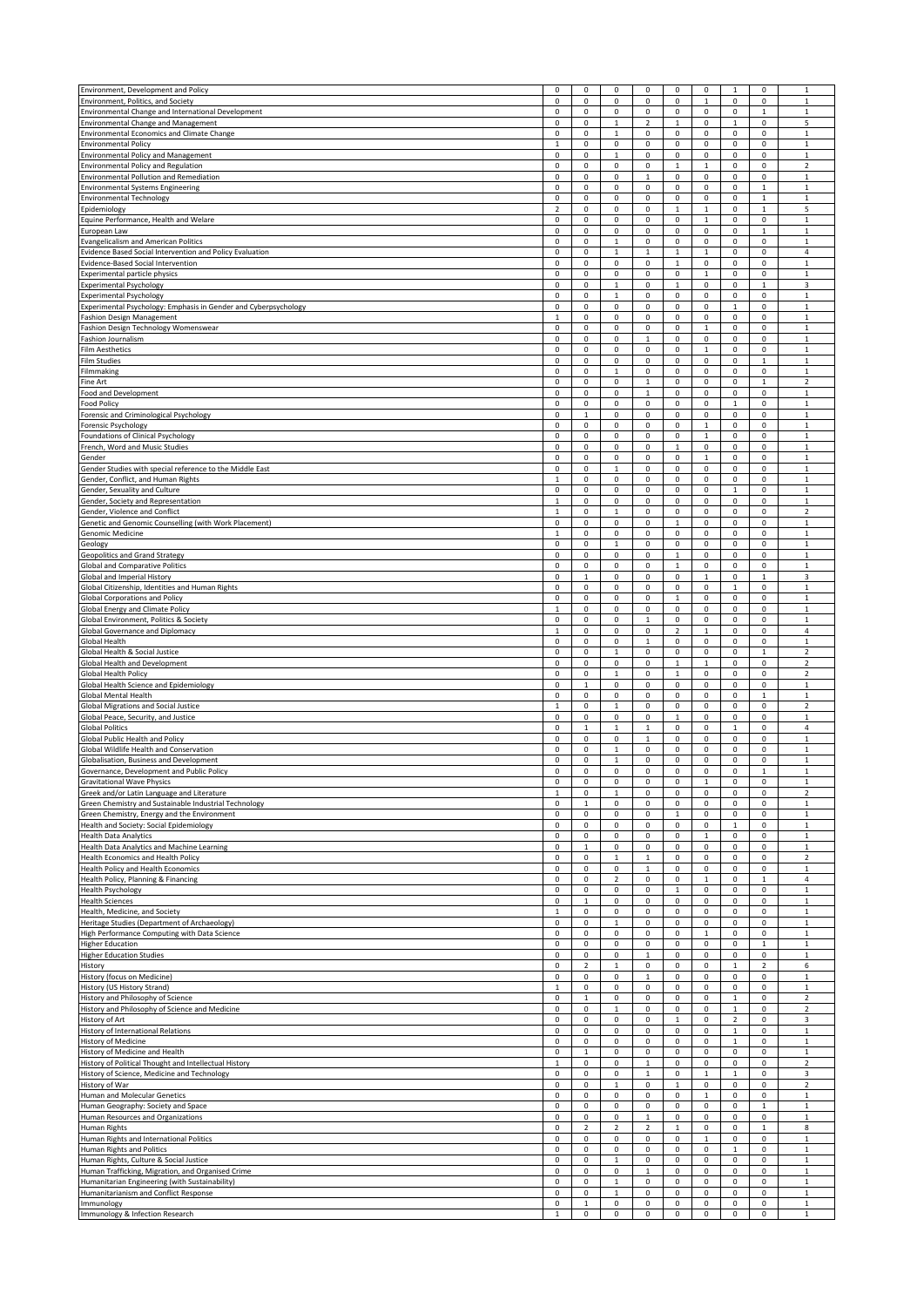| Impacts of Land-Use Change on Tropical Biodiversity                                                   | $\mathsf 0$                   | 0                           | 0                           | 0                 | $\mathbf{1}$      | $\mathsf 0$                    | $\mathsf 0$                   | $\mathsf 0$                  | $\mathbf 1$                    |
|-------------------------------------------------------------------------------------------------------|-------------------------------|-----------------------------|-----------------------------|-------------------|-------------------|--------------------------------|-------------------------------|------------------------------|--------------------------------|
| Inequalities and Social Science                                                                       | 0                             | 0                           | $\mathbf{1}$                | 0                 | $\mathbf{1}$      | 0                              | $\mathbf{1}$                  | $\mathbf{1}$                 | $\sqrt{4}$                     |
| Infection, Immunology, and Translational Medicine                                                     | $\mathsf 0$                   | 0                           | 0                           | 0                 | 0                 | $\mathsf 0$                    | $\mathbf 1$                   | $\pmb{0}$                    | $\mathbf{1}$                   |
| Informatics: ILCC: Language Processing, Speech Technology, Information Retrieval, Cognition           | 0                             | 0                           | 0                           | 0                 | $\mathbf{1}$      | 1                              | 0                             | $\mathsf 0$                  | $\overline{2}$                 |
| <b>Information Design</b>                                                                             | $\mathbf 0$                   | 0                           | 0                           | 0                 | $\mathbf{1}$      | 0                              | 0                             | $\mathbf 0$                  | 1                              |
| Information, Communication and the Social Sciences                                                    | $\mathsf 0$                   | 0                           | $\mathbf 1$                 | 0                 | 0                 | $\mathsf 0$                    | 0                             | $\pmb{0}$                    | $\mathbf{1}$                   |
| Innovation Design Engineering<br><b>Innovation Management</b>                                         | 0<br>0                        | 0<br>0                      | $\mathbf 1$<br>0            | 0<br>0            | 0<br>1            | 1<br>0                         | 0<br>0                        | $\mathbf{1}$<br>0            | 3<br>$\mathbf 1$               |
| <b>Inorganic Chemistry</b>                                                                            | $\mathsf 0$                   | $\mathsf 0$                 | $\mathsf 0$                 | 0                 | 0                 | 0                              | $\mathbf{1}$                  | $\mathbf 0$                  | $\mathbf{1}$                   |
| Integrated Immunology                                                                                 | 0                             | 0                           | 0                           | 1                 | $\mathbf 1$       | 0                              | 0                             | 1                            | 3                              |
| Integrative Physiology                                                                                | 0                             | 0                           | 0                           | 0                 | 0                 | 0                              | 0                             | $\mathbf{1}$                 | 1                              |
| Intellectual History                                                                                  | 0                             | 0                           | $\mathbf{1}$                | 0                 | 0                 | 0                              | 0                             | 0                            | $\mathbf{1}$                   |
| International and European Politics<br><b>International Conflict Studies</b>                          | $\mathsf 0$<br>$\mathsf 0$    | 0<br>0                      | 0<br>0                      | $\mathsf 0$       | 0                 | $\mathbf{1}$                   | $\mathsf 0$                   | $\mathbf 0$<br>$\pmb{0}$     | $\,1\,$<br>3                   |
| <b>International Development</b>                                                                      | $\mathsf 0$                   | $\mathbf{1}$                | $\mathbf 1$                 | 0<br>0            | 1<br>0            | $\mathbf{1}$<br>$\overline{2}$ | $\mathbf 1$<br>$\overline{2}$ | $\mathbf 0$                  | 6                              |
| International Development and Humanitarian Emergencies                                                | $\mathbf 0$                   | 0                           | $\mathbf{1}$                | 0                 | 0                 | 0                              |                               | $\mathbf 0$                  | $\overline{2}$                 |
| International Development: Politics, Governance and Development                                       | $\mathsf 0$                   | 0                           | $\mathbf{1}$                | 0                 | 0                 | $\mathsf 0$                    | 0                             | $\mathsf 0$                  | $\mathbf{1}$                   |
| <b>International Economics</b>                                                                        | 0                             | 0                           | 0                           | 0                 | 0                 | 1                              | 0                             | 0                            | $\mathbf{1}$                   |
| International Education Leadership and Policy                                                         | 0                             | 0                           | 0                           | 0                 | 0                 | $\mathbf{1}$                   | 0                             | 0                            | $\mathbf{1}$                   |
| International Health and Tropical Medicine                                                            | $\mathsf 0$                   | $\mathbf 1$                 | $\mathsf 0$                 | 0                 | 0                 | 0                              | 0                             | $\mathsf 0$                  | $\,$ 1                         |
| International Health Management<br>International Law                                                  | 0<br>$\pmb{0}$                | 0<br>0                      | 0<br>0                      | 0<br>0            | 0<br>0            | 0<br>0                         | 0<br>$\mathsf 0$              | $\mathbf{1}$<br>$\mathbf{1}$ | $\mathbf{1}$<br>$\mathbf{1}$   |
| International Law, Ethics and Politics                                                                | 0                             | 0                           | 0                           | $\mathbf 1$       | 0                 | 0                              | 0                             | 0                            | $\mathbf 1$                    |
| International Migration and Public Policy                                                             | 0                             | 0                           | 0                           | $\mathbf{1}$      | 0                 | 0                              | 0                             | 0                            | $\mathbf{1}$                   |
| International Political Economy                                                                       | $\overline{1}$                | $\mathsf 0$                 | $\mathsf 0$                 | $\mathbf 1$       | 0                 | $\mathbf{1}$                   | $\mathsf 0$                   | $\pmb{0}$                    | 3                              |
| International Political Theory                                                                        | $\mathsf 0$                   | $\mathsf 0$                 | 0                           | 0                 | 0                 | $\mathsf 0$                    | $\mathsf 0$                   | 1                            | $\mathbf{1}$                   |
| <b>International Public Policy</b>                                                                    | 0                             | 0                           | 0                           | 0                 | 1                 | 0                              | 0                             | 0                            | $\mathbf{1}$                   |
| International Public Relations and Global Communications Management<br><b>International Relations</b> | $\mathsf 0$<br>$\overline{4}$ | 0<br>$\overline{2}$         | 0<br>$\overline{7}$         | 0<br>5            | 0<br>3            | 0<br>$\overline{2}$            | $\mathbf 1$<br>3              | $\pmb{0}$<br>4               | $\mathbf 1$<br>29              |
| International Relations (International Law and Human Rights)                                          | $\mathbf 0$                   | 0                           | 0                           | $\mathbf{1}$      | 0                 | 0                              | 0                             | $\mathsf 0$                  | $\mathbf{1}$                   |
| International Relations and Politics                                                                  | $\mathbf 1$                   | 0                           | $\mathbf 1$                 | 0                 | 0                 | $\overline{2}$                 | 0                             | $\pmb{0}$                    | 4                              |
| International Relations of the Middle East with Advanced Arabic                                       | 0                             | 0                           | 0                           | 0                 | 0                 | 0                              | 0                             | 1                            | $\mathbf{1}$                   |
| International Relations of the Middle East with Arabic                                                | 0                             | 0                           | 0                           | 0                 | 0                 | $\mathbf{1}$                   | 0                             | 0                            | $\mathbf{1}$                   |
| International Relations/History (Changing Character of War Centre)                                    | $\mathsf 0$                   | $\mathsf 0$                 | $\mathsf 0$                 | 0                 | $\mathsf 0$       | $\mathbf{1}$                   | 0                             | $\pmb{0}$                    | $\mathbf{1}$                   |
| <b>International Slavery Studies</b><br><b>International Social and Public Policy</b>                 | 0                             | 0                           | 0                           | 0                 | 0                 | 0                              | 0                             | $\mathbf{1}$                 | $\mathbf{1}$                   |
| Islamic Studies and History                                                                           | 0<br>$\mathsf 0$              | 0<br>0                      | 3<br>$\mathsf 0$            | 0<br>0            | 0<br>0            | $\mathbf{1}$<br>$\mathsf 0$    | 1<br>0                        | $\mathbf{1}$<br>$\mathbf 1$  | 6<br>$\mathbf{1}$              |
| Japanese Studies and Intensive Japanese                                                               | 0                             | 0                           | 0                           | 1                 | 0                 | 0                              | 0                             | 0                            | $\mathbf{1}$                   |
| Labour, Social Movements and Development                                                              | $\mathbf{1}$                  | 0                           | 0                           | 0                 | 0                 | 0                              | $\mathsf 0$                   | $\pmb{0}$                    | $\mathbf 1$                    |
| Language Discourse and Communication                                                                  | $\mathsf 0$                   | $\mathsf 0$                 | $\mathbf{1}$                | 0                 | 0                 | 0                              | $\mathsf 0$                   | $\mathbf 0$                  | $\mathbf 1$                    |
| Late Antique and Byzantine Studies                                                                    | $\mathsf 0$                   | 0                           | 0                           | $\mathbf{1}$      | 0                 | 0                              | $\mathsf 0$                   | $\mathbf 0$                  | $\mathbf{1}$                   |
| Latin American Development                                                                            | $\mathsf 0$                   | 0                           | 0                           | $\mathbf 1$       | 0                 | $\mathsf 0$                    | 0                             | $\mathsf 0$                  | $\mathbf 1$                    |
| Latin American Studies<br>atin Languages and Literature                                               | 1<br>$\mathsf 0$              | $\mathsf 0$<br>$\mathsf 0$  | $\mathbf{1}$<br>$\mathsf 0$ | 0<br>0            | 0<br>$\mathbf{1}$ | 1<br>$\mathbf 0$               | $\mathbf{1}$<br>$\mathsf 0$   | 0<br>0                       | 4<br>$\overline{1}$            |
| Law                                                                                                   | $\mathsf 0$                   | 0                           | 0                           | 0                 | 0                 | $\mathbf{1}$                   | 0                             | $\pmb{0}$                    | $\mathbf{1}$                   |
| Legal and Constitutional Studies                                                                      | 1                             | 0                           | $\mathbf 1$                 | 0                 | 0                 | 0                              | $\mathbf{1}$                  | 0                            | 3                              |
| Legal and Constitutional Theory                                                                       | $\pmb{0}$                     | 0                           | $\mathbf 1$                 | 0                 | 0                 | 0                              | 0                             | $\pmb{0}$                    | $\,$ 1                         |
| Legal and Political Theory                                                                            | $\mathsf 0$                   | 0                           | $\mathsf 0$                 | $\mathbf 1$       | 0                 | 0                              | $\mathsf 0$                   | $\mathbf 0$                  | $\mathbf{1}$                   |
| Lightweighting Electrical Machines (AERO ENGR Ph.D.)                                                  | $\mathbf{1}$                  | 0                           | 0                           | 0                 | 0                 | 0                              | 0                             | 0                            | $\mathbf{1}$                   |
| Linguistics, Philology and Phonetics                                                                  | 0                             | 0                           | 0                           | 0                 | 0                 | $\mathbf{1}$                   | 0                             | 0                            | $\mathbf{1}$                   |
| Literary Studies: Pathway in Critical Theory<br>Literature and Culture                                | 0<br>0                        | $\mathsf 0$<br>0            | 0<br>0                      | 0<br>0            | 0<br>$\mathbf{1}$ | $\mathbf{1}$<br>0              | 0<br>0                        | 0<br>0                       | $\mathbf 1$<br>$\mathbf{1}$    |
| Local Economic Development                                                                            | $\mathsf 0$                   | 0                           | $\mathsf 0$                 | $\,1\,$           | 0                 | 0                              | 0                             | $\pmb{0}$                    | $\mathbf 1$                    |
| Machine Learning                                                                                      | 1                             | 0                           | 0                           | 0                 | 0                 | 0                              | 0                             | $\mathbf 1$                  | $\overline{2}$                 |
| Machine Learning and Machine Intelligence                                                             | 0                             | 0                           | 0                           | 0                 | 0                 | 2                              | 0                             | $\mathbf{1}$                 | 3                              |
| Magazine Journalism                                                                                   | $\mathsf 0$                   | 0                           | 0                           | $\,$ 1 $\,$       | 0                 | $\mathsf 0$                    | 0                             | $\pmb{0}$                    | $\mathbf 1$                    |
| Management                                                                                            | 1                             | 0                           | 0                           | 0                 | 0                 | $\mathsf 0$                    | 0                             | $\mathbf 0$                  | $\mathbf 1$                    |
| Marine Biology<br>Marine Conservation                                                                 | 0<br>$\mathsf 0$              | 1<br>0                      | 0<br>$\mathsf 0$            | 1<br>0            | 0<br>$\mathsf 0$  | 0<br>$\mathbf{1}$              | 0<br>0                        | 0<br>$\pmb{0}$               | 2<br>$\mathbf{1}$              |
| Marine Environmental Management                                                                       | $\,1\,$                       | 0                           | 0                           | 0                 | 0                 | 0                              | 0                             | 0                            | $\mathbf{1}$                   |
| Materials                                                                                             | $\mathbf 0$                   | 0                           | 0                           | 0                 | 0                 | 0                              | 0                             | $\mathbf{1}$                 | 1                              |
| Materials Science & Metallurgy                                                                        | 0                             | $\mathbf{1}$                | 0                           | $\mathbf{1}$      | 0                 | 1                              | 0                             | 0                            | 3                              |
| Mathematical and Theoretical Physics                                                                  | 0                             | $\mathbf 1$                 | $\mathbf{1}$                | 0                 | 0                 | 0                              | 0                             | 0                            | $\overline{2}$                 |
| <b>Mathematical Genomics and Medicine</b><br><b>Mathematical Modeling</b>                             | 0<br>0                        | $\mathbf 1$<br>$\Omega$     | 0<br>$\Omega$               | 0                 | 0<br>0            | 0<br>0                         | $\mathsf 0$<br>$\mathbf 0$    | $\pmb{0}$<br>0               | $\mathbf{1}$<br>-1             |
| Mathematical Modeling and Scientific Computing                                                        | $\pmb{0}$                     | 0                           | 0                           | $\,1\,$           | 1                 | 0                              | $\mathsf 0$                   | $\pmb{0}$                    | $\overline{2}$                 |
| Mathematical Modelling for Transport                                                                  | $\mathbf 0$                   | $\mathbf 1$                 | $\mathsf 0$                 | 0                 | 0                 | $\mathsf 0$                    | 0                             | $\mathbf 0$                  | $\mathbf 1$                    |
| <b>Mathematical Sciences</b>                                                                          | $\mathbf{1}$                  | 0                           | 0                           | $\mathbf{1}$      | $\mathbf{1}$      | $\mathbf{1}$                   | 0                             | $\mathsf 0$                  | 4                              |
| <b>Mathematical Statistics</b>                                                                        | $\mathbf 0$                   | 0                           | $\mathsf 0$                 | 0                 | 0                 | $\overline{2}$                 | 0                             | $\pmb{0}$                    | $\mathbf 2$                    |
| Mathematics                                                                                           | $\mathsf 0$                   | 0                           | $\mathbf 1$                 | 0                 | 0                 | $\mathsf 0$                    | $\mathbf{1}$                  | $\mathsf 0$                  | $\overline{2}$                 |
| Mathematics and Foundations of Computer Science                                                       | $\mathsf 0$                   | 0                           | $\mathbf{1}$                | 0                 | 0                 | 0                              | 0                             | $\mathsf 0$                  | $\mathbf{1}$                   |
| Mathematics and the Foundations of Computer Science<br><b>Mathematics Education</b>                   | $\mathbf 0$<br>$\mathsf 0$    | 0<br>0                      | $\mathsf 0$<br>$\mathsf 0$  | 0<br>0            | 0<br>0            | $\mathsf 0$<br>$\mathbf{1}$    | 0<br>0                        | $\mathbf{1}$<br>$\mathsf 0$  | $\mathbf 1$<br>$\mathbf 1$     |
| <b>Mechanical Engineering</b>                                                                         | 0                             | 0                           | 0                           | $\mathbf{1}$      | 0                 | 0                              | 0                             | 0                            | $\mathbf{1}$                   |
| Media and Communications (Media & Communications Governance)                                          | $\mathbf 0$                   | $\mathbf 1$                 | $\mathsf 0$                 | 0                 | 0                 | 0                              | 0                             | $\pmb{0}$                    | $\mathbf{1}$                   |
| Media Practice for Development and Social Change                                                      | $\mathsf 0$                   | 0                           | $\mathsf 0$                 | 0                 | $\mathbf{1}$      | 0                              | 0                             | $\mathsf 0$                  | $\mathbf{1}$                   |
| Media, Communications & International Journalism                                                      | $\mathsf 0$                   | $\mathsf 0$                 | $\mathsf 0$                 | 0                 | 0                 | 0                              | $\mathbf{1}$                  | 1                            | $\overline{2}$                 |
| Media, Gender and Social Justice<br>Medical Anthropology                                              | $\mathbf 0$<br>$\overline{4}$ | 0<br>$\mathbf{1}$           | 0<br>$\mathbf{1}$           | 0<br>$\mathbf{1}$ | 0<br>$\mathbf{1}$ | $\mathbf{1}$<br>$\overline{2}$ | 0<br>$\mathbf{1}$             | $\pmb{0}$<br>$\mathbf 1$     | $\mathbf{1}$<br>12             |
| Medical Ethics and Law                                                                                | $\mathsf 0$                   | $\mathbf{1}$                | 0                           | 0                 | 0                 | 0                              | 0                             | $\mathsf 0$                  | $\mathbf{1}$                   |
| <b>Medical Humanities</b>                                                                             | $\mathsf 0$                   | 0                           | $\mathbf 1$                 | 0                 | 0                 | $\mathsf 0$                    | 0                             | $\pmb{0}$                    | $\mathbf{1}$                   |
| Medical Microbiology                                                                                  | $\mathsf 0$                   | 0                           | 0                           | 0                 | 0                 | 1                              | 0                             | $\mathsf 0$                  | $\mathbf{1}$                   |
| Medical Science (MRC Epidemiology Unit)                                                               | $\,$ 1                        | 0                           | 0                           | 0                 | 0                 | $\mathsf 0$                    | 0                             | $\mathsf 0$                  | $\mathbf 1$                    |
| Medical Science in MRC Cognition and Brain Sciences                                                   | $\mathsf 0$                   | 0                           | 0                           | 0                 | 0                 | $\mathsf 0$                    | 0                             | $\mathbf 1$                  | $\mathbf 1$                    |
| Medicine, Health and Public Policy                                                                    | $\overline{2}$                | 0                           | $\mathbf 1$                 | 0                 | $\mathbf{1}$      | 0                              | 0                             | 0                            | 4                              |
| Medieval and Early Modern Studies<br>Medieval English Literature                                      | 0<br>$\mathsf 0$              | $\mathbf{1}$<br>$\mathbf 1$ | 0<br>$\mathsf 0$            | 0<br>0            | 0<br>0            | 0<br>$\mathsf 0$               | 0<br>0                        | 0<br>$\pmb{0}$               | $\mathbf 1$<br>$\mathbf{1}$    |
| Medieval History                                                                                      | $\mathsf 0$                   | 0                           | 0                           | 0                 | 0                 | $\mathbf{1}$                   | 0                             | $\mathbf 0$                  | $\mathbf 1$                    |
| Medieval Studies                                                                                      | $\mathbf{1}$                  | 0                           | 0                           | 0                 | 0                 | 0                              | 0                             | $\mathsf 0$                  | $\mathbf 1$                    |
| Mental Health Research                                                                                | $\mathbf{1}$                  | 0                           | $\mathsf 0$                 | 0                 | 0                 | 0                              | 0                             | $\mathsf 0$                  | $\mathbf{1}$                   |
| Middle East Politics                                                                                  | $\mathbf{1}$                  | $\mathbf 1$                 | 0                           | 0                 | 0                 | 0                              | 0                             | $\pmb{0}$                    | $\mathbf 2$                    |
| Middle East, Caucasus and Central Asian Security Studies                                              | $\,$ 1                        | 0                           | $\mathsf 0$                 | 0                 | 0                 | $\mathsf 0$                    | $\mathbf{1}$                  | $\mathsf 0$                  | $\mathbf 2$                    |
| Middle Eastern Literary and Cultural Studies                                                          | $\mathsf 0$                   | 0                           | $\mathsf 0$<br>0            | 0<br>0            | 0<br>0            | $\mathbf{1}$<br>0              | 0<br>0                        | $\mathsf 0$                  | $\mathbf{1}$<br>$\mathbf{1}$   |
| Migration<br>Migration and Diaspora Studies                                                           |                               |                             |                             |                   |                   | $\mathbf{1}$                   | 0                             | $\mathsf 0$                  | $\mathbf 1$                    |
|                                                                                                       | $\mathsf 0$                   | 0                           |                             |                   |                   |                                |                               |                              |                                |
| Migration and Diaspora Studies and Intensive Arabic                                                   | $\mathsf 0$<br>$\mathsf 0$    | 0<br>0                      | 0<br>$\mathbf{1}$           | 0<br>0            | 0<br>0            | 0                              | 0                             | $\mathsf 0$                  | $\mathbf{1}$                   |
| Migration and Global Development                                                                      | $\,$ 1                        | $\,$ 1                      | $\mathsf 0$                 | 0                 | $\,$ 1 $\,$       | $\mathsf 0$                    | 0                             | $\pmb{0}$                    | 3                              |
| Migration and Mobility Studies                                                                        | $\mathsf 0$                   | 0                           | $\mathsf 0$                 | 0                 | 0                 | 0                              | $\mathbf{1}$                  | $\mathsf 0$                  | $\mathbf 1$                    |
| <b>Migration Studies</b>                                                                              | 0                             | 0                           | 0                           | $\mathbf{1}$      | $\mathbf{1}$      | 0                              | $\mathbf{1}$                  | 0                            | 3                              |
| Miniature to Monumental: Encounters with Medieval Art                                                 | $\mathbf 0$                   | $\mathbf 1$                 | 0                           | 0                 | 0                 | 0                              | 0                             | $\pmb{0}$                    | $\,$ 1                         |
| Modern and Contemporary Literature                                                                    | $\mathsf 0$                   | $\mathsf 0$                 | $\mathsf 0$                 | $\mathbf 1$       | 0                 | 0                              | 0                             | $\mathbf 0$                  | $\mathbf{1}$                   |
| Modern British History                                                                                | 0                             | 0                           | 0                           | 0                 | 0                 | $\overline{2}$                 | 0<br>$\mathbf 1$              | $\mathsf 0$                  | $\overline{2}$<br>$\mathbf{1}$ |
| Modern British Studies<br>Modern European History                                                     | $\mathbf 0$<br>$\mathsf 0$    | 0<br>0                      | 0<br>0                      | 0<br>0            | 0<br>$\mathbf{1}$ | $\mathsf 0$<br>0               | 0                             | $\pmb{0}$<br>$\mathsf 0$     | $\mathbf 1$                    |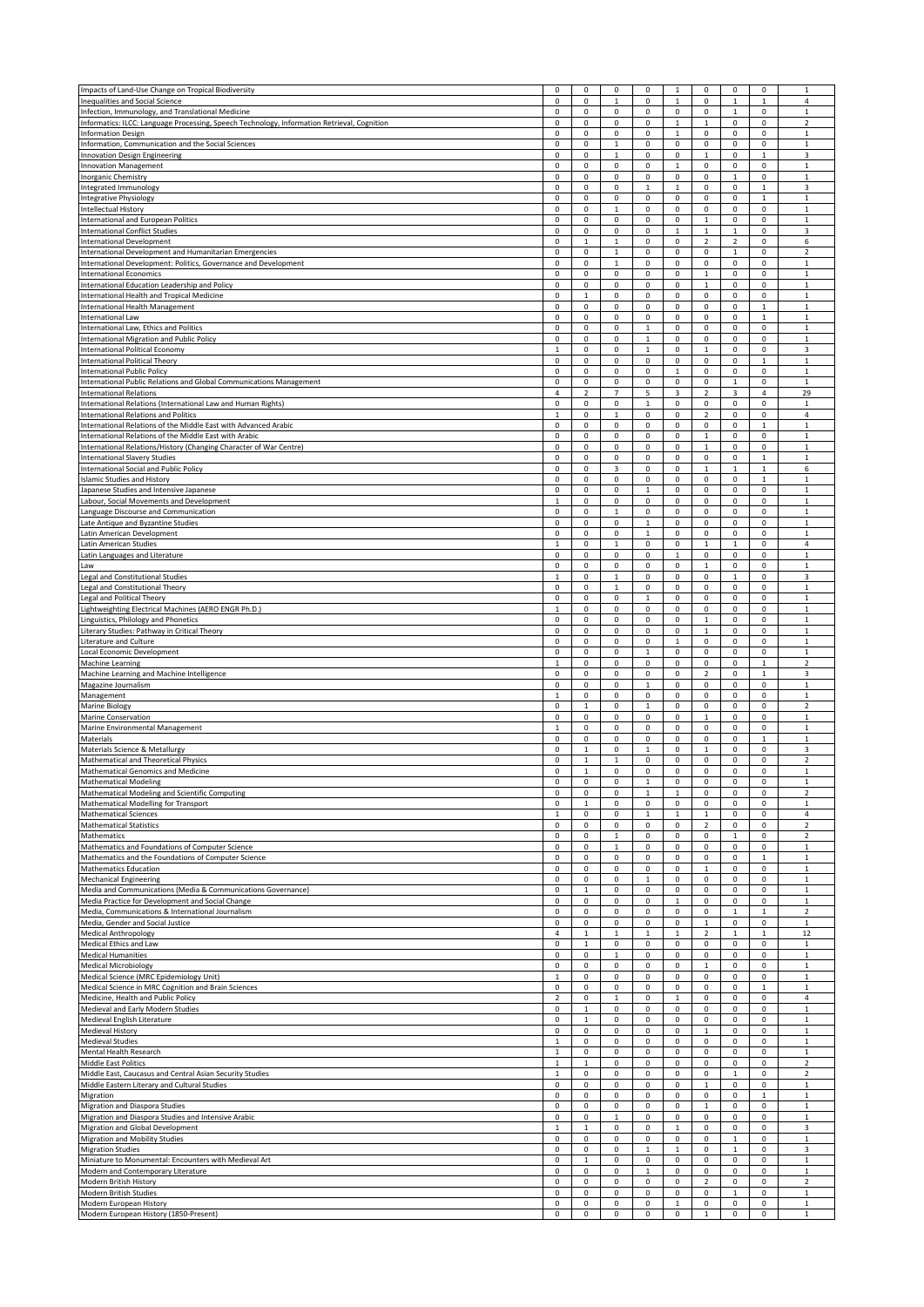| Modern History                                                                 | $\mathsf 0$                    | $\mathbf{1}$        | $\mathsf 0$                 | $\mathsf 0$                   | $\mathsf 0$                 | 1                            | $\mathbf 1$                 | $\mathbf 0$                   | 3                                       |
|--------------------------------------------------------------------------------|--------------------------------|---------------------|-----------------------------|-------------------------------|-----------------------------|------------------------------|-----------------------------|-------------------------------|-----------------------------------------|
| Modern Languages                                                               | $\mathbf{1}$                   | $\mathsf 0$         | $\mathsf 0$                 | $\mathsf 0$                   | $\mathsf 0$                 | 0                            | $\mathbf{1}$                | $\mathsf 0$                   | $\overline{\mathbf{c}}$                 |
| Modern Languages (French)                                                      | $\mathbf{1}$                   | 0                   | $\,$ 1                      | $\mathsf 0$                   | $\mathsf 0$                 | $\mathsf 0$                  | $\mathsf 0$                 | $\pmb{0}$                     | $\overline{2}$                          |
| Modern Literature and Culture<br>Modern Middle Eastern Studies                 | $\mathbf{1}$<br>$\mathbf 0$    | 0<br>$\mathsf 0$    | 0                           | $\mathsf 0$                   | $\mathbf 0$<br>0            | 0                            | 0                           | $\mathsf 0$<br>$\,$ 1         | $\mathbf{1}$                            |
| Modern South Asian Studies                                                     | $\mathsf 0$                    | 0                   | $\mathbf{1}$<br>0           | $\mathbf{1}$<br>$\mathsf 0$   | $\pmb{0}$                   | 0<br>$\overline{2}$          | $\overline{2}$<br>0         | $\pmb{0}$                     | 5<br>$\overline{2}$                     |
| Molecular and Genomic Paediatrics                                              | 0                              | 0                   | 0                           | $1\,$                         | 0                           | $\mathsf 0$                  | 0                           | 0                             | $\mathbf{1}$                            |
| Molecular Medicine                                                             | $\mathsf 0$                    | 0                   | $\mathsf 0$                 | 0                             | $\mathsf 0$                 | $\mathsf 0$                  | 0                           | $\,$ 1                        | $\mathbf{1}$                            |
| Molecular Medicine; Gene Therapy Concentration                                 | $\mathbf 1$                    | 0                   | $\mathsf 0$                 | $\pmb{0}$                     | $\pmb{0}$                   | 0                            | 0                           | $\pmb{0}$                     | $\mathbf{1}$                            |
| Moral, Political and Legal Philosophy                                          | $\mathbf{1}$<br>0              | 0<br>0              | 0<br>0                      | 0<br>0                        | 0<br>$\mathbf{1}$           | 0<br>0                       | $\mathbf{1}$<br>0           | $\pmb{0}$<br>$\pmb{0}$        | $\overline{2}$                          |
| Motorsport Engineering<br>Multidisciplinary Gender Studies                     | $\mathsf 0$                    | $\mathbf{1}$        | $\mathsf 0$                 | $\mathsf 0$                   | $\mathsf 0$                 | 0                            | $\mathbf{1}$                | $\mathsf 0$                   | 1<br>$\overline{2}$                     |
| <b>Museum Education</b>                                                        | 0                              | 0                   | 0                           | $\pmb{0}$                     | 0                           | $\mathbf 1$                  | 0                           | $\pmb{0}$                     | $\mathbf{1}$                            |
| Museum Studies                                                                 | $\mathsf 0$                    | 0                   | 0                           | $\mathsf 0$                   | $\pmb{0}$                   | $\mathbf{1}$                 | 0                           | $\,$ 1                        | $\mathbf 2$                             |
| Music                                                                          | 0<br>0                         | $\mathsf 0$         | $\mathsf 0$<br>$\mathbf{1}$ | $\mathsf 0$                   | $\mathsf 0$<br>$\mathsf 0$  | 0<br>0                       | 0<br>0                      | $\mathbf{1}$<br>$\mathbf 0$   | $\mathbf 1$<br>$\mathbf{1}$             |
| Music (Musicology)<br>Music- Choral Conducting Pathway                         | $\mathsf 0$                    | 0<br>$\mathbf 1$    | 0                           | $\pmb{0}$<br>$\mathsf 0$      | $\mathbf 0$                 | $\mathsf 0$                  | 0                           | $\mathsf 0$                   | $\mathbf{1}$                            |
| <b>Music Composition</b>                                                       | $\mathsf 0$                    | 0                   | 0                           | $\mathsf 0$                   | $\mathbf 0$                 | 0                            | 0                           | $\mathbf 1$                   | $\mathbf{1}$                            |
| Music Performance                                                              | $\mathsf 0$                    | $\,$ 1              | 0                           | 0                             | $\mathsf 0$                 | $\mathsf 0$                  | 0                           | $\pmb{0}$                     | $\mathbf{1}$                            |
| Music Performance (Brass)<br>Music, Mind, and Brain                            | $\mathsf 0$<br>0               | 0<br>$\mathsf 0$    | $\mathbf 1$<br>0            | $\mathsf 0$<br>0              | $\mathsf 0$<br>$\mathbf{1}$ | $\mathsf 0$<br>0             | $\mathsf 0$<br>0            | $\pmb{0}$<br>$\mathsf 0$      | $\,$ 1<br>$\mathbf{1}$                  |
| Music/Psychology: Musicology                                                   | $\mathbf 0$                    | $\,$ 1              | 0                           | $\pmb{0}$                     | 0                           | 0                            | 0                           | $\pmb{0}$                     | $\,$ 1                                  |
| <b>Musical Theatre</b>                                                         | $\mathsf 0$                    | $\mathbf{1}$        | $\mathsf 0$                 | $\mathsf 0$                   | $\mathsf 0$                 | 0                            | 0                           | $\mathbf 0$                   | $\mathbf 1$                             |
| Musicology                                                                     | $\pmb{0}$                      | $\mathsf 0$         | $\mathbf 1$                 | $\mathsf 0$                   | 0                           | 0                            | $\mathsf 0$                 | $\mathbf{1}$                  | $\overline{2}$                          |
| Nanoscience and Nanotechnology<br>Nature, Society and Environmental Governance | $\mathsf 0$<br>$\mathsf 0$     | 0<br>0              | $\mathsf 0$<br>$\mathbf{1}$ | $\mathbf{1}$<br>$\mathbf 1$   | $\mathsf 0$<br>$\mathsf 0$  | 0<br>$\overline{2}$          | 0<br>$\overline{2}$         | $\pmb{0}$<br>$\mathbf 0$      | $\mathbf{1}$<br>6                       |
| Near and Middle Eastern Studies                                                | 0                              | $\mathbf 1$         | $\mathsf 0$                 | $\pmb{0}$                     | $\mathsf 0$                 | $\mathbf{1}$                 | 0                           | $\mathsf 0$                   | $\overline{2}$                          |
| Neuroscience                                                                   | 0                              | 0                   | 0                           | $\pmb{0}$                     | $\pmb{0}$                   | 0                            | $\mathbf 1$                 | $\pmb{0}$                     | $\mathbf 1$                             |
| Neuroscience and Translational Medicine                                        | $\mathsf 0$                    | 0                   | $\mathsf 0$                 | $\mathsf 0$                   | $\mathsf 0$                 | $\mathbf{1}$                 | 0                           | $\mathbf 0$                   | $\mathbf{1}$                            |
| Neurotechnology<br>New Testament and Christian Origins                         | $\,$ 1<br>$\mathsf 0$          | $\mathsf 0$<br>0    | 0<br>$\mathbf 1$            | $\mathsf 0$<br>$\mathsf 0$    | $\mathbf 0$<br>$\mathsf 0$  | $\mathsf 0$<br>$\mathsf 0$   | 0<br>$\mathsf 0$            | $\pmb{0}$<br>$\pmb{0}$        | $\mathbf{1}$<br>$\mathbf 1$             |
| Non-Proliferation and International Security                                   | $\mathsf 0$                    | $\mathbf{1}$        | $\mathsf 0$                 | $\mathbf 1$                   | $\mathsf 0$                 | 0                            | 0                           | $\mathbf 0$                   | $\overline{2}$                          |
| Nuclear and Particle Physics                                                   | 0                              | 0                   | 0                           | 0                             | 0                           | $\mathbf{1}$                 | 0                           | $\pmb{0}$                     | $\mathbf 1$                             |
| Nutrition for Global Health                                                    | $\mathbf{1}$                   | 0                   | $\mathsf 0$                 | $\mathsf 0$                   | $\mathsf 0$                 | $\mathsf 0$                  | 0                           | $\pmb{0}$                     | $\mathbf{1}$                            |
| Occupational Therapy<br>Oceanography                                           | $\mathbf{1}$<br>1              | 0<br>0              | 0<br>0                      | 0<br>$\mathsf 0$              | 0<br>0                      | 0<br>0                       | $\mathsf 0$<br>$\mathbf 1$  | 0<br>$\mathsf 0$              | $\mathbf{1}$<br>$\overline{\mathbf{c}}$ |
| Oncology                                                                       | $\mathsf 0$                    | 0                   | $\mathbf{1}$                | $\mathsf 0$                   | $\mathsf 0$                 | 0                            | 0                           | $\mathsf 0$                   | $\mathbf{1}$                            |
| One Health (Infectious Diseases)                                               | 0                              | 0                   | $\overline{2}$              | $\mathsf 0$                   | $\mathsf 0$                 | 0                            | 0                           | $\mathbf 0$                   | $\mathbf 2$                             |
| Optical Fibre and Photonic Engineering                                         | 0                              | 0                   | $\mathbf 1$                 | $\mathsf 0$                   | 0                           | 0                            | 0                           | $\pmb{0}$                     | $\mathbf 1$                             |
| Paediatrics<br>Palaeopathology                                                 | 0<br>$\pmb{0}$                 | 0<br>0              | 0<br>$\mathbf{1}$           | $\mathsf 0$<br>$\pmb{0}$      | $\mathsf 0$<br>$\pmb{0}$    | $\mathbf{1}$<br>0            | 0<br>0                      | $\mathbf 0$                   | $\mathbf{1}$<br>$\overline{2}$          |
| Part III of the Mathematical Tripos                                            | $\mathsf 0$                    | 0                   | 0                           | $\mathbf{1}$                  | $\mathsf 0$                 | 0                            | 0                           | $\mathsf 0$                   | $\mathbf{1}$                            |
| Particle and Nuclear Physics                                                   | $\mathsf 0$                    | 0                   | $\mathsf 0$                 | $\pmb{0}$                     | $\mathsf 0$                 | 0                            | $\mathbf{1}$                | $\mathbf 0$                   | $\mathbf{1}$                            |
| Particle Physics, Theory                                                       | $\mathsf 0$                    | 0                   | $\mathsf 0$                 | $\pmb{0}$                     | $\mathsf 0$                 | $\mathbf 1$                  | 0                           | $\pmb{0}$                     | $\,1\,$                                 |
| Peace and Conflict Studies<br>Peace, Resilience, and Social Justice            | $\mathsf 0$<br>0               | 0<br>$\mathsf 0$    | $\mathsf 0$<br>$\mathbf{1}$ | $1\,$<br>0                    | 1<br>0                      | $\mathsf 0$<br>0             | 0<br>0                      | $\mathsf 0$<br>$\pmb{0}$      | $\mathbf 2$<br>$\mathbf{1}$             |
| Pharmacology                                                                   | $\,1\,$                        | 0                   | 0                           | $\,$ 1                        | 0                           | 0                            | 0                           | $\pmb{0}$                     | $\mathbf 2$                             |
| <b>Philosophical Studies</b>                                                   | $\mathsf 0$                    | 0                   | 0                           | $\mathsf 0$                   | $\mathsf 0$                 | $\mathbf{1}$                 | 0                           | $\mathsf 0$                   | $\,1\,$                                 |
| Philosophical Theology                                                         | 0                              | 0                   | 0                           | $\pmb{0}$                     | $\mathbf{1}$                | 0                            | 0                           | 0                             | $\mathbf{1}$                            |
| Philosophy<br>Philosophy (Law)                                                 | $\overline{2}$<br>$\mathbf{1}$ | $\,$ 1<br>0         | 3<br>$\mathsf 0$            | $\overline{2}$<br>$\mathsf 0$ | $\mathbf{1}$<br>$\mathsf 0$ | 4<br>0                       | $\,$ 1<br>0                 | 3<br>$\mathbf 0$              | 17<br>$\mathbf 1$                       |
| Philosophy (specialization in mind and cognition)                              | 1                              | 0                   | 0                           | $\mathsf 0$                   | $\mathsf 0$                 | 0                            | 0                           | $\pmb{0}$                     | $\mathbf{1}$                            |
| Philosophy and the History of Science                                          | $\mathsf 0$                    | 0                   | 0                           | $\mathbf 1$                   | 0                           | 0                            | 0                           | $\pmb{0}$                     | $\mathbf 1$                             |
| Philosophy of Education                                                        | $\mathsf 0$                    | 0                   | $\mathbf 1$                 | $\mathsf 0$                   | $\mathsf 0$                 | 0                            | 0                           | $\mathbf 0$                   | $\mathbf{1}$                            |
| Philosophy Research<br>Philosophy, Politics and Economics of Health            | 0<br>$\mathbf{1}$              | $\pmb{0}$<br>0      | 0<br>0                      | $\mathsf 0$<br>$\mathsf 0$    | 0<br>$\mathsf 0$            | 0<br>$\mathsf 0$             | $\,1\,$<br>$\mathsf 0$      | $\mathsf 0$<br>$\pmb{0}$      | $\mathbf{1}$<br>$\mathbf 1$             |
| Philosophy, Politics, and Economics                                            | $\mathsf 0$                    | 0                   | $\mathsf 0$                 | $\mathbf 1$                   | $\mathsf 0$                 | 0                            | 0                           | $\mathbf 0$                   | $\mathbf{1}$                            |
| Phonetics                                                                      | 0                              | 1                   | 0                           | 0                             | 0                           | 0                            | 0                           | $\pmb{0}$                     | 1                                       |
| Physics                                                                        | $\mathsf 0$                    | 0                   | 0                           | $\mathbf 1$                   | $\pmb{0}$                   | $\mathbf{1}$                 | $\mathbf{1}$                | $\mathbf{1}$                  | 4                                       |
| Physics Science<br>Physics (Part III)                                          | 0<br>0                         | $\mathbf 1$<br>0    | 0<br>0                      | 0<br>0                        | 0<br>$\mathbf{1}$           | $\mathsf 0$<br>0             | $\mathsf 0$<br>0            | $\pmb{0}$<br>0                | $\mathbf{1}$<br>1                       |
| Physiology, Anatomy and Genetics                                               | 0                              | $\mathbf{1}$        | $\mathbf{1}$                | $\mathsf 0$                   | $\mathsf 0$                 | 0                            | 0                           | $\mathsf 0$                   | $\overline{2}$                          |
| Poetry: Creativity and Criticism                                               | 0                              | 0                   | 0                           | 0                             | 0                           | $\mathbf 1$                  | 0                           | 0                             | $\mathbf{1}$                            |
| Political & Legal Theory                                                       | 0                              | 0                   | $\mathbf 1$                 | $\pmb{0}$                     | 0                           | 0                            | $\mathsf 0$                 | $\pmb{0}$                     | $\mathbf{1}$                            |
| <b>Political Psychology</b><br>Political Psychology of International Relations | 0<br>$\pmb{0}$                 | $\mathbf 0$<br>0    | $\mathbf{1}$<br>$\,$ 1      | 0<br>$\pmb{0}$                | 0<br>0                      | 0<br>0                       | 0<br>$\mathsf 0$            | 0<br>$\pmb{0}$                | -1<br>$\,1\,$                           |
| Political Research                                                             | $\mathbf 0$                    | 0                   | 0                           | $\mathsf 0$                   | $\mathbf 0$                 | 0                            | $\mathbf{1}$                | $\mathbf 0$                   | $\mathbf 1$                             |
| Political Science and Political Economy                                        | $\mathsf 0$                    | $\mathbf{1}$        | 0                           | $\mathsf 0$                   | $\mathbf 0$                 | $\overline{2}$               | 0                           | $\mathsf 0$                   | 3                                       |
| <b>Political Sociology</b>                                                     | $\mathbf 0$                    | 0                   | 0                           | $\pmb{0}$                     | $\mathbf 1$                 | $\mathsf 0$                  | $\mathsf 0$                 | $\pmb{0}$                     | $\mathbf 1$                             |
| Political Theory<br>Political Thought and Intellectual History                 | $\mathsf 0$<br>$\mathsf 0$     | 3<br>0              | 0<br>$\mathbf{1}$           | $\mathsf 0$<br>$\mathbf{1}$   | $\mathbf{1}$<br>$\mathbf 0$ | $\mathbf 0$<br>$\mathbf{1}$  | 0<br>0                      | $\mathsf 0$<br>$\mathsf 0$    | $\overline{4}$<br>3                     |
| Politics (Comparative Government)                                              | $\mathbf 0$                    | 0                   | 0                           | $\mathsf 0$                   | $\mathbf 2$                 | $\overline{2}$               | $\mathsf 0$                 | $\pmb{0}$                     | 4                                       |
| Politics (Political Theory)                                                    | $\overline{2}$                 | $\mathbf 2$         | $\mathbf 1$                 | $\mathbf 0$                   | $\mathbf{1}$                | 3                            | 0                           | $\mathbf 0$                   | 9                                       |
| Politics and Communication                                                     | 0                              | 0                   | 0                           | 0                             | $\mathbf{1}$                | 0                            | $\mathbf 0$                 | 0                             | $\mathbf{1}$                            |
| Politics and International Studies<br>Politics of Conflict, Rights & Justice   | $\mathbf 0$<br>$\mathsf 0$     | 0<br>$\mathbf{1}$   | 0<br>0                      | $\pmb{0}$<br>$\mathsf 0$      | $\mathsf 0$<br>$\mathsf 0$  | $\mathbf{1}$<br>$\mathbf{1}$ | $\mathsf 0$<br>$\mathbf 0$  | $\pmb{0}$<br>$\mathsf 0$      | $\,$ 1<br>$\overline{2}$                |
| Politics, Violence and Crime                                                   | $\pmb{0}$                      | 0                   | 0                           | $\mathsf 0$                   | 0                           | 0                            | $\mathbf 1$                 | $\mathsf 0$                   | $\mathbf{1}$                            |
| Population Health                                                              | $\mathbf 0$                    | 0                   | $\,$ 1                      | $\mathbf 0$                   | $\mathsf 0$                 | $\mathbf{1}$                 | 0                           | $\pmb{0}$                     | $\overline{2}$                          |
| <b>Postcolonial Studies</b>                                                    | $\mathbf{1}$<br>$\mathsf 0$    | $\mathsf 0$         | $\mathbf 1$                 | $\mathsf 0$                   | $\mathbf{1}$<br>$\mathbf 0$ | 0                            | 0<br>$\mathbf{1}$           | $\mathsf 0$<br>$\mathsf 0$    | 3                                       |
| Poverty and Development<br><b>Practical Ethics</b>                             | $\mathsf 0$                    | $\mathsf 0$<br>0    | 0<br>$\mathbf{1}$           | $\mathbf 0$<br>$\mathsf 0$    | $\mathbf 0$                 | 0<br>$\mathbf 0$             | 0                           | $\mathbf 0$                   | $\mathbf{1}$<br>$\mathbf{1}$            |
| Primary Health Care                                                            | $\mathsf 0$                    | 0                   | 0                           | 0                             | $\mathbf{1}$                | $\mathbf 0$                  | $\mathsf 0$                 | $\mathsf 0$                   | $\mathbf{1}$                            |
| <b>Professional Acting</b>                                                     | $\mathbf 0$                    | $\mathsf 0$         | $\mathsf 0$                 | $\mathsf 0$                   | $\mathbf 0$                 | $\overline{2}$               | 0                           | $\mathsf 0$                   | $\overline{2}$                          |
| Psychological Research<br>Psychology                                           | $\mathbf{1}$<br>$\mathbf 0$    | 0<br>$\mathsf 0$    | $\mathbf 1$<br>$\mathbf{1}$ | $\mathsf 0$<br>0              | $\mathbf{1}$<br>$\mathbf 0$ | 0<br>$\mathbf 0$             | $\mathsf 0$<br>$\mathbf 0$  | $\mathbf 0$<br>$\overline{2}$ | 3<br>3                                  |
| Public Administration                                                          | $\mathbf 0$                    | $\mathsf 0$         | $\mathsf 0$                 | $\mathbf{1}$                  | $\mathbf{1}$                | $\mathbf{1}$                 | 0                           | $\mathsf 0$                   | 3                                       |
| Public Administration in International Development                             | $\mathsf 0$                    | $\mathbf{1}$        | $\mathbf{1}$                | $\mathsf 0$                   | $\mathbf 0$                 | $\mathbf 0$                  | 0                           | $\mathsf 0$                   | $\overline{2}$                          |
| Public and Urban Policy                                                        | 0                              | 0                   | $\mathbf{1}$                | 0                             | 0                           | $\mathsf 0$                  | 0                           | 0                             | $\mathbf{1}$                            |
| Public Health<br>Public Health (Health Economics stream)                       | $\overline{2}$<br>$\mathsf 0$  | $\overline{2}$<br>0 | 4<br>0                      | $\mathbf{1}$<br>$\mathsf 0$   | $\mathbf{1}$<br>$\mathbf 0$ | $\mathbf{1}$<br>$\mathsf 0$  | $\mathbf 1$<br>$\mathbf{1}$ | $\sqrt{2}$<br>$\mathsf 0$     | $14\,$<br>$\mathbf{1}$                  |
| Public Health and Policy                                                       | $\mathbf 0$                    | 0                   | 0                           | $\mathsf 0$                   | $\mathbf 1$                 | 0                            | $\mathsf{O}\xspace$         | $\pmb{0}$                     | $\,$ 1 $\,$                             |
| Public History                                                                 | 0                              | $\mathbf 1$         | 0                           | $\,1\,$                       | $\mathsf 0$                 | $\mathsf 0$                  | $\mathsf 0$                 | $\mathbf 0$                   | 2                                       |
| Public International Law                                                       | $\mathsf 0$                    | 0                   | 0                           | $\mathsf 0$                   | $\mathbf 0$                 | $\mathbf{1}$                 | 0                           | $\mathsf 0$                   | $\mathbf{1}$                            |
| <b>Public Policy</b><br>Public Policy and Administration                       | 5<br>$\mathbf{1}$              | 0<br>0              | $\mathsf 0$<br>$\mathbf{1}$ | $\mathbf 0$<br>$\mathsf 0$    | $\mathsf 0$<br>$\mathbf 0$  | $\,1\,$<br>0                 | 3<br>0                      | $\mathsf 0$                   | 10<br>$\overline{2}$                    |
| Public Policy and Management                                                   | $\mathbf{1}$                   | 0                   | 0                           | $\mathsf 0$                   | $\mathbf 0$                 | 0                            | 0                           | $\mathsf 0$                   | $\mathbf{1}$                            |
| Public Policy and Philosophy                                                   | $\mathbf 0$                    | 0                   | $\mathbf 1$                 | 0                             | $\mathsf 0$                 | $\mathsf 0$                  | $\mathsf 0$                 | $\pmb{0}$                     | $\mathbf 1$                             |
| <b>Publishing Studies</b>                                                      | $\mathsf 0$                    | $\mathsf 0$         | $\mathsf{O}\xspace$         | $\mathbf 0$                   | $\mathbf 0$                 | $\mathbf{1}$                 | 0                           | $\mathsf 0$                   | $\mathbf 1$                             |
| Pure Mathematics<br>Quantum Fields and Fundamental Forces                      | $\mathsf 0$<br>$\mathbf{1}$    | 0<br>0              | $\mathbf{1}$<br>$\mathsf 0$ | $\mathbf{1}$<br>$\pmb{0}$     | $\mathbf 0$<br>$\mathsf 0$  | 0<br>$\mathsf 0$             | $\mathbf 0$<br>$\mathsf 0$  | 0<br>$\pmb{0}$                | $\overline{2}$<br>$\mathbf 1$           |
| Race, Media and Social Justice                                                 | 1                              | $\mathbf{1}$        | 0                           | 0                             | $\mathsf 0$                 | $\mathbf{1}$                 | 0                           | $\mathsf 0$                   | 3                                       |
| Refugee and Forced Migration Studies                                           | 1                              | $\overline{2}$      | $\mathbf 1$                 | $\pmb{0}$                     | $\mathbf{1}$                | 3                            | 0                           | $\mathsf 0$                   | 8                                       |
| <b>Religion and Society</b><br>Religion, Law and Society                       | $\mathbf 0$<br>$\mathsf 0$     | $\pmb{0}$<br>0      | $\,$ 1<br>$\mathbf{1}$      | $\mathsf 0$<br>$\mathbf 0$    | $\mathbf 0$<br>$\mathbf 0$  | $\mathsf 0$<br>0             | $\mathsf 0$<br>0            | $\,$ 1<br>$\mathsf 0$         | $\overline{2}$<br>$\mathbf{1}$          |
| Religion, Politics and Society                                                 | 0                              | $\mathsf 0$         | $\mathsf 0$                 | $\mathsf 0$                   | 0                           | $\mathbf 1$                  | 0                           | $\mathbf 0$                   | $\mathbf{1}$                            |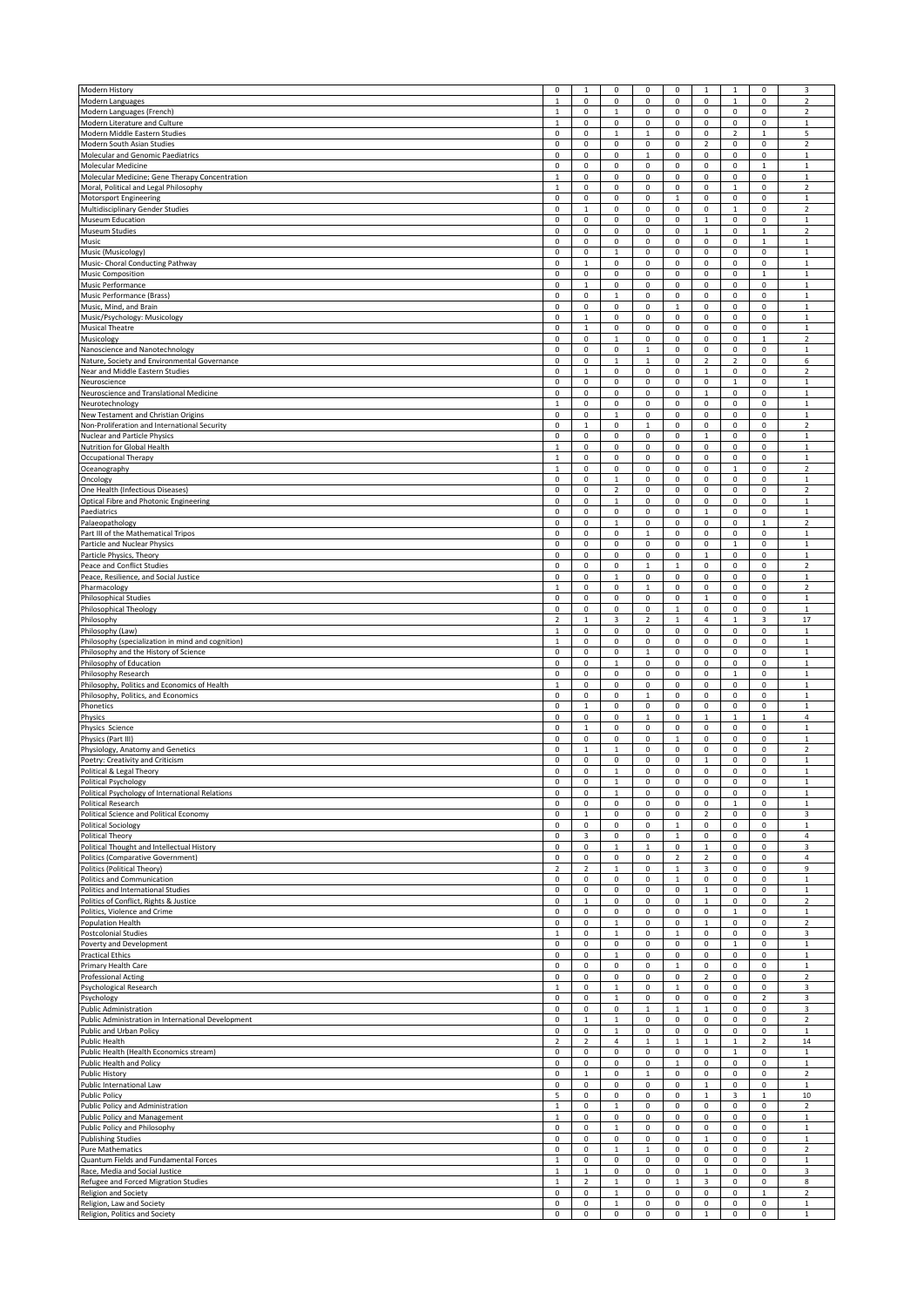|                                                                                 | $\mathsf 0$              |                   |                    |                     |                    | 0              | 0            |                    | $\,1\,$                 |
|---------------------------------------------------------------------------------|--------------------------|-------------------|--------------------|---------------------|--------------------|----------------|--------------|--------------------|-------------------------|
| Renaissance Literature                                                          |                          | 0                 | 0                  | $\mathbf{1}$        | $\mathsf 0$        |                |              | $\mathbf 0$        |                         |
| Reproductive & Sexual Health Research                                           | 0                        | $\mathbf 1$       | $\mathsf 0$        | $\mathsf 0$         | $\mathsf 0$        | 0              | 0            | $\mathsf 0$        | $\mathbf{1}$            |
| Reproductive and Developmental Biology                                          | 0                        | 0                 | 0                  | 0                   | 0                  | 0              | 0            | $\,$ 1             | $\,$ 1                  |
| Reproductive Science & Women's Health                                           | $\mathsf 0$              | 0                 | $\mathbf{1}$       | $\mathsf 0$         | $\mathsf 0$        | 0              | 0            | $\mathsf 0$        | $\mathbf 1$             |
| Risk, Disaster and Resilience                                                   | $\mathbf{1}$             | 0                 | 0                  | 0                   | 0                  | 0              | 0            | 0                  | $\mathbf{1}$            |
|                                                                                 | 1                        | 0                 | 0                  |                     | 0                  | 0              | $\mathsf 0$  | $\pmb{0}$          | $\mathbf{1}$            |
| Robotics                                                                        |                          |                   |                    | 0                   |                    |                |              |                    |                         |
| Romantic and Victorian Literature                                               | 0                        | 0                 | $\mathsf 0$        | 0                   | $\mathbf{1}$       | 0              | 0            | $\mathbf 0$        | $\mathbf 1$             |
| Russia in Global Systems                                                        | 0                        | $\mathbf 1$       | 0                  | $\pmb{0}$           | $\mathsf 0$        | 0              | 0            | $\mathsf 0$        | $\mathbf{1}$            |
| Salient features of consonant perception in Modern South Arabian Languages      | $\mathbf 0$              | 0                 | $\mathbf{1}$       | $\pmb{0}$           | 0                  | 0              | 0            | $\pmb{0}$          | $\mathbf 1$             |
| Science                                                                         | 1                        | 0                 | 0                  | 0                   | $\mathsf 0$        | 0              | 0            | $\mathsf 0$        | $\mathbf{1}$            |
|                                                                                 |                          |                   |                    |                     |                    |                |              |                    |                         |
| Science & Religion                                                              | 1                        | 0                 | 0                  | $\mathsf 0$         | $\mathbf 1$        | 0              | 0            | $\pmb{0}$          | $\overline{2}$          |
| Science (Research) - History                                                    | $\mathsf 0$              | 0                 | $\mathbf{1}$       | $\pmb{0}$           | $\mathsf 0$        | 0              | 0            | $\pmb{0}$          | $\mathbf 1$             |
| Science and Technology Policy                                                   | $\mathsf 0$              | $\mathsf 0$       | $\mathbf 1$        | $\mathsf 0$         | $\mathsf 0$        | $\mathbf{1}$   | 0            | $\mathbf 0$        | $\overline{2}$          |
| <b>Science Communication</b>                                                    | $\mathsf 0$              | 0                 | 0                  | $1\,$               | $\mathsf 0$        | $\mathbf{1}$   | 0            | $\mathsf 0$        | $\mathbf 2$             |
|                                                                                 | $\mathbf{1}$             | 0                 | 0                  | $\mathsf 0$         | $\pmb{0}$          | $\mathsf 0$    | 0            | $\pmb{0}$          | $\mathbf{1}$            |
| Science, Engineering and Public Policy                                          |                          |                   |                    |                     |                    |                |              |                    |                         |
| Screenwriting                                                                   | 1                        | 0                 | 0                  | $\mathbf{1}$        | $\mathbf 0$        | 0              | 0            | $\mathsf 0$        | $\overline{2}$          |
| Security Studies                                                                | 1                        | 0                 | 0                  | 0                   | 0                  | 0              | 0            | 0                  | 1                       |
| Security, Terrorism, and Insurgency                                             | $\mathsf 0$              | $\mathbf 1$       | $\mathsf 0$        | $\mathsf 0$         | $\mathsf 0$        | $\mathsf 0$    | 0            | $\pmb{0}$          | $\mathbf 1$             |
| Sex, Gender and Violence                                                        | 0                        | $\mathbf 1$       | 0                  | 0                   | 0                  | $\mathbf 1$    | 0            | 0                  | $\mathbf 2$             |
|                                                                                 |                          |                   |                    |                     |                    |                |              |                    |                         |
| Shakespeare and Renaissance Literary Culture                                    | 0                        | 0                 | 0                  | 0                   | 0                  | 0              | 0            | $\,$ 1             | 1                       |
| Shakespeare Studies                                                             | $\mathsf 0$              | $\mathsf 0$       | $\mathsf 0$        | $\mathsf 0$         | $\mathsf 0$        | 0              | 0            | $\mathbf 1$        | $\mathbf{1}$            |
| Slavery and Liberation                                                          | 0                        | 0                 | 0                  | $1\,$               | 0                  | 0              | 0            | $\pmb{0}$          | $\mathbf{1}$            |
| Smart Cities and Urban Analytics                                                | 1                        | 0                 | 0                  | $\mathsf 0$         | $\mathsf 0$        | $\mathsf 0$    | 0            | $\pmb{0}$          | $\mathbf{1}$            |
| Social and Political Thought                                                    | 0                        | 0                 | $\mathsf 0$        | $\pmb{0}$           | $\mathsf 0$        | $\mathbf{1}$   | 0            | $\mathsf 0$        | $\mathbf{1}$            |
|                                                                                 | $\overline{\phantom{a}}$ | 0                 | $\mathbf{1}$       |                     | $\mathbf{1}$       | $\mathbf{1}$   |              |                    | $\overline{7}$          |
| Social Anthropology                                                             |                          |                   |                    | $\mathbf{1}$        |                    |                | $\mathsf 0$  |                    |                         |
| Social Anthropology (Religion in the Contemporary World)                        | $\mathsf 0$              | 0                 | 0                  | $\mathsf 0$         | $\mathsf 0$        | $\mathsf 0$    | $\mathbf{1}$ | $\pmb{0}$          | $\,$ 1                  |
| Social Justice and Education                                                    | $\mathsf 0$              | $\mathsf 0$       | $\mathbf{1}$       | $\mathsf 0$         | $\mathsf 0$        | 0              | 0            | $\mathbf 0$        | $\mathbf 1$             |
| Social Policy                                                                   | $\pmb{0}$                | $\mathbf{1}$      | $\mathbf 1$        | $\pmb{0}$           | $\,$ 1             | 0              | 0            | $\pmb{0}$          | 3                       |
| Social Psychology                                                               | $\mathsf 0$              | $\mathsf 0$       | $\mathbf 1$        | $\mathsf 0$         | $\mathbf 0$        | 0              | 0            | $\mathsf 0$        | $\mathbf 1$             |
|                                                                                 |                          |                   |                    |                     |                    |                |              |                    |                         |
| Social Science                                                                  | 1                        | $\mathsf 0$       | 0                  | 0                   | $\mathbf 0$        | 0              | 0            | 0                  | $\mathbf{1}$            |
| Social Science of the Internet                                                  | 1                        | $\mathbf 1$       | $\mathbf{1}$       | $\overline{2}$      | 3                  | 0              | $\,$ 1       | $\pmb{0}$          | 9                       |
| Social Work                                                                     | $\mathbf 0$              | $\pmb{0}$         | $\mathbf 1$        | $\pmb{0}$           | $\mathsf 0$        | 0              | 0            | $\mathsf 0$        | $\mathbf{1}$            |
|                                                                                 |                          |                   |                    |                     |                    |                |              |                    |                         |
| Sociology                                                                       | 0                        | $\mathbf{1}$      | 0                  | 0                   | $\overline{2}$     | 0              | 0            | $\mathbf{1}$       | 4                       |
| Sociology (The Sociology of Marginality and Exclusion)                          | $\mathbf{1}$             | 0                 | 0                  | $\pmb{0}$           | 0                  | $\mathbf 1$    | 0            | $\pmb{0}$          | $\overline{2}$          |
| Sociology (The Sociology of Media and Culture)                                  | 0                        | 0                 | $\mathsf 0$        | 0                   | $\mathbf{1}$       | 0              | 0            | $\mathsf 0$        | $\mathbf 1$             |
|                                                                                 |                          |                   |                    |                     |                    |                |              | $\mathsf 0$        |                         |
| Sociology of Childhood and Children's Rights                                    | 0                        | $\mathbf{1}$      | 0                  | $\pmb{0}$           | 0                  | 0              | 0            |                    | $\mathbf{1}$            |
| Sociology of Education                                                          | $\mathsf 0$              | 0                 | $\mathsf 0$        | $\pmb{0}$           | $\mathsf 0$        | $\mathbf{1}$   | 0            | $\pmb{0}$          | $\mathbf 1$             |
| Sociology of Reproduction                                                       | $\mathsf 0$              | $\mathsf 0$       | $\mathsf 0$        | $\mathsf 0$         | $\mathsf 0$        | $\mathbf{1}$   | 0            | $\mathbf 0$        | $\mathbf{1}$            |
| South East Asian Studies                                                        | $\mathbf{1}$             | 0                 | 0                  | $\mathsf 0$         | $\mathsf 0$        | $\mathsf 0$    | 0            | $\mathbf 0$        | $\mathbf 1$             |
|                                                                                 |                          |                   |                    |                     |                    |                |              |                    |                         |
| South East Asian Studies and Intensive Language                                 | $\mathsf 0$              | 0                 | 0                  | $\pmb{0}$           | $\mathbf 1$        | $\mathsf 0$    | 0            | $\pmb{0}$          | $\mathbf{1}$            |
| Space Syntax: Architecture and Cities                                           | $\mathsf 0$              | 0                 | $\mathsf 0$        | $\mathsf 0$         | $\mathbf{1}$       | 0              | 0            | $\mathsf 0$        | $\mathbf{1}$            |
| Space Systems Engineering                                                       | 0                        | 0                 | 0                  | 0                   | 0                  | $\mathbf{1}$   | 0            | 0                  | $\mathbf{1}$            |
|                                                                                 | $\mathsf 0$              | 0                 | 0                  | $\mathsf 0$         | $\pmb{0}$          | $\mathbf{1}$   | $\mathsf 0$  | $\pmb{0}$          | $\mathbf 1$             |
| Stage and Production Management                                                 |                          |                   |                    |                     |                    |                |              |                    |                         |
| <b>Statistical Science</b>                                                      | 0                        | 0                 | 0                  | 0                   | 0                  | 0              | $\mathbf{1}$ | 0                  | $\mathbf{1}$            |
| Statistics                                                                      | 0                        | 0                 | 0                  | $\mathbf{1}$        | 0                  | $\mathsf 0$    | $\mathbf 1$  | $\pmb{0}$          | $\overline{\mathbf{2}}$ |
| <b>Statistics (Applied Statistics)</b>                                          | $\mathsf 0$              | $\mathsf 0$       | $\mathsf 0$        | $\mathsf 0$         | $\mathsf 0$        | 0              | $\mathbf{1}$ | $\mathsf 0$        | $\mathbf 1$             |
|                                                                                 |                          |                   |                    |                     |                    |                |              |                    |                         |
| <b>Statistics (Social Statistics)</b>                                           | $\pmb{0}$                | 0                 | $\mathbf 1$        | 0                   | 0                  | 0              | 0            | $\pmb{0}$          | $\mathbf{1}$            |
| <b>Structural Engineering</b>                                                   | 0                        | 0                 | $\mathbf 1$        | 0                   | 0                  | $\mathsf 0$    | 0            | $\mathbf 0$        | $\mathbf{1}$            |
| Sustainability                                                                  | 1                        | 0                 | 0                  | $\mathsf 0$         | $\mathsf 0$        | 0              | 0            | $\mathsf 0$        | $\mathbf{1}$            |
| Sustainability and Management                                                   | 0                        | 0                 | 0                  | 1                   | 0                  | 0              | 0            | $\pmb{0}$          | $\mathbf 1$             |
|                                                                                 | 0                        | 0                 | 0                  | $\pmb{0}$           | $\pmb{0}$          | $\mathbf 1$    | 0            | $\pmb{0}$          | $\mathbf{1}$            |
| Sustainable Chemical Engineering                                                |                          |                   |                    |                     |                    |                |              |                    |                         |
| Sustainable Energy Futures                                                      | 1                        | $\mathsf 0$       | $\mathsf 0$        | $\mathbf 0$         | $\mathbf{1}$       | 0              | $\mathsf 0$  | $\mathbf 0$        | $\overline{2}$          |
| Sustainable Energy Systems                                                      | $\pmb{0}$                | 0                 | 0                  | $\,$ 1              | 0                  | 0              | 0            | $\pmb{0}$          | $\,1\,$                 |
| Sustainable Urbanism                                                            | $\mathsf 0$              | 0                 | $\mathbf 1$        | $\mathsf 0$         | $\mathsf 0$        | $\mathsf 0$    | 0            | $\pmb{0}$          | $\,$ 1                  |
|                                                                                 | $\mathsf 0$              | 0                 | $\mathbf{1}$       | $\mathsf 0$         | $\mathbf 0$        | 0              | 0            | $\mathsf 0$        | $\mathbf{1}$            |
| Systematic Theology at the Logos Institute for Analytic and Exegetical Theology |                          |                   |                    |                     |                    |                |              |                    |                         |
| Terrorism, Security & Society                                                   | 1                        | 0                 | 0                  | 0                   | 0                  | $\mathbf{1}$   | 0            | $\,$ 1             | 3                       |
| The Book. History and Techniques of Analysis                                    | $\mathbf 0$              | $\mathsf 0$       | $\mathsf 0$        | $\mathsf 0$         | $\mathsf 0$        | $\mathbf{1}$   | $\mathsf 0$  | $\mathbf 0$        | $\mathbf{1}$            |
| The Celts                                                                       | 1                        | 0                 | 0                  | 0                   | 0                  | 0              | 0            | 0                  | $\mathbf{1}$            |
| Theatre and Performance                                                         | 0                        | 0                 | 0                  | 0                   | 0                  | $\mathbf 1$    | 0            | $\pmb{0}$          | $\mathbf 1$             |
|                                                                                 |                          |                   |                    |                     |                    |                |              |                    |                         |
| Theatre Criticism and Dramaturgy                                                | 0                        | 0                 | $\mathbf 1$        | 0                   | $\mathsf 0$        | 0              | 0            | $\mathsf 0$        | $\mathbf 1$             |
| <b>Theatre Studies</b>                                                          | 1                        | 0                 | 0                  | $\mathsf 0$         | 0                  | 0              | 0            | $\mathsf 0$        | $\mathbf{1}$            |
| Theatre: Writing, Directing and Perfornce                                       | 0                        | $\mathbf 1$       | $\mathsf 0$        | $\pmb{0}$           | $\mathsf 0$        | 0              | 0            | $\pmb{0}$          | $\mathbf 1$             |
| Theology                                                                        | $\mathbf{1}$             | 0                 | $\mathbf{1}$       | $\mathsf 0$         | $\mathsf 0$        | 0              | 0            | $\mathbf 0$        | $\overline{2}$          |
|                                                                                 |                          |                   |                    |                     |                    |                |              |                    |                         |
| Theology and the Arts                                                           | $\mathbf{1}$             | 0                 | $\mathsf 0$        | $\mathsf 0$         | $\mathbf{1}$       | 0              | $\mathsf 0$  | $\mathsf 0$        | $\overline{2}$          |
| Theoretical Physics                                                             |                          |                   |                    |                     | 0                  | 0              | 0            | $\pmb{0}$          | 1                       |
| Theoretical Psychoanalytic Studies                                              | 1                        | 0                 | 0                  | $\pmb{0}$           |                    |                | $\mathsf 0$  | 0                  | $\mathbf{1}$            |
|                                                                                 | $\mathsf 0$              | 0                 | 0                  | $\mathbf{1}$        | 0                  | 0              |              |                    |                         |
|                                                                                 |                          |                   |                    |                     |                    |                |              |                    |                         |
| Theory and Simulation of Materials                                              | $\mathbf 0$              | $\mathsf 0$       | $\mathsf 0$        | 0                   | $\mathbf{1}$       | 0              | 0            | $\mathsf 0$        | $\mathbf{1}$            |
| <b>Translational Neurology</b>                                                  | $\mathbf 0$              | $\mathbf{1}$      | 0                  | $\mathsf 0$         | $\mathbf 0$        | $\mathsf 0$    | $\mathsf 0$  | $\mathbf 0$        | $\mathbf 1$             |
| Twentieth and Twenty-First Century Literary Studies                             | $\mathbf{1}$             | 0                 | 0                  | 0                   | 0                  | 0              | 0            | 0                  | $\mathbf{1}$            |
| United States Studies: History and Politics                                     | $\mathbf{1}$             | 0                 | 0                  | 0                   | 0                  | 0              | $\mathsf 0$  | $\mathbf 0$        | $\mathbf 1$             |
|                                                                                 |                          |                   |                    |                     |                    |                |              |                    |                         |
| <b>Urban Design and City Planning</b>                                           | $\mathsf 0$              | 0                 | 0                  | $\pmb{0}$           | $\mathbf{1}$       | 0              | $\mathsf 0$  | $\pmb{0}$          | $\mathbf{1}$            |
| Urbanisation and Development                                                    | $\pmb{0}$                | $\mathbf{1}$      | 0                  | 0                   | 0                  | 0              | $\mathsf 0$  | $\pmb{0}$          | $\mathbf{1}$            |
| Victorian Studies                                                               | 0                        | 0                 | 0                  | 0                   | 0                  | 0              | $\mathbf{1}$ | 0                  | $\mathbf{1}$            |
| Violence, Conflict & Development (Palestine Pathway)                            | $\mathsf 0$              | 0                 | 0                  | $\mathsf 0$         | $\mathbf 0$        | $\mathbf{1}$   | 0            | $\mathsf 0$        | $\mathbf{1}$            |
|                                                                                 |                          |                   |                    |                     |                    |                |              |                    |                         |
| Violence, Conflict and Development                                              | $\mathbf{1}$             | 0                 | 0                  | 0                   | 0                  | 0              | 0            | 0                  | $\mathbf{1}$            |
| Violence, Terrorism, and Security                                               | 1                        | 0                 | 0                  | 0                   | $\mathsf 0$        | $\mathsf 0$    | $\mathsf 0$  | $\mathsf 0$        | $\mathbf 1$             |
| Virtual Reality                                                                 | 0                        | 0                 | $\mathbf{1}$       | $\pmb{0}$           | $\mathsf 0$        | 0              | 0            | $\mathsf 0$        | $\mathbf{1}$            |
| Vision Research                                                                 | $\mathbf 0$              | 0                 | 0                  | $\pmb{0}$           | 0                  | $\mathsf 0$    | $\,$ 1       | $\pmb{0}$          | $\,$ 1                  |
|                                                                                 |                          |                   |                    |                     |                    |                |              |                    |                         |
| Visual Cultures: Contemporary Art Theory                                        | $\mathsf 0$              | 0                 | 0                  | $\mathsf 0$         | $\mathbf 0$        | $\mathbf{1}$   | $\mathsf 0$  | $\mathsf 0$        | $\mathbf 1$             |
| Visual, Material and Museum Anthropology                                        | $\mathsf 0$              | 0                 | 0                  | $\mathbf 0$         | $\mathbf{1}$       | $\overline{2}$ | $\mathbf{1}$ | $\mathsf 0$        | $\overline{4}$          |
| <b>Volcanology and Geological Hazards</b>                                       | 0                        | 0                 | 0                  | 0                   | 0                  | 0              | $\mathbf 1$  | $\pmb{0}$          | $\mathbf 1$             |
| War Studies                                                                     | 1                        | 0                 | 0                  | $\mathbf{1}$        | $\mathbf 0$        | 0              | 0            | $\mathsf 0$        | $\overline{2}$          |
|                                                                                 |                          |                   |                    |                     |                    |                |              |                    |                         |
| Water Science, Policy and Management                                            | 0                        | 0                 | 0                  | 0                   | $\mathbf{1}$       | 0              | $\mathbf{1}$ | 0                  | 2                       |
| Water Security and International Development                                    | $\mathbf 0$              | 0                 | 0                  | 0                   | 0                  | 0              | $\mathbf 1$  | 0                  | $\mathbf 1$             |
| Wellcome Trust Doctoral Programme in Neuroscience                               | $\mathsf 0$              | $\mathsf 0$       | 0                  | 0                   | $\mathbf 0$        | $\mathbf{1}$   | 0            | $\mathsf 0$        | $\mathbf{1}$            |
| Women and Children's Health                                                     | 0                        | $\mathbf{1}$      | 0                  | 0                   | 0                  | 0              | 0            | $\mathsf 0$        | $\mathbf{1}$            |
|                                                                                 |                          |                   |                    |                     |                    |                |              |                    |                         |
| Women, Peace and Security                                                       | $\mathsf 0$              | 0                 | 0                  | $\mathbf{1}$        | $\mathsf 0$        | 0              | 0            | $\pmb{0}$          | $\mathbf{1}$            |
| Women, Writing and Gender                                                       | $\mathsf 0$              | 0                 | $\mathbf{1}$       | 0                   | 0                  | $\mathbf{1}$   | $\mathsf 0$  | $\mathsf 0$        | $\overline{2}$          |
| World History                                                                   | 0                        | 0                 | 0                  | 0                   | 0                  | $\mathbf{1}$   | 0            | $\mathsf 0$        | $\mathbf{1}$            |
| World Literatures in English                                                    | $\mathbf{1}$             | 0                 | 0                  | $\mathbf 0$         | $\mathbf{1}$       | 0              | $\mathsf 0$  | $\pmb{0}$          | $\overline{2}$          |
|                                                                                 |                          |                   |                    |                     |                    |                |              |                    |                         |
| Writing for Stage and Broadcast Media                                           | 1                        | 0                 | 0                  | $\mathbf 0$         | $\mathbf 0$        | 0              | 0            | $\mathsf 0$        | $\mathbf{1}$            |
| Zoology<br><b>Grand Total</b>                                                   | 0<br>160                 | $\mathsf 0$<br>92 | $\mathbf 1$<br>170 | $\mathbf{1}$<br>106 | $\mathbf 0$<br>108 | 0<br>174       | 0<br>99      | $\mathbf 0$<br>101 | 2<br>1010               |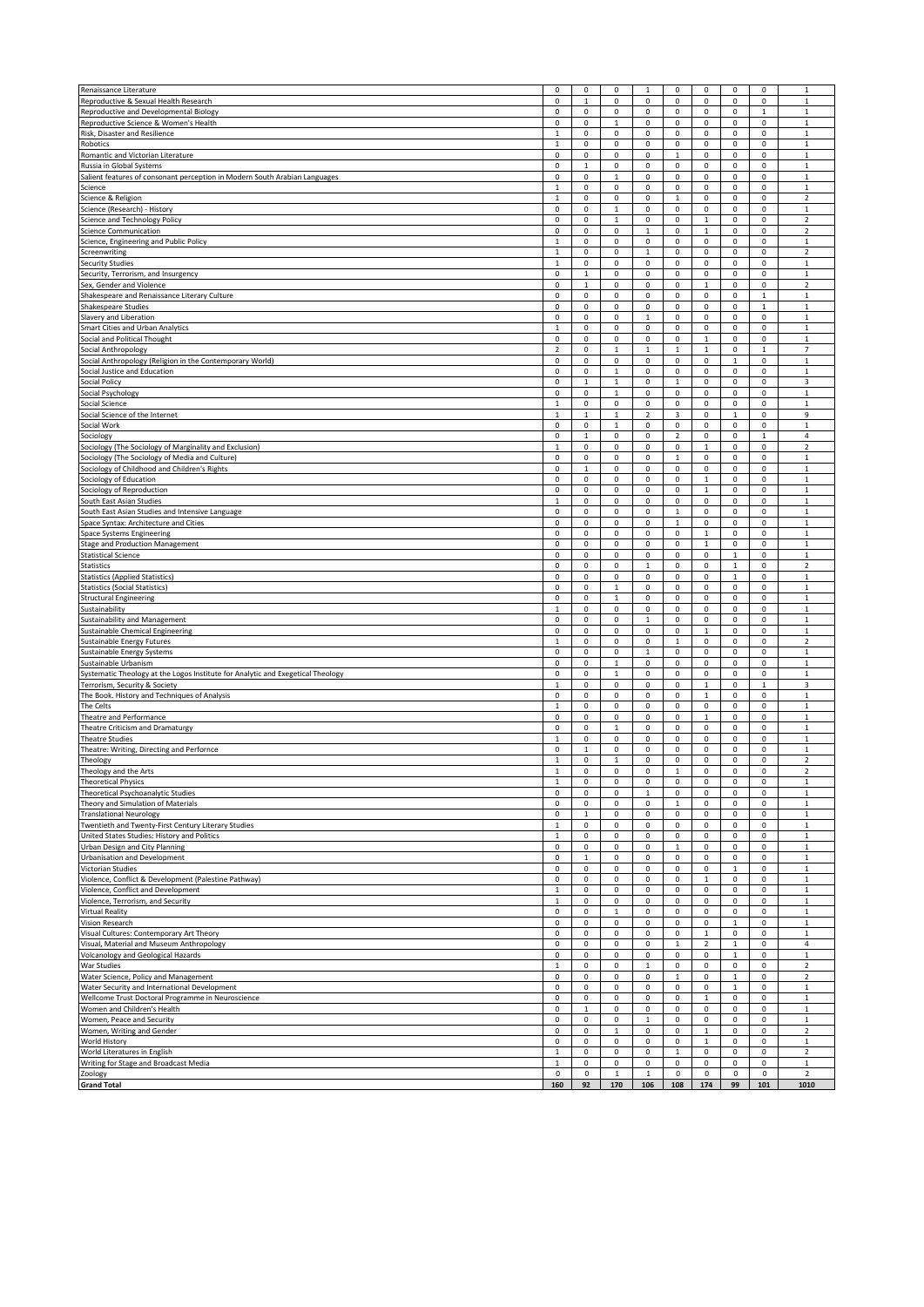## **Proposed UK University - Endorsed**

|                                                        | <b>ATL</b>     | <b>BOS</b>     | <b>CHIG</b>    | HOU                     | LA             | NΥ             | SF             | DC                  | <b>Grand Total</b> |
|--------------------------------------------------------|----------------|----------------|----------------|-------------------------|----------------|----------------|----------------|---------------------|--------------------|
| <b>Bangor University</b>                               | $\mathbf{1}$   | 1              | 0              | 1                       | $\mathbf 0$    | 0              | $\mathbf 0$    | 0                   | 3                  |
| <b>Bath Spa University</b>                             | $\mathbf 1$    | 0              | 0              | 0                       | 0              | $\mathbf{1}$   | $\mathbf 0$    | 0                   | $\overline{2}$     |
| Birkbeck, University of London                         | 0              | $\mathbf 0$    | $\mathbf 0$    | $\mathbf 0$             | $\mathbf 0$    | 0              | $\mathbf{1}$   | 0                   | $\mathbf{1}$       |
| <b>Brunel University</b>                               | 1              | 0              | $\mathbf 0$    | 0                       | $\mathbf 0$    | 0              | $\mathbf 0$    | 0                   | $\mathbf{1}$       |
| Camberwell College of Art                              | 0              | 0              | $\mathbf{1}$   | 0                       | $\mathbf 0$    | 0              | $\mathbf 0$    | 0                   | $\mathbf{1}$       |
| Cardiff University                                     | 0              | 0              | 0              | $\mathbf 1$             | 1              | 3              | $\overline{2}$ | 0                   | 7                  |
| Central St Martins College of Art and Design           | $\mathbf 1$    | $\mathbf 0$    | $\mathbf 0$    | $\mathbf 0$             | $\mathbf 1$    | $\mathbf 0$    | $\mathbf 0$    | 0                   | $\overline{2}$     |
| City University                                        | 0              | 0              | $\mathbf 0$    | 0                       | $\mathbf 0$    | 0              | $\mathbf 1$    | $\pmb{0}$           | $\mathbf 1$        |
| Courtauld Institute of Art                             | 0              | $\mathbf{1}$   | 0              | 0                       | 0              | 0              | $\mathbf 1$    | 0                   | $\overline{2}$     |
| Durham University                                      | 5              | $\mathbf{1}$   | 5              | $1\,$                   | $\mathbf 1$    | $\mathbf{1}$   | $\mathbf 0$    | 5                   | 19                 |
| Goldsmiths, University of London                       | $\mathbf 1$    | $\mathbf{1}$   | $\overline{3}$ | $\mathbf{1}$            | $\overline{2}$ | 4              | $\mathbf 0$    | 0                   | 12                 |
| Heriot-Watt University                                 | 0              | $\mathbf{1}$   | 0              | 0                       | 0              | 0              | $\mathbf 0$    | 0                   | $\mathbf{1}$       |
| Imperial College London                                | 7              | 5              | 1              | 5                       | 5              | 4              | 3              | 6                   | 36                 |
| King's College London                                  | 8              | 6              | $\overline{7}$ | $\overline{7}$          | $\overline{4}$ | 3              | 3              | $\overline{7}$      | 45                 |
| Kingston University                                    | $\mathbf 1$    | $\mathbf 0$    | $\mathbf 0$    | 0                       | $\mathbf 0$    | 0              | $\mathbf 0$    | 0                   | $\mathbf 1$        |
| Lancaster University                                   | 0              | 0              | $\mathbf 0$    | 0                       | $\mathbf 0$    | 0              | $\mathbf 1$    | 0                   | $\mathbf{1}$       |
| Leeds Beckett University                               | 0              | 0              | 0              | 0                       | 0              | 0              | $\mathbf 0$    | $\mathbf{1}$        | $\mathbf{1}$       |
| Liverpool John Moores University                       | 0              | $\mathbf 1$    | $\mathbf 0$    | 0                       | $\mathbf 0$    | 0              | $\mathbf 0$    | 0                   | $\mathbf 1$        |
| London Academy of Music and Dramatic Art               | 0              | 0              | 0              | 0                       | $\mathbf 0$    | $\overline{2}$ | $\mathbf 0$    | $\mathbf 0$         | $\overline{2}$     |
| London College of Fashion                              | $\mathbf 1$    | 0              | $\mathbf 0$    | 1                       | 0              | $1\,$          | $\mathbf 0$    | 0                   | 3                  |
| London Film School                                     | $\mathbf{1}$   | 0              | $\mathbf{1}$   | 0                       | 0              | 0              | $\mathbf 0$    | 0                   | $\overline{2}$     |
| London School of Economics and Political Science (LSE) | 9              | 12             | 16             | 11                      | 8              | 13             | 12             | 7                   | 88                 |
| London School of Hygiene and Tropical Medicine (LSHTM) | $\overline{2}$ | $\mathbf{1}$   | 6              | $\overline{2}$          | 3              | 4              | $\mathbf{1}$   | 5                   | 24                 |
| National Film and Television School                    | 0              | 0              | $\mathbf 0$    | 1                       | 0              | 0              | $1\,$          | 0                   | $\overline{2}$     |
| <b>Newcastle University</b>                            | 0              | 0              | 0              | 0                       | 0              | $\mathbf 1$    | $\mathbf 1$    | $\mathbf 0$         | $\overline{2}$     |
| Nottingham Trent University                            | $\mathbf 0$    | 0              | 0              | $\mathbf 0$             | 0              | $\mathbf 1$    | $\mathbf 0$    | $\mathbf 0$         | $\mathbf 1$        |
| <b>Oxford Brookes University</b>                       | 0              | 0              | 0              | 0                       | $\mathbf 1$    | 0              | $\mathbf 0$    | 0                   | $\mathbf 1$        |
| Queen Mary, University of London                       | $\mathbf 1$    | $\mathbf 0$    | $\mathbf 0$    | $\overline{2}$          | $\mathbf 0$    | $\overline{2}$ | $\mathbf{1}$   | $\mathbf{1}$        | $\overline{7}$     |
| Queen's University of Belfast                          | 3              | $\overline{2}$ | 3              | 0                       | $\mathbf 1$    | $\overline{2}$ | $\mathbf 0$    | $1\,$               | 12                 |
| Royal Academy of Music                                 | 0              | $\mathbf{1}$   | 0              | 0                       | 0              | 0              | $\mathbf 0$    | $\mathbf{1}$        | $\overline{2}$     |
| Royal College of Art                                   | 0              | 1              | $\overline{2}$ | 0                       | 0              | $\mathbf{1}$   | 0              | 1                   | 5                  |
| Royal College of Music                                 | 0              | 0              | $\overline{2}$ | 0                       | $\mathbf 0$    | 0              | $\mathbf 0$    | 0                   | $\overline{2}$     |
| Royal Holloway, University of London                   | 0              | 0              | 0              | $\mathbf{1}$            | $\mathbf 1$    | 0              | $\mathbf 1$    | $\mathbf{1}$        | 4                  |
| Royal Veterinary College                               | 0              | 0              | $\mathbf{1}$   | 0                       | 0              | 0              | $\mathbf 0$    | 0                   | $\mathbf{1}$       |
| St Mary's University                                   | 0              | 0              | 0              | $\overline{\mathbf{c}}$ | 0              | $\mathbf 0$    | $\mathbf 0$    | 0                   | $\overline{2}$     |
| Swansea University                                     | 0              | $\mathbf 0$    | $\mathbf 0$    | $\mathbf 1$             | 0              | $\mathbf 0$    | $\mathbf 0$    | 0                   | $\mathbf 1$        |
| The Royal Central School of Speech and Drama           | $\mathbf 1$    | $\mathbf{1}$   | $\mathbf 1$    | 0                       | $\mathbf 1$    | $\mathbf{1}$   | $\mathbf 0$    | 0                   | 5                  |
| The School of Oriental and African Studies (SOAS)      | 7              | 3              | $\overline{4}$ | 2                       | 3              | 4              | 0              | 2                   | 25                 |
| Trinity Laban Conservatoire of Music and Drama         | 0              | 0              | 0              | 0                       | 0              | 0              | 0              | $\mathbf{1}$        | $\mathbf{1}$       |
| University College London (UCL)                        | 16             | 3              | 9              | 6                       | 6              | 11             | 8              | $\overline{7}$      | 66                 |
| University of Aberdeen                                 | 0              | $\mathbf 1$    | $\mathbf 0$    | $\mathbf 1$             | $\mathbf 0$    | $\overline{2}$ | 0              | 0                   | 4                  |
| University of Bath                                     | 1              | 0              | 0              | 0                       | 0              | 0              | 0              | 1                   | $\overline{2}$     |
| University of Birmingham                               | $\overline{2}$ | $\overline{2}$ | 3              | 3                       | $\mathbf 1$    | $\mathbf 1$    | $\overline{2}$ | $\overline{2}$      | 16                 |
| University of Bradford                                 | 0              | 0              | $\mathbf 1$    | $\pmb{0}$               | 0              | 0              | 0              | 0                   | $\mathbf{1}$       |
| University of Bristol                                  | 4              | $\overline{2}$ | 3              | 2                       | 0              | $\mathbf{1}$   | $\overline{2}$ | 1                   | 15                 |
| University of Cambridge                                | 22             | $\overline{7}$ | 15             | 9                       | 13             | 23             | 9              | $\overline{7}$      | 105                |
| University of Dundee                                   | 1              | 0              | 0              | 0                       | 0              | 0              | $\pmb{0}$      | 0                   | $\mathbf{1}$       |
| University of East Anglia                              | 0              | 0              | 0              | $\mathbf{1}$            | 0              | $\overline{2}$ | $\mathbf{1}$   | $\mathbf{1}$        | 5                  |
| University of Edinburgh                                | 8              | 5              | 8              | 6                       | 8              | 15             | 5              | $\overline{7}$      | 62                 |
| University of Essex                                    | 0              | 0              | 0              | 0                       | $\mathbf{1}$   | $\mathbf{1}$   | 0              | 0                   | $\overline{2}$     |
| University of Exeter                                   | 0              | 0              | $\mathbf 1$    | 0                       | 0              | 0              | 0              | $\mathsf{O}\xspace$ | $1\,$              |
| University of Glasgow                                  | 3              | 0              | 4              | 3                       | $\mathbf 1$    | $\overline{2}$ | $\mathbf{1}$   | $\overline{2}$      | 16                 |
| University of Kent                                     | 0              | $\mathbf{1}$   | $\mathbf{1}$   | 0                       | $\overline{2}$ | $\mathbf{1}$   | 0              | 0                   | 5                  |
| University of Leeds                                    | 0              | $\overline{2}$ | 3              | $\mathbf{1}$            | 0              | $\overline{2}$ | 0              | $\overline{2}$      | 10                 |
| University of Leicester                                | 0              | 0              | 0              | 0                       | 0              | $\overline{2}$ | 0              | 0                   | $\overline{2}$     |
| University of Liverpool                                | 0              | 0              | 0              | 1                       | 0              | 0              | 0              | 1                   | 2                  |
| University of Manchester                               | $\overline{2}$ | $\mathbf 1$    | 3              | $\mathbf{1}$            | 0              | $\overline{2}$ | $\mathbf{1}$   | 0                   | 10                 |
| University of Nottingham                               | 4              | $1\,$          | $\mathbf 1$    | $\overline{2}$          | 0              | 0              | $\mathbf 1$    | 0                   | 9                  |
| University of Oxford                                   | 35             | 23             | 42             | 22                      | 34             | 42             | 30             | 20                  | 248                |
| University of Reading                                  | 0              | 0              | $\mathbf{1}$   | 0                       | 1              | 0              | 0              | 0                   | 2                  |
| University of Salford                                  | 0              | 0              | 0              | 0                       | 0              | $\mathbf 1$    | 0              | 0                   | $\mathbf{1}$       |
| University of Sheffield                                | 0              | 0              | 3              | 0                       | $\mathbf 1$    | $\mathbf{1}$   | $\,1\,$        | $\mathbf{1}$        | $\overline{7}$     |
| University of Southampton                              | 1              | 0              | $\overline{2}$ | 0                       | 0              | $\overline{2}$ | $\mathbf 1$    | 0                   | 6                  |
| University of St Andrews                               | 4              | 0              | 5              | $\mathbf{1}$            | 4              | $\overline{7}$ | 4              | 4                   | 29                 |
| University of Stirling                                 | 0              | 0              | 0              | 0                       | 0              | $\mathbf{1}$   | 0              | 0                   | $\mathbf{1}$       |
| University of Strathclyde                              | 0              | 0              | 0              | 0                       | 0              | $\mathbf{1}$   | $\mathbf 1$    | 0                   | $\overline{2}$     |
| University of Surrey                                   | 0              | 0              | 0              | 0                       | 0              | $\mathbf{1}$   | 0              | 0                   | $\mathbf{1}$       |
| University of Sussex                                   | $\overline{2}$ | 3              | 6              | 6                       | 4              | 3              | $\overline{2}$ | 3                   | 29                 |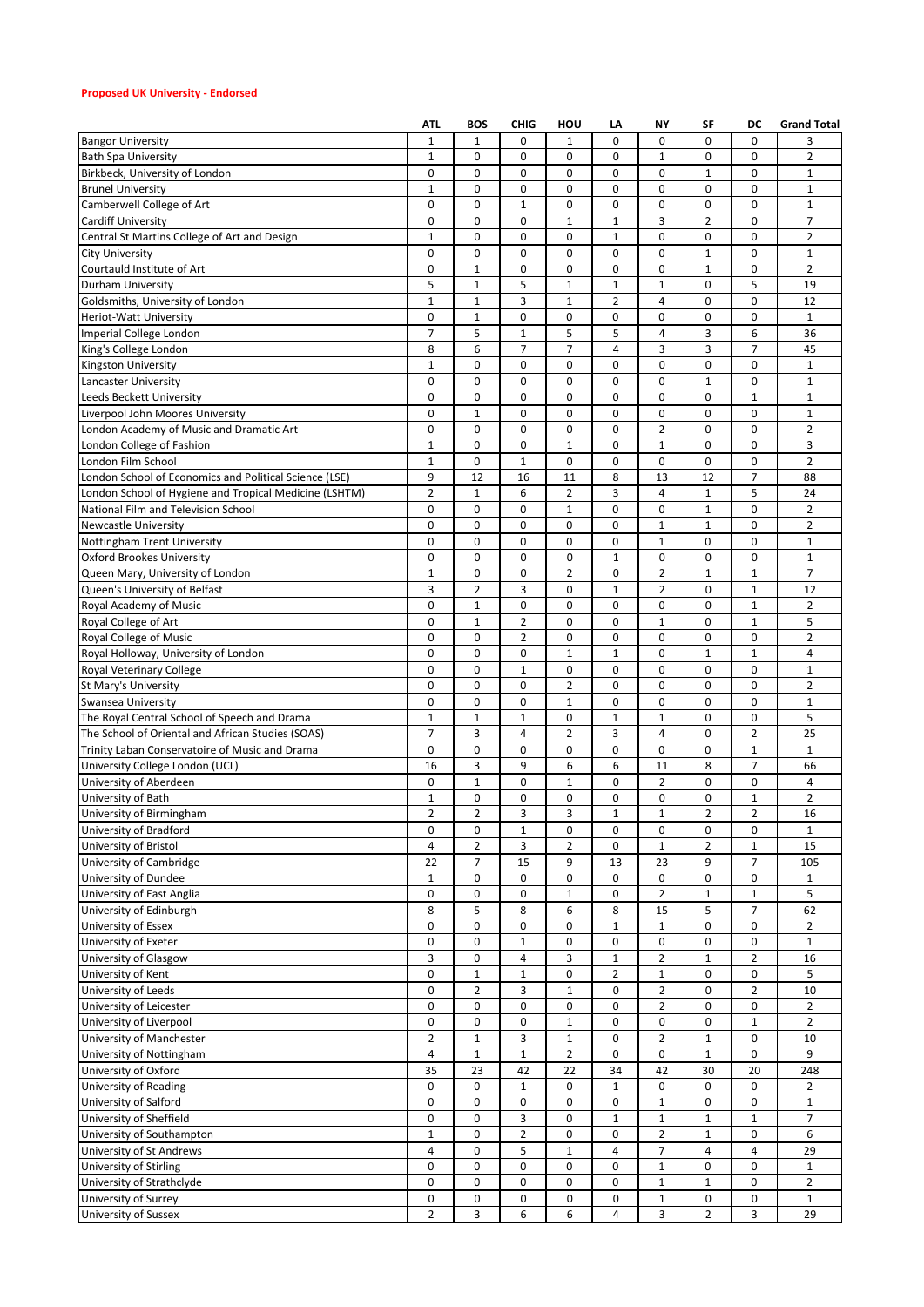| University of Ulster      |     |    |     | 0   |     |     |    |     |      |
|---------------------------|-----|----|-----|-----|-----|-----|----|-----|------|
| University of Warwick     |     |    |     | 0   |     |     |    |     |      |
| University of Westminster |     | C  |     | 0   |     |     |    |     |      |
| University of Winchester  |     |    |     | 0   |     |     |    |     |      |
| University of York        |     |    | n   |     |     |     |    |     |      |
| Warburg Institute         |     |    |     | 0   |     |     |    |     |      |
| <b>Grand Total</b>        | 160 | 92 | 170 | 106 | 108 | 174 | 99 | 101 | 1010 |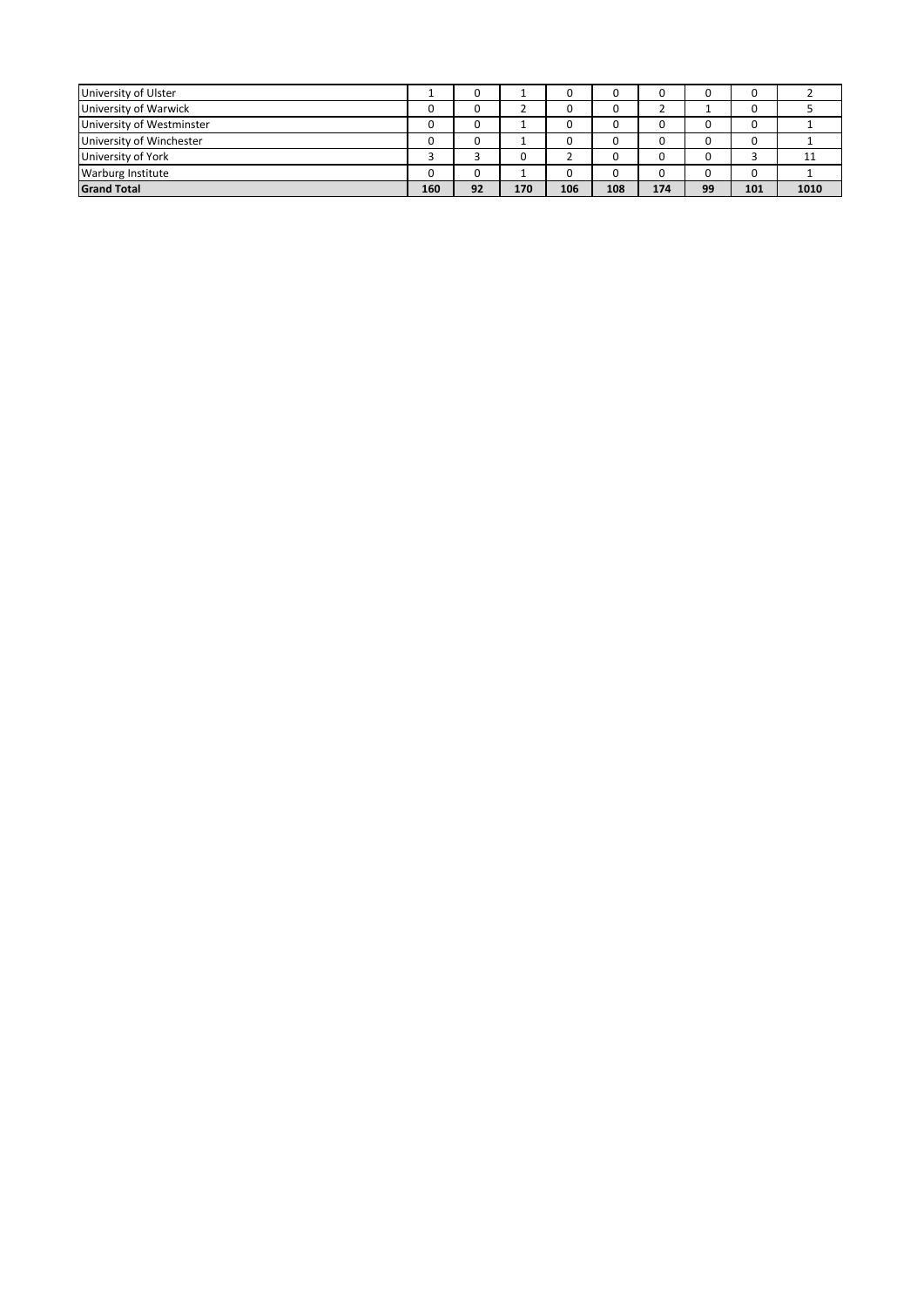#### **Total Number- Interviewed**

|                                           | <b>ATL</b>     | <b>BOS</b>   | <b>CHIG</b> | HOU            | LA           | NΥ             | SF             | DC           | Total                   |
|-------------------------------------------|----------------|--------------|-------------|----------------|--------------|----------------|----------------|--------------|-------------------------|
| <b>BY REGION</b>                          | 22             | 16           | 26          | 19             | 16           | 22             | 20             | 17           | 158                     |
| % of National Pool                        | 13.9%          | 10.1%        | 16.5%       | 12.0%          | 10.1%        | 13.9%          | 12.7%          | 10.8%        |                         |
| <b>GENDER</b>                             |                |              |             |                |              |                |                |              |                         |
| Men                                       | 8              | 5            | 11          | 6              | 7            | $\overline{7}$ | 9              | 6            | 59                      |
| % of Regional Pool                        | 36.36%         | 31.25%       | 42.31%      | 31.58%         | 43.75%       | 31.82%         | 45.00%         | 35.29%       |                         |
| % of National Pool                        | 5.06%          | 3.16%        | 6.96%       | 3.80%          | 4.43%        | 4.43%          | 5.70%          | 3.80%        | 37.34%                  |
| Women                                     | 14             | 11           | 15          | 13             | 9            | 15             | 11             | 11           | 99                      |
| % of Regional Pool                        | 63.64%         | 68.75%       | 57.69%      | 68.42%         | 56.25%       | 68.18%         | 55.00%         | 64.71%       |                         |
| % of National Pool                        | 8.86%          | 6.96%        | 9.49%       | 8.23%          | 5.70%        | 9.49%          | 6.96%          | 6.96%        | 62.66%                  |
| <b>ETHNICITY</b>                          |                |              |             |                |              |                |                |              |                         |
| American Indian or Alaska Native          | 0              | 0            | $\mathbf 0$ | 0              | 0            | 0              | 0              | 0            | 0                       |
| % of Regional Pool                        | 0.00%          | 0.00%        | 0.00%       | 0.00%          | 0.00%        | 0.00%          | 0.00%          | 0.00%        |                         |
| % of National Pool                        | 0.00%          | 0.00%        | 0.00%       | 0.00%          | 0.00%        | 0.00%          | 0.00%          | 0.00%        | 0.00%                   |
| Asian                                     | $\overline{2}$ | 3            | 4           | 4              | 4            | $\overline{2}$ | $\overline{7}$ | $\mathbf{1}$ | 27                      |
| % of Regional Pool                        | 9.09%          | 18.75%       | 15.38%      | 21.05%         | 25.00%       | 9.09%          | 35.00%         | 5.88%        |                         |
| % of National Pool                        | 1.27%          | 1.90%        | 2.53%       | 2.53%          | 2.53%        | 1.27%          | 4.43%          | 0.63%        | 17.09%                  |
| <b>Black or African American</b>          | $\overline{2}$ | $\mathbf{1}$ | $1\,$       | 0              | $\mathbf{1}$ | $\overline{2}$ | 0              | 4            | 11                      |
| % of Regional Pool                        | 9.09%          | 6.25%        | 3.85%       | 0.00%          | 6.25%        | 9.09%          | 0.00%          | 23.53%       |                         |
| % of National Pool                        | 1.27%          | 0.63%        | 0.63%       | 0.00%          | 0.63%        | 1.27%          | 0.00%          | 2.53%        | 6.96%                   |
| Hispanic/Latino                           | 1              | 0            | 1           | 1              | 3            | 1              | 0              | 0            | $\overline{\mathbf{z}}$ |
| % of Regional Pool                        | 4.55%          | 0.00%        | 3.85%       | 5.26%          | 18.75%       | 4.55%          | 0.00%          | 0.00%        |                         |
| % of National Pool                        | 0.63%          | 0.00%        | 0.63%       | 0.63%          | 1.90%        | 0.63%          | 0.00%          | 0.00%        | 4.43%                   |
| White                                     | 16             | 11           | 19          | 12             | 7            | 16             | 11             | 10           | 102                     |
| % of Regional Pool                        | 72.73%         | 68.75%       | 73.08%      | 63.16%         | 43.75%       | 72.73%         | 55.00%         | 58.82%       |                         |
| % of National Pool                        | 10.13%         | 6.96%        | 12.03%      | 7.59%          | 4.43%        | 10.13%         | 6.96%          | 6.33%        | 64.56%                  |
| Native Hawaiian or Other Pacific Islander | 0              | 0            | $\mathbf 0$ | 0              | 0            | $\mathbf 0$    | 0              | 0            | 0                       |
| % of Regional Pool                        | 0.00%          | 0.00%        | 0.00%       | 0.00%          | 0.00%        | 0.00%          | 0.00%          | 0.00%        |                         |
| % of National Pool                        | 0.00%          | 0.00%        | 0.00%       | 0.00%          | 0.00%        | 0.00%          | 0.00%          | 0.00%        | 0.00%                   |
| <b>Mixed Race</b>                         | 0              | $\mathbf{1}$ | 0           | $\mathbf 1$    | 1            | $\mathbf 1$    | $\mathbf{1}$   | 1            | 6                       |
| % of Regional Pool                        | 0.00%          | 6.25%        | 0.00%       | 5.26%          | 6.25%        | 4.55%          | 5.00%          | 5.88%        |                         |
| % of National Pool                        | 0.00%          | 0.63%        | 0.00%       | 0.63%          | 0.63%        | 0.63%          | 0.63%          | 0.63%        | 3.80%                   |
| Prefer not to answer                      | 1              | 0            | 1           | 1              | 0            | 0              | 1              | 1            | 5                       |
| % of Regional Pool                        | 4.55%          | 0.00%        | 3.85%       | 5.26%          | 0.00%        | 0.00%          | 5.00%          | 5.88%        |                         |
| % of National Pool                        | 0.63%          | 0.00%        | 0.63%       | 0.63%          | 0.00%        | 0.00%          | 0.63%          | 0.63%        | 3.16%                   |
| UNIVERSITIES PRESENTING CANDIDATES        |                |              |             |                |              |                |                |              |                         |
| <b>Ivy League</b>                         | $\overline{2}$ | 6            | 4           | $\overline{2}$ | 3            | 4              | $\overline{2}$ | $\mathbf 1$  | 24                      |
| % of Regional Pool                        | 9.09%          | 37.50%       | 15.38%      | 10.53%         | 18.75%       | 18.18%         | 10.00%         | 5.88%        |                         |
| % of National Pool                        | 1.27%          | 3.80%        | 2.53%       | 1.27%          | 1.90%        | 2.53%          | 1.27%          | 0.63%        | 15.19%                  |
| <b>Other Private Universities</b>         | 9              | 5            | 8           | 9              | 7            | 12             | 9              | 12           | 71                      |
| % of Regional Pool                        | 40.91%         | 31.25%       | 30.77%      | 47.37%         | 43.75%       | 54.55%         | 45.00%         | 70.59%       |                         |
| % of National Pool                        | 5.70%          | 3.16%        | 5.06%       | 5.70%          | 4.43%        | 7.59%          | 5.70%          | 7.59%        | 44.94%                  |
| <b>State/Public Universities</b>          | 10             | 5            | 11          | 7              | 5            | $\overline{4}$ | 8              | 2            | 52                      |
| % of Regional Pool                        | 45.45%         | 31.25%       | 42.31%      | 36.84%         | 31.25%       | 18.18%         | 40.00%         | 11.76%       |                         |
| % of National Pool                        | 6.33%          | 3.16%        | 6.96%       | 4.43%          | 3.16%        | 2.53%          | 5.06%          | 1.27%        | 32.91%                  |
| <b>Service Academies</b>                  | $\mathbf{1}$   | 0            | 3           | 1              | 1            | 2              | $\mathbf{1}$   | 2            | 11                      |
| % of Regional Pool                        | 4.55%          | 0.00%        | 11.54%      | 5.26%          | 6.25%        | 9.09%          | 5.00%          | 11.76%       |                         |
| % of National Pool                        | 0.63%          | 0.00%        | 1.90%       | 0.63%          | 0.63%        | 1.27%          | 0.63%          | 1.27%        | 6.96%                   |
| PREFERRED UK UNIVERSITY                   |                |              |             |                |              |                |                |              |                         |
| <b>University of Oxford</b>               | 5              | 5            | 9           | 4              | 4            | 2              | 8              | 3            | 40                      |
| % of Regional Pool                        | 23%            | 31.25%       | 34.62%      | 21.05%         | 25.00%       | 9.09%          | 40.00%         | 17.65%       |                         |
| % of National Pool                        | 3.16%          | 3.16%        | 5.70%       | 2.53%          | 2.53%        | 1.27%          | 5.06%          | 1.90%        | 25.32%                  |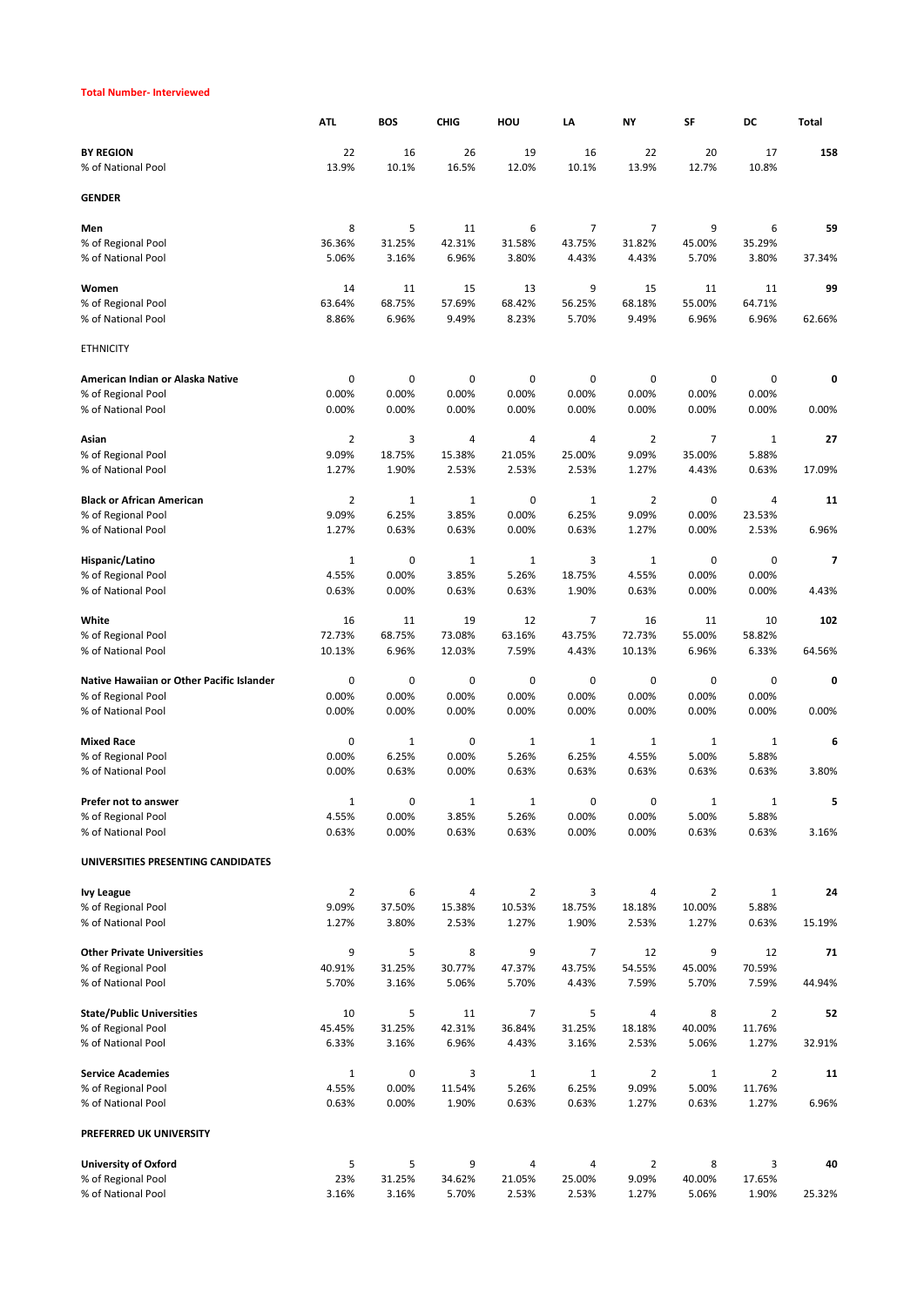| <b>University of Cambridge</b>     | 4              | $\overline{2}$ | 6        | $\mathbf{1}$   | $\overline{2}$ | 6        | 5              | $\overline{2}$ | 28     |
|------------------------------------|----------------|----------------|----------|----------------|----------------|----------|----------------|----------------|--------|
| % of Regional Pool                 | 18.18%         | 12.50%         | 23.08%   | 5.26%          | 12.50%         | 27.27%   | 25.00%         | 11.76%         |        |
| % of National Pool                 | 2.53%          | 1.27%          | 3.80%    | 0.63%          | 1.27%          | 3.80%    | 3.16%          | 1.27%          | 17.72% |
| University of London               | 5              | 6              | 8        | 3              | $\overline{4}$ | 8        | $\overline{2}$ | 9              | 45     |
| % of Regional Pool                 | 22.73%         | 37.50%         | 30.77%   | 15.79%         | 25.00%         | 36.36%   | 10.00%         | 52.94%         |        |
| % of National Pool                 | 3.16%          | 3.80%          | 5.06%    | 1.90%          | 2.53%          | 5.06%    | 1.27%          | 5.70%          | 28.48% |
| <b>Other English Universities</b>  | 5              | 3              | 3        | 6              | $\overline{2}$ | 1        | 2              | 3              | 25     |
| % of Regional Pool                 | 22.73%         | 18.75%         | 11.54%   | 31.58%         | 12.50%         | 4.55%    | 10.00%         | 17.65%         |        |
| % of National Pool                 | 3.16%          | 1.90%          | 1.90%    | 3.80%          | 1.27%          | 0.63%    | 1.27%          | 1.90%          | 15.82% |
| <b>Northern Irish Universities</b> | $\Omega$       | $\Omega$       | $\Omega$ | 0              | $\mathbf{1}$   | $\Omega$ | $\Omega$       | $\Omega$       | 1      |
| % of Regional Pool                 | 0.00%          | 0.00%          | 0.00%    | 0.00%          | 6.25%          | 0.00%    | 0.00%          | 0.00%          |        |
| % of National Pool                 | 0.00%          | 0.00%          | 0.00%    | 0.00%          | 0.63%          | 0.00%    | 0.00%          | 0.00%          | 0.63%  |
| <b>Scottish Universities</b>       | $\overline{2}$ | 0              | 0        | 3              | 3              | 4        | 3              | 1              | 16     |
| % of Regional Pool                 | 9.09%          | 0.00%          | 0.00%    | 15.79%         | 18.75%         | 18.18%   | 15.00%         | 5.88%          |        |
| % of National Pool                 | 1.27%          | 0.00%          | 0.00%    | 1.90%          | 1.90%          | 2.53%    | 1.90%          | 0.63%          | 10.13% |
| <b>Welsh Universities</b>          | 1              | $\Omega$       | $\Omega$ | $\overline{2}$ | $\Omega$       | 0        | 0              | $\Omega$       | 3      |
| % of Regional Pool                 | 4.55%          | 0.00%          | 0.00%    | 10.53%         | 0.00%          | 0.00%    | 0.00%          | 0.00%          |        |
| % of National Pool                 | 0.63%          | 0.00%          | 0.00%    | 1.27%          | 0.00%          | 0.00%    | 0.00%          | 0.00%          | 1.90%  |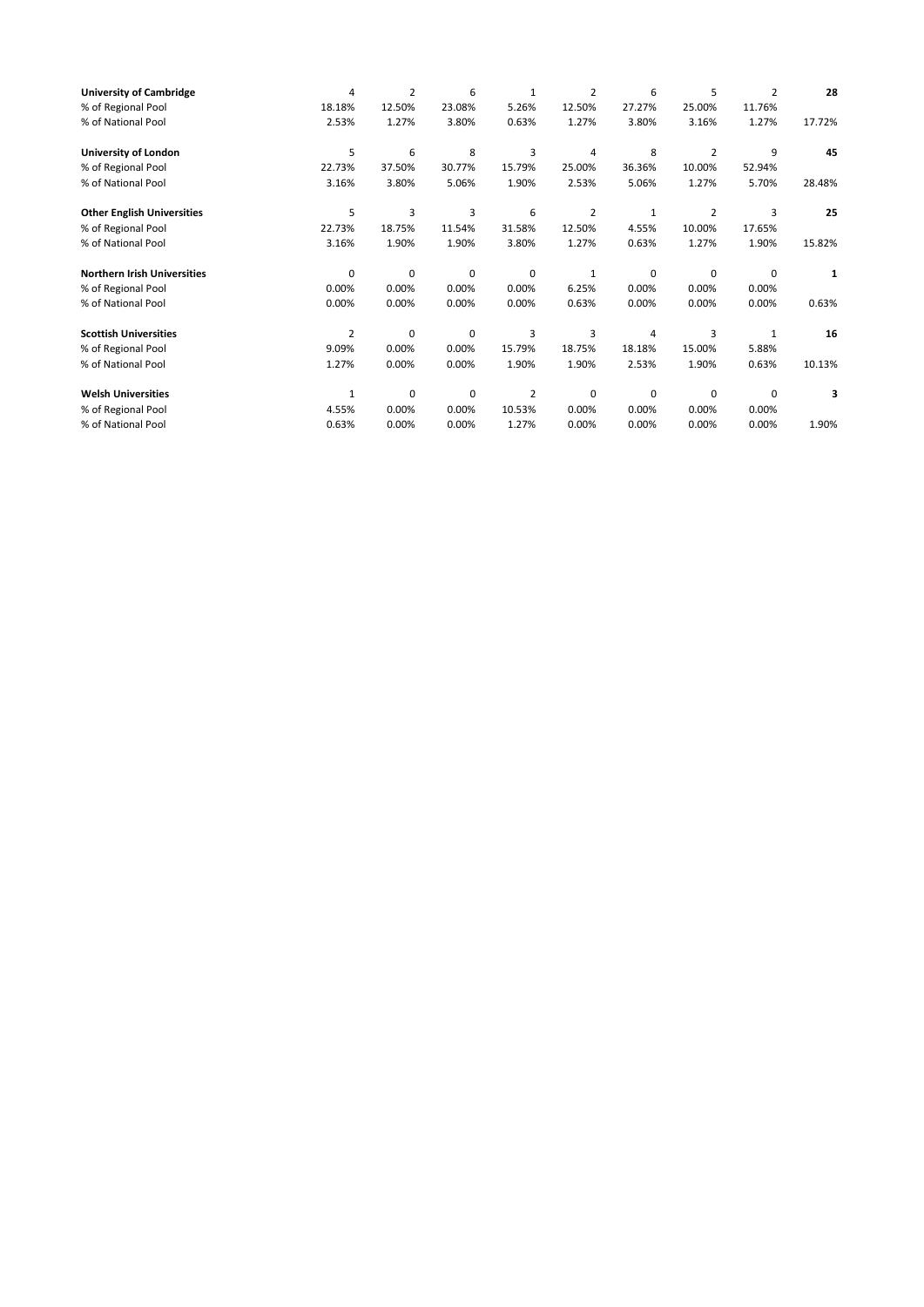## **Universities Presenting Candidates -Interviewed**

# **ATL BOS CHIG HOU LA NY SF DC Grand Total**

| Alabama                                 |              |                |                |              |                |              |              |              |                |
|-----------------------------------------|--------------|----------------|----------------|--------------|----------------|--------------|--------------|--------------|----------------|
| Auburn University                       | 1            | 0              | 0              | 0            | 0              | 0            | 0            | 0            | 1              |
| University of Alabama - Birmingham      | 1            | 0              | 0              | 0            | 0              | 0            | 0            | 0            | 1              |
| University of Alabama - Huntsville      | 1            | 0              | 0              | 0            | 0              | 0            | 0            | 0            | 1              |
| Arizona                                 |              |                |                |              |                |              |              |              |                |
| Arizona State University                | 0            | 0              | 0              | 1            | 1              | 0            | 0            | 0            | 2              |
| University of Arizona                   | 0            | 0              | 0              | 0            | 1              | 0            | 0            | 0            | 1              |
| California                              |              |                |                |              |                |              |              |              |                |
| Chapman University                      | 0            | 0              | 0              | 0            | 1              | 0            | 0            | 0            | 1              |
| <b>Stanford University</b>              | 0            | 0              | 1              | 3            | 1              | 0            | 2            | 0            | 7              |
| University of California - Berkeley     | 0            | 0              | 0              | 0            | 0              | 0            | 2            | 0            | 2              |
| University of California - Los Angeles  | 0            | 0              | 0              | 0            | 1              | 0            | 0            | 0            | 1              |
| University of California - Riverside    | 0            | 0              | 0              | 0            | 1              | 0            | 1            | 0            | 2              |
| University of California - Santa Cruz   | 0            | 0              | 0              | 0            | 1              | 0            | $\mathbf 0$  | 0            | 1              |
| Colorado                                |              |                |                |              |                |              |              |              |                |
| United States Air Force Academy         | 0            | 0              | 0              | 0            | 1              | 0            | 1            | 0            | 2              |
| University of Colorado System - Boulder | 0            | 0              | 0              | 1            | 0              | 0            | $\mathbf 0$  | 0            | 1              |
| Connecticut                             |              |                |                |              |                |              |              |              |                |
| University of Connecticut               | 0            | 2              | 0              | 0            | 0              | 0            | 0            | 0            | 2              |
| <b>Yale University</b>                  | 0            | 0              | 1              | 0            | 1              | 0            | 1            | 0            | 3              |
| <b>District of Columbia</b>             |              |                |                |              |                |              |              |              |                |
| American University                     | 0            | 0              | 0              | 0            | 0              | 0            | 0            | 2            | 2              |
| Georgetown University                   | 0            | 0              | 0              | 0            | 0              | 1            | 1            | 2            | 4              |
| The Catholic University of America      | 0            | 0              | 0              | 0            | 0              | 0            | 0            | 1            | 1              |
| Florida                                 |              |                |                |              |                |              |              |              |                |
| University of Florida                   | 1            | 0              | 0              | 0            | 0              | 0            | 0            | 0            | $\mathbf{1}$   |
| University of South Florida             | 1            | 0              | 0              | 0            | 0              | 0            | 0            | 0            | 1              |
| Georgia                                 |              |                |                |              |                |              |              |              |                |
| Agnes Scott College                     | 1            | 0              | 0              | 0            | 0              | 0            | 0            | 0            | 1              |
| <b>Emory University</b>                 | 1            | 0              | 0              | 0            | 0              | 0            | 0            | 1            | 2              |
| Georgia College & State University      | 1            | 0              | 0              | 0            | 0              | 0            | 0            | 0            | 1              |
| Spelman College                         | 1            | 0              | 0              | 0            | 0              | 0            | 0            | 1            | 2              |
| Idaho                                   |              |                |                |              |                |              |              |              |                |
| <b>Boise State University</b>           | 0            | 0              | 0              | 0            | 0              | 0            | 1            | 0            | 1              |
| <b>Illinois</b>                         |              |                |                |              |                |              |              |              |                |
| Northwestern University                 | 0            | 0              | $\overline{2}$ | 0            | 0              | 0            | 0            | 1            | 3              |
| University of Chicago                   | 0            | 0              | $\pmb{0}$      | 0            | $\pmb{0}$      | 0            | 0            | 1            |                |
| Indiana                                 |              |                |                |              |                |              |              |              |                |
| Indiana University                      | 0            | $\pmb{0}$      | $\mathbf{3}$   | 0            | 0              | 0            | $\pmb{0}$    | $\pmb{0}$    | 3              |
| University of Notre Dame                | 0            | 0              | $\overline{2}$ | 0            | $\mathsf 0$    | $\pmb{0}$    | $\pmb{0}$    | $\pmb{0}$    | $\overline{2}$ |
| lowa                                    |              |                |                |              |                |              |              |              |                |
| <b>Grinnell College</b>                 | 0            | $\pmb{0}$      | 0              | 0            | 0              | 0            | $\mathbf{1}$ | $\mathbf 0$  | $\mathbf{1}$   |
| Kansas                                  |              |                |                |              |                |              |              |              |                |
| University of Kansas                    | 0            | 0              | 0              | $\mathbf{1}$ | $\mathsf 0$    | $\pmb{0}$    | $\pmb{0}$    | $\pmb{0}$    | $\mathbf{1}$   |
| Maine                                   |              |                |                |              |                |              |              |              |                |
| <b>Bates College</b>                    | 0            | $\mathbf 0$    | 0              | 1            | 0              | 0            | $\pmb{0}$    | $\mathbf 0$  | $\mathbf{1}$   |
| Maryland                                |              |                |                |              |                |              |              |              |                |
|                                         |              | 0              |                |              |                |              |              | $\mathbf 0$  |                |
| Johns Hopkins University                | 1            |                | 0              | 0            | 0              | 0            | $\mathbf{1}$ |              | $\overline{2}$ |
| United States Naval Academy             | $\mathbf{1}$ | 0              | 1              | 1            | 0              | $\mathbf{1}$ | 0            | $\mathbf{1}$ | 5              |
| <b>Massachusetts</b>                    |              |                |                |              |                |              |              |              |                |
| <b>Brandeis University</b>              | 0            | 0              | 0              | 0            | 0              | 0            | $\mathbf{1}$ | $\mathbf 0$  | $\mathbf{1}$   |
| <b>Harvard University</b>               | 1            | 4              | 1              | 2            | 1              | $\mathbf{2}$ | $\mathbf{1}$ | 1            | 13             |
| Massachusetts Institute of Technology   | 1            | $\overline{2}$ | 0              | 0            | $\overline{2}$ | 3            | $\mathbf{1}$ | 1            | 10             |
| Northeastern University                 | 0            | $\overline{2}$ | 0              | 0            | 0              | $\mathbf{1}$ | 0            | 0            | 3              |
| <b>Tufts University</b>                 | 0            | 0              | 0              | 0            | 0              | 0            | $\pmb{0}$    | $\mathbf 1$  | 1              |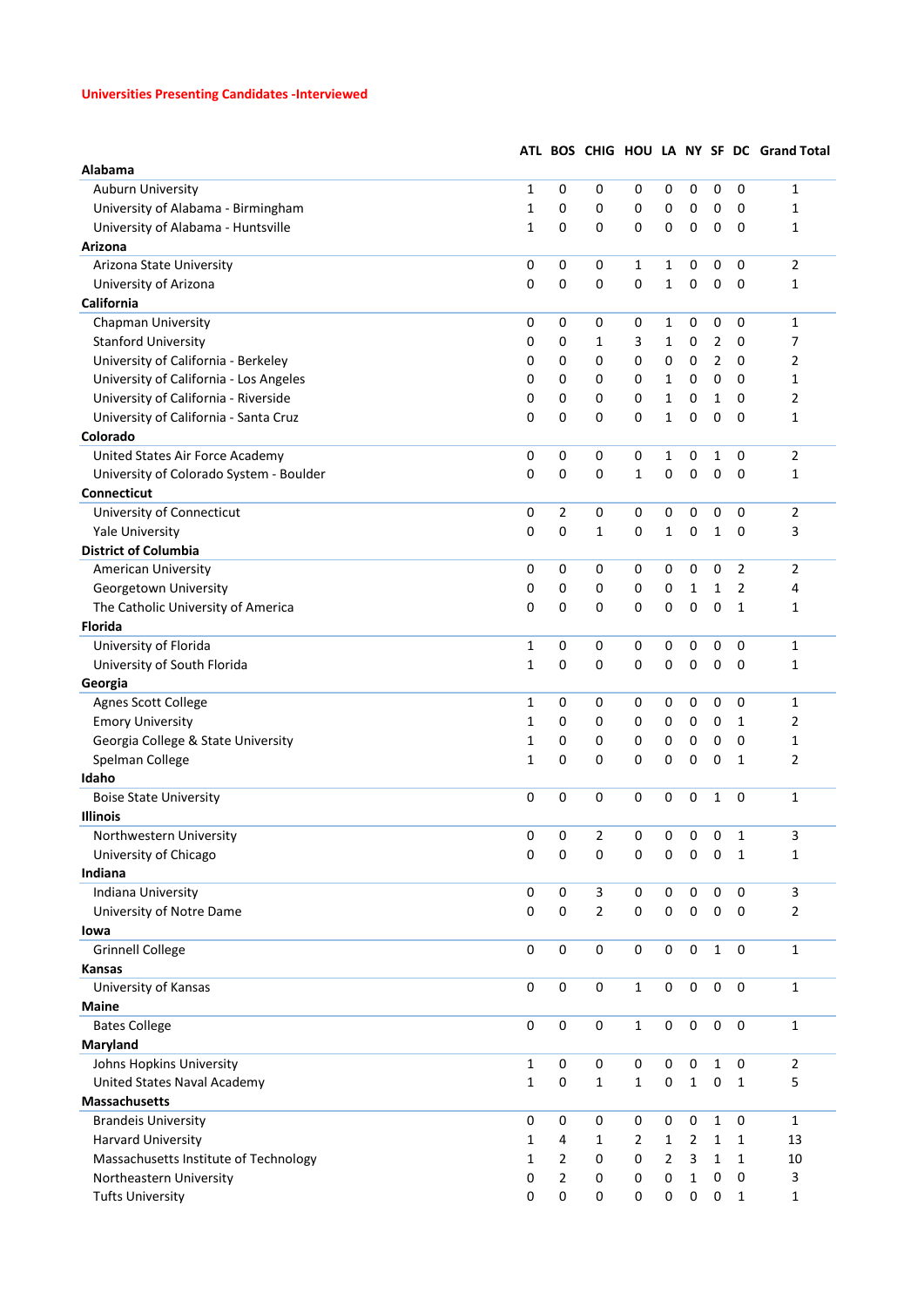| Michigan                                            |                |   |                |   |   |                |              |              |                |
|-----------------------------------------------------|----------------|---|----------------|---|---|----------------|--------------|--------------|----------------|
| Hillsdale College                                   | 0              | 0 | 1              | 0 | 0 | 0              | 0            | 0            | 1              |
| University of Michigan - Ann Arbor                  | 0              | 0 | $\overline{2}$ | 0 | 0 | 0              | 0            | 0            | 2              |
| <b>Minnesota</b>                                    |                |   |                |   |   |                |              |              |                |
| University of Minnesota - Twin Cities               | 0              | 0 | 2              | 0 | 0 | 0              | 0            | 0            | $\overline{2}$ |
| Mississippi                                         |                |   |                |   |   |                |              |              |                |
| University of Mississippi                           | $\overline{2}$ | 0 | 0              | 0 | 0 | 0              | 0            | 0            | $\overline{2}$ |
| Montana                                             |                |   |                |   |   |                |              |              |                |
| Montana State University System - Bozeman           | 0              | 0 | 0              | 0 | 0 | 0              | 1            | 0            | 1              |
| University of Montana - Missoula                    | 0              | 0 | 0              | 0 | 0 | 0              | $\mathbf{1}$ | 0            | 1              |
| <b>New Hampshire</b>                                |                |   |                |   |   |                |              |              |                |
| University of New Hampshire                         | 0              | 1 | 0              | 0 | 0 | 0              | 0            | 0            | 1              |
| <b>New Jersey</b>                                   |                |   |                |   |   |                |              |              |                |
|                                                     | 0              | 1 | 2              | 0 | 1 | 2              | 0            | 0            | 6              |
| Princeton University                                |                |   |                |   |   |                |              |              |                |
| Rutgers University - New Brunswick                  | 0              | 0 | 0              | 0 | 0 | $\mathbf{1}$   | 0            | 0            | 1              |
| <b>New York</b>                                     |                |   |                |   |   |                |              |              |                |
| City University of New York - Hunter College        | 0              | 0 | 0              | 0 | 0 | 1              | 0            | 0            | $\mathbf{1}$   |
| <b>Marist College</b>                               | 0              | 0 | 0              | 0 | 0 | 1              | 0            | 0            | 1              |
| State University of New York - Buffalo              | 0              | 0 | 0              | 0 | 0 | 1              | 0            | 0            | 1              |
| <b>Syracuse University</b>                          | 1              | 0 | 0              | 0 | 0 | 0              | 0            | 0            | 1              |
| United States Military Academy                      | 0              | 0 | 2              | 0 | 0 | 1              | 0            | 1            | 4              |
| Ithaca College                                      | 0              | 0 | 0              | 0 | 1 | 0              | 0            | 0            | 1              |
| <b>North Carolina</b>                               |                |   |                |   |   |                |              |              |                |
| Duke University                                     | 1              | 0 | 0              | 1 | 1 | 1              | 0            | 0            | 4              |
| <b>Elon University</b>                              | 0              | 0 | 0              | 0 | 0 | 0              | 1            | 0            | 1              |
| University of North Carolina - Chapel Hill          | 2              | 1 | 1              | 0 | 0 | 0              | 0            | 0            | 4              |
| Wake Forest University                              | $\overline{2}$ | 0 | 0              | 0 | 0 | 0              | 0            | 0            | 2              |
| Ohio                                                |                |   |                |   |   |                |              |              |                |
| Ohio State University System                        | 0              | 0 | 1              | 0 | 0 | 0              | 0            | 0            | 1              |
| University of Dayton                                | 0              | 0 | 1              | 0 | 0 | 0              | 0            | 0            | 1              |
| <b>Oklahoma</b>                                     |                |   |                |   |   |                |              |              |                |
| University of Oklahoma                              | 0              | 0 | 0              | 1 | 0 | 0              | 0            | 0            | 1              |
| Oregon                                              |                |   |                |   |   |                |              |              |                |
| Lewis & Clark College                               | 0              | 0 | 0              | 1 | 0 | 0              | 0            | 0            | $\mathbf{1}$   |
| University of Oregon                                | 0              | 0 | 0              | 0 | 0 | 0              | 1            | 0            | 1              |
|                                                     |                |   |                |   |   |                |              |              |                |
| Pennsylvania                                        |                |   |                |   |   |                |              |              | 1              |
| Carnegie Mellon University                          | 0              | 0 | 0              | 1 | 0 | 0              | 0            | 0            |                |
| Lafayette College                                   | 0              | 0 | 0              | 0 | 0 | 1              | 0            | 0            | 1              |
| University of Pennsylvania                          | 0              | 1 | 0              | 1 | 0 | $\overline{2}$ | 1            | 0            | 5              |
| Lehigh University                                   | 0              | 0 | 0              | 0 | 0 | 1              | 0            | 0            | 1              |
| Dickinson College                                   | 0              | 0 | 0              | 0 | 1 | 0              | 0            | 0            | $\mathbf{1}$   |
| Juniata College                                     | 0              | 0 | 0              | 0 | 0 | $\mathbf 1$    | 0            | 0            | $\mathbf{1}$   |
| <b>Rhode Island</b>                                 |                |   |                |   |   |                |              |              |                |
| <b>Brown University</b>                             | $\mathbf{1}$   | 1 | 0              | 0 | 0 | 0              | 0            | 0            | 2              |
| University of Rhode Island                          | 0              | 1 | 0              | 0 | 0 | 0              | 0            | 0            | 1              |
| <b>Texas</b>                                        |                |   |                |   |   |                |              |              |                |
| <b>Baylor University</b>                            | 0              | 0 | 0              | 1 | 0 | 0              | 0            | 0            | 1              |
| University of Texas - Austin                        | 0              | 0 | $\mathbf{1}$   | 2 | 0 | 0              | 0            | 0            | 3              |
| University of Texas - Dallas                        | 0              | 0 | 0              | 1 | 0 | 0              | $\pmb{0}$    | $\mathbf 0$  | 1              |
| Virginia                                            |                |   |                |   |   |                |              |              |                |
| University of Virginia                              | 0              | 0 | 0              | 0 | 0 | 1              | 0            | 0            | $\mathbf{1}$   |
| Virginia Polytechnic Institute and State University | 0              | 0 | 0              | 0 | 0 | 0              | 0            | 1            | 1              |
| Washington & Lee University                         | 0              | 0 | 0              | 0 | 0 | 0              | 0            | $\mathbf{1}$ | 1              |
| Washington                                          |                |   |                |   |   |                |              |              |                |
| University of Washington - Seattle                  | 0              | 0 | 0              | 0 | 0 | 0              | 1            | 0            | $\mathbf{1}$   |
| Whitman College                                     | 0              | 0 | 1              | 0 | 0 | 0              | 0            | 0            | 1              |
| Wisconsin                                           |                |   |                |   |   |                |              |              |                |
| University of Wisconsin - Madison                   | 0              | 0 | $\mathbf{1}$   | 0 | 0 | 0              | 0            | 0            | $\mathbf{1}$   |
| <b>West Virginia</b>                                |                |   |                |   |   |                |              |              |                |
|                                                     |                |   |                |   |   |                |              |              |                |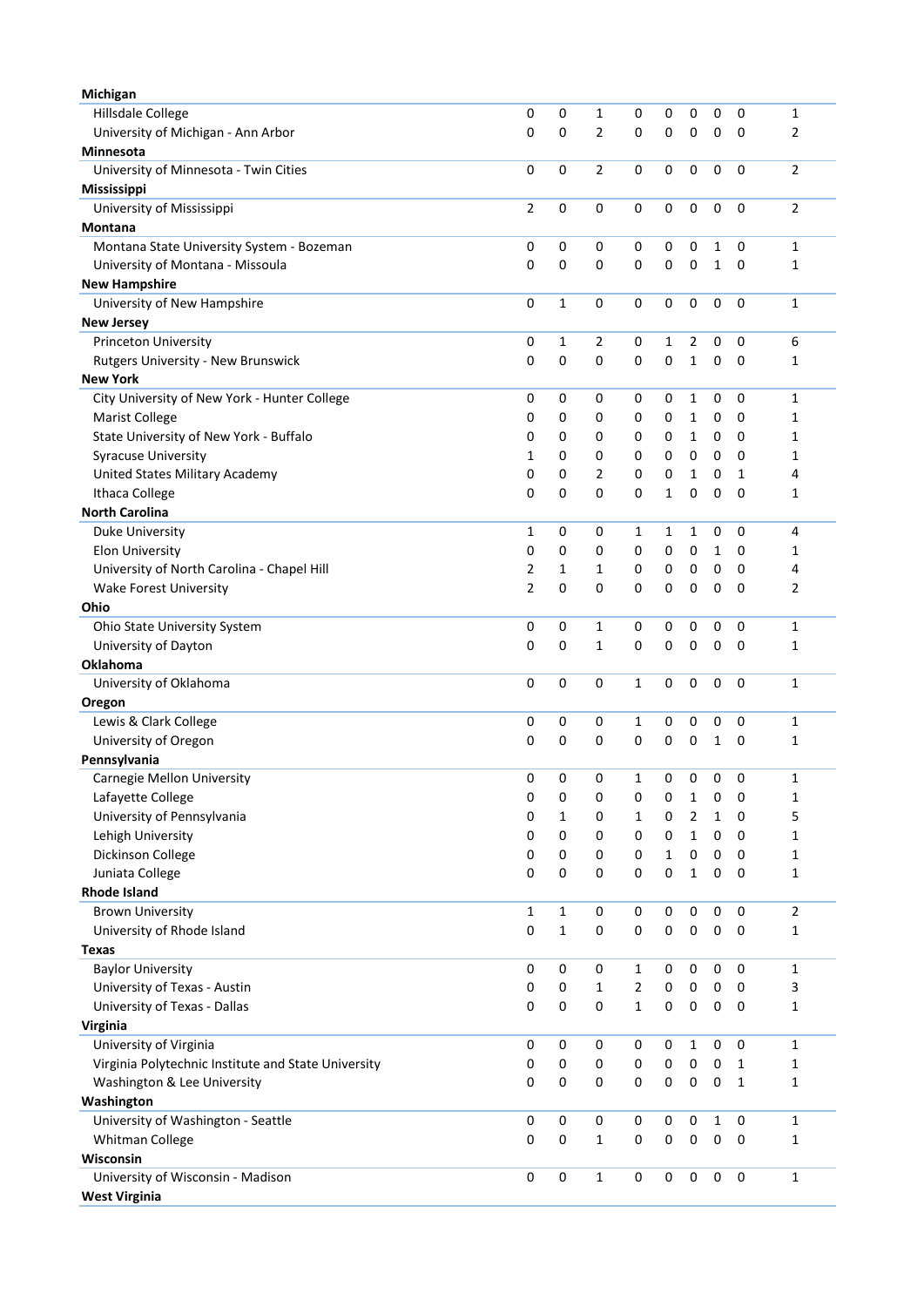| West Virginia University |  | 0 0 0 0 0 0 0 1         |  |  |     |
|--------------------------|--|-------------------------|--|--|-----|
| <b>Grand Total</b>       |  | 22 16 26 19 16 22 20 17 |  |  | 158 |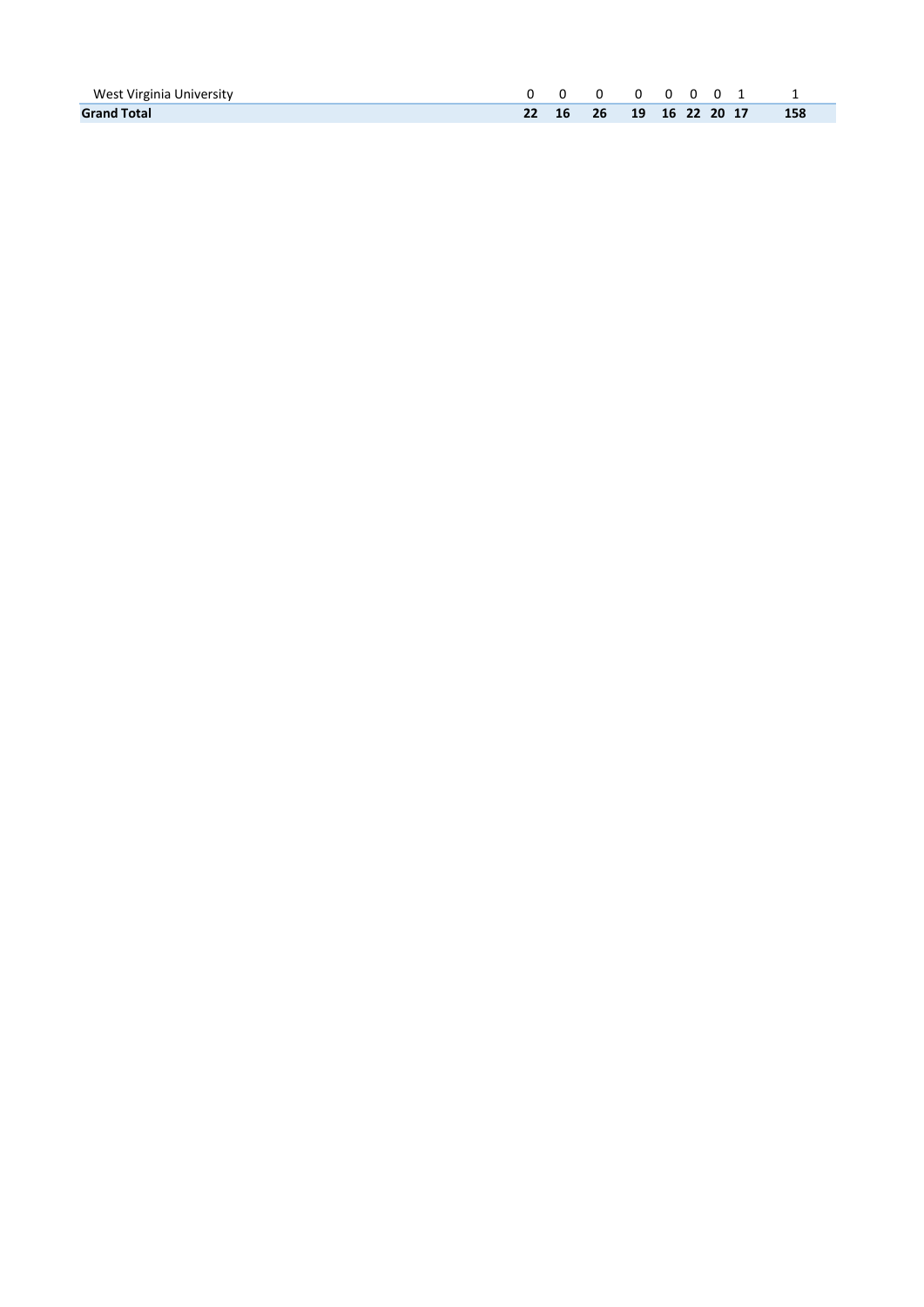#### **Proposed Field of Study -Interviewed**

|                                                                   | <b>ATL</b>   | BOS          | CHIG         | HOU         | LA | NY           | SF           | DC       | <b>Grand Total</b>       |
|-------------------------------------------------------------------|--------------|--------------|--------------|-------------|----|--------------|--------------|----------|--------------------------|
| Additive Manufacturing and 3D Printing                            | 1            | 0            | 0            | 0           | 0  | 0            | 0            | 0        | 1                        |
| Additive Manufacturing and Advanced Manufacturing Technologies    | 0            | 0            | 1            | 0           | 0  | 0            | 0            | 0        | 1                        |
| <b>Advanced Computer Science</b>                                  | 0            | 0            | $\mathbf{1}$ | 0           | 0  | 0            | 0            | 0        | 1                        |
| Aerospace Materials and Structures (Aerial Robotics Research)     | 1            | 0            | 0            | 0           | 0  | 0            | 0            | 0        | 1                        |
|                                                                   |              |              |              |             |    |              |              |          |                          |
| African Studies with Environment                                  | 0            | 0            | 0            | 0           | 0  | 0            | $1\,$        | 0        | 1                        |
| American Studies                                                  | 0            | 0            | 0            | 1           | 0  | 0            | 0            | 0        | 1                        |
| <b>Applied Mathematics</b>                                        | 0            | $\mathbf 0$  | 0            | 0           | 1  | 0            | 0            | 0        | 1                        |
| Applied Mathematics and Theoretical Physics                       | 0            | 0            | 1            | 0           | 1  | 0            | 0            | 0        | $\overline{2}$           |
| <b>Applied Theatre</b>                                            | 0            | 1            | 0            | 0           | 0  | 0            | 0            | 0        | 1                        |
| Archaeology                                                       | 1            | 0            | 0            | 0           | 1  | 0            | 0            | 0        | $\overline{\mathbf{c}}$  |
| Artificial Intelligence                                           | 0            | 0            | 0            | 1           | 1  | 0            | 0            | 0        | $\overline{2}$           |
| Atomic and Laser Physics                                          | 0            | $\mathbf 0$  | 0            | 0           | 1  | 0            | 0            | 0        | 1                        |
| Basic and Translational Neuroscience                              | 0            | 0            | 1            | 0           | 0  | 0            | 0            | 0        | 1                        |
| Biological Sciences at the Wellcome Sanger Institute              | 1            | 0            | 0            | 0           | 0  | 0            | 0            | 0        | 1                        |
|                                                                   | 0            | 0            | 0            | 0           |    |              |              | 0        | $\overline{\phantom{a}}$ |
| Chemistry                                                         |              |              |              |             | 0  | 1            | $\mathbf 1$  |          |                          |
| China & Globalisation                                             | 0            | 0            | $\mathbf{1}$ | 0           | 0  | 0            | 0            | 0        | 1                        |
| Classics                                                          | 0            | $\mathbf 0$  | 0            | 0           | 0  | $\mathbf 1$  | 0            | 0        | 1                        |
| Climate and Atmospheric Science                                   | 0            | 0            | 0            | 1           | 0  | 0            | 0            | 0        | 1                        |
| <b>Comparative Social Policy</b>                                  | 0            | 0            | 0            | 0           | 0  | 0            | 1            | 1        | $\overline{2}$           |
| Composition                                                       | 0            | 0            | 0            | 0           | 0  | 0            | 0            | 1        | 1                        |
| Computational Statistics and Machine Learning                     | 0            | 0            | 0            | 0           | 1  | 0            | 0            | 0        | $\mathbf{1}$             |
| Computer Science Autonomous Intelligence Machines and Systems CDT | 0            | $\mathbf 0$  | 0            | 0           | 0  | 0            | $\mathbf 1$  | 0        | 1                        |
| Contemporary Art Practice - Moving Image                          | 0            | $\mathbf{1}$ | 0            | 0           | 0  | 0            | 0            | 0        | 1                        |
|                                                                   |              |              |              |             |    |              |              |          |                          |
| Control of Infectious Diseases                                    | 0            | 0            | 0            | 0           | 0  | 0            | 0            | 1        | 1                        |
| <b>Creative Writing</b>                                           | 0            | 0            | 0            | 0           | 0  | 1            | 0            | 1        | $\overline{2}$           |
| Creative Writing and Education                                    | 0            | 0            | 0            | 0           | 1  | 0            | 0            | 0        | 1                        |
| Criminology and Criminal Justice                                  | 0            | $\mathbf 0$  | 0            | 1           | 0  | 0            | 0            | 0        | 1                        |
| Criticism and Culture                                             | 0            | 1            | 0            | 0           | 0  | 0            | 0            | 0        | $\mathbf{1}$             |
|                                                                   | 0            |              |              |             |    |              |              | 0        |                          |
| Cultural and Intellectual History 1300 â€" 1650                   |              | 0            | 1            | 0           | 0  | 0            | 0            |          | 1                        |
| <b>Cultural Studies</b>                                           | 0            | $\mathbf 0$  | 0            | 0           | 0  | 0            | $1\,$        | 0        | -1                       |
| Development Studies                                               | 0            | 0            | 0            | 1           | 0  | 0            | 0            | 0        | 1                        |
| <b>Disability Studies</b>                                         | 0            | $\mathbf 0$  | 0            | 0           | 0  | 0            | 0            | 1        | 1                        |
| Earth Sciences                                                    | 0            | 1            | 0            | 0           | 0  | 0            | 1            | 0        | $\overline{2}$           |
| Eastern European Studies                                          | $\mathbf{1}$ | $\pmb{0}$    | 0            | 0           | 0  | 0            | 0            | 0        | 1                        |
|                                                                   | 0            | 0            | 0            | 0           | 0  |              | 0            | 0        | 1                        |
| Economic and Social History                                       |              |              |              |             |    | 1            |              |          |                          |
| Economics                                                         | 0            | 0            | 0            | 0           | 0  | $\mathbf 1$  | 1            | 0        | $\overline{2}$           |
| Economics and Philosophy                                          | 0            | $\mathbf 0$  | 1            | 0           | 0  | 0            | 0            | 0        | 1                        |
| Education (Critical Approaches to Children's Literature)          | 0            | 0            | 1            | 0           | 0  | 0            | 0            | 0        | $\mathbf{1}$             |
| Engineering for Sustainable Development                           | 0            | 0            | 0            | 0           | 0  | 0            | 0            | 1        | 1                        |
| English Studies: Modern and Contemporary Literature               | 0            | 0            | 0            | 0           | 0  | 0            | 0            | 1        | -1                       |
| <b>Environmental Policy</b>                                       | 1            | 0            | 0            | 0           | 0  | 0            | 0            | 0        | 1                        |
|                                                                   |              |              |              |             |    |              |              |          |                          |
| Environmental Policy and Regulation                               | 0            | $\mathbf 0$  | 0            | 0           | 1  | 0            | 0            | 0        | 1                        |
| <b>Environmental Systems Engineering</b>                          | 0            | 0            | 0            | 0           | 0  | 0            | 0            | 1        | 1                        |
| <b>Experimental Psychology</b>                                    | 0            | 0            | 0            | 0           | 1  | 0            | 0            | 0        | 1                        |
| Fine Art                                                          | 0            | 0            | 0            | 0           | 0  | 0            | 0            | 1        | 1                        |
| French, Word and Music Studies                                    | 0            | 0            | 0            | 0           | 1  | 0            | 0            | 0        | 1                        |
| Gender, Violence and Conflict                                     | $\mathbf 1$  | $\mathbf 0$  | 0            | 0           | 0  | 0            | 0            | 0        | -1                       |
| Global Governance and Diplomacy                                   | 1            | 0            | 0            | 0           | 0  | 0            | 0            | 0        | $\mathbf{1}$             |
|                                                                   |              |              |              |             |    |              |              |          |                          |
| Global Health & Social Justice                                    | 0            | 0            | 0            | 0           | 0  | 0            | 0            | 1        | 1                        |
| Global Health and Development                                     | 0            | 0            | 0            | 0           | 1  | 0            | 0            | 0        | -1                       |
| Global Mental Health                                              | 0            | 0            | 0            | 0           | 0  | 0            | 0            | 1        | $\mathbf{1}$             |
| Global Peace, Security, and Justice                               | 0            | 0            | 0            | 0           | 1  | 0            | 0            | 0        | 1                        |
| Health Sciences                                                   |              |              |              |             | 0  | $\Omega$     | 0            | $\Omega$ |                          |
| High Performance Computing with Data Science                      | 0            | 0            | 0            | 0           | 0  | $\mathbf 1$  | 0            | 0        | 1                        |
|                                                                   | 0            | 0            | 0            |             | 0  | 0            | 0            | 1        |                          |
| <b>Higher Education</b>                                           |              |              |              | 0           |    |              |              |          | 1                        |
| History                                                           | 0            | 0            | 0            | 0           | 0  | 0            | $1\,$        | 0        | 1                        |
| History (focus on Medicine)                                       | 0            | 0            | 0            | 1           | 0  | 0            | 0            | 0        | 1                        |
| History and Philosophy of Science and Medicine                    | 0            | 0            | $\mathbf{1}$ | 0           | 0  | 0            | 1            | 0        | $\overline{2}$           |
| Humanitarian Engineering (with Sustainability)                    | 0            | 0            | $\mathbf{1}$ | 0           | 0  | 0            | 0            | 0        | 1                        |
| Inequalities and Social Science                                   | 0            | $\mathbf 0$  | 0            | 0           | 0  | 0            | $\mathbf 1$  | 0        | 1                        |
| Infection, Immunology, and Translational Medicine                 | 0            | 0            | 0            | 0           | 0  | 0            | $\mathbf{1}$ | 0        | 1                        |
|                                                                   | 0            | 0            | 0            | 0           | 0  | $\mathbf 1$  | 0            | 0        | 1                        |
| Innovation Design Engineering                                     |              |              |              |             |    |              |              |          |                          |
| Integrated Immunology                                             | 0            | 0            | 0            | $\mathbf 1$ | 0  | 0            | 0            | 0        | 1                        |
| International Development                                         | 0            | 0            | 0            | 0           | 0  | $\mathbf 1$  | 0            | 0        | 1                        |
| International Development and Humanitarian Emergencies            | 0            | 0            | $\mathbf{1}$ | 0           | 0  | 0            | 0            | 0        | 1                        |
| International Law                                                 | 0            | 0            | 0            | 0           | 0  | 0            | 0            | 1        | 1                        |
| <b>International Relations</b>                                    | 1            | 0            | 2            | 0           | 0  | 0            | 0            | 0        | 3                        |
| International Social and Public Policy                            | 0            | 0            | $\mathbf{1}$ | 0           | 0  | 0            | 0            | 0        |                          |
|                                                                   |              |              |              |             |    |              |              |          | 1                        |
| Islamic Studies and History                                       | 0            | 0            | 0            | 0           | 0  | 0            | 0            | 1        | 1                        |
| Labour, Social Movements and Development                          | 1            | $\mathbf 0$  | 0            | 0           | 0  | 0            | 0            | 0        | 1                        |
| Slavery and Liberation                                            | 0            | 0            | 0            | $\mathbf 1$ | 0  | 0            | 0            | 0        | 1                        |
| Machine Learning                                                  | 0            | 0            | 0            | 0           | 0  | 0            | 0            | 1        | 1                        |
| Magazine Journalism                                               | 0            | 0            | 0            | $\mathbf 1$ | 0  | 0            | 0            | 0        | 1                        |
|                                                                   |              |              |              |             |    |              |              |          |                          |
| Marine Conservation                                               | 0            | 0            | 0            | 0           | 0  | $\mathbf 1$  | 0            | 0        | 1                        |
| Materials Science & Metallurgy                                    | 0            | 0            | 0            | 1           | 0  | $\mathbf{1}$ | 0            | 0        | 2                        |
| Mathematical and Theoretical Physics                              | 0            | $\mathbf{1}$ | 0            | 0           | 0  | 0            | 0            | 0        | 1                        |
| <b>Mathematical Statistics</b>                                    | 0            | $\mathbf 0$  | 0            | 0           | 0  | $\mathbf 1$  | 0            | 0        | 1                        |
| Mathematics                                                       | 0            | 0            | $\mathbf{1}$ | 0           | 0  | 0            | $\mathbf{1}$ | 0        | $\overline{2}$           |
| Mathematics and Foundations of Computer Science                   | 0            | 0            | $\mathbf{1}$ | 0           | 0  | 0            | 0            | 0        | 1                        |
|                                                                   |              |              |              |             |    |              |              |          |                          |
| <b>Medical Anthropology</b>                                       | 1            | 0            | 0            | 0           | 0  | 0            | 0            | 0        | 1                        |
| Medical Science (MRC Epidemiology Unit)                           | $\mathbf 1$  | 0            | 0            | 0           | 0  | 0            | 0            | 0        | 1                        |
| Medicine, Health, and Public Policy                               | 0            | 0            | $\mathbf 1$  | 0           | 0  | 0            | 0            | 0        | 1                        |
| Mental Health Research                                            | 1            | 0            | 0            | 0           | 0  | 0            | 0            | 0        | 1                        |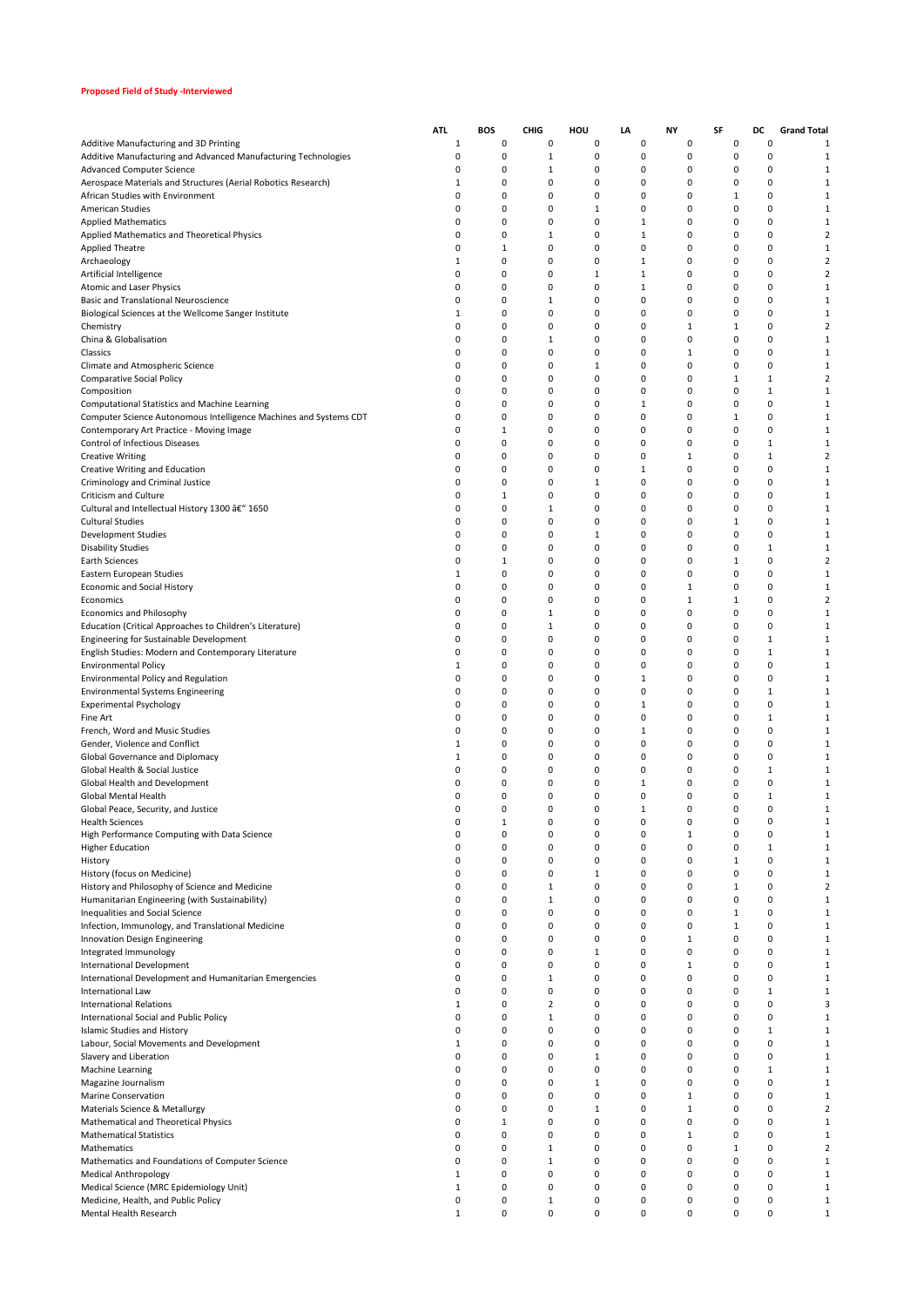| Middle Eastern Literary and Cultural Studies   | 0            | 0            | 0            | 0            | 0           | $\mathbf 1$  | 0            | $\mathbf 0$  | $\mathbf{1}$   |
|------------------------------------------------|--------------|--------------|--------------|--------------|-------------|--------------|--------------|--------------|----------------|
| Migration and Global Development               | $\mathbf 1$  | 0            | 0            | 0            | 0           | 0            | 0            | $\mathbf 0$  | $\mathbf{1}$   |
| Modern Middle Eastern Studies                  | 0            | 0            | 1            | 0            | 0           | 0            | $\mathbf{1}$ | 0            | $\overline{2}$ |
| Molecular and Genomic Paediatrics              | 0            | 0            | 0            | $\mathbf{1}$ | 0           | 0            | 0            | 0            | $\mathbf{1}$   |
| Molecular Medicine; Gene Therapy Concentration | $\mathbf{1}$ | 0            | 0            | 0            | 0           | 0            | 0            | 0            | $\mathbf 1$    |
| Moral, Political and Legal Philosophy          | $\mathbf{1}$ | 0            | 0            | 0            | 0           | 0            | $1\,$        | $\mathbf 0$  | $\overline{2}$ |
| Music in Performance                           | 0            | $\mathbf{1}$ | 0            | 0            | 0           | 0            | 0            | 0            | $\mathbf{1}$   |
| Nature, Society, and Environmental Governance  | 0            | 0            | 0            | 1            | 0           | 0            | $\mathbf 0$  | 0            | $\mathbf{1}$   |
| Neuroscience and Translational Medicine        | 0            | 0            | 0            | $\mathsf 0$  | 0           | $\mathbf 1$  | 0            | 0            | $\mathbf{1}$   |
| Oceanography                                   | 0            | 0            | 0            | 0            | 0           | 0            | $1\,$        | 0            | $\mathbf{1}$   |
| Oncology                                       | $\mathbf 0$  | 0            | $\mathbf{1}$ | $\mathbf 0$  | 0           | $\mathbf 0$  | 0            | 0            | $\mathbf{1}$   |
| One Health (Infectious Diseases)               | 0            | 0            | $\mathbf{1}$ | 0            | 0           | 0            | 0            | 0            | $\mathbf 1$    |
| Paediatrics                                    | 0            | 0            | 0            | 0            | 0           | $\mathbf{1}$ | 0            | 0            | $\mathbf{1}$   |
| Particle and Nuclear Physics                   | 0            | 0            | 0            | $\mathbf 0$  | 0           | 0            | $1\,$        | 0            | $\mathbf{1}$   |
| Peace and Conflict Studies                     | 0            | 0            | 0            | $1\,$        | 0           | 0            | 0            | 0            | $\mathbf{1}$   |
| Philosophy                                     | 0            | $\mathbf{1}$ | $\mathbf{1}$ | 0            | 0           | 0            | 0            | $\mathbf 0$  | $\overline{2}$ |
| Philosophy and the History of Science          | 0            | 0            | 0            | $\mathbf{1}$ | 0           | 0            | 0            | 0            | $\mathbf 1$    |
| Physics                                        | $\mathbf 0$  | $\mathbf{1}$ | $\Omega$     | 0            | 0           | 0            | $\mathbf 0$  | 0            | $\mathbf{1}$   |
| Physiology, Anatomy and Genetics               | 0            | $\mathbf{1}$ | $\mathbf 1$  | 0            | 0           | 0            | 0            | 0            | $\overline{2}$ |
| Political Research                             | 0            | 0            | 0            | $\mathbf 0$  | 0           | 0            | $\mathbf 1$  | 0            | $\mathbf{1}$   |
| Political Sociology                            | 0            | 0            | 0            | $\mathbf 0$  | $\mathbf 1$ | 0            | $\mathbf 0$  | 0            | $\mathbf{1}$   |
| Politics (Comparative Government)              | 0            | 0            | 0            | 0            | 0           | $\mathbf 1$  | 0            | 0            | $\mathbf{1}$   |
| Politics and International Studies             | 0            | 0            | 0            | 0            | 0           | $\mathbf{1}$ | $\mathbf 0$  | 0            | $\mathbf{1}$   |
| <b>Postcolonial Studies</b>                    | 0            | 0            | $\mathbf{1}$ | 0            | 0           | $\mathbf 0$  | 0            | 0            | $\mathbf{1}$   |
| Professional Acting                            | 0            | 0            | 0            | 0            | 0           | $\mathbf 1$  | 0            | 0            | $\mathbf 1$    |
| Psychology                                     | $\mathbf 0$  | 0            | 0            | 0            | 0           | 0            | 0            | $\mathbf 1$  | $\mathbf 1$    |
| Public Health                                  | 0            | 0            | 0            | $\mathbf{1}$ | 0           | 0            | $1\,$        | $\mathbf{1}$ | 3              |
| <b>Public Policy</b>                           | 1            | 0            | $\Omega$     | $\mathbf 0$  | 0           | 0            | $1\,$        | $\mathbf 0$  | $\overline{2}$ |
| <b>Pure Mathematics</b>                        | $\pmb{0}$    | 0            | $\mathbf 1$  | 0            | 0           | 0            | 0            | $\mathbf 0$  | $\mathbf{1}$   |
| Race, Media, and Social Justice                | 0            | 0            | 0            | 0            | 0           | $\mathbf 1$  | 0            | 0            | $\mathbf{1}$   |
| Russia in Global Systems                       | $\mathbf 0$  | $\mathbf 1$  | $\Omega$     | $\mathbf 0$  | 0           | 0            | $\mathbf 0$  | 0            | $\mathbf 1$    |
| Science and Religion                           | $1\,$        | 0            | 0            | 0            | 0           | 0            | 0            | 0            | $\mathbf 1$    |
| Science and Technology Policy                  | 0            | 0            | 1            | 0            | 0           | 0            | 0            | 0            | $\mathbf{1}$   |
| <b>Science Communication</b>                   | $\mathbf 0$  | $\Omega$     | 0            | $\mathbf 0$  | 0           | $\mathbf{1}$ | $\mathbf 0$  | 0            | $\mathbf{1}$   |
| Screenwriting                                  | 0            | 0            | 0            | 1            | 0           | 0            | 0            | 0            | $\mathbf{1}$   |
| Social and Political Thought                   | $\mathbf 0$  | 0            | 0            | $\mathbf 0$  | 0           | $\mathbf 1$  | $\mathbf 0$  | $\mathbf 0$  | $\mathbf{1}$   |
| Social Anthropology                            | 0            | 0            | $\mathbf 1$  | 0            | 1           | 0            | 0            | 0            | $\overline{2}$ |
| Social Policy                                  | $\mathbf 0$  | $\mathbf 1$  | $\Omega$     | $\mathbf 0$  | 0           | 0            | $\mathbf 0$  | 0            | $\mathbf{1}$   |
| Social Science of the Internet                 | $\mathbf{1}$ | $\mathbf 1$  | 0            | $\mathbf{1}$ | $\mathbf 1$ | 0            | 0            | 0            | $\overline{4}$ |
| Sociology                                      | 0            | $\mathbf 1$  | 0            | 0            | 0           | 0            | 0            | 0            | $\mathbf{1}$   |
| Sociology of Education                         | $\mathbf 0$  | $\Omega$     | $\Omega$     | $\mathbf 0$  | 0           | $\mathbf{1}$ | $\mathbf 0$  | 0            | $\mathbf{1}$   |
| Sustainable Energy Systems                     | 0            | 0            | 0            | $1\,$        | 0           | 0            | 0            | $\mathbf 0$  | $\mathbf{1}$   |
| The Celts                                      | $\mathbf{1}$ | 0            | 0            | 0            | 0           | 0            | $\mathbf 0$  | $\mathbf 0$  | $\mathbf{1}$   |
| Theatre and Performance                        | 0            | 0            | 0            | $\mathbf 0$  | 0           | $\mathbf{1}$ | 0            | 0            | $\mathbf{1}$   |
| <b>Theoretical Physics</b>                     | $1\,$        | 0            | 0            | 0            | 0           | 0            | 0            | 0            | $\mathbf 1$    |
| <b>Translational Neurology</b>                 | 0            | $\mathbf{1}$ | 0            | $\mathbf 0$  | 0           | 0            | 0            | $\mathbf 0$  | $\mathbf 1$    |
| War Studies                                    | 0            | 0            | 0            | $\mathbf{1}$ | 0           | 0            | 0            | 0            | $\mathbf{1}$   |
| Water Science, Policy and Management           | 0            | $\Omega$     | $\Omega$     | $\mathbf 0$  | 1           | $\Omega$     | $\mathbf 0$  | $\Omega$     | $\mathbf{1}$   |
| Water Security and International Development   | 0            | 0            | 0            | $\mathsf 0$  | 0           | 0            | $\mathbf 1$  | $\mathbf 0$  | $\mathbf{1}$   |
| Women and Children's Health                    | 0            | $\mathbf 1$  | 0            | $\pmb{0}$    | 0           | $\pmb{0}$    | 0            | 0            | $\mathbf{1}$   |
| World Literatures in English                   | $\mathbf{1}$ | 0            | 0            | $\mathbf 0$  | 0           | 0            | $\mathbf 0$  | 0            | $\mathbf{1}$   |
| <b>Grand Total</b>                             | 22           | 16           | 26           | 19           | 16          | 22           | 20           | 17           | 158            |
|                                                |              |              |              |              |             |              |              |              |                |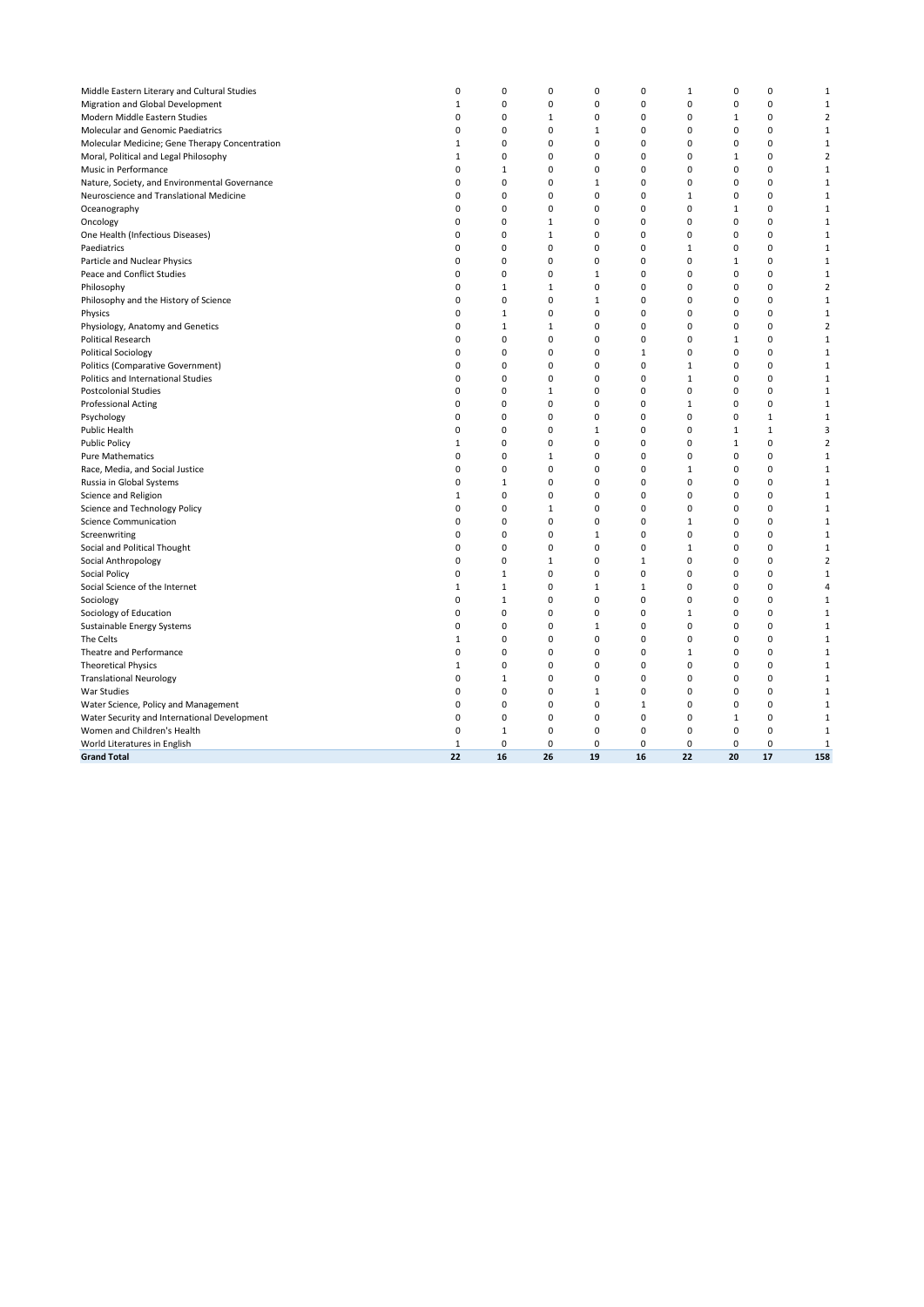#### **Proposed UK University-Interviewed**

|                                                        | ATI.           | <b>BOS</b>     | <b>CHIG</b>  | HOU            | LA             | NY             | SF           | DC             | <b>Grand Total</b>      |
|--------------------------------------------------------|----------------|----------------|--------------|----------------|----------------|----------------|--------------|----------------|-------------------------|
| <b>Bangor University</b>                               | $\mathbf{1}$   | 0              | 0            | 0              | 0              | 0              | 0            | $\mathbf 0$    | $\mathbf{1}$            |
| Cardiff University                                     | $\mathbf 0$    | 0              | 0            | $1\,$          | 0              | 0              | 0            | 0              | $\mathbf{1}$            |
| Durham University                                      | 1              | 0              | 0            | 0              | $\mathbf 1$    | 0              | 0            | 0              | 2                       |
| Goldsmiths, University of London                       | 0              | 0              | 0            | 0              | $\mathbf{1}$   | $\mathbf{1}$   | 0            | 0              | $\overline{\mathbf{c}}$ |
| Imperial College London                                | 1              | 0              | 0            | 0              | 0              | $\overline{2}$ | 0            | 0              | З                       |
| King's College London                                  | 0              | 2              | 2            | 1              | 0              | 0              | 0            | $\mathbf{1}$   | б                       |
| London Academy of Music and Dramatic Art               | 0              | 0              | 0            | 0              | 0              | 1              | 0            | $\Omega$       | 1                       |
| London School of Economics and Political Science (LSE) | 0              | 0              | 3            | 0              | $\mathbf{1}$   | $\mathbf{1}$   | $\mathbf{1}$ | 0              | 6                       |
| London School of Hygiene and Tropical Medicine (LSHTM) | 0              | 0              | 0            | 1              | 0              | 0              | 0            | $\overline{2}$ |                         |
| National Film and Television School                    | 0              | 0              | 0            | $\mathbf{1}$   | 0              | 0              | 0            | 0              | 1                       |
| Queen Mary, University of London                       | 0              | 0              | 0            | 0              | 0              | 2              | 0            | 0              | $\overline{2}$          |
| Queen's University of Belfast                          | 0              | 0              | 0            | 0              | $\mathbf{1}$   | 0              | 0            | 0              | 1                       |
| Royal Academy of Music                                 | 0              | 1              | 0            | 0              | 0              | 0              | 0            | 1              | $\overline{2}$          |
| Royal College of Art                                   | 0              | $\mathbf{1}$   | 0            | 0              | 0              | 0              | 0            | $\Omega$       | 1                       |
| Royal Holloway, University of London                   | $\Omega$       | 0              | 0            | 0              | $\Omega$       | $\Omega$       | 0            | $\mathbf{1}$   |                         |
| Royal Veterinary College                               | 0              | 0              | $\mathbf{1}$ | 0              | 0              | 0              | 0            | 0              | 1                       |
| The Royal Central School of Speech and Drama           | 0              | $\mathbf{1}$   | 0            | 0              | 0              | 0              | 0            | 0              | 1                       |
| The School of Oriental and African Studies (SOAS)      | $\mathbf{1}$   | 0              | $\mathbf 1$  | 0              | 0              | 0              | 0            | $\mathbf{1}$   | 3                       |
| University College London (UCL)                        | 3              | $1\,$          | 0            | $1\,$          | 2              | 2              | $\mathbf{1}$ | 3              | 13                      |
| University of Aberdeen                                 | 0              | 0              | 0            | 0              | 0              | 1              | 0            | 0              | 1                       |
| University of Bath                                     | 0              | 0              | $\Omega$     | 0              | $\Omega$       | 0              | 0            | 1              | 1                       |
| University of Birmingham                               | 0              | $\mathbf{1}$   | 0            | 0              | 0              | 0              | 0            | $\mathbf 0$    | 1                       |
| University of Bristol                                  | 0              | $\mathbf{1}$   | 0            | 1              | 0              | 0              | 0            | $\mathbf 0$    | $\overline{2}$          |
| University of Cambridge                                | 4              | $\overline{2}$ | 6            | $\mathbf{1}$   | $\overline{2}$ | 6              | 5            | $\overline{2}$ | 28                      |
| University of East Anglia                              | 0              | 0              | 0            | 0              | 0              | 0              | 1            | 0              | $\mathbf{1}$            |
| University of Edinburgh                                | $\mathbf{1}$   | 0              | 0            | 2              | 2              | 1              | $\mathbf{1}$ | $\mathbf{1}$   | 8                       |
| University of Kent                                     | 0              | 0              | 0            | 0              | $\mathbf{1}$   | 0              | 0            | 0              | 1                       |
| University of Leeds                                    | 0              | 0              | 0            | $\mathbf{1}$   | 0              | 0              | 0            | $\mathbf{1}$   | $\overline{2}$          |
| University of Nottingham                               | $\overline{2}$ | 0              | 0            | $\overline{2}$ | 0              | 0              | 0            | $\mathbf 0$    | 4                       |
| University of Oxford                                   | 5              | 5              | 9            | 4              | 4              | 2              | 8            | 3              | 40                      |
| University of Sheffield                                | 0              | 0              | $\mathbf{1}$ | 0              | 0              | 0              | 0            | 0              | 1                       |
| University of Southampton                              | 0              | 0              | 0            | 0              | 0              | 0              | 1            | 0              | 1                       |
| University of St Andrews                               | 1              | 0              | 0            | 1              | $\mathbf{1}$   | 2              | 1            | 0              | 6                       |
| University of Sussex                                   | $\overline{2}$ | 0              | $\mathbf{1}$ | $\mathbf{1}$   | 0              | $\mathbf{1}$   | 0            | 0              |                         |
| University of Warwick                                  | 0              | 0              | $\mathbf{1}$ | 0              | 0              | 0              | 0            | 0              | 1                       |
| University of York                                     | 0              | 1              | 0            | 0              | 0              | 0              | 0            | 0              | $\mathbf{1}$            |
| University of Strathclyde                              | 0              | 0              | 0            | 0              | 0              | 0              | 1            | 0              | 1                       |
| Warburg Institute                                      | 0              | 0              | $\mathbf{1}$ | 0              | 0              | 0              | 0            | $\mathbf 0$    |                         |
| Swansea University                                     | 0              | 0              | 0            | 1              | 0              | 0              | 0            | 0              | 1                       |
| <b>Grand Total</b>                                     | 22             | 16             | 26           | 19             | 16             | 22             | 20           | 17             | 158                     |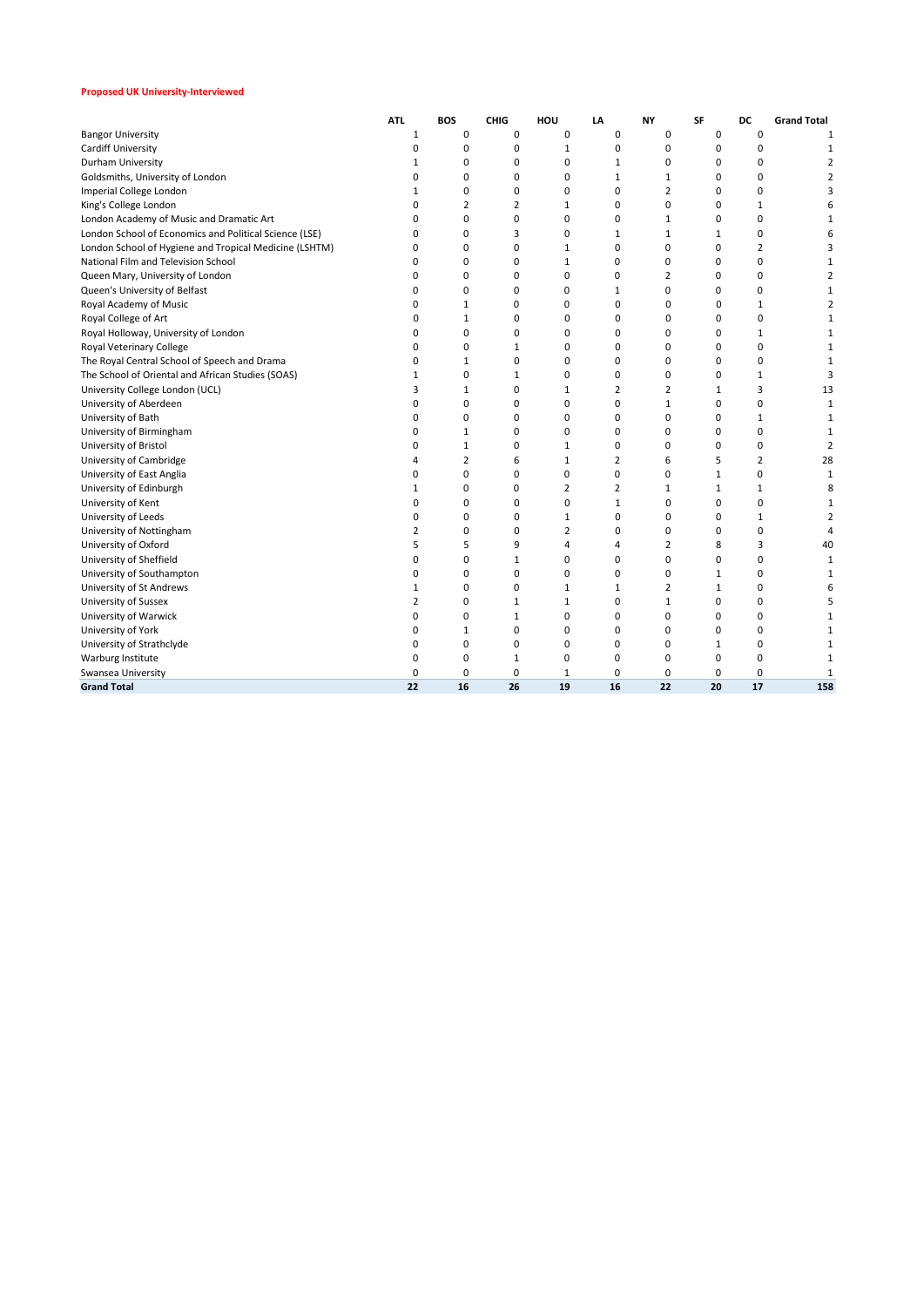#### **Total Numbers - Selected**

|                                                        | <b>ATL</b>      | <b>BOS</b>            | CHIG            | HOU             | LA                       | NΥ              | SF              | DC                    | <b>TOTAL</b>            |
|--------------------------------------------------------|-----------------|-----------------------|-----------------|-----------------|--------------------------|-----------------|-----------------|-----------------------|-------------------------|
| <b>BY REGION</b>                                       | $\overline{7}$  | 6                     | 9               | 5               | 3                        | 7               | 5               | 6                     | 48                      |
| % of National Pool                                     | 14.6%           | 12.5%                 | 18.8%           | 10.4%           | 6.3%                     | 14.6%           | 10.4%           | 12.5%                 |                         |
| <b>GENDER</b>                                          |                 |                       |                 |                 |                          |                 |                 |                       |                         |
| Men                                                    | $\overline{2}$  | 3                     | 3               | $\overline{2}$  | $\mathbf 1$              | 4               | $\overline{2}$  | $\overline{2}$        | 19                      |
| % of Regional Pool                                     | 28.57%          | 50.00%                | 33.33%          | 40.00%          | 33.33%                   | 57.14%          | 40.00%          | 33.33%                |                         |
| % of National Pool                                     | 4.17%           | 6.25%                 | 6.25%           | 4.17%           | 2.08%                    | 8.33%           | 4.17%           | 4.17%                 | 39.58%                  |
|                                                        |                 |                       |                 |                 |                          |                 |                 |                       |                         |
| Women                                                  | 5<br>71.43%     | 3                     | 6<br>66.67%     | 3               | $\overline{2}$<br>66.67% | 3               | 3<br>60.00%     | 4                     | 29                      |
| % of Regional Pool<br>% of National Pool               | 10.42%          | 50.00%<br>6.25%       | 12.50%          | 60.00%<br>6.25% | 4.17%                    | 42.86%<br>6.25% | 6.25%           | 66.67%<br>8.33%       | 60.42%                  |
|                                                        |                 |                       |                 |                 |                          |                 |                 |                       |                         |
| <b>ETHNICITY</b>                                       |                 |                       |                 |                 |                          |                 |                 |                       |                         |
| American Indian or Alaska Native                       | 0               | 0                     | 0               | 0               | 0                        | 0               | 0               | 0                     | 0                       |
| % of Regional Pool                                     | 0.00%           | 0.00%                 | 0.00%           | 0.00%           | 0.00%                    | 0.00%           | 0.00%           | 0.00%                 |                         |
| % of National Pool                                     | 0.00%           | 0.00%                 | 0.00%           | 0.00%           | 0.00%                    | 0.00%           | 0.00%           | 0.00%                 | 0.00%                   |
| Asian                                                  | 2               | 1                     | 2               | 1               | 0                        | 1               | 2               | 1                     | 10                      |
| % of Regional Pool                                     | 28.57%          | 16.67%                | 22.22%          | 20.00%          | 0.00%                    | 14.29%          | 40.00%          | 16.67%                |                         |
| % of National Pool                                     | 4.17%           | 2.08%                 | 4.17%           | 2.08%           | 0.00%                    | 2.08%           | 4.17%           | 2.08%                 | 20.83%                  |
|                                                        |                 |                       |                 |                 |                          |                 |                 |                       |                         |
| <b>Black or African American</b>                       | $\mathbf{1}$    | $\mathbf{1}$          | $\mathbf 1$     | 0               | 0                        | $\mathbf{1}$    | $\mathbf 0$     | $\overline{2}$        | 6                       |
| % of Regional Pool                                     | 14.29%          | 16.67%                | 11.11%          | 0.00%           | 0.00%                    | 14.29%          | 0.00%           | 33.33%                |                         |
| % of National Pool                                     | 2.08%           | 2.08%                 | 2.08%           | 0.00%           | 0.00%                    | 2.08%           | 0.00%           | 4.17%                 | 12.50%                  |
| Hispanic/latino                                        | 0               | 0                     | 0               | 0               | $\overline{2}$           | 0               | 0               | 0                     | $\overline{\mathbf{2}}$ |
| % of Regional Pool                                     | 0.00%           | 0.00%                 | 0.00%           | 0.00%           | 66.67%                   | 0.00%           | 0.00%           | 0.00%                 |                         |
| % of National Pool                                     | 0.00%           | 0.00%                 | 0.00%           | 0.00%           | 4.17%                    | 0.00%           | 0.00%           | 0.00%                 | 4.17%                   |
|                                                        |                 |                       |                 |                 |                          |                 |                 |                       |                         |
| White                                                  | 3               | 3                     | 6               | 3               | $\mathbf{1}$             | 5               | 2               | 2                     | 25                      |
| % of Regional Pool                                     | 42.86%          | 50.00%                | 66.67%          | 60.00%          | 33.33%                   | 71.43%          | 40.00%          | 33.33%                |                         |
| % of National Pool                                     | 6.25%           | 6.25%                 | 12.50%          | 6.25%           | 2.08%                    | 10.42%          | 4.17%           | 4.17%                 | 52.08%                  |
| Native Hawaiian or Other Pacific Islander              | 0               | 0                     | 0               | 0               | 0                        | 0               | 0               | 0                     | 0                       |
| % of Regional Pool                                     | 0.00%           | 0.00%                 | 0.00%           | 0.00%           | 0.00%                    | 0.00%           | 0.00%           | 0.00%                 |                         |
| % of National Pool                                     | 0.00%           | 0.00%                 | 0.00%           | 0.00%           | 0.00%                    | 0.00%           | 0.00%           | 0.00%                 | 0.00%                   |
|                                                        |                 |                       |                 |                 |                          |                 |                 |                       |                         |
| <b>Mixed Race</b>                                      | 0               | $\mathbf{1}$          | 0               | 0               | 0                        | 0               | $\mathbf{1}$    | $\mathbf{1}$          | 3                       |
| % of Regional Pool<br>% of National Pool               | 0.00%<br>0.00%  | 16.67%<br>2.08%       | 0.00%<br>0.00%  | 0.00%<br>0.00%  | 0.00%<br>0.00%           | 0.00%<br>0.00%  | 20.00%<br>2.08% | 16.67%<br>2.08%       | 6.25%                   |
|                                                        |                 |                       |                 |                 |                          |                 |                 |                       |                         |
| Prefer not to answer                                   | $\mathbf{1}$    | 0                     | 0               | $\mathbf{1}$    | 0                        | 0               | 0               | 0                     | 2                       |
| % of Regional Pool                                     | 14.29%          | 0.00%                 | 0.00%           | 20.00%          | 0.00%                    | 0.00%           | 0.00%           | 0.00%                 |                         |
| % of National Pool                                     | 2.08%           | 0.00%                 | 0.00%           | 2.08%           | 0.00%                    | 0.00%           | 0.00%           | 0.00%                 | 4.17%                   |
| UNIVERSITIES PRESENTING CANDIDATES                     |                 |                       |                 |                 |                          |                 |                 |                       |                         |
|                                                        |                 |                       |                 |                 |                          |                 |                 |                       |                         |
| <b>Ivy League</b>                                      | $\mathbf{1}$    | $\overline{2}$        | $\mathbf{1}$    | 0               | 1                        | $\overline{2}$  | 0               | 0                     | 7                       |
| % of Regional Pool<br>% of National Pool               | 14.29%<br>2.08% | 33.33%<br>4.17%       | 11.11%<br>2.08% | 0.00%<br>0.00%  | 33.33%<br>2.08%          | 28.57%<br>4.17% | 0.00%<br>0.00%  | 0.00%<br>0.00%        | 14.58%                  |
|                                                        |                 |                       |                 |                 |                          |                 |                 |                       |                         |
| <b>Other Private Universities</b>                      | 4               | 3                     | 4               | 3               | 2                        | 2               | 4               | 4                     | 26                      |
| % of Regional Pool                                     | 57.14%          | 50.00%                | 44.44%          | 60.00%          | 66.67%                   | 28.57%          | 80.00%          | 66.67%                |                         |
| % of National Pool                                     | 8.33%           | 6.25%                 | 8.33%           | 6.25%           | 4.17%                    | 4.17%           | 8.33%           | 8.33%                 | 54.17%                  |
|                                                        |                 |                       |                 |                 |                          |                 |                 |                       |                         |
| <b>State/Public Universities</b><br>% of Regional Pool | 2<br>28.57%     | $\mathbf 1$<br>16.67% | 2<br>22.22%     | 2<br>40.00%     | 0<br>0.00%               | 2<br>28.57%     | 1<br>20.00%     | $\mathbf 1$<br>16.67% | 11                      |
| % of National Pool                                     | 4.17%           | 2.08%                 | 4.17%           | 4.17%           | 0.00%                    | 4.17%           | 2.08%           | 2.08%                 | 22.92%                  |
|                                                        |                 |                       |                 |                 |                          |                 |                 |                       |                         |
| <b>Service Academies</b>                               | 0               | 0                     | $\overline{2}$  | 0               | 0                        | $\mathbf{1}$    | 0               | 1                     | 4                       |
| % of Regional Pool                                     | 0.00%           | 0.00%                 | 22.22%          | 0.00%           | 0.00%                    | 14.29%          | 0.00%           | 16.67%                |                         |
| % of National Pool                                     | 0.00%           | 0.00%                 | 4.17%           | 0.00%           | 0.00%                    | 2.08%           | 0.00%           | 2.08%                 | 8.33%                   |
| PREFERRED UK UNIVERSITY                                |                 |                       |                 |                 |                          |                 |                 |                       |                         |
| <b>University of Oxford</b>                            | $\mathbf{1}$    | $\overline{2}$        | $\overline{2}$  | $\mathbf 1$     | 1                        | $\overline{2}$  | $\overline{2}$  | 1                     | 12                      |
| % of Regional Pool                                     | 14.29%          | 33.33%                | 22.22%          | 20.00%          | 33.33%                   | 28.57%          | 40.00%          | 16.67%                |                         |
| % of National Pool                                     | 2.08%           | 4.17%                 | 4.17%           | 2.08%           | 2.08%                    | 4.17%           | 4.17%           | 2.08%                 | 25.00%                  |
|                                                        |                 |                       |                 |                 |                          |                 |                 |                       |                         |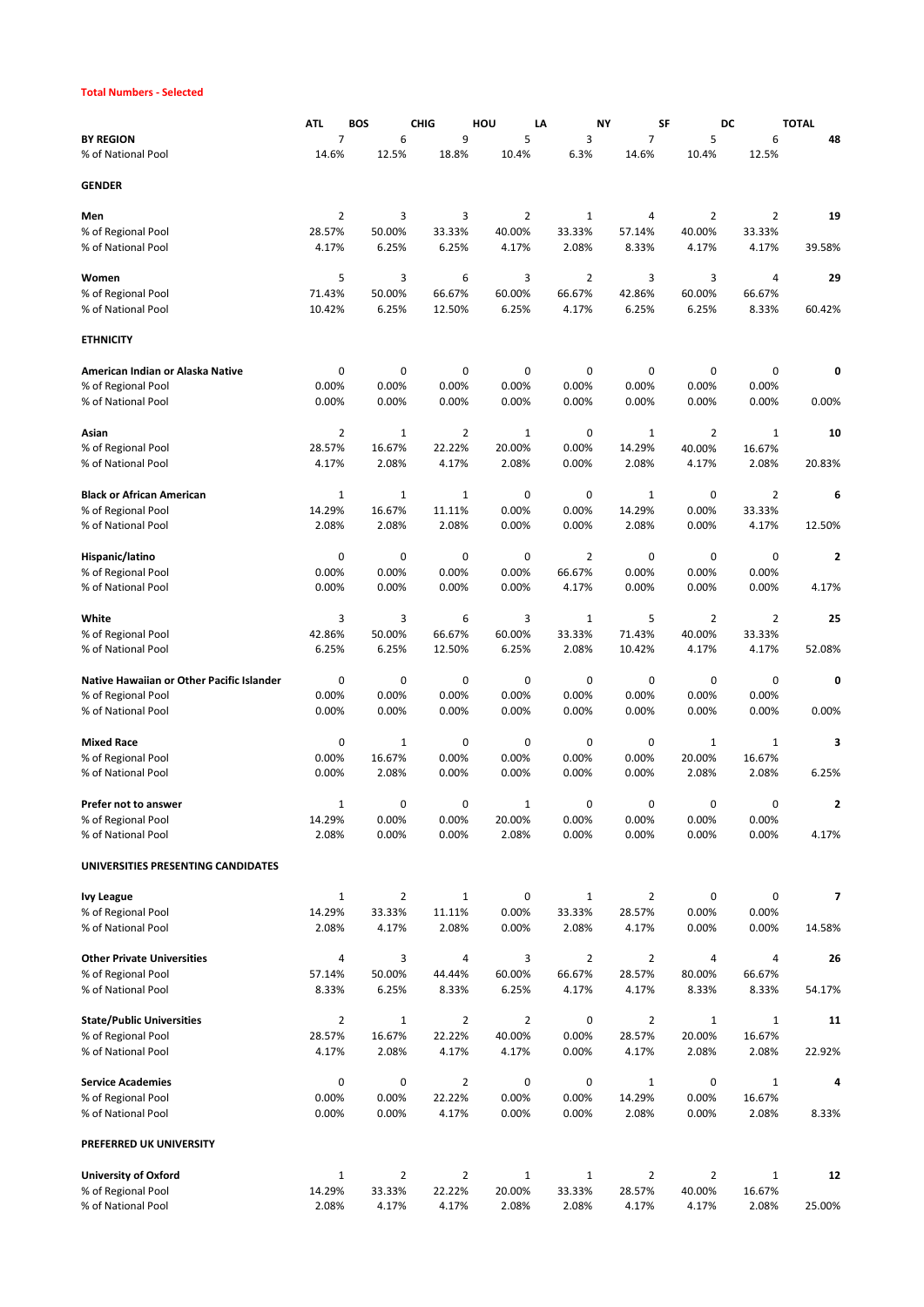| <b>University of Cambridge</b>     | $\mathbf{1}$   | $\mathbf{1}$ | 3              | $\mathbf{1}$ | 0        | 3        | 1      |          | 11     |
|------------------------------------|----------------|--------------|----------------|--------------|----------|----------|--------|----------|--------|
| % of Regional Pool                 | 14.29%         | 16.67%       | 33.33%         | 20.00%       | 0.00%    | 42.86%   | 20.00% | 16.67%   |        |
| % of National Pool                 | 2.08%          | 2.08%        | 6.25%          | 2.08%        | 0.00%    | 6.25%    | 2.08%  | 2.08%    | 22.92% |
| <b>Universities in London</b>      | $\overline{2}$ | 1            | $\overline{2}$ |              |          |          |        | 4        | 13     |
| % of Regional Pool                 | 28.57%         | 16.67%       | 22.22%         | 20.00%       | 33.33%   | 14.29%   | 20.00% | 66.67%   |        |
| % of National Pool                 | 4.17%          | 2.08%        | 4.17%          | 2.08%        | 2.08%    | 2.08%    | 2.08%  | 8.33%    | 27.08% |
| <b>Other English Universities</b>  | 1              | 2            | 2              | 2            | 0        | 0        | 0      | 0        | 7      |
| % of Regional Pool                 | 14.29%         | 33.33%       | 22.22%         | 40.00%       | 0.00%    | 0.00%    | 0.00%  | 0.00%    |        |
| % of National Pool                 | 2.08%          | 4.17%        | 4.17%          | 4.17%        | 0.00%    | 0.00%    | 0.00%  | 0.00%    | 14.58% |
| <b>Northern Irish Universities</b> | $\Omega$       | 0            | 0              | $\Omega$     | $\Omega$ | 0        | 0      | 0        | 0      |
| % of Regional Pool                 | 0.00%          | 0.00%        | 0.00%          | 0.00%        | 0.00%    | 0.00%    | 0.00%  | 0.00%    |        |
| % of National Pool                 | 0.00%          | 0.00%        | 0.00%          | 0.00%        | 0.00%    | 0.00%    | 0.00%  | 0.00%    | 0.00%  |
| <b>Scottish Universities</b>       | 2              | 0            | 0              | 0            |          | 1        |        | 0        | 5      |
| % of Regional Pool                 | 28.57%         | 0.00%        | 0.00%          | 0.00%        | 33.33%   | 14.29%   | 20.00% | 0.00%    |        |
| % of National Pool                 | 4.17%          | 0.00%        | 0.00%          | 0.00%        | 2.08%    | 2.08%    | 2.08%  | 0.00%    | 10.42% |
| <b>Welsh Universities</b>          | $\Omega$       | 0            | $\Omega$       | $\Omega$     | $\Omega$ | $\Omega$ | 0      | $\Omega$ | 0      |
| % of Regional Pool                 | 0.00%          | 0.00%        | 0.00%          | 0.00%        | 0.00%    | 0.00%    | 0.00%  | 0.00%    |        |
| % of National Pool                 | 0.00%          | 0.00%        | 0.00%          | 0.00%        | 0.00%    | 0.00%    | 0.00%  | 0.00%    | 0.00%  |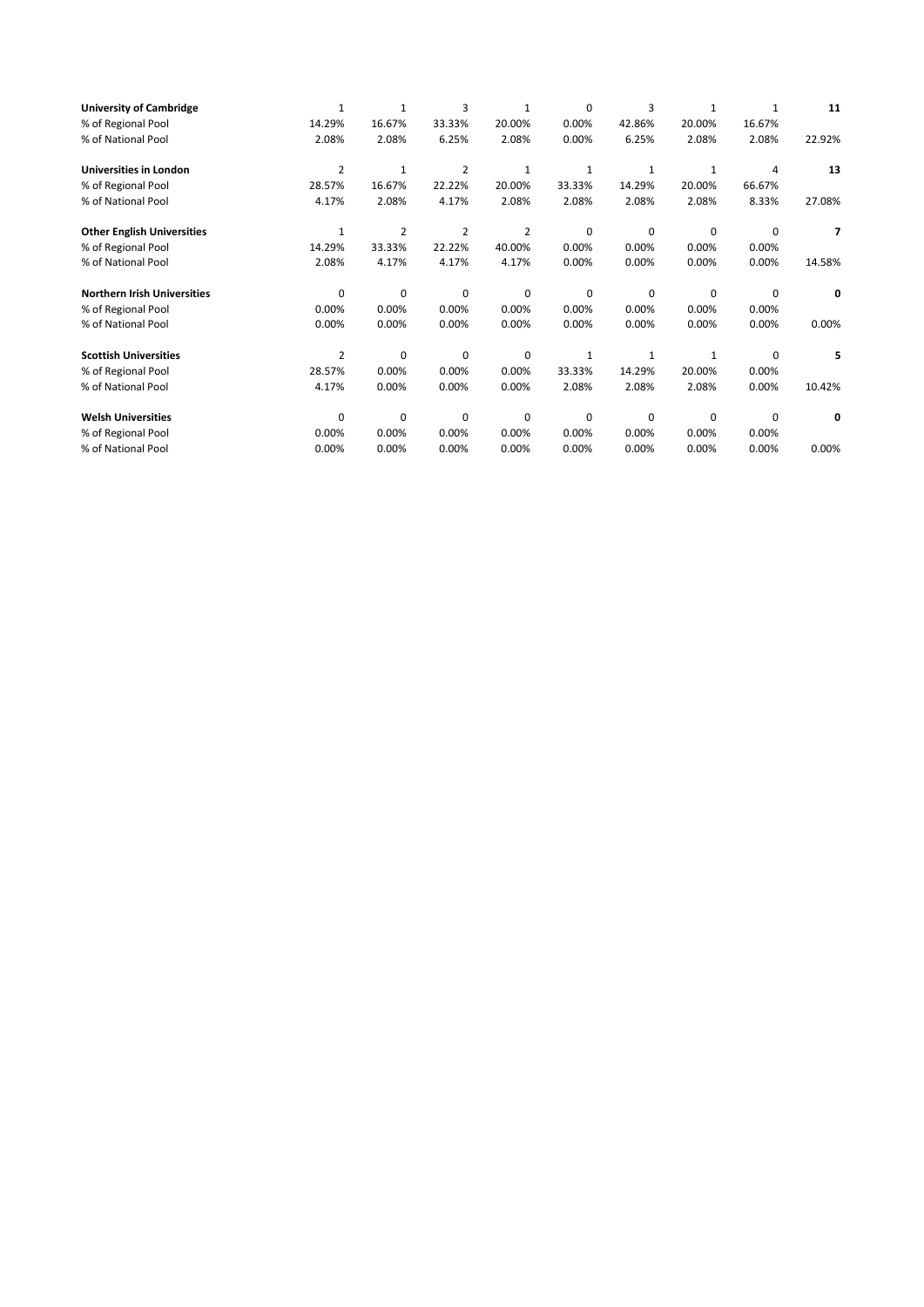# **Universities Presenting Candidates - Selected**

|                                              | <b>ATL</b>              | <b>BOS</b>   | <b>CHIG</b>      | HOU         | LA                      | NΥ                      | <b>SF</b>      | <b>DC</b> | <b>Grand Total</b> |
|----------------------------------------------|-------------------------|--------------|------------------|-------------|-------------------------|-------------------------|----------------|-----------|--------------------|
| California                                   |                         |              |                  |             |                         |                         |                |           |                    |
| <b>Stanford University</b>                   | $\pmb{0}$               | 0            | 0                | 0           | 0                       | 0                       | $\overline{2}$ | 0         | $\overline{2}$     |
| Connecticut                                  |                         |              |                  |             |                         |                         |                |           |                    |
| University of Connecticut                    | $\mathbf 0$             | 1            | 0                | $\mathbf 0$ | 0                       | 0                       | 0              | 0         | 1                  |
| <b>District of Columbia</b>                  |                         |              |                  |             |                         |                         |                |           |                    |
| Georgetown University                        | $\pmb{0}$               | 0            | $\mathbf 0$      | 0           | 0                       | 0                       | $\mathbf 0$    | 1         | 1                  |
| Georgia                                      |                         |              |                  |             |                         |                         |                |           |                    |
| Agnes Scott College                          | 1                       |              |                  |             |                         |                         |                |           | 1                  |
| Georgia College & State University           | $\mathbf{1}$            | 0            | 0                | 0           | 0                       | 0                       | 0              | 0         | 1                  |
| Spelman College                              | 0                       | 0            | 0                | $\pmb{0}$   | 0                       | 0                       | 0              | 1         | 1                  |
| <b>Illinois</b>                              |                         |              |                  |             |                         |                         |                |           |                    |
| Northwestern University                      | 0                       | 0            | 1                | 0           | 0                       | 0                       | 0              | 0         | 1                  |
| University of Chicago                        | 0                       | 0            | 0                | 0           | 0                       | 0                       | 0              | 1         | 1                  |
| Indiana                                      |                         |              |                  |             |                         |                         |                |           |                    |
| University of Notre Dame                     | 0                       | 0            | 2                | 0           | 0                       | 0                       | 0              | 0         | 2                  |
| lowa                                         |                         |              |                  |             |                         |                         |                |           |                    |
| <b>Grinnell College</b>                      | $\pmb{0}$               | 0            | 0                | 0           | 0                       | 0                       | $1\,$          | 0         | 1                  |
| <b>Maine</b>                                 |                         |              |                  |             |                         |                         |                |           |                    |
| <b>Bates College</b>                         | $\pmb{0}$               | 0            | $\pmb{0}$        | 1           | $\pmb{0}$               | $\pmb{0}$               | 0              | 0         | 1                  |
| Maryland                                     |                         |              |                  |             |                         |                         |                |           |                    |
| Johns Hopkins University                     | $\mathbf{1}$            | 0            | 0                | 0           | 0                       | 0                       | 1              | 0         | 2                  |
| United States Naval Academy                  | 0                       | 0            | 1                | 0           | 0                       | 0                       | $\mathbf 0$    | 0         | 1                  |
| Massachusetts                                |                         |              |                  |             |                         |                         |                |           |                    |
| Harvard University                           | 1                       | 1            | 0                | 0           | 1                       | $\mathbf{1}$            | 0              | 0         | 4                  |
| Massachusetts Institute of Technology        | 1                       | 1            | 0                | 0           | 1                       | 1                       |                | 1         | 5                  |
| Northeastern University                      | 0                       | $\mathbf{1}$ | 0                | 0           | 0                       | 0                       | 0              | 0         | 1                  |
| Michigan                                     |                         |              |                  |             |                         |                         |                |           |                    |
| University of Michigan - Ann Arbor           | $\pmb{0}$               | $\mathbf 0$  | $\overline{2}$   | $\pmb{0}$   | $\mathbf 0$             | $\mathbf 0$             | 0              | 0         | $\overline{2}$     |
| <b>New Jersey</b>                            |                         |              |                  |             |                         |                         |                |           |                    |
| Princeton University                         | $\pmb{0}$               | $\mathbf{1}$ | $\mathbf{1}$     | $\pmb{0}$   | 0                       | $\mathbf{1}$            | 0              | 0         | 3                  |
| <b>New York</b>                              |                         |              |                  |             |                         |                         |                |           |                    |
| City University of New York - Hunter College | 0                       | 0            | 0                | 0           | 0                       | $\mathbf{1}$            | 0              | 0         | $\mathbf{1}$       |
| <b>Syracuse University</b>                   | 1                       | 0            | 0                | 0           | 0                       | 0                       | 0              | 0         | 1                  |
| United States Military Academy               | 0                       | 0            | 1                |             | 0                       | 1                       | 0              | 1         | 3                  |
| <b>North Carolina</b>                        |                         |              |                  |             |                         |                         |                |           |                    |
| Duke University                              | 0                       | 0            | $\mathbf 0$      | 1           | 0                       | 1                       | 0              | 0         | 2                  |
| University of North Carolina - Chapel Hill   | 1                       | 0            | $\pmb{0}$        | $\pmb{0}$   | $\mathbf 0$             | $\pmb{0}$               | 0              | 0         | 1                  |
| Oklahoma                                     |                         |              |                  |             |                         |                         |                |           |                    |
| University of Oklahoma                       | $\pmb{0}$               | $\pmb{0}$    | $\pmb{0}$        | 1           | $\pmb{0}$               | $\pmb{0}$               | 0              | $\pmb{0}$ | 1                  |
| Pennsylvania                                 |                         |              |                  |             |                         |                         |                |           |                    |
| Carnegie Mellon University                   | $\pmb{0}$               | 0            | 0                | 1           | $\pmb{0}$               | $\pmb{0}$               | 0              | $\pmb{0}$ | 1                  |
| University of Pennsylvania                   | 0                       | $\mathbf{1}$ | 0                | 0           | $\pmb{0}$               | 0                       | 0              | 0         | 1                  |
| Dickinson College                            | 0                       | 0            | 0                | 0           | $\mathbf{1}$            | $\pmb{0}$               | 0              | 0         | 1                  |
| <b>Texas</b>                                 |                         |              |                  |             |                         |                         |                |           |                    |
| University of Texas - Austin                 | $\pmb{0}$               | $\pmb{0}$    | 0                | 1           | $\pmb{0}$               | $\pmb{0}$               | 0              | $\pmb{0}$ | 1                  |
| Virginia                                     |                         |              |                  |             |                         |                         |                |           |                    |
| University of Virginia                       | $\pmb{0}$               | $\pmb{0}$    | 0                | $\pmb{0}$   | $\pmb{0}$               | 1                       | 0              | $\pmb{0}$ | 1                  |
| Washington                                   |                         |              |                  |             |                         |                         |                |           |                    |
| University of Washington - Seattle           | $\pmb{0}$               | 0            | 0                | 0           | 0                       | 0                       | $\mathbf{1}$   | 0         | 1                  |
| Whitman College                              | 0                       | 0            | 1                | 0           | 0                       | $\pmb{0}$               | $\pmb{0}$      | 0         | $\mathbf{1}$       |
| <b>West Virginia</b>                         |                         |              |                  |             |                         |                         |                |           |                    |
| West Virginia University                     | $\pmb{0}$               | 0            | 0                | 0           | 0                       | 0                       | 0              | 1         | 1                  |
| <b>Grand Total</b>                           | $\overline{\mathbf{z}}$ | 6            | $\boldsymbol{9}$ | 5           | $\overline{\mathbf{3}}$ | $\overline{\mathbf{z}}$ | 5              | $\bf 6$   | 48                 |
|                                              |                         |              |                  |             |                         |                         |                |           |                    |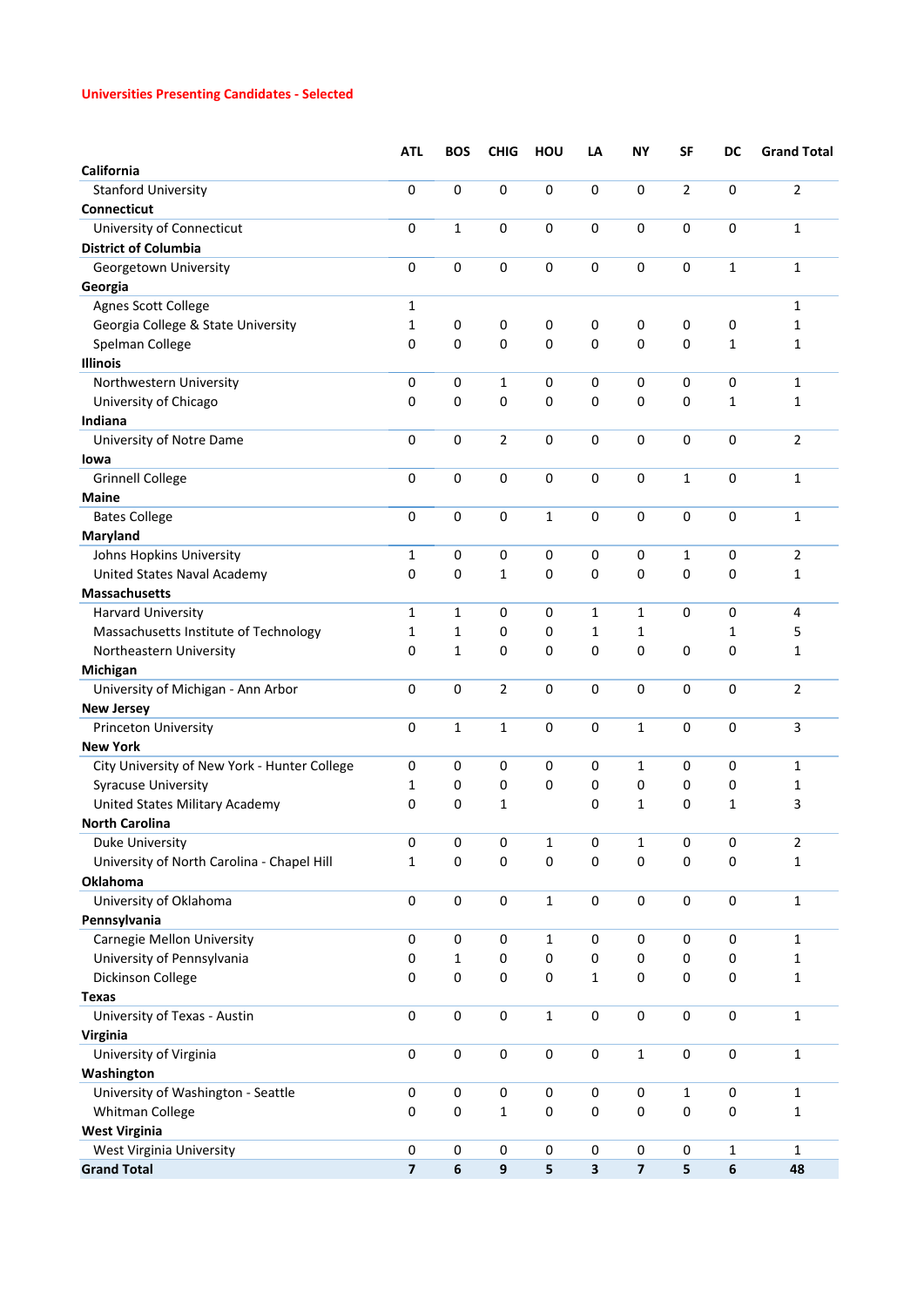#### **Proposed Field of Study - Selected**

|                                                                | ATI.           | <b>BOS</b>   | CHIG         | HOU          | LA           | NY             | SF           | DC           | <b>Grand Total</b> |
|----------------------------------------------------------------|----------------|--------------|--------------|--------------|--------------|----------------|--------------|--------------|--------------------|
| Additive Manufacturing and Advanced Manufacturing Technologies | 0              | 0            | 1            | 0            | 0            | 0              | $\mathbf 0$  | 0            | 1                  |
| Aerospace Materials and Structures (Aerial Robotics Research)  | 1              | $\mathbf 0$  | 0            | 0            | 0            | 0              | $\Omega$     | $\Omega$     | $\mathbf 1$        |
| Basic and Translational Neuroscience                           | $\Omega$       | 0            | 1            | $\Omega$     | $\Omega$     | 0              | $\Omega$     | $\Omega$     | 1                  |
| Biological Sciences at the Wellcome Sanger Institute           | 1              | 0            | 0            | 0            | 0            | 0              | 0            | $\Omega$     | 1                  |
| <b>Comparative Social Policy</b>                               | 0              | 0            | 0            | 0            | $\Omega$     | 0              | $\mathbf{1}$ | $\mathbf{1}$ | 2                  |
| Contemporary Art Practice - Moving Image                       | $\Omega$       | $\mathbf{1}$ | 0            | 0            | 0            | 0              | 0            | 0            | 1                  |
| Control of Infectious Diseases                                 | $\Omega$       | $\mathbf 0$  | 0            | 0            | 0            | 0              | 0            | $\mathbf{1}$ | 1                  |
| <b>Creative Writing</b>                                        | 0              | 0            | 0            | $\mathbf 0$  | 0            | 0              | 0            | $\mathbf{1}$ | $\mathbf{1}$       |
| Creative Writing and Education                                 | $\Omega$       | $\mathbf 0$  | $\mathbf 0$  | 0            | $\mathbf{1}$ | 0              | 0            | 0            | $\mathbf 1$        |
| Eastern European Studies                                       | 1              | $\mathbf 0$  | 0            | $\mathbf 0$  | 0            | 0              | $\Omega$     | $\mathbf 0$  | $\mathbf 1$        |
| <b>Economic and Social History</b>                             | 0              | $\mathbf 0$  | 0            | $\mathbf 0$  | 0            | $\mathbf 1$    | $\Omega$     | $\mathbf 0$  | $\mathbf 1$        |
| Economics                                                      | 0              | 0            | 0            | 0            | 0            | $\mathbf 1$    | 0            | $\pmb{0}$    | 1                  |
| <b>Economics and Philosophy</b>                                | 0              | $\mathbf 0$  | $\mathbf{1}$ | 0            | 0            | 0              | 0            | 0            | 1                  |
| Education (Critical Approaches to Children's Literature)       | $\Omega$       | $\mathbf 0$  | 1            | 0            | $\Omega$     | 0              | 0            | $\Omega$     | 1                  |
| Engineering for Sustainable Development                        | $\Omega$       | 0            | 0            | $\mathbf 0$  | 0            | 0              | 0            | $\mathbf{1}$ | $\mathbf{1}$       |
| <b>Environmental Systems Engineering</b>                       | $\Omega$       | 0            | 0            | 0            | 0            | 0              | 0            | $\mathbf{1}$ | 1                  |
| <b>Experimental Psychology</b>                                 | $\Omega$       | 0            | 0            | 0            | 1            | 0              | 0            | 0            | 1                  |
| <b>Health Sciences</b>                                         | 0              | $\mathbf{1}$ | 0            | 0            | 0            | 0              | $\Omega$     | 0            | 1                  |
| High Performance Computing with Data Science                   | $\Omega$       | 0            | 0            | 0            | 0            | 1              | 0            | 0            | 1                  |
| Inequalities and Social Science                                | $\Omega$       | 0            | 0            | 0            | 0            | 0              | $\mathbf{1}$ | 0            | 1                  |
| Infection, Immunology, and Translational Medicine              | $\Omega$       | $\mathbf 0$  | 0            | $\mathbf 0$  | 0            | 0              | $\mathbf{1}$ | 0            | $\mathbf 1$        |
| Machine Learning                                               | $\Omega$       | $\mathbf 0$  | 0            | 0            | 0            | 0              | 0            | $\mathbf{1}$ | 1                  |
| Master of Philosophy in Chemistry                              | $\Omega$       | 0            | 0            | $\mathbf 0$  | 0            | 0              | $\mathbf{1}$ | 0            | $\mathbf 1$        |
| Materials Science and Metallurgy                               | $\Omega$       | 0            | 0            | 1            | 0            | 0              | 0            | $\mathbf 0$  | 1                  |
| Mathematical and Theoretical Physics                           | 0              | $\mathbf 1$  | 0            | $\mathbf 0$  | 0            | 0              | 0            | $\pmb{0}$    | $\mathbf 1$        |
| <b>Mathematical Statistics</b>                                 | 0              | $\mathbf 0$  | 0            | 0            | 0            | 1              | 0            | $\Omega$     | 1                  |
| Mathematics and Foundations of Computer Science                | $\Omega$       | $\mathbf 0$  | $\mathbf{1}$ | 0            | 0            | 0              | 0            | $\Omega$     | $\mathbf{1}$       |
| Migration and Global Development                               | 1              | $\mathbf 0$  | 0            | 0            | $\Omega$     | 0              | $\Omega$     | $\Omega$     | 1                  |
| Moral, Political and Legal Philosophy                          | 1              | 0            | 0            | 0            | $\Omega$     | 0              | $\Omega$     | $\Omega$     | 1                  |
| Oncology                                                       | 0              | $\mathbf 0$  | 1            | 0            | 0            | 0              | 0            | $\Omega$     | 1                  |
| One Health (Infectious Diseases)                               | 0              | 0            | 1            | 0            | 0            | 0              | 0            | 0            | 1                  |
| Paediatrics                                                    | 0              | 0            | 0            | 0            | 0            | 1              | 0            | 0            | 1                  |
| Particle and Nuclear Physics                                   | $\Omega$       | 0            | 0            | 0            | 0            | 0              | 1            | 0            | 1                  |
| Physics                                                        | 0              | $\mathbf 1$  | $\mathbf 0$  | $\mathbf 0$  | 0            | 0              | $\mathbf 0$  | 0            | $\mathbf 1$        |
| Politics (Comparative Government)                              | $\Omega$       | 0            | 0            | $\mathbf 0$  | 0            | $\mathbf 1$    | 0            | 0            | 1                  |
| Politics and International Studies                             | $\Omega$       | 0            | $\mathbf 0$  | $\mathbf 0$  | 0            | $\mathbf 1$    | 0            | 0            | $\mathbf 1$        |
| <b>Public Health</b>                                           | $\Omega$       | 0            | 0            | 1            | 0            | 0              | $\Omega$     | 0            | 1                  |
| <b>Pure Mathematics</b>                                        | $\Omega$       | 0            | $\mathbf 1$  | $\mathbf 0$  | 0            | 0              | $\Omega$     | 0            | 1                  |
| Science and Religion                                           | 1              | $\Omega$     | 0            | $\Omega$     | $\Omega$     | 0              | $\Omega$     | $\Omega$     | 1                  |
| Science and Technology Policy                                  | 0              | 0            | 1            | 0            | $\Omega$     | 0              | $\Omega$     | $\Omega$     | 1                  |
| Screenwriting                                                  | $\Omega$       | $\mathbf 0$  | 0            | $\mathbf{1}$ | $\Omega$     | 0              | $\Omega$     | $\Omega$     | 1                  |
| Slavery and Liberation                                         | 0              | $\mathbf 0$  | 0            | $\mathbf{1}$ | 0            | 0              | 0            | 0            | 1                  |
| Social Anthropology                                            | 0              | $\mathbf 0$  | 0            | $\mathbf 0$  | 1            | 0              | 0            | 0            | 1                  |
| Social Science of the Internet                                 | 0              | 0            | 0            | $\mathbf{1}$ | 0            | 0              | 0            | 0            | 1                  |
| Sociology                                                      | $\Omega$       | $\mathbf{1}$ | 0            | $\mathbf 0$  | 0            | 0              | 0            | 0            | 1                  |
| <b>Theoretical Physics</b>                                     | $\mathbf{1}$   | 0            | 0            | 0            | 0            | 0              | 0            | 0            | $\mathbf 1$        |
| Women and Children's Health                                    | $\mathbf 0$    | $\mathbf{1}$ | $\mathbf 0$  | $\mathbf 0$  | 0            | 0              | $\mathbf 0$  | 0            | $\mathbf 1$        |
| <b>Grand Total</b>                                             | $\overline{ }$ | 6            | 9            | 5            | 3            | $\overline{7}$ | 5            | 6            | 48                 |